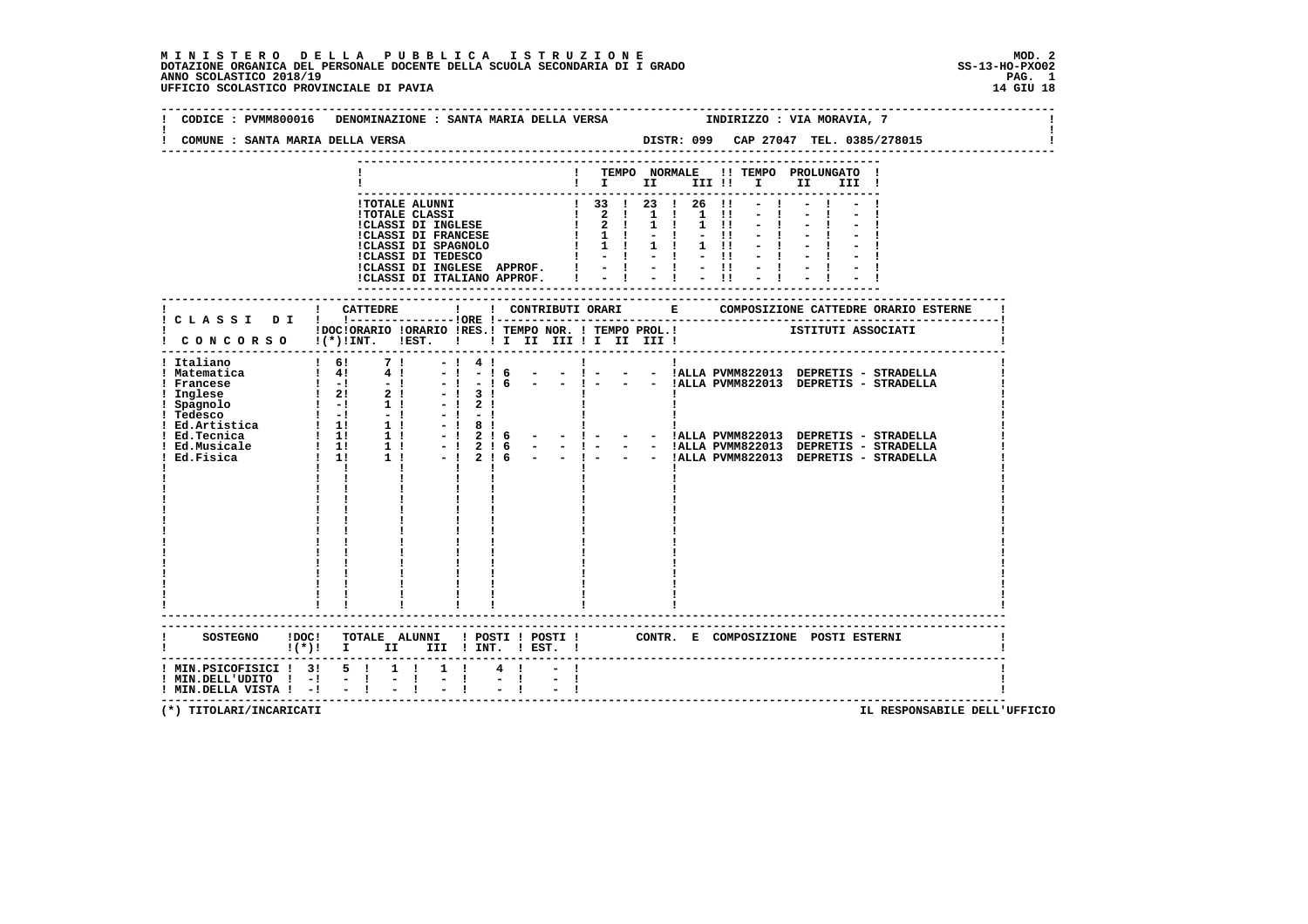### **M I N I S T E R O D E L L A P U B B L I C A I S T R U Z I O N E MOD. 2 DOTAZIONE ORGANICA DEL PERSONALE DOCENTE DELLA SCUOLA SECONDARIA DI I GRADO ANNO SCOLASTICO 2018/19 UFFICIO SCOLASTICO PROVINCIALE DI PAVIA 14 GIU 18**

 **---------------------------------------------------------------------------**

| CODICE: PVMM800027       | DENOMINAZIONE : VERCESI - MONTU' BECCARIA |        |       |        |                |            |              |                          |                          |                          | INDIRIZZO : PIAZZA EUROPA, 1 |  |
|--------------------------|-------------------------------------------|--------|-------|--------|----------------|------------|--------------|--------------------------|--------------------------|--------------------------|------------------------------|--|
| COMUNE : MONTU' BECCARIA |                                           |        |       |        |                | DISTR: 099 |              |                          |                          |                          | CAP 27040 TEL. 0385/277175   |  |
|                          |                                           |        |       |        |                |            |              |                          |                          |                          |                              |  |
|                          |                                           |        | TEMPO |        | <b>NORMALE</b> |            |              | !! TEMPO                 | PROLUNGATO               |                          |                              |  |
|                          |                                           |        |       | II     |                | III !!     |              | I.                       | II.                      | III                      |                              |  |
|                          | <b>!TOTALE ALUNNI</b>                     |        | 34 I  | 27     |                | -22        | $\mathbf{H}$ | $-1$                     | $-1$                     | $\sim$                   |                              |  |
|                          | <b>!TOTALE CLASSI</b>                     |        |       |        |                |            |              | $\overline{\phantom{0}}$ | $\overline{\phantom{0}}$ | $\overline{\phantom{0}}$ |                              |  |
|                          | <b>!CLASSI DI INGLESE</b>                 |        |       |        |                |            |              | $\overline{\phantom{0}}$ | $\sim$                   | $\overline{\phantom{0}}$ |                              |  |
|                          | <b>!CLASSI DI FRANCESE</b>                | $\sim$ |       | $\sim$ |                | $ -$       |              | $\sim$                   | $\sim$                   | $\sim$                   |                              |  |

 **!CLASSI DI FRANCESE ! - ! - ! - !! - ! - ! - ! !CLASSI DI SPAGNOLO ! 2 ! 1 ! 1 !! - ! - ! - ! !CLASSI DI TEDESCO ! - ! - ! - !! - ! - ! - ! !CLASSI DI INGLESE APPROF. ! - ! - ! - !! - ! - ! - ! !CLASSI DI ITALIANO APPROF. ! - ! - ! - !! - ! - ! - !**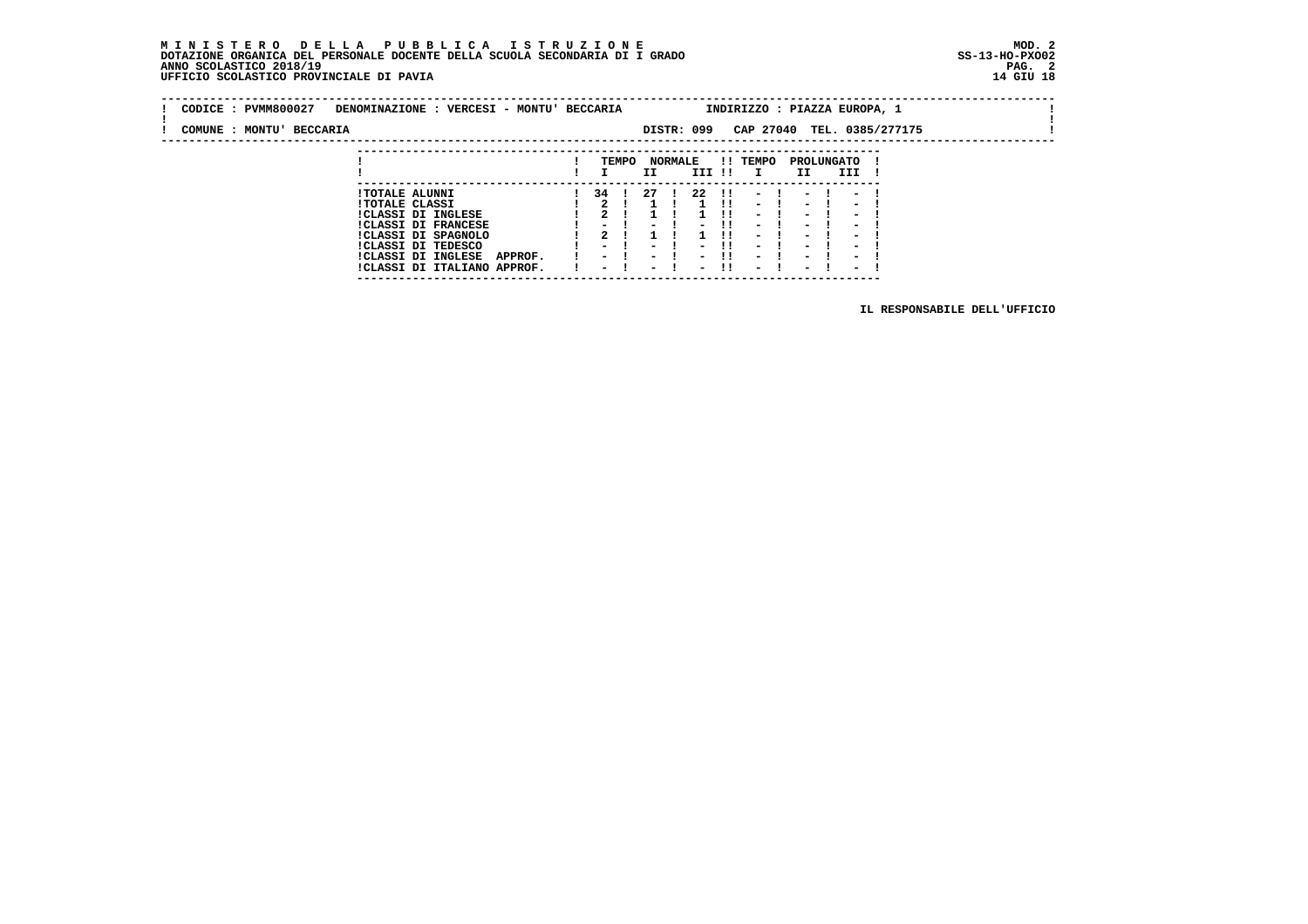### **M I N I S T E R O D E L L A P U B B L I C A I S T R U Z I O N E MOD. 2 DOTAZIONE ORGANICA DEL PERSONALE DOCENTE DELLA SCUOLA SECONDARIA DI I GRADO ANNO SCOLASTICO 2018/19 UFFICIO SCOLASTICO PROVINCIALE DI PAVIA 14 GIU 18**

 **---------------------------------------------------------------------------**

| CODICE: PVMM800038 | DENOMINAZIONE : J.F. KENNEDY - RUINO |                          |       |                          |                          |        |                          |                          |                          | INDIRIZZO : VIA MUNICIPIO, 47 |  |
|--------------------|--------------------------------------|--------------------------|-------|--------------------------|--------------------------|--------|--------------------------|--------------------------|--------------------------|-------------------------------|--|
| COMUNE : RUINO     |                                      |                          |       |                          | DISTR: 099               |        |                          |                          |                          | CAP 27040 TEL. 0385/955901    |  |
|                    |                                      |                          |       |                          |                          |        |                          |                          |                          |                               |  |
|                    |                                      |                          | TEMPO |                          | <b>NORMALE</b>           |        | !! TEMPO                 |                          | PROLUNGATO               |                               |  |
|                    |                                      |                          |       | II                       |                          | III !! | $\mathbf{I}$             | II.                      | III                      |                               |  |
|                    |                                      |                          |       |                          |                          |        |                          |                          |                          |                               |  |
|                    | <b>!TOTALE ALUNNI</b>                | 16                       |       | $\sim$ $\sim$            | 8                        | -11    | $\overline{\phantom{0}}$ |                          |                          |                               |  |
|                    | <b>!TOTALE CLASSI</b>                |                          |       | $\overline{\phantom{0}}$ |                          |        | $-1$                     | $\sim$                   | $\overline{\phantom{0}}$ |                               |  |
|                    | !CLASSI DI INGLESE                   |                          |       |                          |                          |        | $\overline{\phantom{0}}$ | $\overline{\phantom{0}}$ | $\overline{\phantom{0}}$ |                               |  |
|                    | <b>!CLASSI DI FRANCESE</b>           |                          |       |                          |                          |        | $\overline{\phantom{0}}$ | $\overline{\phantom{0}}$ | -                        |                               |  |
|                    | !CLASSI DI SPAGNOLO                  |                          |       |                          |                          |        | $\blacksquare$           | $\overline{\phantom{0}}$ |                          |                               |  |
|                    | CLASSI DI TEDESCO                    | $\overline{\phantom{0}}$ |       | $\overline{\phantom{a}}$ | $\overline{\phantom{a}}$ | .      | $\overline{\phantom{0}}$ | $\overline{\phantom{0}}$ | $\sim$                   |                               |  |
|                    | <b>!CLASSI DI INGLESE</b><br>APPROF. | $\overline{\phantom{a}}$ |       |                          |                          |        | $\overline{\phantom{0}}$ | $\overline{\phantom{0}}$ | $\overline{\phantom{0}}$ |                               |  |
|                    | !CLASSI DI ITALIANO APPROF.          | $\overline{\phantom{0}}$ |       | $\overline{\phantom{0}}$ | $\overline{\phantom{0}}$ | -11    | $\overline{\phantom{a}}$ | $\overline{\phantom{0}}$ | $\overline{\phantom{0}}$ |                               |  |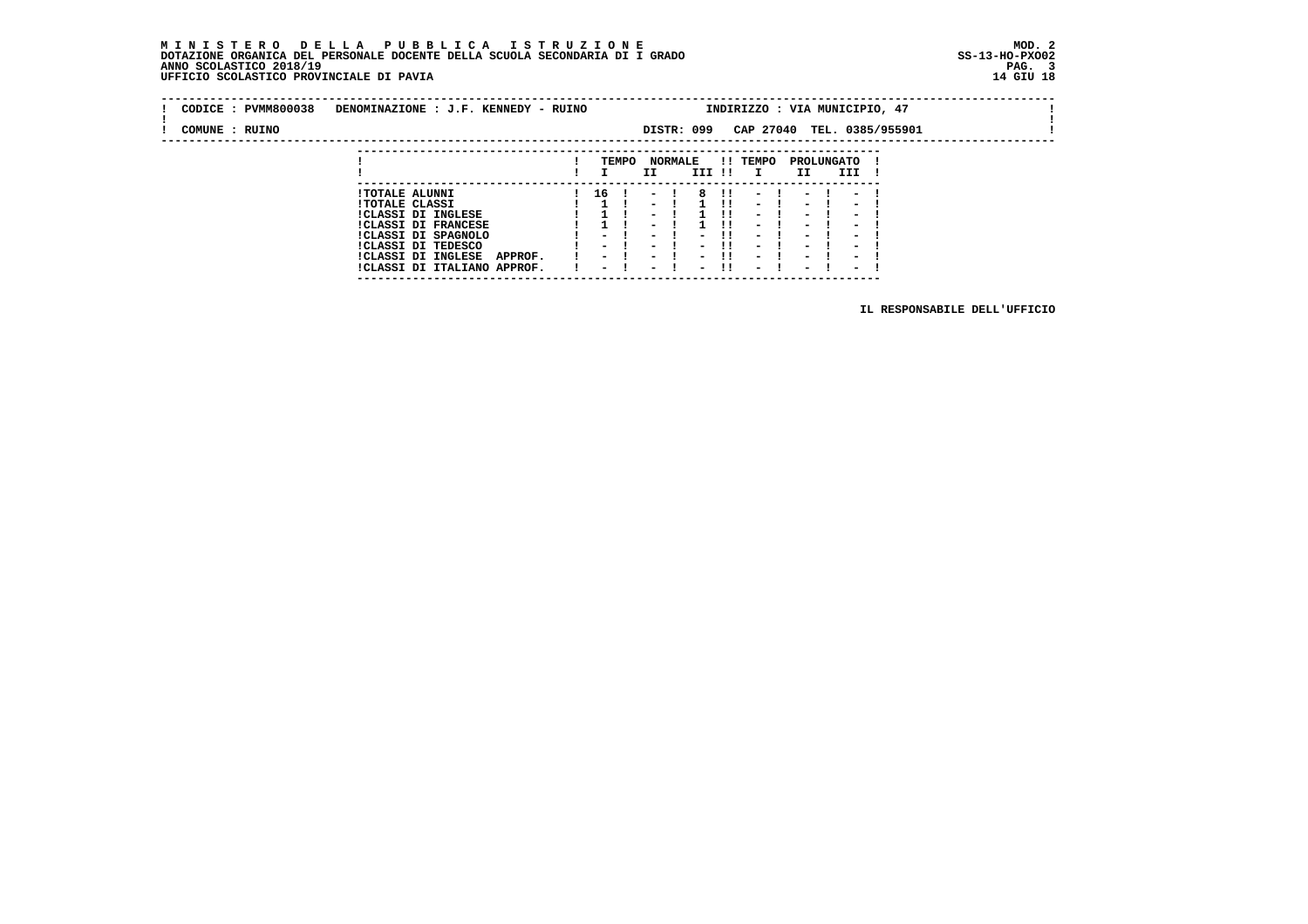| CODICE: PVMM800049      | DENOMINAZIONE : CANNETO PAVESE                 |     |       |     |                |            |              | INDIRIZZO : VIA CASABASSA, 13 |           |                   |                            |  |
|-------------------------|------------------------------------------------|-----|-------|-----|----------------|------------|--------------|-------------------------------|-----------|-------------------|----------------------------|--|
| COMUNE : CANNETO PAVESE |                                                |     |       |     |                | DISTR: 099 |              |                               |           |                   | CAP 27044 TEL. 0385/885021 |  |
|                         |                                                |     |       |     |                |            |              |                               |           |                   |                            |  |
|                         |                                                |     | TEMPO | II  | <b>NORMALE</b> | III !!     |              | !! TEMPO                      | II.       | PROLUNGATO<br>III |                            |  |
|                         |                                                |     |       |     |                |            |              |                               |           |                   |                            |  |
|                         | <b>!TOTALE ALUNNI</b><br><b>!TOTALE CLASSI</b> | -20 |       | -23 | $\mathbf{I}$   | - 21       | $3.11 - 3.1$ | $11 - 1 - 1 - 1$              | $-1$ $-1$ |                   |                            |  |
|                         | $IAT A GAT = DT = TMAT B GB$                   |     |       |     |                |            |              |                               |           |                   |                            |  |

 **---------------------------------------------------------------------------**

|  | !CLASSI DI INGLESE                   |  |  |  | 1 1 1 1 1 1 1 1 - 1 - 1 - 1  |  |  |  |
|--|--------------------------------------|--|--|--|------------------------------|--|--|--|
|  | <b>!CLASSI DI FRANCESE</b>           |  |  |  | $1 - 1 - 1 - 11 - 1 - 1 - 1$ |  |  |  |
|  | !CLASSI DI SPAGNOLO                  |  |  |  | 1 1 1 1 1 1 1 1 - 1 - 1 - 1  |  |  |  |
|  | !CLASSI DI TEDESCO                   |  |  |  | 1 - 1 - 1 - 11 - 1 - 1 - 1   |  |  |  |
|  | !CLASSI DI INGLESE<br><b>APPROF.</b> |  |  |  | 1 - 1 - 1 - 11 - 1 - 1 - 1   |  |  |  |
|  | !CLASSI DI ITALIANO APPROF.          |  |  |  | ! – ! – ! – !! – ! – ! – !   |  |  |  |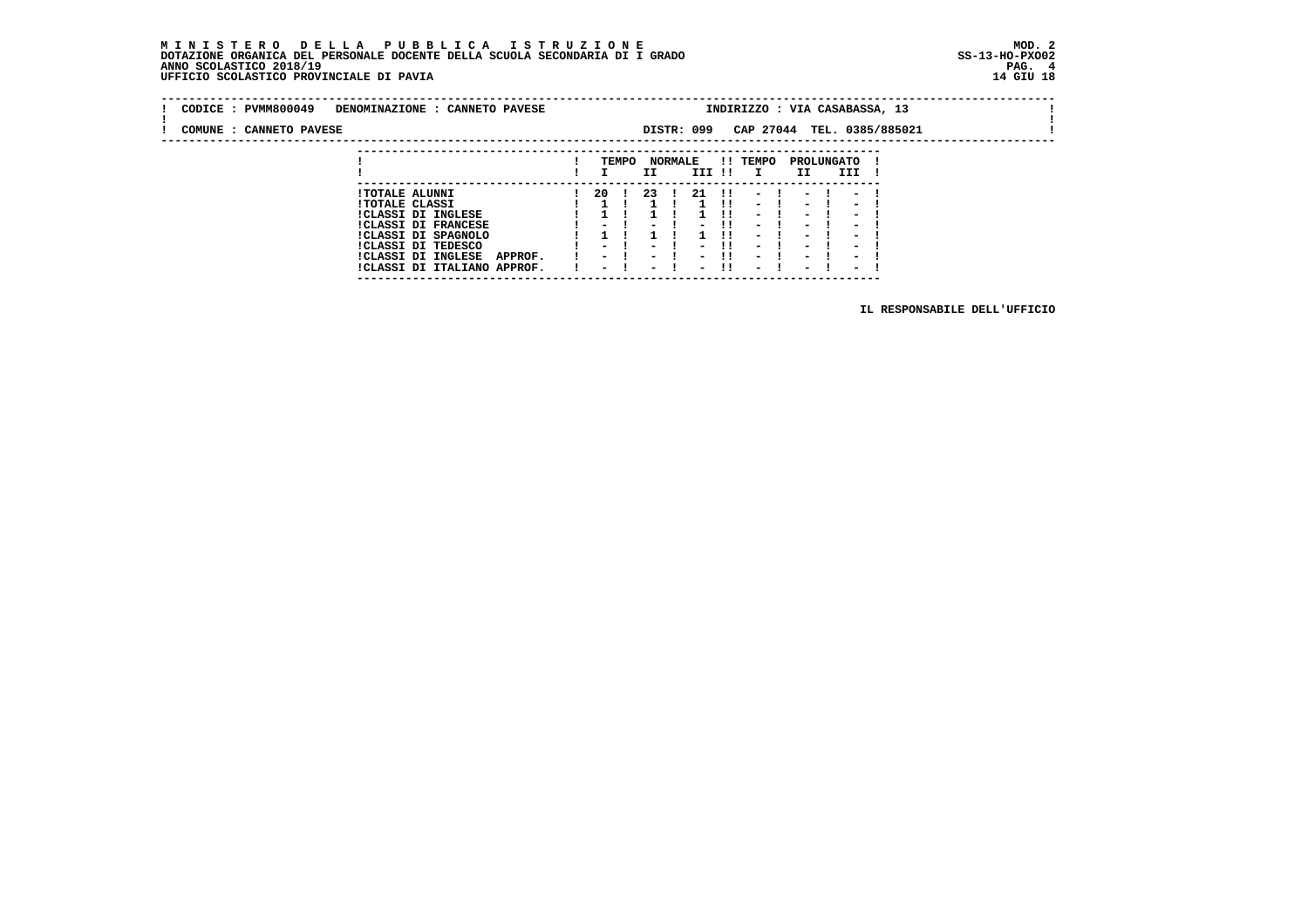### **M I N I S T E R O D E L L A P U B B L I C A I S T R U Z I O N E MOD. 2DOTAZIONE ORGANICA DEL PERSONALE DOCENTE DELLA SCUOLA SECONDARIA DI I GRADO ANNO SCOLASTICO 2018/19** UFFICIO SCOLASTICO PROVINCIALE DI PAVIA

| CODICE: PVMM801012          |                       | DENOMINAZIONE : CRISPI - PIEVE PORTO MORONE |  |     |       |    |                |            |                    |                 | INDIRIZZO : VIA ROVESCALINA, 1 |          |                          |  |  |  |
|-----------------------------|-----------------------|---------------------------------------------|--|-----|-------|----|----------------|------------|--------------------|-----------------|--------------------------------|----------|--------------------------|--|--|--|
| COMUNE : PIEVE PORTO MORONE |                       |                                             |  |     |       |    |                | DISTR: 096 |                    |                 | CAP 27017 TEL. 0382/78132      |          |                          |  |  |  |
|                             |                       |                                             |  |     | TEMPO |    | <b>NORMALE</b> |            |                    | <b>!! TEMPO</b> | PROLUNGATO                     |          |                          |  |  |  |
|                             |                       |                                             |  |     |       | II |                | III !!     |                    | $\mathbf{I}$    | II.                            |          | III                      |  |  |  |
|                             | <b>!TOTALE ALUNNI</b> |                                             |  | 36. |       | 37 |                | 33         | - 11               | $\sim$          |                                | $-1$ $-$ |                          |  |  |  |
|                             | <b>!TOTALE CLASSI</b> | $1/17.001$ DT THAT ROD                      |  | ົ   |       | ີ  |                |            | .<br>$\sim$ $\sim$ | $-1$            |                                | $-1$     | $\overline{\phantom{a}}$ |  |  |  |

1 70TALE CLASSI<br>
1 2 1 2 1 2 1 - 1 - 1 - 1<br>
1 CLASSI DI FRANCESE<br>
1 2 1 2 1 - 1 - 1 - 1 - 1<br>
1 CLASSI DI SPAGNOLO<br>
1 2 1 2 1 2 11 - 1 - 1 - 1 - 1<br>
1 CLASSI DI TEDESCO<br>
1 - 1 - 1 - 1 - 1 - 1 - 1 - 1<br>
1 CLASSI DI TRUEASE AP  **---------------------------------------------------------------------------**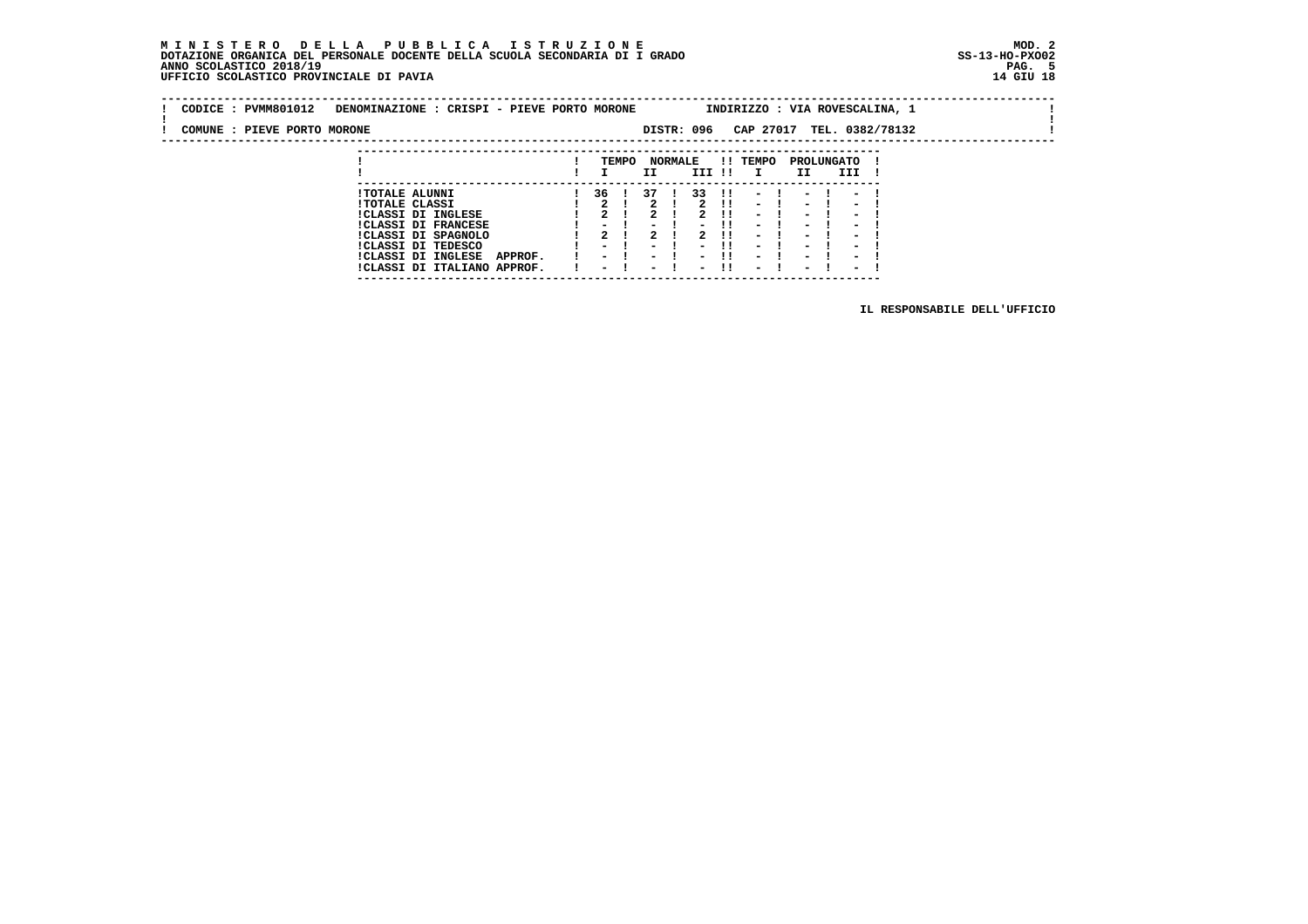### **M I N I S T E R O D E L L A P U B B L I C A I S T R U Z I O N E MOD. 2**DOTAZIONE ORGANICA DEL PERSONALE DOCENTE DELLA SCUOLA SECONDARIA DI I GRADO **SCOLA SS-13-HO-PXOO2**<br>PAG ANNO SCOLASTICO 2018/19<br>14 GIU 18 PERSONASTICO PROVINCIALE DI PAVIA

| COMUNE : CHIGNOLO PO                                                                                                            |                                                                                                                     |                                                                       |        |                                                                                                   |  |          |      |       |  |
|---------------------------------------------------------------------------------------------------------------------------------|---------------------------------------------------------------------------------------------------------------------|-----------------------------------------------------------------------|--------|---------------------------------------------------------------------------------------------------|--|----------|------|-------|--|
|                                                                                                                                 |                                                                                                                     |                                                                       |        | -------------<br>! TEMPO NORMALE !! TEMPO PROLUNGATO !<br>$\mathbf{I}$ is the set of $\mathbf{I}$ |  | III !! I | II D | III ! |  |
|                                                                                                                                 |                                                                                                                     |                                                                       |        |                                                                                                   |  |          |      |       |  |
| IDOCIORARIO IORARIO IRES.I TEMPO NOR. I TEMPO PROL.I ISTITUTI ASSOCIATI I CONCORSO I(*)IINT. IEST. I II II III II III III IIIII |                                                                                                                     |                                                                       |        |                                                                                                   |  |          |      |       |  |
| ! Italiano                                                                                                                      | $18!$ 10 ! - ! 5 !<br>$-1$<br>$-1$<br>$\mathbf{I}$                                                                  | $-1 - 1$<br>$-1 - 1$<br>$-1 - 1$<br>$-1$<br>$-1$<br>$-1$<br>$-1$      |        |                                                                                                   |  |          |      |       |  |
|                                                                                                                                 | SOSTEGNO IDOC! TOTALE ALUNNI ! POSTI ! POSTI ! CONTR. E COMPOSIZIONE POSTI ESTERNI ! (*)! I III III ! INT. ! EST. ! |                                                                       |        |                                                                                                   |  |          |      |       |  |
| $!$ MIN.PSICOFISICI $!$ 1! 4 ! 4 !<br>$!$ MIN.DELL'UDITO $!$ -! - !<br>! MIN.DELLA VISTA ! -! - !                               | $= 1 -$                                                                                                             | $1 \quad 1$<br>6 !<br>$\mathbb{Z} \times \mathbb{R}$<br>$\frac{1}{2}$ | $\sim$ |                                                                                                   |  |          |      |       |  |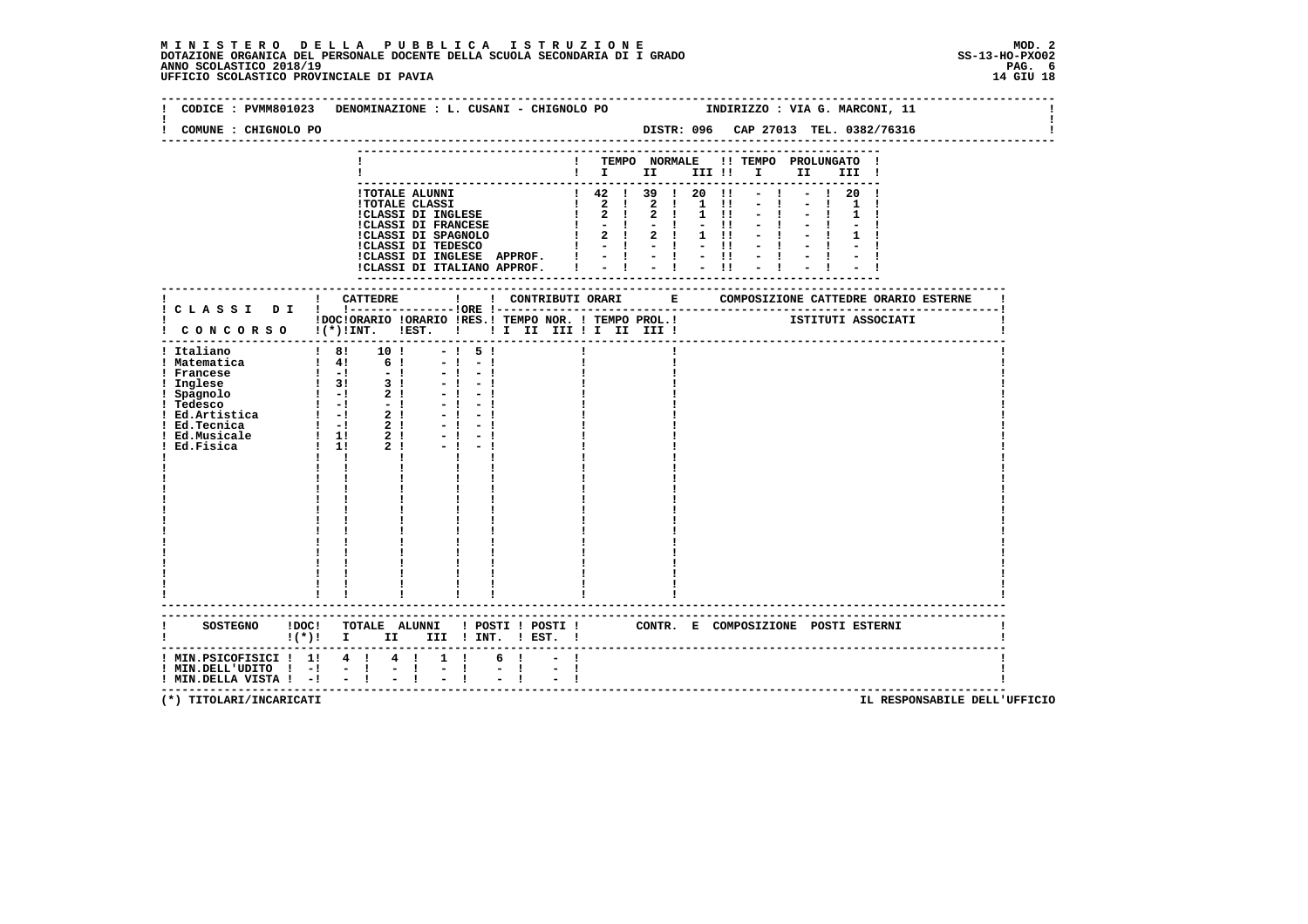# **M I N I S T E R O D E L L A P U B B L I C A I S T R U Z I O N E MOD. 2**DOTAZIONE ORGANICA DEL PERSONALE DOCENTE DELLA SCUOLA SECONDARIA DI I GRADO **SCOLA SS-13-HO-PXOO2**<br>PAG ANNO SCOLASTICO 2018/19<br>14 GIU 18 PERSONASTICO PROVINCIALE DI PAVIA

|  | CODICE: PVMM801034            | DENOMINAZIONE : CORTEOLONA E GENZONE           |    |       |                      |            |        |          |      | INDIRIZZO : VIA VIGNA VECCHIA, SNC                             |  |  |
|--|-------------------------------|------------------------------------------------|----|-------|----------------------|------------|--------|----------|------|----------------------------------------------------------------|--|--|
|  | COMUNE : CORTEOLONA E GENZONE |                                                |    |       |                      | DISTR: 096 |        |          |      | CAP 27014 TEL. 0382/71258                                      |  |  |
|  |                               |                                                |    | TEMPO | <b>NORMALE</b><br>II |            | III !! | !! TEMPO | II   | PROLUNGATO<br>III                                              |  |  |
|  |                               | <b>!TOTALE ALUNNI</b><br><b>!TOTALE CLASSI</b> | 36 |       | 48                   | 39         | -11    | $-1$     | $-1$ | $1! \t - \t 1 \t - \t 1 \t - \t 1$<br>$\overline{\phantom{0}}$ |  |  |

 **---------------------------------------------------------------------------**

| !TOTALE CLASSI |                               |  |  |  | 1 2 1 2 1 2 1 1 - 1 - 1 - 1  |  |  |                |  |
|----------------|-------------------------------|--|--|--|------------------------------|--|--|----------------|--|
|                | <b>!CLASSI DI INGLESE</b>     |  |  |  | 1 2 1 2 1 2 11               |  |  | $-1$ $-1$ $-1$ |  |
|                | <b>!CLASSI DI FRANCESE</b>    |  |  |  | $1 - 1 - 1 - 11 - 1 - 1 - 1$ |  |  |                |  |
|                | !CLASSI DI SPAGNOLO           |  |  |  | 1 2 1 2 1 2 1 1 - 1 - 1 - 1  |  |  |                |  |
|                | CLASSI DI TEDESCO             |  |  |  | 1 - 1 - 1 - 11 - 1 - 1 - 1   |  |  |                |  |
|                | ICLASSI DI INGLESE<br>APPROF. |  |  |  | 1 - 1 - 1 - 11 - 1 - 1 - 1   |  |  |                |  |
|                | !CLASSI DI ITALIANO APPROF.   |  |  |  | $-1$ $-1$ $-11$              |  |  | - 1 - 1 - 1    |  |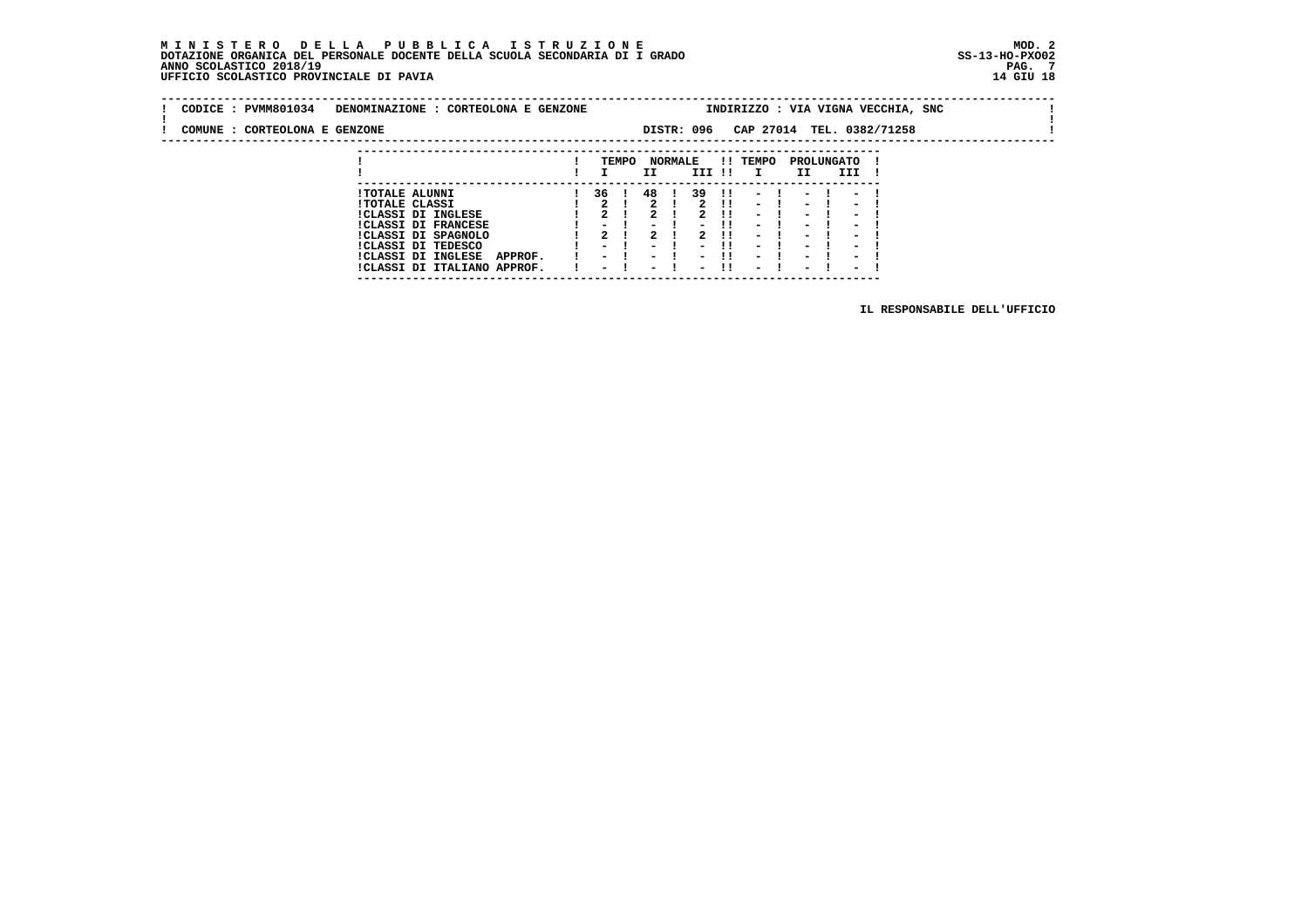### **M I N I S T E R O D E L L A P U B B L I C A I S T R U Z I O N E MOD. 2**DOTAZIONE ORGANICA DEL PERSONALE DOCENTE DELLA SCUOLA SECONDARIA DI I GRADO **SCOLA SS-13-HO-PXOO2**<br>PAG ANNO SCOLASTICO 2018/19<br>14 GIU 18 PERSONASTICO PROVINCIALE DI PAVIA

| COMUNE : GAMBOLO'                                                    | CODICE : PVMM80201T DENOMINAZIONE : MARCONI - GAMBOLO' |                             | INDIRIZZO : CORSO GARIBALDI, 20<br>DISTR: 097 CAP 27025 TEL. 0381/938100                                                     |
|----------------------------------------------------------------------|--------------------------------------------------------|-----------------------------|------------------------------------------------------------------------------------------------------------------------------|
|                                                                      |                                                        |                             | ! TEMPO NORMALE !! TEMPO PROLUNGATO !<br>$\blacksquare$                                                                      |
|                                                                      |                                                        |                             |                                                                                                                              |
|                                                                      |                                                        |                             | IDOCIORARIO IORARIO IRES.ITEMPO NOR. ITEMPO PROL.I ISTITUTI ASSOCIATI I CONCORSO I(*)IINT. IEST. I II II III II III III IIII |
|                                                                      | $\mathbf{I}$ $\mathbf{I}$                              |                             |                                                                                                                              |
|                                                                      |                                                        |                             |                                                                                                                              |
| SOSTEGNO ! DOC!                                                      | !(*)! I II III !INT. !EST. !                           |                             | TOTALE ALUNNI ! POSTI ! POSTI ! CONTR. E COMPOSIZIONE POSTI ESTERNI                                                          |
| $!$ MIN.DELL'UDITO $!$ -! - !<br>$!$ MIN.DELLA VISTA $!$ - $!$ - $!$ | ! MIN.PSICOFISICI ! 3! 11 ! 3 ! 6 !<br>$-1$            | 9!<br>$\frac{1}{2}$<br>$-1$ |                                                                                                                              |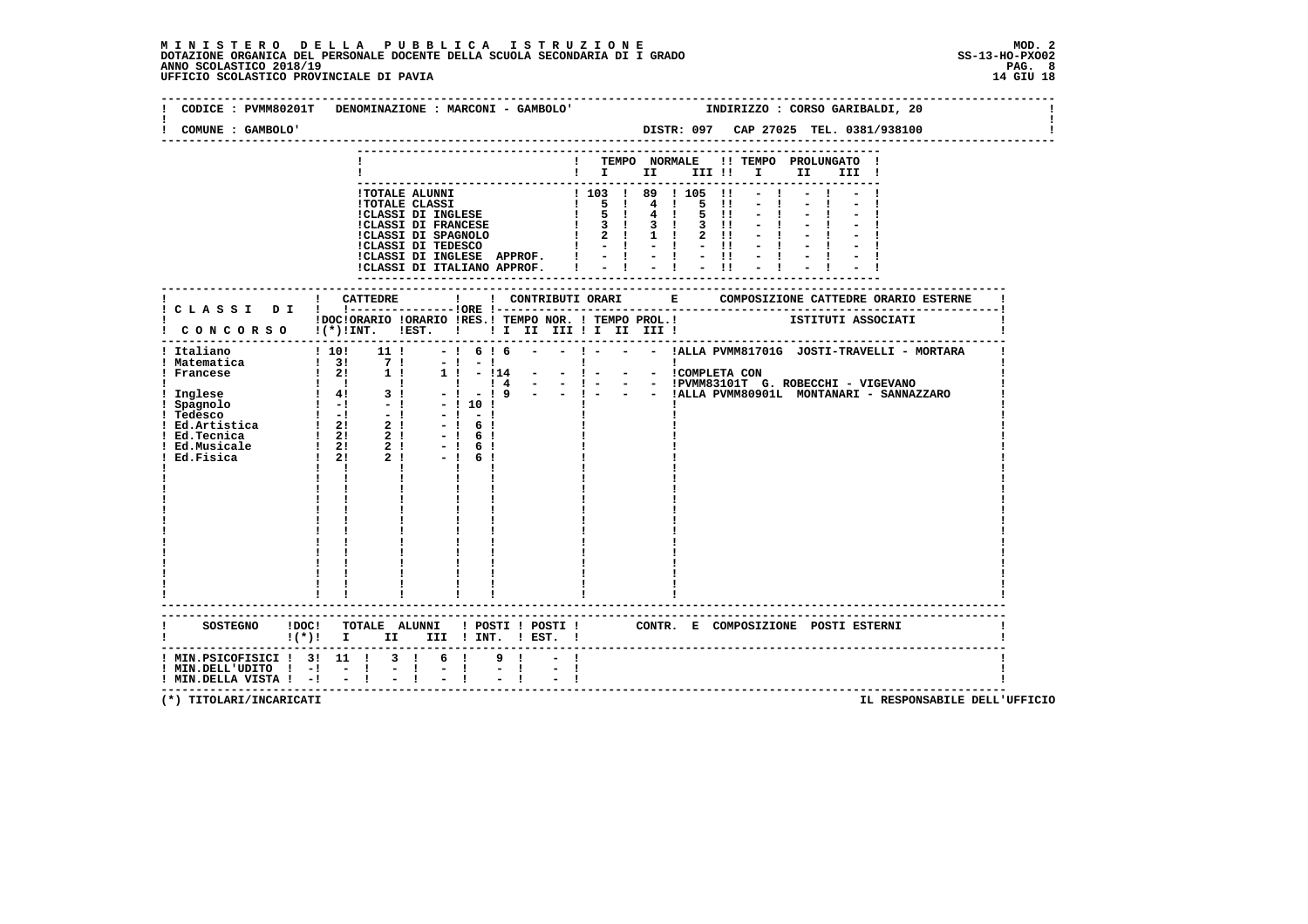### **M I N I S T E R O D E L L A P U B B L I C A I S T R U Z I O N E MOD. 2 DOTAZIONE ORGANICA DEL PERSONALE DOCENTE DELLA SCUOLA SECONDARIA DI I GRADO ANNO SCOLASTICO 2018/19 UFFICIO SCOLASTICO PROVINCIALE DI PAVIA 14 GIU 18**

 **---------------------------------------------------------------------------**

| CODICE : PVMM80202V | DENOMINAZIONE : AMBROSOLI - TROMELLO                         |                                                      |       |                                  |                                                      |            |                                                      |                                                      |                                                      | INDIRIZZO : VIA TOGLIATTI, 3 |  |  |
|---------------------|--------------------------------------------------------------|------------------------------------------------------|-------|----------------------------------|------------------------------------------------------|------------|------------------------------------------------------|------------------------------------------------------|------------------------------------------------------|------------------------------|--|--|
| COMUNE : TROMELLO   |                                                              |                                                      |       |                                  | DISTR: 097                                           |            |                                                      |                                                      |                                                      | CAP 27020 TEL. 0382/86588    |  |  |
|                     |                                                              |                                                      |       |                                  |                                                      |            |                                                      |                                                      |                                                      |                              |  |  |
|                     |                                                              |                                                      | TEMPO | II.                              | <b>NORMALE</b><br>III !!                             |            | !! TEMPO<br>$\mathbf{I}$                             | II.                                                  | PROLUNGATO<br>III                                    |                              |  |  |
|                     | <b>!TOTALE ALUNNI</b>                                        | 50                                                   |       | 60                               | 46                                                   | -11        | -                                                    |                                                      | $\sim$                                               |                              |  |  |
|                     | <b>!TOTALE CLASSI</b><br><b>!CLASSI DI INGLESE</b>           |                                                      |       |                                  |                                                      | -11<br>. . | $\sim$<br>$\overline{\phantom{0}}$                   | $\sim$<br>$\overline{\phantom{0}}$                   | $\sim$<br>$\overline{\phantom{0}}$                   |                              |  |  |
|                     | <b>!CLASSI DI FRANCESE</b>                                   |                                                      |       |                                  |                                                      | -11        | $\overline{\phantom{0}}$                             | $\overline{\phantom{0}}$                             | $\overline{\phantom{0}}$                             |                              |  |  |
|                     | !CLASSI DI SPAGNOLO<br>ICLASSI DI TEDESCO                    | $\overline{\phantom{0}}$<br>$\overline{\phantom{0}}$ |       | $\,$<br>$\overline{\phantom{0}}$ | $\overline{\phantom{0}}$<br>$\overline{\phantom{0}}$ | <br>       | $\overline{\phantom{0}}$<br>$\overline{\phantom{0}}$ | $\overline{\phantom{0}}$<br>$\overline{\phantom{0}}$ | $\overline{\phantom{0}}$<br>$\overline{\phantom{0}}$ |                              |  |  |
|                     | !CLASSI DI INGLESE<br>APPROF.<br>!CLASSI DI ITALIANO APPROF. | $\sim$<br>$\overline{\phantom{0}}$                   |       | $\overline{\phantom{0}}$         | $\overline{\phantom{0}}$                             | . .<br>-11 | $\overline{\phantom{0}}$<br>$\overline{\phantom{0}}$ | $\overline{\phantom{0}}$<br>$\overline{\phantom{0}}$ | $\overline{\phantom{0}}$<br>$\overline{\phantom{0}}$ |                              |  |  |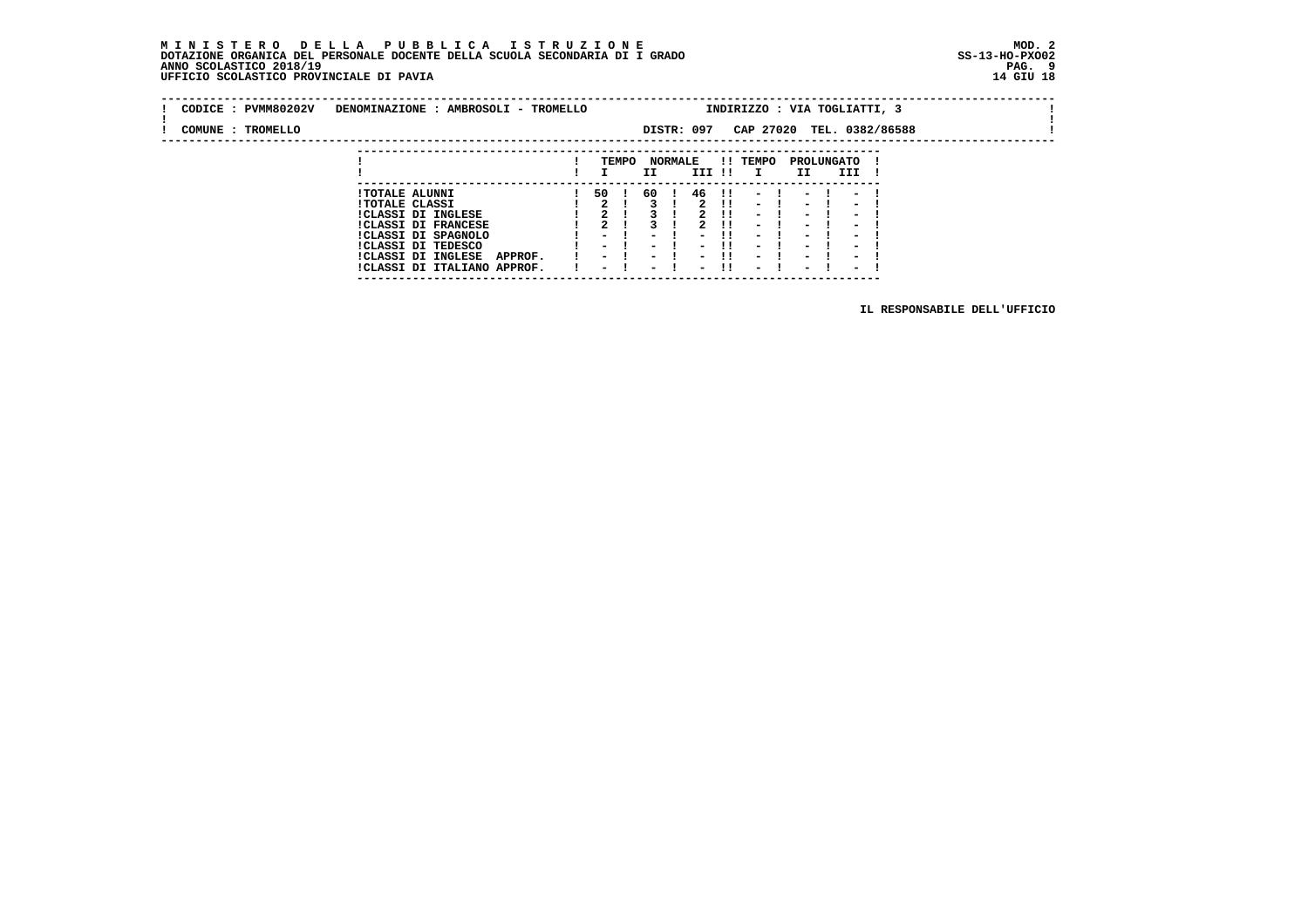### **M I N I S T E R O D E L L A P U B B L I C A I S T R U Z I O N E MOD. 2**DOTAZIONE ORGANICA DEL PERSONALE DOCENTE DELLA SCUOLA SECONDARIA DI I GRADO **SCOLASTICO SS-13-HO-PXO02**<br>PAGO SCOLASTICO 2018/19<br>UFFICIO SCOLASTICO PROVINCIALE DI PAVIA

| CODICE : PVMM80301N DENOMINAZIONE : DEL PRETE - CASSOLNOVO                                                               |                           |      |                                                                                                                                                                                                                                                                                                           |                             |               |  |  |  |  | INDIRIZZO : VIA TORNURA, 1                                                                                                                                           |           |       |  |  |
|--------------------------------------------------------------------------------------------------------------------------|---------------------------|------|-----------------------------------------------------------------------------------------------------------------------------------------------------------------------------------------------------------------------------------------------------------------------------------------------------------|-----------------------------|---------------|--|--|--|--|----------------------------------------------------------------------------------------------------------------------------------------------------------------------|-----------|-------|--|--|
| COMUNE : CASSOLNOVO                                                                                                      |                           |      |                                                                                                                                                                                                                                                                                                           |                             |               |  |  |  |  |                                                                                                                                                                      |           |       |  |  |
|                                                                                                                          |                           |      |                                                                                                                                                                                                                                                                                                           |                             |               |  |  |  |  | ! TEMPO NORMALE !! TEMPO PROLUNGATO !                                                                                                                                |           |       |  |  |
|                                                                                                                          |                           |      |                                                                                                                                                                                                                                                                                                           |                             |               |  |  |  |  | $\blacksquare$ $\blacksquare$ $\blacksquare$ $\blacksquare$ $\blacksquare$ $\blacksquare$ $\blacksquare$ $\blacksquare$ $\blacksquare$ $\blacksquare$ $\blacksquare$ |           | III ! |  |  |
|                                                                                                                          |                           |      |                                                                                                                                                                                                                                                                                                           |                             |               |  |  |  |  |                                                                                                                                                                      | $-1$ $-1$ |       |  |  |
|                                                                                                                          |                           |      | - ITOTALE ALUNNI<br>ITOTALE ALUNNI<br>ITOTALE CLASSI DI FRANCESE $\begin{bmatrix} 1 & 3 & 1 & 3 & 1 & 2 & 11 & -1 \\ 1 & 3 & 1 & 3 & 1 & 2 & 11 & -1 \\ 1 & 3 & 1 & 3 & 1 & 2 & 11 & -1 \\ 1 & 3 & 1 & 3 & 1 & 2 & 11 & -1 \\ 1 & 3 & 1 & 3 & 1 & 2 & 11 & -1 \\ 1 & 3 & 1 & 3 & 1 & 2 & 11 & -1 \\ 1 & $ |                             |               |  |  |  |  |                                                                                                                                                                      |           |       |  |  |
|                                                                                                                          |                           |      |                                                                                                                                                                                                                                                                                                           |                             |               |  |  |  |  |                                                                                                                                                                      |           |       |  |  |
|                                                                                                                          |                           |      |                                                                                                                                                                                                                                                                                                           |                             |               |  |  |  |  |                                                                                                                                                                      |           |       |  |  |
|                                                                                                                          |                           |      |                                                                                                                                                                                                                                                                                                           |                             |               |  |  |  |  |                                                                                                                                                                      |           |       |  |  |
|                                                                                                                          |                           |      |                                                                                                                                                                                                                                                                                                           |                             |               |  |  |  |  |                                                                                                                                                                      |           |       |  |  |
|                                                                                                                          |                           |      |                                                                                                                                                                                                                                                                                                           |                             |               |  |  |  |  |                                                                                                                                                                      |           |       |  |  |
|                                                                                                                          |                           |      |                                                                                                                                                                                                                                                                                                           |                             |               |  |  |  |  |                                                                                                                                                                      |           |       |  |  |
|                                                                                                                          |                           |      |                                                                                                                                                                                                                                                                                                           |                             |               |  |  |  |  |                                                                                                                                                                      |           |       |  |  |
|                                                                                                                          |                           |      |                                                                                                                                                                                                                                                                                                           |                             |               |  |  |  |  |                                                                                                                                                                      |           |       |  |  |
|                                                                                                                          |                           |      | IDOCIORARIO IORARIO IRES.I TEMPO NOR. I TEMPO PROL.I SITITUTI ASSOCIATI                                                                                                                                                                                                                                   |                             |               |  |  |  |  |                                                                                                                                                                      |           |       |  |  |
| ! CONCORSO !(*)!INT. !EST. !!! II III !I III III !                                                                       |                           |      |                                                                                                                                                                                                                                                                                                           |                             |               |  |  |  |  |                                                                                                                                                                      |           |       |  |  |
|                                                                                                                          |                           |      |                                                                                                                                                                                                                                                                                                           |                             |               |  |  |  |  |                                                                                                                                                                      |           |       |  |  |
| ! Italiano                                                                                                               |                           |      | $1 \t6!$ 10 ! 1 ! - !10 - - ! - - - ICOMPLETA CON                                                                                                                                                                                                                                                         |                             |               |  |  |  |  |                                                                                                                                                                      |           |       |  |  |
|                                                                                                                          |                           |      |                                                                                                                                                                                                                                                                                                           |                             |               |  |  |  |  |                                                                                                                                                                      |           |       |  |  |
|                                                                                                                          |                           |      |                                                                                                                                                                                                                                                                                                           |                             |               |  |  |  |  |                                                                                                                                                                      |           |       |  |  |
|                                                                                                                          |                           |      |                                                                                                                                                                                                                                                                                                           |                             |               |  |  |  |  |                                                                                                                                                                      |           |       |  |  |
|                                                                                                                          |                           |      |                                                                                                                                                                                                                                                                                                           |                             |               |  |  |  |  |                                                                                                                                                                      |           |       |  |  |
|                                                                                                                          |                           |      |                                                                                                                                                                                                                                                                                                           |                             |               |  |  |  |  |                                                                                                                                                                      |           |       |  |  |
|                                                                                                                          |                           |      |                                                                                                                                                                                                                                                                                                           |                             |               |  |  |  |  |                                                                                                                                                                      |           |       |  |  |
|                                                                                                                          |                           |      |                                                                                                                                                                                                                                                                                                           |                             |               |  |  |  |  |                                                                                                                                                                      |           |       |  |  |
|                                                                                                                          |                           |      |                                                                                                                                                                                                                                                                                                           |                             |               |  |  |  |  |                                                                                                                                                                      |           |       |  |  |
|                                                                                                                          | $\mathbf{I}$ $\mathbf{I}$ |      | Τ.                                                                                                                                                                                                                                                                                                        |                             |               |  |  |  |  |                                                                                                                                                                      |           |       |  |  |
|                                                                                                                          |                           |      |                                                                                                                                                                                                                                                                                                           |                             |               |  |  |  |  |                                                                                                                                                                      |           |       |  |  |
|                                                                                                                          |                           |      |                                                                                                                                                                                                                                                                                                           |                             |               |  |  |  |  |                                                                                                                                                                      |           |       |  |  |
|                                                                                                                          |                           |      |                                                                                                                                                                                                                                                                                                           |                             |               |  |  |  |  |                                                                                                                                                                      |           |       |  |  |
|                                                                                                                          |                           |      |                                                                                                                                                                                                                                                                                                           |                             |               |  |  |  |  |                                                                                                                                                                      |           |       |  |  |
|                                                                                                                          |                           |      |                                                                                                                                                                                                                                                                                                           |                             |               |  |  |  |  |                                                                                                                                                                      |           |       |  |  |
|                                                                                                                          |                           |      |                                                                                                                                                                                                                                                                                                           |                             |               |  |  |  |  |                                                                                                                                                                      |           |       |  |  |
|                                                                                                                          |                           |      |                                                                                                                                                                                                                                                                                                           |                             |               |  |  |  |  |                                                                                                                                                                      |           |       |  |  |
|                                                                                                                          |                           |      |                                                                                                                                                                                                                                                                                                           |                             |               |  |  |  |  |                                                                                                                                                                      |           |       |  |  |
|                                                                                                                          |                           |      |                                                                                                                                                                                                                                                                                                           |                             |               |  |  |  |  |                                                                                                                                                                      |           |       |  |  |
|                                                                                                                          |                           |      |                                                                                                                                                                                                                                                                                                           |                             |               |  |  |  |  |                                                                                                                                                                      |           |       |  |  |
|                                                                                                                          |                           |      |                                                                                                                                                                                                                                                                                                           |                             |               |  |  |  |  |                                                                                                                                                                      |           |       |  |  |
|                                                                                                                          |                           |      |                                                                                                                                                                                                                                                                                                           |                             |               |  |  |  |  |                                                                                                                                                                      |           |       |  |  |
| SOSTEGNO !DOC! TOTALE ALUNNI ! POSTI ! POSTI ! CONTR. E COMPOSIZIONE POSTI ESTERNI<br>$\mathbf{I}(\star)$ i $\mathbf{I}$ |                           |      | II III ! INT. ! EST. !                                                                                                                                                                                                                                                                                    |                             |               |  |  |  |  |                                                                                                                                                                      |           |       |  |  |
| ! MIN.PSICOFISICI ! 4! 4 !                                                                                               |                           |      | 1 ! 3 !                                                                                                                                                                                                                                                                                                   |                             | 6 !           |  |  |  |  |                                                                                                                                                                      |           |       |  |  |
| ! MIN.DELL'UDITO ! -!                                                                                                    |                           | $-1$ | $=$ $\frac{1}{1}$                                                                                                                                                                                                                                                                                         | $\frac{1}{2}$ $\frac{1}{2}$ | $\frac{1}{2}$ |  |  |  |  |                                                                                                                                                                      |           |       |  |  |
| ! MIN.DELLA VISTA ! -!                                                                                                   |                           | $-1$ |                                                                                                                                                                                                                                                                                                           |                             |               |  |  |  |  |                                                                                                                                                                      |           |       |  |  |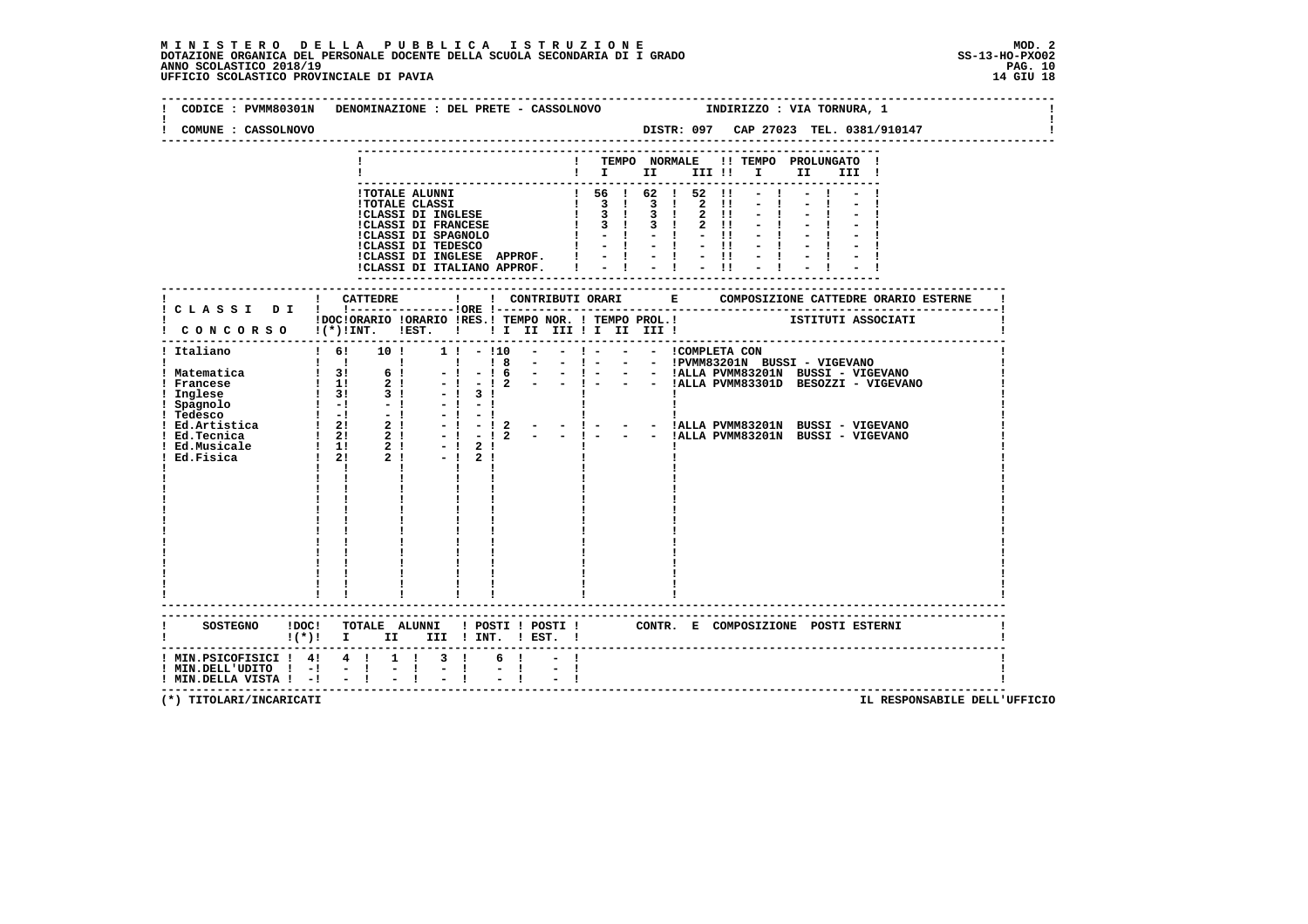### **M I N I S T E R O D E L L A P U B B L I C A I S T R U Z I O N E MOD. 2 DOTAZIONE ORGANICA DEL PERSONALE DOCENTE DELLA SCUOLA SECONDARIA DI I GRADO ANNO SCOLASTICO 2018/19 PAG. 11 UFFICIO SCOLASTICO PROVINCIALE DI PAVIA 14 GIU 18**

 **---------------------------------------------------------------------------**

|  | CODICE : PVMM80302P | DENOMINAZIONE : CONTI - CILAVEGNA                                   |                                           |       |                         |                          |              | INDIRIZZO : VIA GRANDI, 4                            |                                                      |                                                      |                           |  |  |
|--|---------------------|---------------------------------------------------------------------|-------------------------------------------|-------|-------------------------|--------------------------|--------------|------------------------------------------------------|------------------------------------------------------|------------------------------------------------------|---------------------------|--|--|
|  | COMUNE : CILAVEGNA  |                                                                     |                                           |       |                         | DISTR: 098               |              |                                                      |                                                      |                                                      | CAP 27024 TEL. 0381/96217 |  |  |
|  |                     |                                                                     |                                           | TEMPO | <b>NORMALE</b>          |                          |              | !! TEMPO                                             |                                                      | PROLUNGATO                                           |                           |  |  |
|  |                     |                                                                     |                                           |       | II.                     | III !!                   |              | $\mathbf{I}$                                         | II                                                   | III                                                  |                           |  |  |
|  |                     | <b>!TOTALE ALUNNI</b>                                               | 83 !                                      |       | 57                      | -74                      | - 11         | $\overline{\phantom{0}}$                             |                                                      |                                                      |                           |  |  |
|  |                     | <b>!TOTALE CLASSI</b><br>!CLASSI DI INGLESE                         | 4                                         |       |                         |                          | - 11<br>- 11 | $\sim$<br>$\sim$                                     | $\overline{\phantom{0}}$<br>$\blacksquare$           | $\overline{\phantom{0}}$<br>$\blacksquare$           |                           |  |  |
|  |                     | <b>!CLASSI DI FRANCESE</b><br>!CLASSI DI SPAGNOLO                   |                                           |       |                         |                          | -11          | $\sim$<br>$\sim$                                     | $\overline{\phantom{0}}$<br>$\overline{\phantom{0}}$ | $\overline{\phantom{0}}$<br>$\overline{\phantom{0}}$ |                           |  |  |
|  |                     | ICLASSI DI TEDESCO                                                  | - 1                                       |       | $\sim$                  |                          | - 11         | $\sim$                                               | $\overline{\phantom{0}}$                             | $\overline{\phantom{0}}$                             |                           |  |  |
|  |                     | <b>!CLASSI DI INGLESE</b><br>APPROF.<br>!CLASSI DI ITALIANO APPROF. | $\sim$ $\sim$<br>$\overline{\phantom{0}}$ |       | $\sim$ $\sim$<br>$\sim$ | $\overline{\phantom{0}}$ |              | $\overline{\phantom{0}}$<br>$\overline{\phantom{0}}$ | $\overline{\phantom{0}}$<br>$\overline{\phantom{0}}$ | $\overline{\phantom{0}}$<br>$\overline{\phantom{0}}$ |                           |  |  |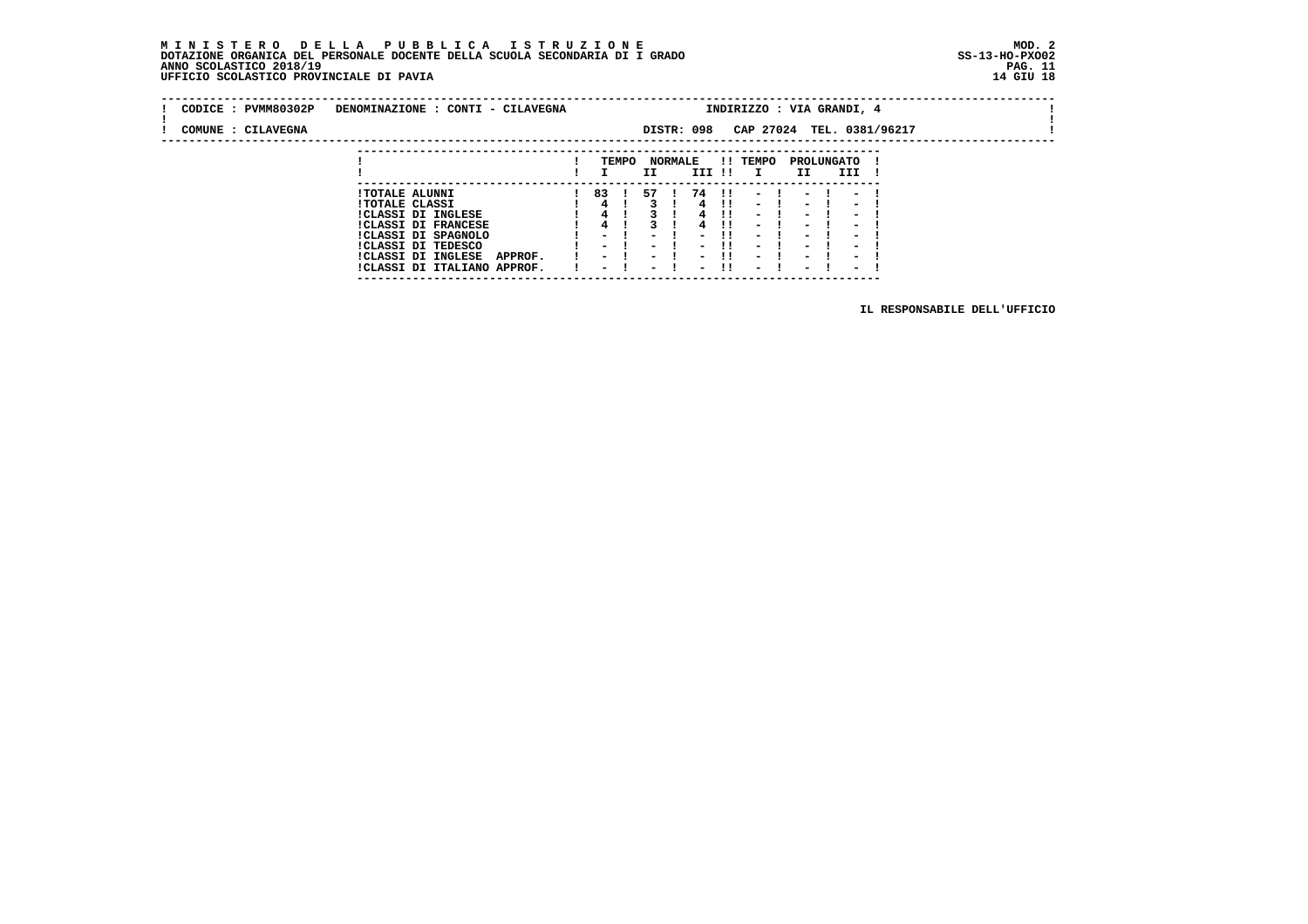### **M I N I S T E R O D E L L A P U B B L I C A I S T R U Z I O N E MOD. 2**DOTAZIONE ORGANICA DEL PERSONALE DOCENTE DELLA SCUOLA SECONDARIA DI I GRADO **SCOLASTICO SS-13-HO-PXO02**<br>PAGO SCOLASTICO 2018/19<br>UFFICIO SCOLASTICO PROVINCIALE DI PAVIA

| COMUNE : MEDE                                                | CODICE : PVMM80401D DENOMINAZIONE : A. MASSAZZA - MEDE                                                        |                                            |                              | INDIRIZZO : CORSO ITALIA, 31<br>DISTR: 098 CAP 27035 TEL. 0384/820055                                                                                                                                   |
|--------------------------------------------------------------|---------------------------------------------------------------------------------------------------------------|--------------------------------------------|------------------------------|---------------------------------------------------------------------------------------------------------------------------------------------------------------------------------------------------------|
|                                                              |                                                                                                               |                                            |                              | ! TEMPO NORMALE !! TEMPO PROLUNGATO !<br>$\blacksquare$ $\blacksquare$ $\blacksquare$ $\blacksquare$ $\blacksquare$ $\blacksquare$ $\blacksquare$ $\blacksquare$ $\blacksquare$ $\blacksquare$<br>III ! |
|                                                              |                                                                                                               |                                            |                              |                                                                                                                                                                                                         |
|                                                              |                                                                                                               |                                            |                              |                                                                                                                                                                                                         |
|                                                              | $-1 - 1$<br>$\blacksquare$<br>$-1$<br>$-1$<br>$-1$<br>$-1$<br>$-1 - 1$<br>$\mathbf{I}$ $\mathbf{I}$           | $-1 - 1$<br>4 <sub>1</sub><br>$-1$<br>$-1$ | $\mathbf{I}$<br>$\mathbf{I}$ | IDOCIORARIO IORARIO IRES.I TEMPO NOR. I TEMPO PROL.I ISTITUTI ASSOCIATI I CONCORSO I(*)IINT. IEST. I II II III II III III IIII<br>Ţ.<br>п.<br>- ! - ! 8 - - ! - - - ! ALLA PVMM80801R FERMI - ROBBIO    |
|                                                              |                                                                                                               |                                            |                              |                                                                                                                                                                                                         |
| ! MIN.DELL'UDITO ! -!<br>$!$ MIN.DELLA VISTA $!$ - $!$ - $!$ | $!(*)!$ I II III ! INT. ! EST. !<br>! MIN.PSICOFISICI ! 1! - ! 1 ! 2 !<br>$\frac{1}{2}$ $\frac{1}{2}$<br>$-1$ | $3 \quad 1$<br>$-1$                        |                              | SOSTEGNO !DOC! TOTALE ALUNNI ! POSTI ! POSTI ! CONTR. E COMPOSIZIONE POSTI ESTERNI                                                                                                                      |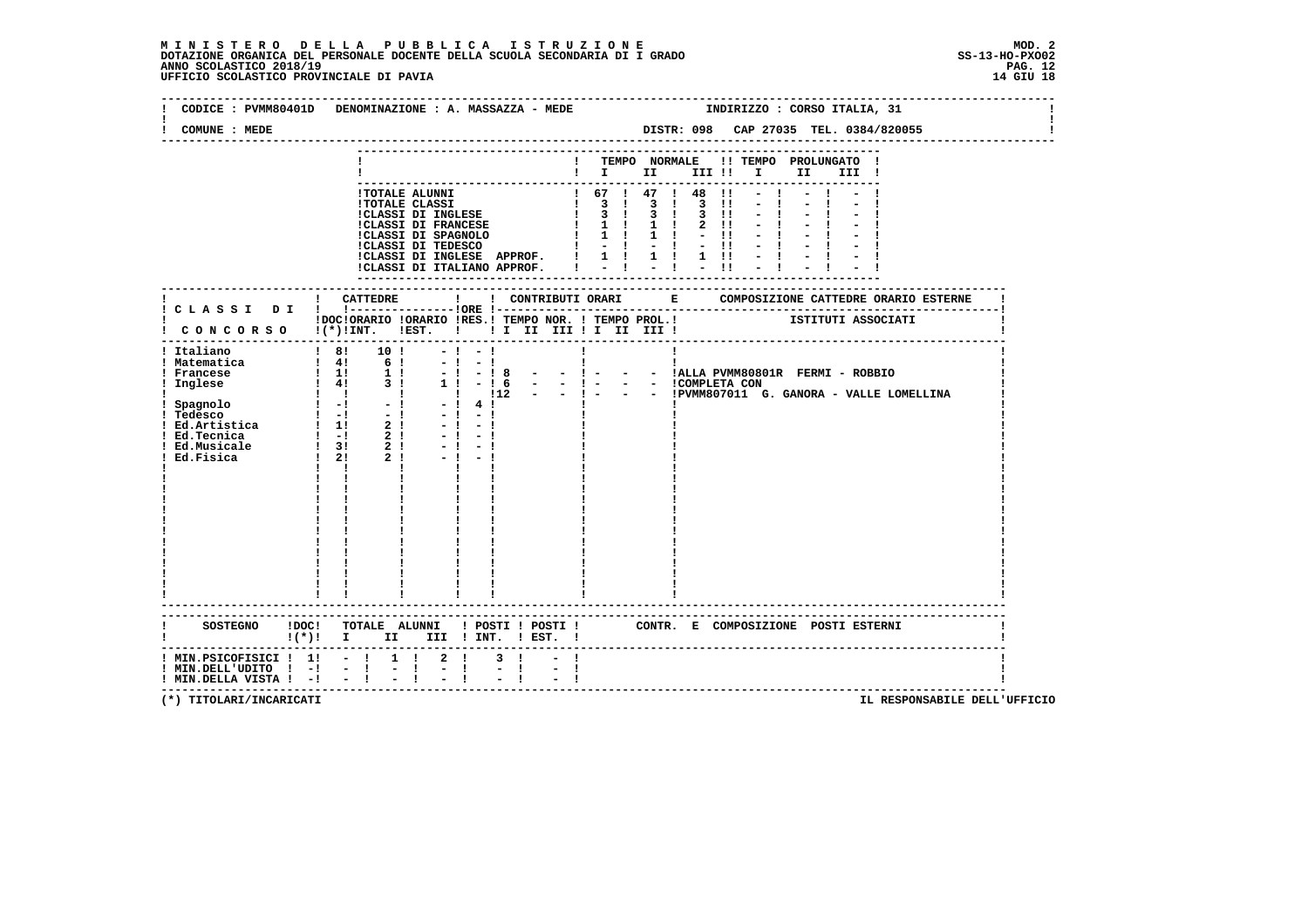### **M I N I S T E R O D E L L A P U B B L I C A I S T R U Z I O N E MOD. 2 DOTAZIONE ORGANICA DEL PERSONALE DOCENTE DELLA SCUOLA SECONDARIA DI I GRADO ANNO SCOLASTICO 2018/19 UFFICIO SCOLASTICO PROVINCIALE DI PAVIA 14 GIU 18**

 **---------------------------------------------------------------------------**

| CODICE : PVMM80402E | DENOMINAZIONE : MAGNAGHI - LOMELLO                           |                                           |       |                       |                                                      |      | INDIRIZZO : VIA PORTER, 3                            |                                                      |     |                                                      |  |  |
|---------------------|--------------------------------------------------------------|-------------------------------------------|-------|-----------------------|------------------------------------------------------|------|------------------------------------------------------|------------------------------------------------------|-----|------------------------------------------------------|--|--|
| COMUNE : LOMELLO    |                                                              |                                           |       |                       | DISTR: 098                                           |      |                                                      |                                                      |     | CAP 27034 TEL. 0384/85094                            |  |  |
|                     |                                                              |                                           |       |                       |                                                      |      |                                                      |                                                      |     |                                                      |  |  |
|                     |                                                              |                                           | TEMPO | <b>NORMALE</b><br>II  | III !!                                               |      | !! TEMPO                                             | PROLUNGATO<br>II                                     | III |                                                      |  |  |
|                     | <b>!TOTALE ALUNNI</b>                                        | 20 I                                      |       | - 27                  | 25                                                   | - 11 | $\overline{\phantom{a}}$                             | $\overline{\phantom{a}}$                             |     | $\overline{\phantom{a}}$                             |  |  |
|                     | <b>!TOTALE CLASSI</b><br>!CLASSI DI INGLESE                  |                                           |       |                       |                                                      | - 11 | $-1$<br>$\overline{\phantom{0}}$                     | $\blacksquare$<br>$\overline{\phantom{0}}$           |     | $\overline{\phantom{a}}$<br>$\overline{\phantom{0}}$ |  |  |
|                     | <b>!CLASSI DI FRANCESE</b>                                   |                                           |       |                       |                                                      |      | $\blacksquare$                                       | $\overline{\phantom{0}}$                             |     | $\overline{\phantom{0}}$                             |  |  |
|                     | !CLASSI DI SPAGNOLO<br>CLASSI DI TEDESCO                     | $\overline{\phantom{0}}$<br>$\sim$ $\sim$ |       | $\sim$<br>$ -$        | $\overline{\phantom{0}}$<br>$\overline{\phantom{0}}$ | -11  | $\overline{\phantom{a}}$<br>$\blacksquare$           | $\overline{\phantom{a}}$<br>$\blacksquare$           |     | $\overline{\phantom{0}}$<br>$\overline{\phantom{0}}$ |  |  |
|                     | !CLASSI DI INGLESE<br>APPROF.<br>!CLASSI DI ITALIANO APPROF. | $\sim$<br>$\overline{\phantom{0}}$        |       | $ -$<br>$\sim$ $\sim$ | $\overline{\phantom{0}}$<br>$\overline{\phantom{0}}$ | -11  | $\overline{\phantom{0}}$<br>$\overline{\phantom{0}}$ | $\overline{\phantom{0}}$<br>$\overline{\phantom{0}}$ |     | $\overline{\phantom{0}}$<br>$\overline{\phantom{0}}$ |  |  |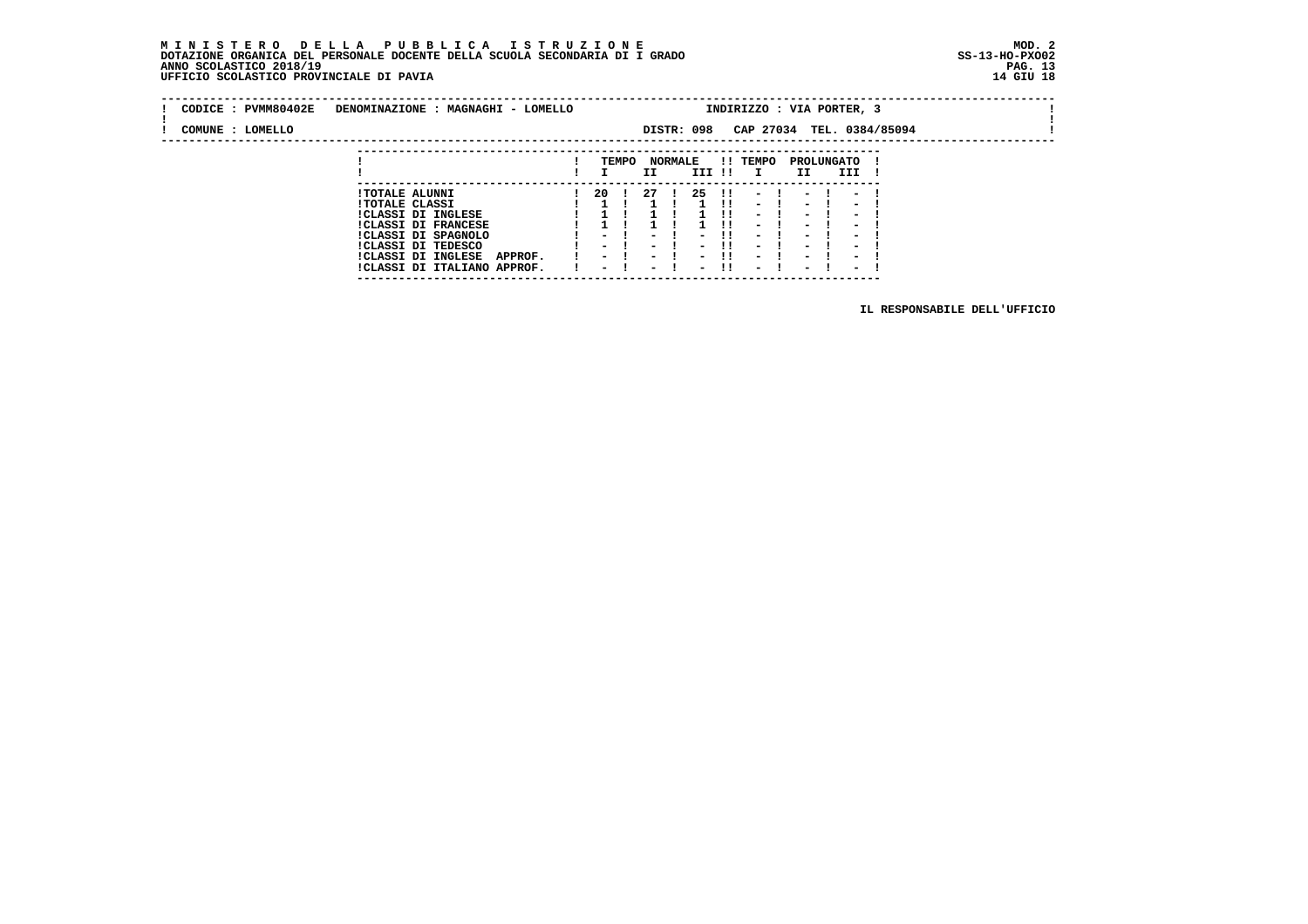# **M I N I S T E R O D E L L A P U B B L I C A I S T R U Z I O N E MOD. 2**DOTAZIONE ORGANICA DEL PERSONALE DOCENTE DELLA SCUOLA SECONDARIA DI I GRADO **SCOLASTICO SS-13-HO-PXOO2**<br>PAGO SCOLASTICO 2018/19<br>14 GIU 18 PERSONASTICO PROVINCIALE DI PAVIA

| CODICE: PVMM80403G       | DENOMINAZIONE : BARBIERI - PIEVE DEL CAIRO                           |     |       |     |                |            |            | INDIRIZZO : VIA BIANCHI, 2                                                                                                                                                |                  |      |                  |  |  |
|--------------------------|----------------------------------------------------------------------|-----|-------|-----|----------------|------------|------------|---------------------------------------------------------------------------------------------------------------------------------------------------------------------------|------------------|------|------------------|--|--|
| COMUNE : PIEVE DEL CAIRO |                                                                      |     |       |     |                | DISTR: 098 |            | CAP 27037 TEL. 0384/87060                                                                                                                                                 |                  |      |                  |  |  |
|                          |                                                                      |     | TEMPO | II  | <b>NORMALE</b> | III !!     |            | !! TEMPO                                                                                                                                                                  | PROLUNGATO<br>II |      | III              |  |  |
|                          | <b>!TOTALE ALUNNI</b><br><b>!TOTALE CLASSI</b><br>!CLASSI DI INGLESE | -25 |       | -22 |                | -25        | -11<br>-11 | $\frac{1}{2}$ $\frac{1}{2}$ $\frac{1}{2}$ $\frac{1}{2}$ $\frac{1}{2}$ $\frac{1}{2}$ $\frac{1}{2}$ $\frac{1}{2}$ $\frac{1}{2}$ $\frac{1}{2}$ $\frac{1}{2}$<br>$-1$<br>$-1$ | - 1              | $-1$ | $\sim$<br>$\sim$ |  |  |

 **---------------------------------------------------------------------------**

|  | <b>!CLASSI DI FRANCESE</b>          |  |  |  | 1 1 1 1 1 1 1 1 - 1 - 1 - 1  |  |  |  |
|--|-------------------------------------|--|--|--|------------------------------|--|--|--|
|  | !CLASSI DI SPAGNOLO                 |  |  |  | 1 - 1 - 1 - 11 - 1 - 1 - 1   |  |  |  |
|  | ICLASSI DI TEDESCO                  |  |  |  | 1 - 1 - 1 - 11 - 1 - 1 - 1   |  |  |  |
|  | !CLASSI DI INGLESE<br><b>APPROF</b> |  |  |  | $1 - 1 - 1 - 11 - 1 - 1 - 1$ |  |  |  |
|  | !CLASSI DI ITALIANO APPROF.         |  |  |  | ! – ! – ! – !! – ! – ! – !   |  |  |  |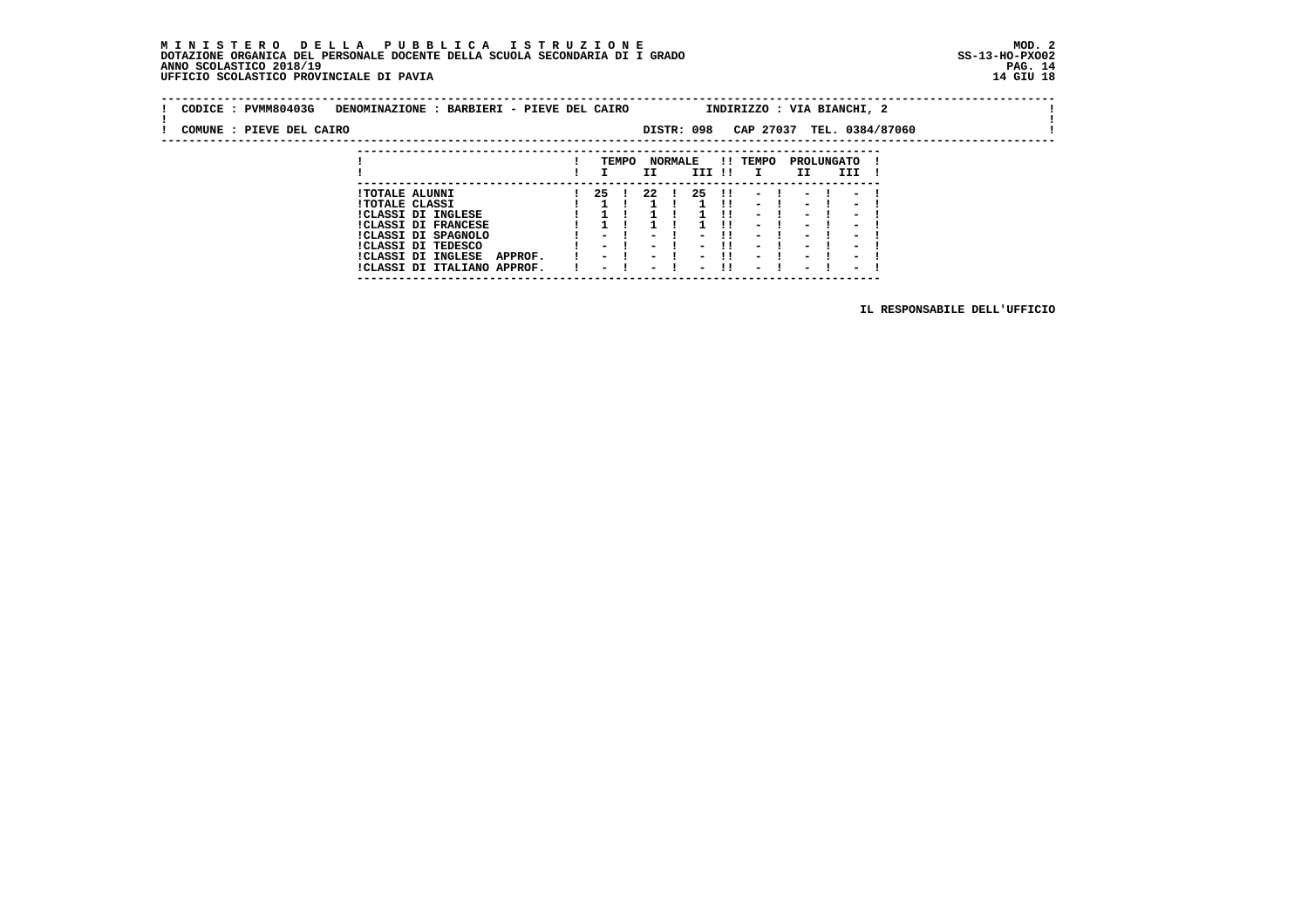### **M I N I S T E R O D E L L A P U B B L I C A I S T R U Z I O N E MOD. 2DOTAZIONE ORGANICA DEL PERSONALE DOCENTE DELLA SCUOLA SECONDARIA DI I GRADO ANNO SCOLASTICO 2018/19** UFFICIO SCOLASTICO PROVINCIALE DI PAVIA

 **---------------------------------------------------------------------------**

| CODICE: PVMM80404L           | DENOMINAZIONE : P. MARZIANI -SARTIRANA      |       |      |                |            | INDIRIZZO : VIA ROMA, 28 |                  |          |                            |  |
|------------------------------|---------------------------------------------|-------|------|----------------|------------|--------------------------|------------------|----------|----------------------------|--|
| COMUNE : SARTIRANA LOMELLINA |                                             |       |      |                | DISTR: 098 |                          |                  |          | CAP 27020 TEL. 0384/800098 |  |
|                              |                                             |       |      |                |            |                          |                  |          |                            |  |
|                              |                                             | TEMPO | II   | <b>NORMALE</b> | III !!     | !! TEMPO<br>$\mathbf{I}$ | PROLUNGATO<br>II | III !    |                            |  |
|                              | <b>!TOTALE ALUNNI</b>                       | 17 !  | - 22 |                | 17         | $1! - 1 - 1 - 1$         |                  |          |                            |  |
|                              | <b>!TOTALE CLASSI</b><br>ICLASST DT INGLESE |       |      |                |            | $-1$<br>$\sim$           | $\sim$ $\sim$    | $-1$ $-$ | $\sim$                     |  |

 **!CLASSI DI INGLESE ! 1 ! 1 ! 1 !! - ! - ! - ! !CLASSI DI FRANCESE ! 1 ! 1 ! 1 !! - ! - ! - ! !CLASSI DI SPAGNOLO ! - ! - ! - !! - ! - ! - ! !CLASSI DI TEDESCO ! - ! - ! - !! - ! - ! - ! !CLASSI DI INGLESE APPROF. ! - ! - ! - !! - ! - ! - ! !CLASSI DI ITALIANO APPROF. ! - ! - ! - !! - ! - ! - !**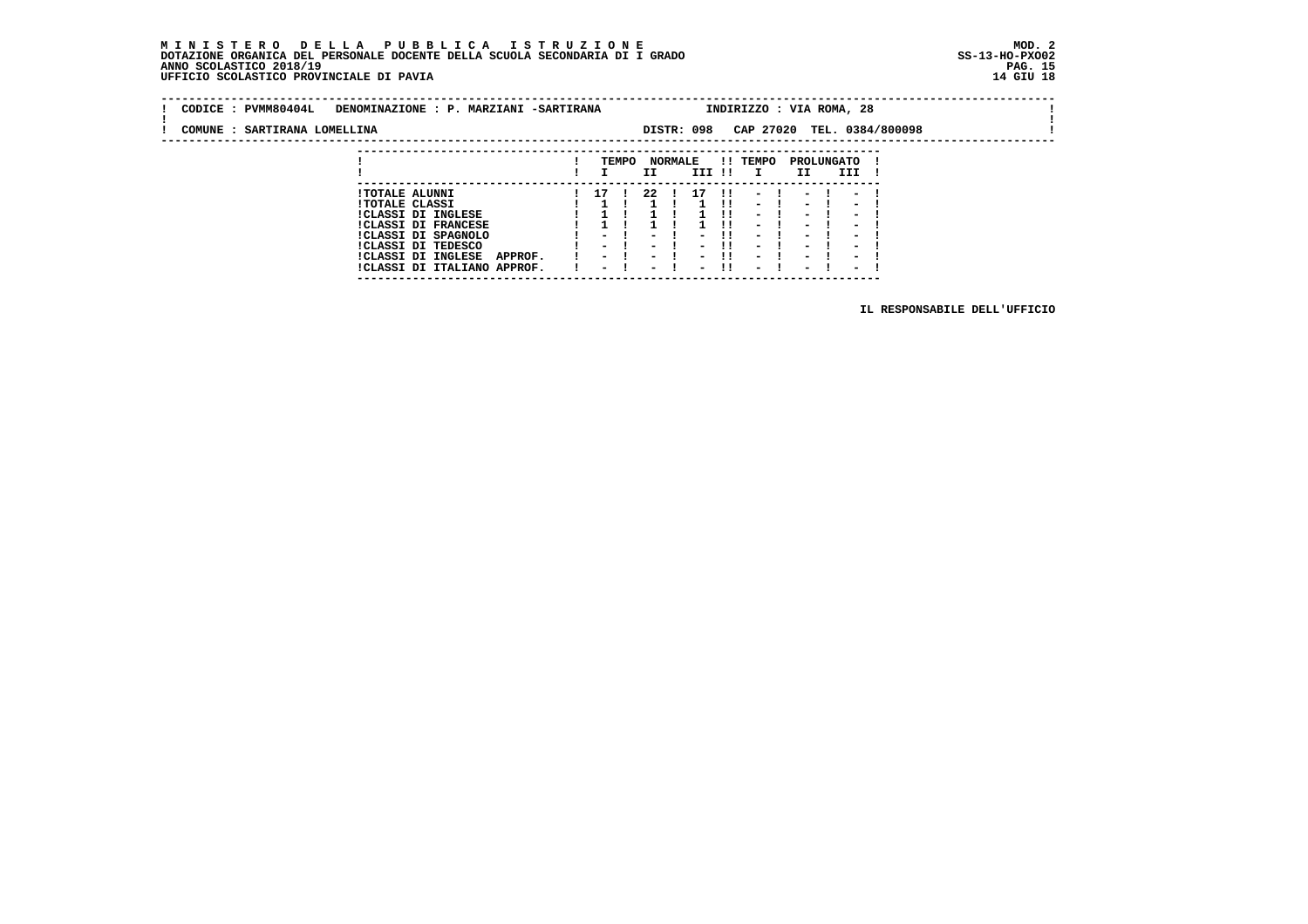| COMUNE : CASORATE PRIMO                                                            |                           |           |              |                                                                         |                                       |               |                           |  |  |  |                                  |                                                                                                                                                                                                                                                                |  |                                          |                                        |  |
|------------------------------------------------------------------------------------|---------------------------|-----------|--------------|-------------------------------------------------------------------------|---------------------------------------|---------------|---------------------------|--|--|--|----------------------------------|----------------------------------------------------------------------------------------------------------------------------------------------------------------------------------------------------------------------------------------------------------------|--|------------------------------------------|----------------------------------------|--|
|                                                                                    |                           |           |              |                                                                         |                                       |               |                           |  |  |  |                                  | ! TEMPO NORMALE !! TEMPO PROLUNGATO !                                                                                                                                                                                                                          |  |                                          |                                        |  |
|                                                                                    |                           |           |              |                                                                         |                                       |               |                           |  |  |  |                                  | $\blacksquare$ $\blacksquare$ $\blacksquare$ $\blacksquare$ $\blacksquare$ $\blacksquare$ $\blacksquare$ $\blacksquare$ $\blacksquare$ $\blacksquare$ $\blacksquare$ $\blacksquare$ $\blacksquare$ $\blacksquare$ $\blacksquare$ $\blacksquare$ $\blacksquare$ |  |                                          |                                        |  |
|                                                                                    |                           |           |              |                                                                         |                                       |               |                           |  |  |  |                                  |                                                                                                                                                                                                                                                                |  |                                          |                                        |  |
|                                                                                    |                           |           |              |                                                                         |                                       |               |                           |  |  |  | $-1$                             |                                                                                                                                                                                                                                                                |  |                                          |                                        |  |
|                                                                                    |                           |           |              |                                                                         |                                       |               |                           |  |  |  |                                  |                                                                                                                                                                                                                                                                |  |                                          |                                        |  |
|                                                                                    |                           |           |              |                                                                         |                                       |               |                           |  |  |  | $1 \t3 \t1 \t3 \t1 \t3 \t1 \t-1$ |                                                                                                                                                                                                                                                                |  |                                          |                                        |  |
|                                                                                    |                           |           |              |                                                                         |                                       |               |                           |  |  |  |                                  |                                                                                                                                                                                                                                                                |  |                                          |                                        |  |
|                                                                                    |                           |           |              |                                                                         |                                       |               |                           |  |  |  |                                  |                                                                                                                                                                                                                                                                |  |                                          |                                        |  |
|                                                                                    |                           |           |              |                                                                         |                                       |               |                           |  |  |  |                                  |                                                                                                                                                                                                                                                                |  |                                          |                                        |  |
|                                                                                    |                           |           |              |                                                                         |                                       |               |                           |  |  |  |                                  |                                                                                                                                                                                                                                                                |  |                                          |                                        |  |
|                                                                                    |                           |           |              |                                                                         |                                       |               | ------------------------- |  |  |  |                                  |                                                                                                                                                                                                                                                                |  |                                          |                                        |  |
|                                                                                    |                           |           |              |                                                                         |                                       |               |                           |  |  |  |                                  |                                                                                                                                                                                                                                                                |  |                                          |                                        |  |
|                                                                                    |                           |           |              | !DOC!ORARIO !ORARIO !RES.! TEMPO NOR. ! TEMPO PROL.! [STITUTI ASSOCIATI |                                       |               |                           |  |  |  |                                  |                                                                                                                                                                                                                                                                |  |                                          |                                        |  |
| ! CONCORSO !(*)!INT. !EST. ! ! I II III ! II III !                                 |                           |           |              |                                                                         |                                       |               |                           |  |  |  |                                  |                                                                                                                                                                                                                                                                |  |                                          |                                        |  |
|                                                                                    |                           |           |              |                                                                         |                                       |               |                           |  |  |  |                                  |                                                                                                                                                                                                                                                                |  |                                          |                                        |  |
| ! Italiano                                                                         |                           | $1 \t 6!$ |              | 6!                                                                      | $1! - 112 - - 1 - - - 1$ COMPLETA CON |               |                           |  |  |  |                                  |                                                                                                                                                                                                                                                                |  |                                          |                                        |  |
|                                                                                    |                           |           |              |                                                                         |                                       |               |                           |  |  |  |                                  |                                                                                                                                                                                                                                                                |  |                                          |                                        |  |
|                                                                                    |                           |           |              |                                                                         |                                       |               |                           |  |  |  |                                  |                                                                                                                                                                                                                                                                |  |                                          |                                        |  |
|                                                                                    |                           |           |              |                                                                         |                                       |               |                           |  |  |  |                                  |                                                                                                                                                                                                                                                                |  |                                          |                                        |  |
|                                                                                    |                           |           |              |                                                                         |                                       |               |                           |  |  |  |                                  |                                                                                                                                                                                                                                                                |  |                                          |                                        |  |
|                                                                                    |                           |           |              | $-1$                                                                    | $-1$                                  |               |                           |  |  |  |                                  |                                                                                                                                                                                                                                                                |  |                                          |                                        |  |
|                                                                                    |                           |           |              |                                                                         | 6!<br>$-1$                            |               |                           |  |  |  |                                  |                                                                                                                                                                                                                                                                |  |                                          |                                        |  |
|                                                                                    |                           |           |              | $-1$                                                                    |                                       | $-16$         |                           |  |  |  |                                  |                                                                                                                                                                                                                                                                |  | - - !ALLA PVMM828012 F. CASORATI - PAVIA |                                        |  |
|                                                                                    |                           |           |              | $-1$                                                                    | 61<br>6!                              |               |                           |  |  |  |                                  |                                                                                                                                                                                                                                                                |  |                                          |                                        |  |
|                                                                                    | $\mathbf{I}$ $\mathbf{I}$ |           | $\mathbf{I}$ |                                                                         | $-1$                                  |               |                           |  |  |  |                                  |                                                                                                                                                                                                                                                                |  |                                          |                                        |  |
|                                                                                    |                           |           |              |                                                                         |                                       |               |                           |  |  |  |                                  |                                                                                                                                                                                                                                                                |  |                                          |                                        |  |
|                                                                                    |                           |           |              |                                                                         |                                       |               |                           |  |  |  |                                  |                                                                                                                                                                                                                                                                |  |                                          |                                        |  |
|                                                                                    |                           |           |              |                                                                         |                                       |               |                           |  |  |  |                                  |                                                                                                                                                                                                                                                                |  |                                          |                                        |  |
|                                                                                    |                           |           |              |                                                                         |                                       |               |                           |  |  |  |                                  |                                                                                                                                                                                                                                                                |  |                                          |                                        |  |
|                                                                                    |                           |           |              |                                                                         |                                       |               |                           |  |  |  |                                  |                                                                                                                                                                                                                                                                |  |                                          |                                        |  |
|                                                                                    |                           |           |              |                                                                         |                                       |               |                           |  |  |  |                                  |                                                                                                                                                                                                                                                                |  |                                          |                                        |  |
|                                                                                    |                           |           |              |                                                                         |                                       |               |                           |  |  |  |                                  |                                                                                                                                                                                                                                                                |  |                                          |                                        |  |
|                                                                                    |                           |           |              |                                                                         |                                       |               |                           |  |  |  |                                  |                                                                                                                                                                                                                                                                |  |                                          |                                        |  |
|                                                                                    |                           |           |              |                                                                         |                                       |               |                           |  |  |  |                                  |                                                                                                                                                                                                                                                                |  |                                          |                                        |  |
|                                                                                    |                           |           |              |                                                                         |                                       |               |                           |  |  |  |                                  |                                                                                                                                                                                                                                                                |  |                                          |                                        |  |
|                                                                                    |                           |           |              |                                                                         |                                       |               |                           |  |  |  |                                  |                                                                                                                                                                                                                                                                |  |                                          |                                        |  |
|                                                                                    |                           |           |              |                                                                         |                                       |               |                           |  |  |  |                                  |                                                                                                                                                                                                                                                                |  |                                          |                                        |  |
| SOSTEGNO IDOC! TOTALE ALUNNI ! POSTI ! POSTI ! CONTR. E COMPOSIZIONE POSTI ESTERNI |                           |           |              |                                                                         |                                       |               |                           |  |  |  |                                  |                                                                                                                                                                                                                                                                |  |                                          |                                        |  |
| $!(*)!$ I II III ! INT. ! EST. !                                                   |                           |           |              |                                                                         |                                       |               |                           |  |  |  |                                  |                                                                                                                                                                                                                                                                |  |                                          |                                        |  |
|                                                                                    |                           |           |              |                                                                         |                                       |               |                           |  |  |  |                                  |                                                                                                                                                                                                                                                                |  |                                          |                                        |  |
| ! MIN.PSICOFISICI ! 1! 4 ! 2 !                                                     |                           |           |              |                                                                         | $5 \quad 1$                           | $5 \quad 1$   |                           |  |  |  |                                  |                                                                                                                                                                                                                                                                |  |                                          |                                        |  |
| $!$ MIN.DELL'UDITO $!$ -! - !                                                      |                           |           |              | $-1$                                                                    | $\frac{1}{2}$ $\frac{1}{1}$           | $\frac{1}{2}$ |                           |  |  |  |                                  |                                                                                                                                                                                                                                                                |  |                                          |                                        |  |
| ! MIN.DELLA VISTA ! -!                                                             |                           | $-1$      |              |                                                                         |                                       |               |                           |  |  |  |                                  |                                                                                                                                                                                                                                                                |  |                                          | -------------------------------------- |  |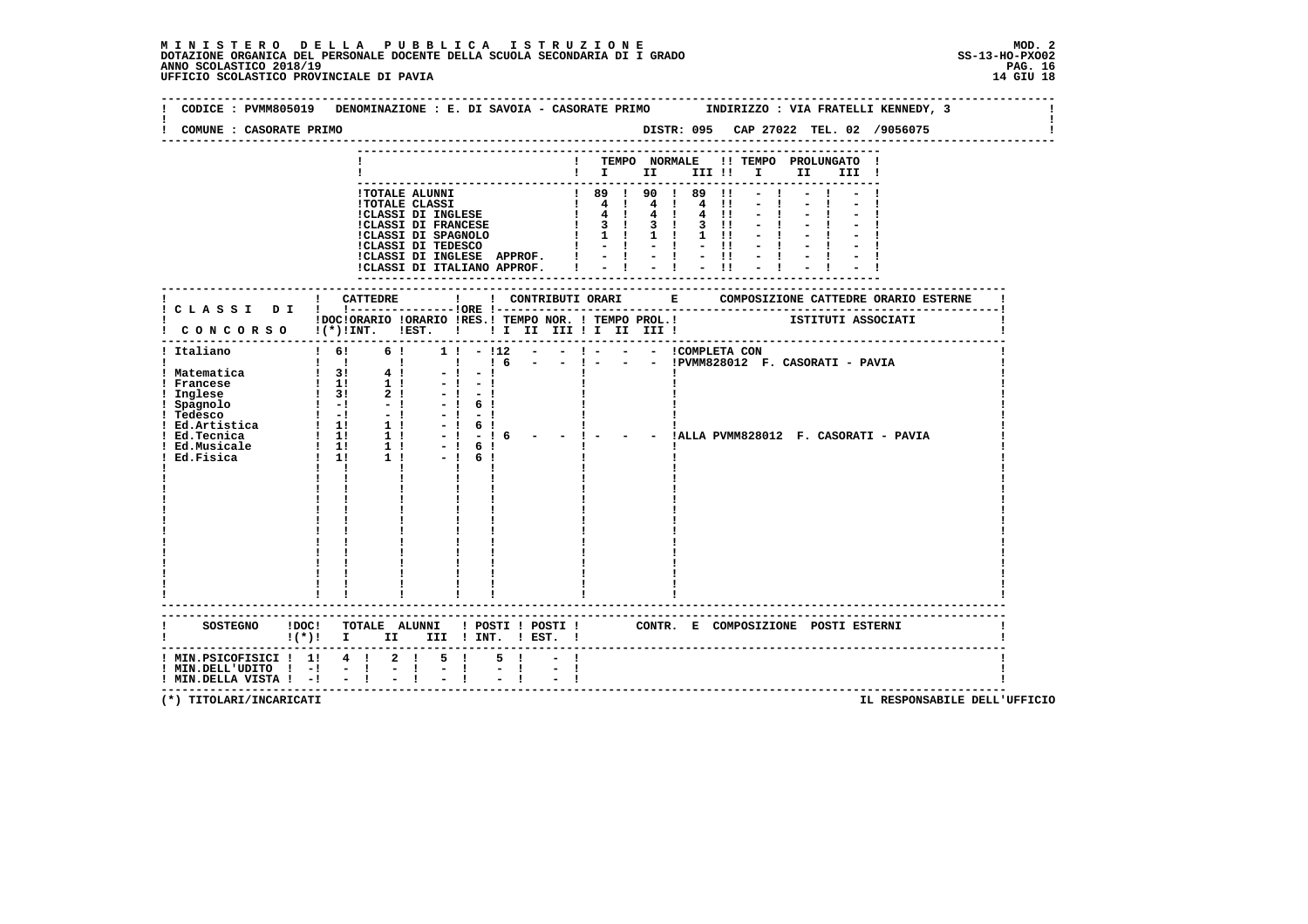| COMUNE : CERTOSA DI PAVIA                                                         | CODICE : PVMM806015 DENOMINAZIONE : CERTOSA DI PAVIA                                                                                                                                                                                          |                                                                | INDIRIZZO : VIA PARTIGIANI, SNC<br>DISTR: 095 CAP 27012 TEL. 0382/925559                                                                                                                                                                                                                                                                                        |
|-----------------------------------------------------------------------------------|-----------------------------------------------------------------------------------------------------------------------------------------------------------------------------------------------------------------------------------------------|----------------------------------------------------------------|-----------------------------------------------------------------------------------------------------------------------------------------------------------------------------------------------------------------------------------------------------------------------------------------------------------------------------------------------------------------|
|                                                                                   |                                                                                                                                                                                                                                               |                                                                | ! TEMPO NORMALE !! TEMPO PROLUNGATO !<br>$\blacksquare$ $\blacksquare$ $\blacksquare$ $\blacksquare$ $\blacksquare$ $\blacksquare$ $\blacksquare$ $\blacksquare$ $\blacksquare$<br>III !                                                                                                                                                                        |
|                                                                                   |                                                                                                                                                                                                                                               |                                                                | 1 TOTALE ALUNNI<br>1 TOTALE CLASSI 1 47 1 58 1 59 11 - 1<br>1 47 1 58 1 59 11 - 1<br>1 2 1 3 1 3 11 - 1<br>1 2 1 3 1 3 11 - 1<br>1 CLASSI DI FRANCESE<br>1 2 1 3 1 3 11 - 1<br>1 2 1 3 1 3 11 - 1<br>1 2 1 3 1 3 11 - 1<br>1 2 1 3 1 3 11 - 1<br>1<br>ICLASSI DI INGLESE APPROF. $! \t-1 \t-1 \t-1 \t-1$<br>ICLASSI DI ITALIANO APPROF. $! \t-1 \t-1 \t-1 \t-1$ |
|                                                                                   |                                                                                                                                                                                                                                               |                                                                | DOCIORARIO IORARIO IRES.I TEMPO NOR. I TEMPO PROL.I TEMPO IN ISTITUTI ASSOCIATI                                                                                                                                                                                                                                                                                 |
| ! Francese<br>! Inglese                                                           | -----------------------------------<br>$\frac{1}{2}$ , $\frac{1}{2}$ , $\frac{1}{2}$ , $\frac{1}{2}$<br>$\blacksquare$<br>$\frac{1}{1}$ $\frac{-1}{31}$<br>$-1$<br>$-1$<br>$\begin{bmatrix} 1 & 3i \\ 1 & -1 \end{bmatrix}$<br>2 <sub>1</sub> | - 1141<br>$1! - 112$<br>$\frac{1}{1}$ 16<br>$-1$<br>$-1$ 3 1 3 | $\frac{1}{2}$ CONCORSO $\frac{1}{2}$ (*)!INT. IEST. ! ! I II III II II III I<br>$\mathbf{I}$<br>$\mathbf{I}$<br>$  1 -$<br>- - ICOMPLETA CON<br>$  1 -$<br>- - !PVMM82502G S. BOEZIO - PAVIA<br>- $\frac{1}{1}$ - - $\frac{1}{1}$ - - $\frac{1}{1}$ PVMM81801B G. MARCONI - LANDRIANO<br>- - COMPLETA CON<br>- - ! - - - : PVMM82502G S. BOEZIO - PAVIA         |
|                                                                                   | $!(*)!$ I II III ! INT. ! EST. !                                                                                                                                                                                                              |                                                                | SOSTEGNO !DOC! TOTALE ALUNNI ! POSTI ! POSTI ! CONTR. E COMPOSIZIONE POSTI ESTERNI                                                                                                                                                                                                                                                                              |
| ! MIN.PSICOFISICI ! 3! 1 !<br>! MIN.DELL'UDITO ! -!<br>! MIN.DELLA VISTA ! -! - ! | 5 ! 5 !<br>$-1$<br>$-1$                                                                                                                                                                                                                       |                                                                |                                                                                                                                                                                                                                                                                                                                                                 |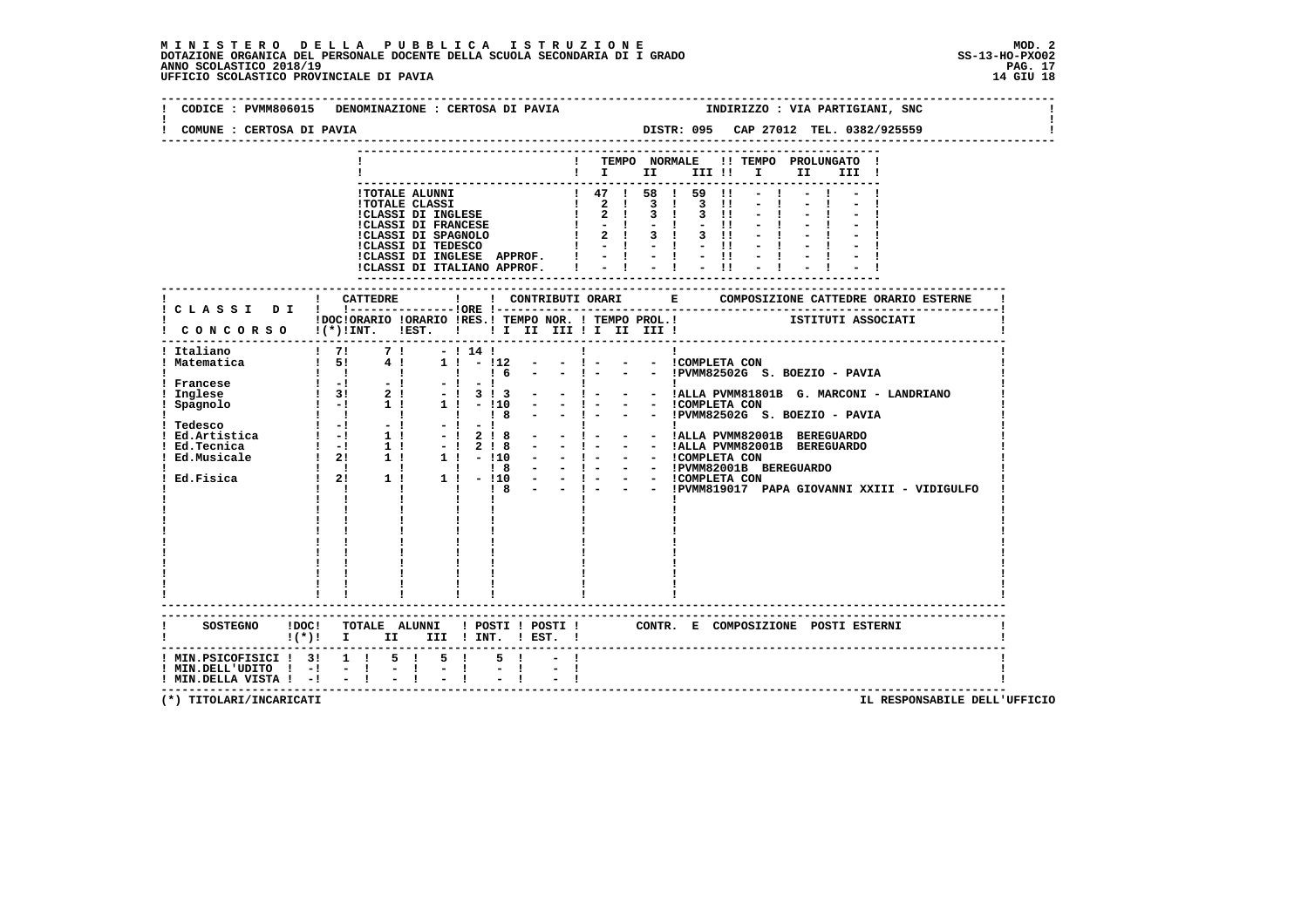### **M I N I S T E R O D E L L A P U B B L I C A I S T R U Z I O N E MOD. 2 DOTAZIONE ORGANICA DEL PERSONALE DOCENTE DELLA SCUOLA SECONDARIA DI I GRADO ANNO SCOLASTICO 2018/19 PAG. 18 UFFICIO SCOLASTICO PROVINCIALE DI PAVIA 14 GIU 18**

 **---------------------------------------------------------------------------**

| CODICE: PVMM806037 | DENOMINAZIONE : CARLO ALBERTO - GIUSSAGO |                          |       |                          |                |                          |     |                          |                          |                            | INDIRIZZO : VIA PAPA GIOVANNI XXIII, 21 |  |
|--------------------|------------------------------------------|--------------------------|-------|--------------------------|----------------|--------------------------|-----|--------------------------|--------------------------|----------------------------|-----------------------------------------|--|
| COMUNE : GIUSSAGO  |                                          |                          |       |                          |                | DISTR: 095               |     |                          |                          | CAP 27010 TEL. 0382/927021 |                                         |  |
|                    |                                          |                          |       |                          |                |                          |     |                          |                          |                            |                                         |  |
|                    |                                          |                          | TEMPO |                          | <b>NORMALE</b> |                          |     | !! TEMPO                 |                          | PROLUNGATO                 |                                         |  |
|                    |                                          |                          |       | II.                      |                | III !!                   |     | $\mathbf{I}$             | II.                      | III                        |                                         |  |
|                    |                                          |                          |       |                          |                |                          |     |                          |                          |                            |                                         |  |
|                    | <b>!TOTALE ALUNNI</b>                    | 33                       |       | 41                       |                | 46                       | -11 | $\overline{\phantom{0}}$ |                          | $\sim$                     |                                         |  |
|                    | <b>!TOTALE CLASSI</b>                    |                          |       |                          |                | 2                        | -11 | $-1$                     | $\sim$                   | $\sim$                     |                                         |  |
|                    | <b>!CLASSI DI INGLESE</b>                |                          |       |                          |                |                          |     | $\overline{\phantom{0}}$ | -                        | $\overline{\phantom{0}}$   |                                         |  |
|                    | <b>!CLASSI DI FRANCESE</b>               |                          |       |                          |                | -                        | -11 | $\sim$                   | $\overline{\phantom{0}}$ | $\overline{\phantom{0}}$   |                                         |  |
|                    | !CLASSI DI SPAGNOLO                      |                          |       |                          |                |                          | .   | $\overline{\phantom{0}}$ | $\overline{\phantom{0}}$ | $\overline{\phantom{0}}$   |                                         |  |
|                    | ICLASSI DI TEDESCO                       | $\overline{\phantom{0}}$ |       | $\overline{\phantom{0}}$ |                | $\overline{\phantom{0}}$ |     | $\overline{\phantom{0}}$ | $\overline{\phantom{0}}$ | $\overline{\phantom{0}}$   |                                         |  |
|                    | <b>!CLASSI DI INGLESE</b><br>APPROF.     | $\sim$ $\sim$            |       |                          |                |                          | -11 | $\overline{\phantom{0}}$ | $\overline{\phantom{0}}$ | $\overline{\phantom{0}}$   |                                         |  |
|                    | !CLASSI DI ITALIANO APPROF.              | $\overline{\phantom{0}}$ |       | $\overline{\phantom{0}}$ |                | $\overline{\phantom{0}}$ | -11 | $\sim$                   | $\overline{\phantom{0}}$ | $\overline{\phantom{0}}$   |                                         |  |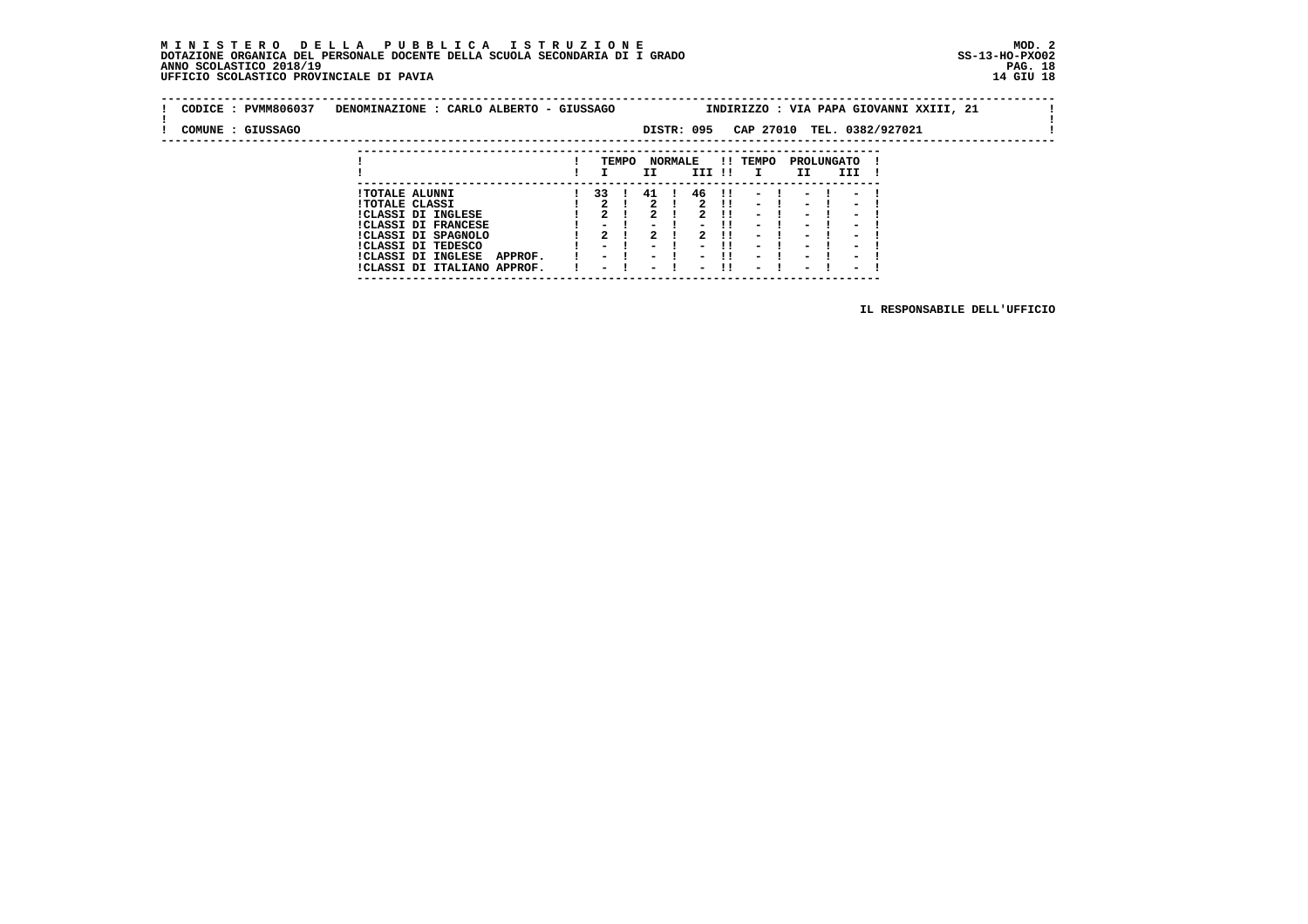# MINISTERO DELLA PUBBLICA ISTRUZIONE<br>DOTAZIONE ORGANICA DEL PERSONALE DOCENTE DELLA SCUOLA SECONDARIA DI IGRADO<br>ANNO SCOLASTICO 2018/19<br>UFFICIO SCOLASTICO PROVINCIALE DI PAVIA

| COMUNE : VALLE LOMELLINA                                                                                                          |                                                                                                                    |                     |                                                                |           |           |                                                      |  |
|-----------------------------------------------------------------------------------------------------------------------------------|--------------------------------------------------------------------------------------------------------------------|---------------------|----------------------------------------------------------------|-----------|-----------|------------------------------------------------------|--|
|                                                                                                                                   |                                                                                                                    |                     | $\mathbf{I}$<br>$\mathbf{i} \quad \mathbf{i} \quad \mathbf{m}$ |           | III !!!!! | TEMPO NORMALE !! TEMPO PROLUNGATO !<br>II a<br>III ! |  |
|                                                                                                                                   | !CLASSI DI ITALIANO APPROF.                                                                                        |                     | $-1$                                                           | $-1$ $-1$ | $-11$     |                                                      |  |
|                                                                                                                                   |                                                                                                                    |                     |                                                                |           |           |                                                      |  |
|                                                                                                                                   |                                                                                                                    |                     |                                                                |           |           |                                                      |  |
|                                                                                                                                   | SOSTEGNO !DOC! TOTALE ALUNNI ! POSTI ! POSTI ! CONTR. E COMPOSIZIONE POSTI ESTERNI<br>!(*)! I II III !INT. !EST. ! |                     |                                                                |           |           |                                                      |  |
| $!$ MIN.PSICOFISICI ! -! - ! 2 !<br>! MIN.DELL'UDITO ! -! - ! - !<br>! MIN.DELLA VISTA ! -! - ! - !<br>! MIN.DELLA VISTA ! -! - ! | $1 \quad 1 \quad$<br>$-1$                                                                                          | 5 !<br>$-1$<br>$-1$ |                                                                |           |           |                                                      |  |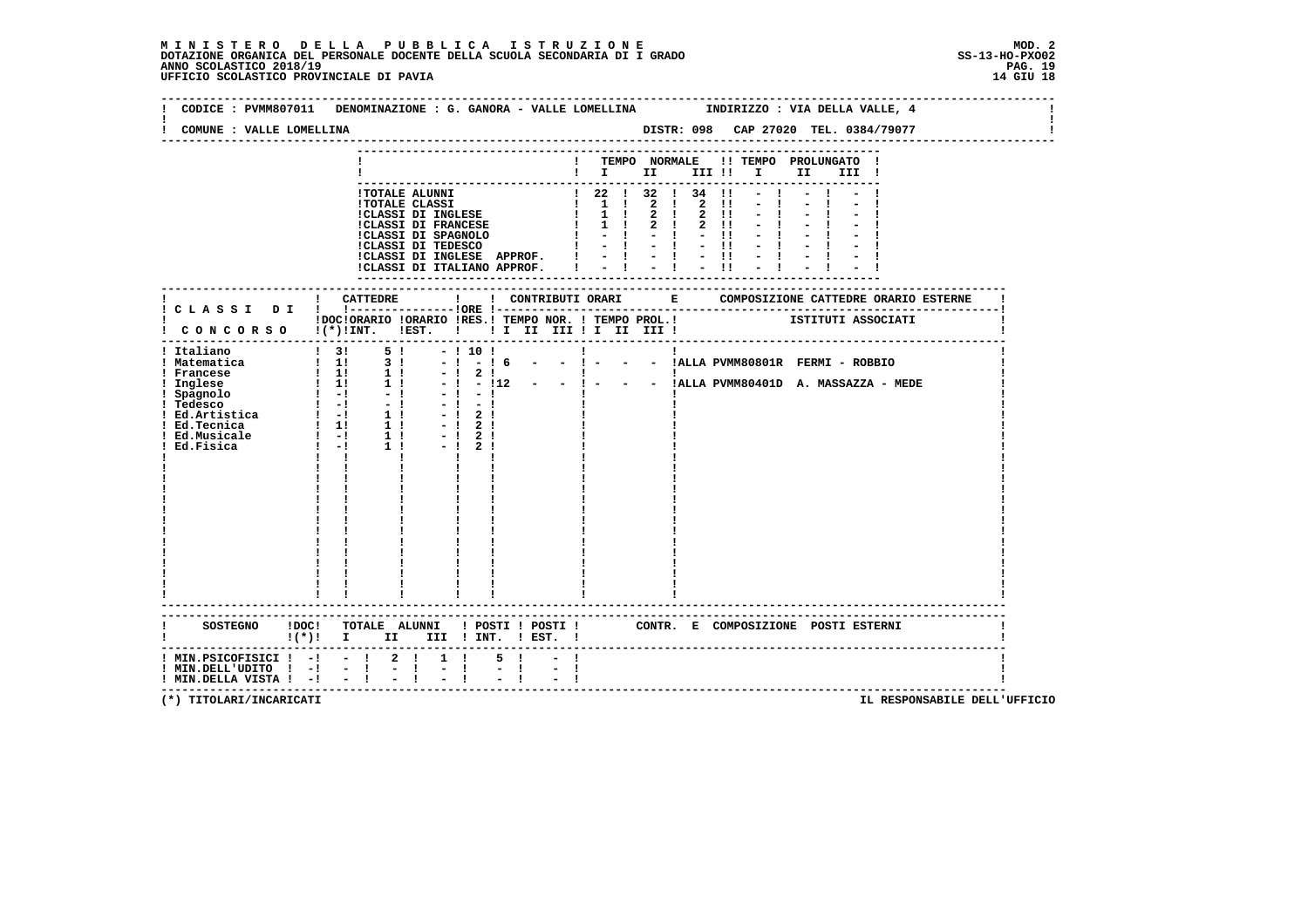### **M I N I S T E R O D E L L A P U B B L I C A I S T R U Z I O N E MOD. 2DOTAZIONE ORGANICA DEL PERSONALE DOCENTE DELLA SCUOLA SECONDARIA DI I GRADO ANNO SCOLASTICO 2018/19** UFFICIO SCOLASTICO PROVINCIALE DI PAVIA

 **---------------------------------------------------------------------------**

| CODICE: PVMM807022        | DENOMINAZIONE : A. MANZONI - CANDIA LOMELLINA |      |       |      |                |            |              |                          |                          |                          | INDIRIZZO : VIA VITTORIO EMANUELE, SNC |  |
|---------------------------|-----------------------------------------------|------|-------|------|----------------|------------|--------------|--------------------------|--------------------------|--------------------------|----------------------------------------|--|
| COMUNE : CANDIA LOMELLINA |                                               |      |       |      |                | DISTR: 098 |              |                          |                          |                          | CAP 27031 TEL. 0384/74049              |  |
|                           |                                               |      |       |      |                |            |              |                          |                          |                          |                                        |  |
|                           |                                               |      | TEMPO |      | <b>NORMALE</b> |            |              | !! TEMPO                 | PROLUNGATO               |                          |                                        |  |
|                           |                                               |      |       | II   |                | III !!     |              | $\mathbf{I}$             | II                       | III                      |                                        |  |
|                           | <b>!TOTALE ALUNNI</b>                         | 27 ! |       | 28 I |                | 31 !!      |              | $-1$                     | $-1$                     | $\sim$ $-$               |                                        |  |
|                           | <b>!TOTALE CLASSI</b>                         |      |       |      |                |            | $2 \quad 11$ | $-1$                     | $\sim$                   | $\blacksquare$           |                                        |  |
|                           | !CLASSI DI INGLESE                            |      |       |      |                |            |              | $\overline{\phantom{0}}$ | $\overline{\phantom{0}}$ | $\overline{\phantom{0}}$ |                                        |  |
|                           | $IAT A GAT = D.$                              |      |       | ົ    |                | ີ          | .            |                          |                          |                          |                                        |  |

! CLASSI DI INGLESE  $\begin{array}{cccccccccccc} \texttt{ICLASSI} & \texttt{DI} & \texttt{INGLESE} & & & & 1 & 1 & 2 & 1 & 2 & 11 & - & 1 & - & 1 & - & 1\\ \texttt{ICLASSI} & \texttt{DI} & \texttt{FRANCSES} & & & & 1 & 1 & 2 & 1 & 2 & 11 & - & 1 & - & 1 & - & 1\\ \texttt{ICLASSI} & \texttt{DI} & \texttt{TEDESCO} & & & & & 1 & - & 1 & - & 1 & - & 1 & - & 1 & - & 1\\ \texttt{ICLASS$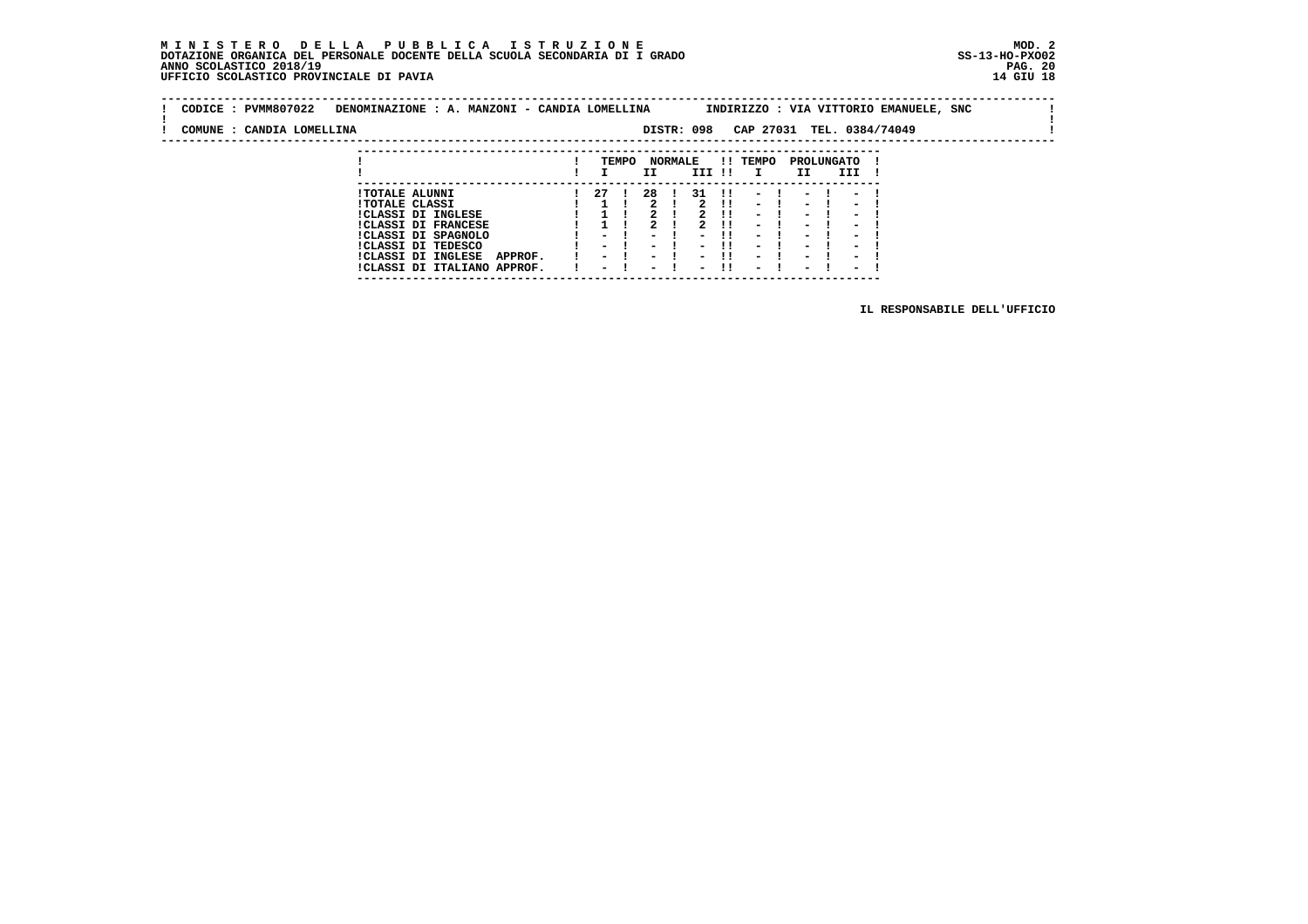## **M I N I S T E R O D E L L A P U B B L I C A I S T R U Z I O N E MOD. 2**DOTAZIONE ORGANICA DEL PERSONALE DOCENTE DELLA SCUOLA SECONDARIA DI I GRADO **SCOLASTICO SS-13-HO-PXOO2**<br>PAGO SCOLASTICO 2018/19<br>14 GIU 18 PERSONASTICO PROVINCIALE DI PAVIA

| CODICE : PVMM80801R DENOMINAZIONE : FERMI - ROBBIO<br>COMUNE : ROBBIO |                           |                                                                                                                                   |                                |                                                                                          |              |                   |   |  |  | INDIRIZZO : VIA ROMA, 1                        | DISTR: 098 CAP 27038 TEL. 0384/670258       |
|-----------------------------------------------------------------------|---------------------------|-----------------------------------------------------------------------------------------------------------------------------------|--------------------------------|------------------------------------------------------------------------------------------|--------------|-------------------|---|--|--|------------------------------------------------|---------------------------------------------|
|                                                                       |                           |                                                                                                                                   |                                |                                                                                          |              |                   |   |  |  |                                                |                                             |
|                                                                       |                           |                                                                                                                                   |                                |                                                                                          |              |                   |   |  |  | ! TEMPO NORMALE !! TEMPO PROLUNGATO !<br>III ! |                                             |
|                                                                       |                           |                                                                                                                                   |                                |                                                                                          |              |                   |   |  |  |                                                |                                             |
|                                                                       |                           |                                                                                                                                   |                                |                                                                                          |              |                   |   |  |  |                                                |                                             |
|                                                                       |                           |                                                                                                                                   |                                |                                                                                          |              |                   |   |  |  |                                                |                                             |
|                                                                       |                           | !CLASSI DI INGLESE APPROF. $  \cdot   \cdot   \cdot   \cdot  $<br>!CLASSI DI ITALIANO APPROF. $  \cdot   \cdot   \cdot   \cdot  $ |                                |                                                                                          |              |                   |   |  |  |                                                |                                             |
|                                                                       |                           |                                                                                                                                   |                                |                                                                                          |              |                   |   |  |  |                                                |                                             |
|                                                                       |                           | IDOCIORARIO IORARIO IRES.I TEMPO NOR. I TEMPO PROL.I SISTITUTI ASSOCIATI                                                          |                                |                                                                                          |              |                   |   |  |  |                                                |                                             |
| I CONCORSO I(*) INT. IEST. I I I II III II III III                    |                           |                                                                                                                                   |                                |                                                                                          |              |                   |   |  |  |                                                |                                             |
| ! Italiano<br>! Matematica                                            |                           | $\begin{array}{ccccccccc}\n & 1 & 3 & 7 & 1 & -1 & 14 & 1 \\  & 1 & 3 & 4 & 1 & 1 & -112\n\end{array}$                            |                                | $  1 -$<br>$1 \t16 - -1$                                                                 | $\mathbf{I}$ | - - ICOMPLETA CON | 1 |  |  |                                                | - - !PVMM807011 G. GANORA - VALLE LOMELLINA |
|                                                                       |                           | $1 \quad 1 \quad 1$<br>$\mathbf{I}$                                                                                               |                                | 1   - 110 - - 1 - - - ICOMPLETA CON<br>1   18 - - 1 - - - IPVMM80401D A, MASSAZZA - MEDE |              |                   |   |  |  |                                                |                                             |
|                                                                       |                           | 2 <sub>1</sub>                                                                                                                    | $-1 - 1$                       | $-1$ 1 1 5 $ -$ 1 $-$                                                                    | $\mathbf{I}$ |                   |   |  |  |                                                | - - !ALLA PVMM830012 D. BRAMANTE - VIGEVANO |
|                                                                       |                           |                                                                                                                                   | $-1 - 1$<br>$-!10!$<br>$-1101$ |                                                                                          |              |                   |   |  |  |                                                |                                             |
|                                                                       |                           |                                                                                                                                   | $-1101$<br>$-1101$             |                                                                                          |              |                   |   |  |  |                                                |                                             |
|                                                                       | $\mathbf{I}$ $\mathbf{I}$ |                                                                                                                                   |                                |                                                                                          |              |                   |   |  |  |                                                |                                             |
|                                                                       |                           |                                                                                                                                   |                                |                                                                                          |              |                   |   |  |  |                                                |                                             |
|                                                                       |                           |                                                                                                                                   |                                |                                                                                          |              |                   |   |  |  |                                                |                                             |
|                                                                       |                           |                                                                                                                                   |                                |                                                                                          |              |                   |   |  |  |                                                |                                             |
|                                                                       |                           |                                                                                                                                   |                                |                                                                                          |              |                   |   |  |  |                                                |                                             |
|                                                                       |                           |                                                                                                                                   |                                |                                                                                          |              |                   |   |  |  |                                                |                                             |
| SOSTEGNO !DOC! TOTALE ALUNNI ! POSTI ! POSTI !                        |                           | $!(*)!$ I II III ! INT. ! EST. !                                                                                                  |                                |                                                                                          |              |                   |   |  |  | CONTR. E COMPOSIZIONE POSTI_ESTERNI            |                                             |
| ! MIN.PSICOFISICI ! -!<br>! MIN.DELL'UDITO ! -!                       | $-1$                      | $-1$ 3 $1$ 4 $1$<br>$-1$                                                                                                          |                                |                                                                                          |              |                   |   |  |  |                                                |                                             |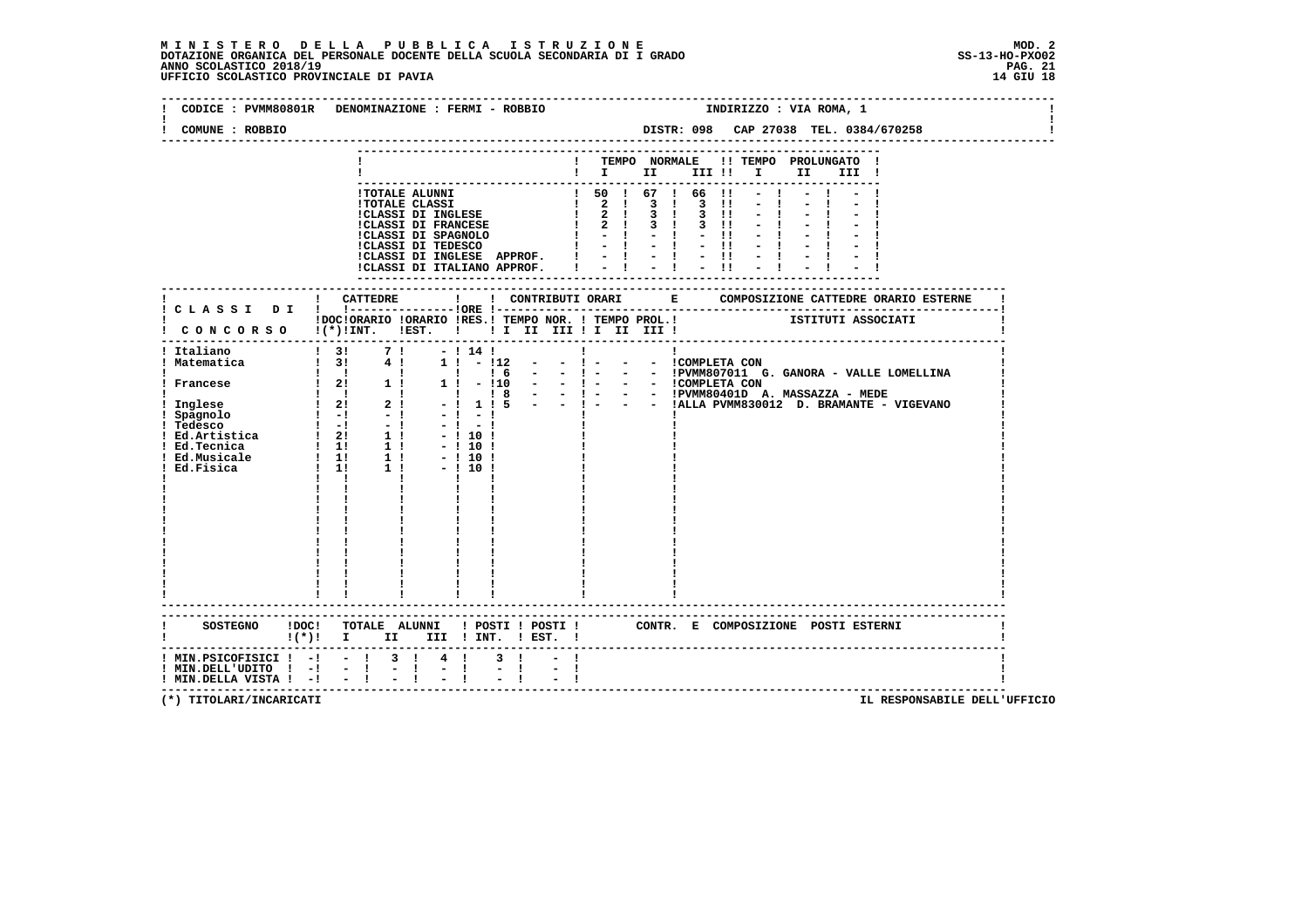### **M I N I S T E R O D E L L A P U B B L I C A I S T R U Z I O N E MOD. 2 DOTAZIONE ORGANICA DEL PERSONALE DOCENTE DELLA SCUOLA SECONDARIA DI I GRADO ANNO SCOLASTICO 2018/19 UFFICIO SCOLASTICO PROVINCIALE DI PAVIA 14 GIU 18**

 **---------------------------------------------------------------------------**

| CODICE: PVMM80802T | DENOMINAZIONE : BOSCHI - CONFIENZA                                  |                                    |       |                                                      |                |                          |     |                                                      |                                                      |                                                      | INDIRIZZO : VIA DELLE SCUOLE, 4 |  |
|--------------------|---------------------------------------------------------------------|------------------------------------|-------|------------------------------------------------------|----------------|--------------------------|-----|------------------------------------------------------|------------------------------------------------------|------------------------------------------------------|---------------------------------|--|
| COMUNE : CONFIENZA |                                                                     |                                    |       |                                                      |                | DISTR: 098               |     |                                                      |                                                      | CAP 27030 TEL. 0384/64047                            |                                 |  |
|                    |                                                                     |                                    | TEMPO |                                                      | <b>NORMALE</b> |                          |     | !! TEMPO                                             |                                                      | PROLUNGATO                                           |                                 |  |
|                    |                                                                     |                                    |       | II                                                   |                | III !!                   |     | $\mathbf{I}$                                         | II.                                                  | III                                                  |                                 |  |
|                    | <b>!TOTALE ALUNNI</b>                                               | 14                                 |       | 14                                                   |                | 13                       | -11 |                                                      |                                                      |                                                      |                                 |  |
|                    | <b>!TOTALE CLASSI</b><br>!CLASSI DI INGLESE                         |                                    |       |                                                      |                |                          |     | $\sim$<br>$\overline{\phantom{0}}$                   | $\overline{\phantom{0}}$<br>$\overline{\phantom{0}}$ | $\overline{\phantom{a}}$<br>-                        |                                 |  |
|                    | <b>!CLASSI DI FRANCESE</b>                                          |                                    |       |                                                      |                |                          |     | $\overline{\phantom{0}}$                             | $\overline{\phantom{0}}$                             | -                                                    |                                 |  |
|                    | !CLASSI DI SPAGNOLO<br>ICLASSI DI TEDESCO                           | $\overline{\phantom{0}}$           |       | $\overline{\phantom{0}}$                             |                | $\overline{\phantom{0}}$ | -11 | $\overline{\phantom{0}}$<br>$\overline{\phantom{0}}$ | $\overline{\phantom{0}}$<br>$\overline{\phantom{0}}$ | $\overline{\phantom{0}}$                             |                                 |  |
|                    | <b>!CLASSI DI INGLESE</b><br>APPROF.<br>!CLASSI DI ITALIANO APPROF. | $\sim$<br>$\overline{\phantom{0}}$ |       | $\overline{\phantom{0}}$<br>$\overline{\phantom{0}}$ |                | $\overline{\phantom{0}}$ | -11 | $\overline{\phantom{0}}$<br>$\sim$                   | $\overline{\phantom{0}}$<br>$\sim$                   | $\overline{\phantom{0}}$<br>$\overline{\phantom{0}}$ |                                 |  |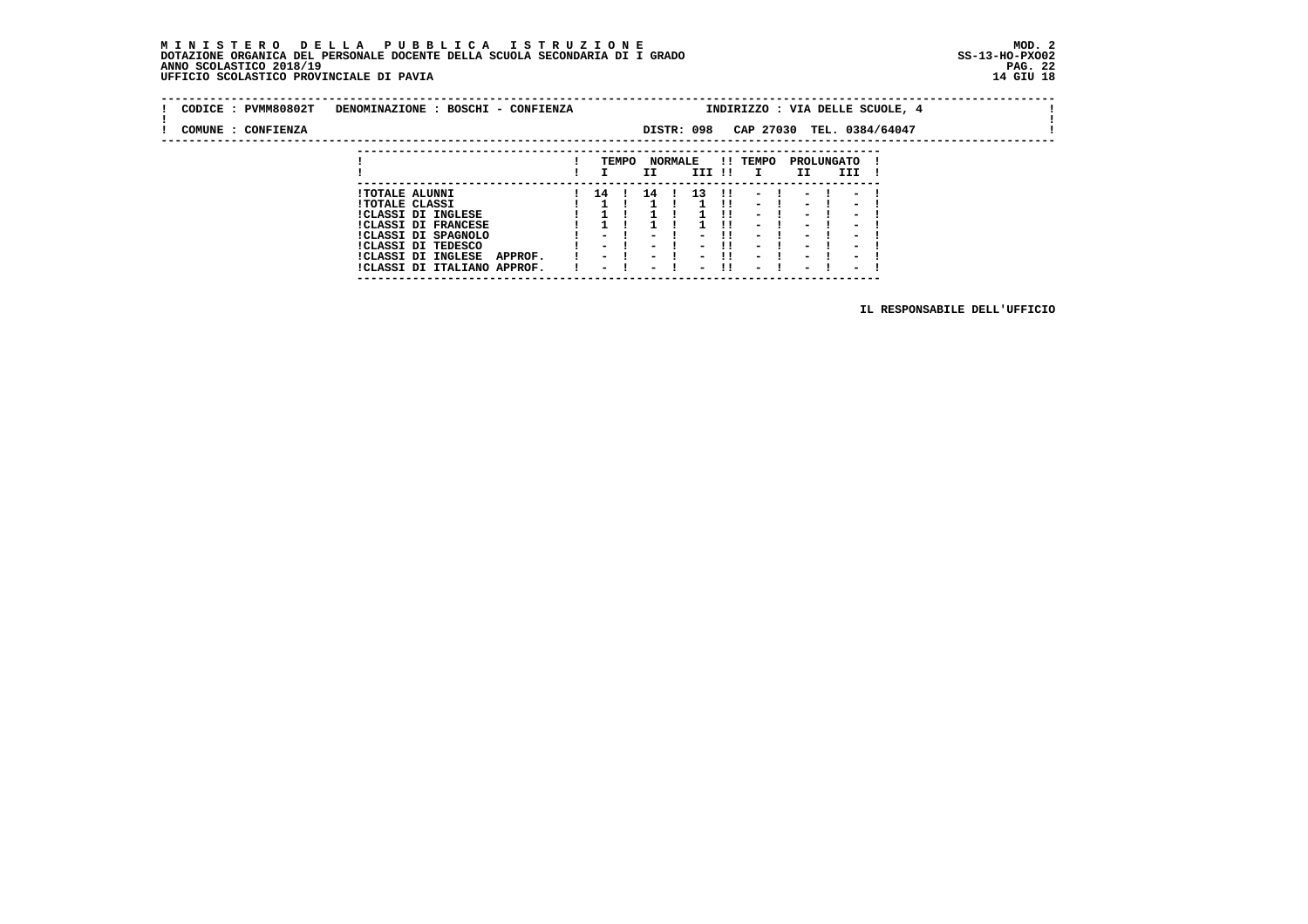### **M I N I S T E R O D E L L A P U B B L I C A I S T R U Z I O N E MOD. 2 DOTAZIONE ORGANICA DEL PERSONALE DOCENTE DELLA SCUOLA SECONDARIA DI I GRADO ANNO SCOLASTICO 2018/19 UFFICIO SCOLASTICO PROVINCIALE DI PAVIA**

 **---------------------------------------------------------------------------**

|  | CODICE : PVMM80803V | DENOMINAZIONE : FELICE RESSICO - PALESTRO |                          |       |                          |                |                          |               | INDIRIZZO : VICOLO PIAVE, 3 |                          |                          |                           |  |  |
|--|---------------------|-------------------------------------------|--------------------------|-------|--------------------------|----------------|--------------------------|---------------|-----------------------------|--------------------------|--------------------------|---------------------------|--|--|
|  | COMUNE : PALESTRO   |                                           |                          |       |                          |                | DISTR: 098               |               |                             |                          |                          | CAP 27030 TEL. 0384/65078 |  |  |
|  |                     |                                           |                          |       |                          |                |                          |               |                             |                          |                          |                           |  |  |
|  |                     |                                           |                          | TEMPO |                          | <b>NORMALE</b> |                          |               | !! TEMPO                    |                          | PROLUNGATO               |                           |  |  |
|  |                     |                                           |                          |       | II.                      |                | III !!                   |               | $\mathbf{I}$                | II.                      | III                      |                           |  |  |
|  |                     | <b>!TOTALE ALUNNI</b>                     | 14 !                     |       | 15 !                     |                | 14                       | $\mathbf{11}$ | $\sim$                      | -                        | -                        |                           |  |  |
|  |                     | <b>!TOTALE CLASSI</b>                     |                          |       |                          |                |                          | -11           | $\sim$                      | $\sim$                   | $\overline{\phantom{a}}$ |                           |  |  |
|  |                     | <b>!CLASSI DI INGLESE</b>                 |                          |       |                          |                |                          | .             | $\overline{\phantom{0}}$    | $\overline{\phantom{0}}$ | $\overline{\phantom{0}}$ |                           |  |  |
|  |                     | <b>!CLASSI DI FRANCESE</b>                |                          |       |                          |                |                          |               | Ξ.                          | Ξ.                       | $\overline{\phantom{0}}$ |                           |  |  |
|  |                     | !CLASSI DI SPAGNOLO                       | - 1                      |       | $\overline{\phantom{0}}$ |                | ۰.                       | . .           | $\overline{\phantom{0}}$    | -                        | -                        |                           |  |  |
|  |                     | ICLASSI DI TEDESCO                        | $\sim$ $\sim$            |       | $\sim$ $\sim$            |                | $\sim$                   | -11           | $\overline{\phantom{0}}$    | $\overline{\phantom{0}}$ | $\overline{\phantom{0}}$ |                           |  |  |
|  |                     | !CLASSI DI INGLESE<br>APPROF.             | $\overline{\phantom{0}}$ |       | $\sim$ $-$               |                | - 1                      |               | -                           | $\overline{\phantom{0}}$ | $\overline{\phantom{0}}$ |                           |  |  |
|  |                     | !CLASSI DI ITALIANO APPROF.               | $\overline{\phantom{0}}$ |       | $\overline{\phantom{a}}$ |                | $\overline{\phantom{0}}$ |               | $\overline{\phantom{0}}$    | $\overline{\phantom{0}}$ | $\overline{\phantom{0}}$ |                           |  |  |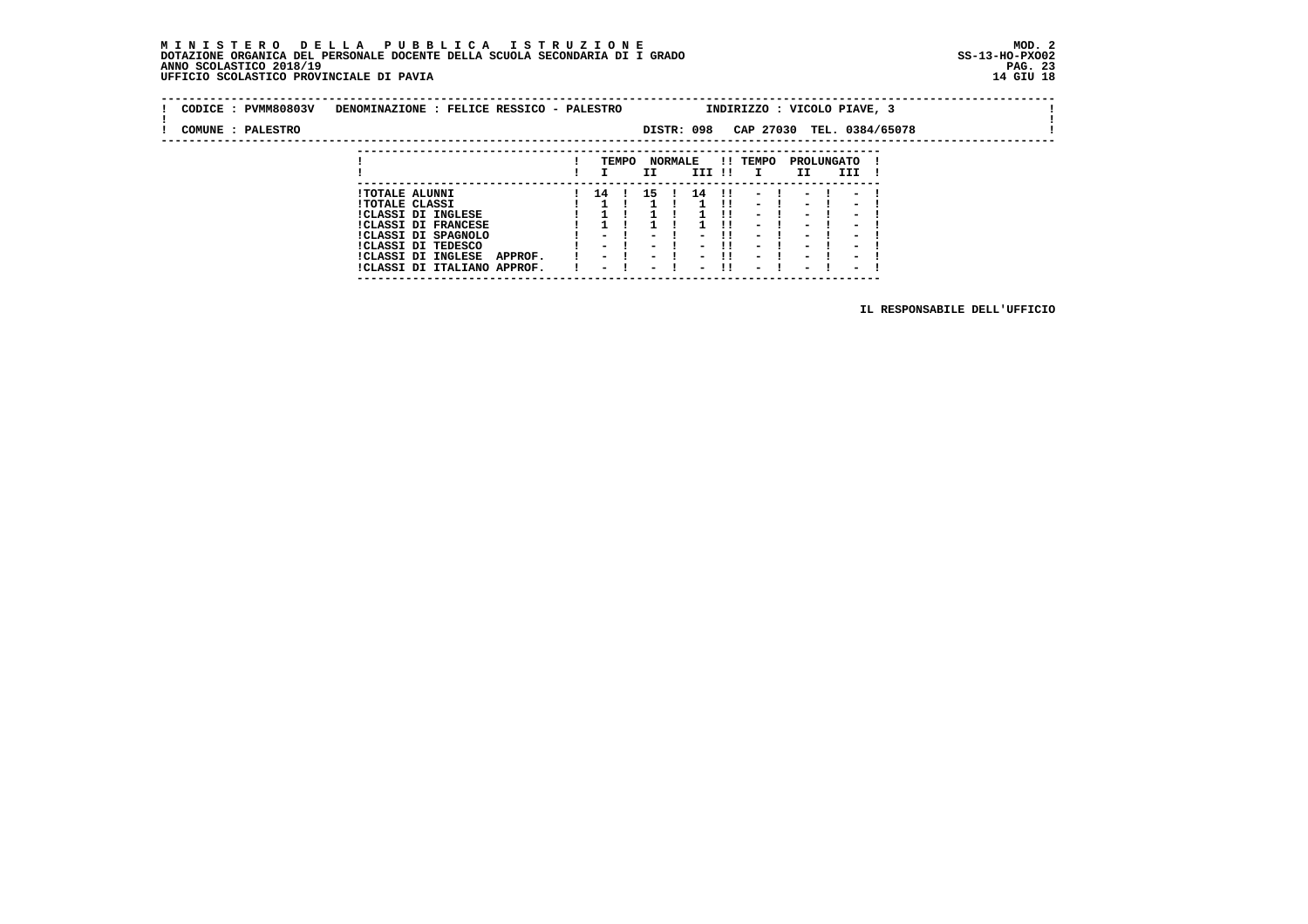# **M I N I S T E R O D E L L A P U B B L I C A I S T R U Z I O N E MOD. 2**DOTAZIONE ORGANICA DEL PERSONALE DOCENTE DELLA SCUOLA SECONDARIA DI I GRADO **SCOLASTICO SS-13-HO-PXOO2**<br>PAGO SCOLASTICO 2018/19<br>14 GIU 18 PERSONASTICO PROVINCIALE DI PAVIA

| CODICE : PVMM80901L<br>COMUNE : SANNAZZARO DE ' BURGONDI | DENOMINAZIONE : MONTANARI - SANNAZZARO                           |                                                                                    | DISTR: 098 CAP 27039 TEL. 0382/997435                                                              |                   |      |       | INDIRIZZO : VIA IACOPO SANNAZZARO, 16 |  |
|----------------------------------------------------------|------------------------------------------------------------------|------------------------------------------------------------------------------------|----------------------------------------------------------------------------------------------------|-------------------|------|-------|---------------------------------------|--|
|                                                          |                                                                  |                                                                                    |                                                                                                    |                   |      |       |                                       |  |
|                                                          |                                                                  |                                                                                    |                                                                                                    |                   |      |       |                                       |  |
|                                                          |                                                                  |                                                                                    | ! TEMPO NORMALE !! TEMPO PROLUNGATO                                                                |                   | II D | III ! |                                       |  |
|                                                          |                                                                  |                                                                                    |                                                                                                    |                   |      |       |                                       |  |
|                                                          | !TOTALE ALUNNI                                                   |                                                                                    | 1 73 1 61 1 63 11                                                                                  |                   |      |       |                                       |  |
|                                                          | <b>!TOTALE CLASSI</b>                                            |                                                                                    | $\begin{array}{cccccccccccc}\n1 & 3 & 1 & 3 & 1 & 3 & 1 \\ 1 & 3 & 1 & 3 & 1 & 3 & 1\n\end{array}$ |                   |      |       |                                       |  |
|                                                          | :CLASSI DI INGLESE<br>:CLASSI DI FRANCESE                        |                                                                                    |                                                                                                    |                   |      |       |                                       |  |
|                                                          |                                                                  |                                                                                    | $1 \t3 \t1 \t3 \t1$                                                                                | $3$ $11$<br>$-11$ |      |       |                                       |  |
|                                                          |                                                                  |                                                                                    | $1 - 1 - 1 - 11$                                                                                   |                   |      |       |                                       |  |
|                                                          | !CLASSI DI INGLESE APPROF.                                       |                                                                                    | $1 - 1 - 1 - 1$                                                                                    |                   |      |       |                                       |  |
|                                                          | !CLASSI DI ITALIANO APPROF.   -   -   -                          |                                                                                    |                                                                                                    |                   |      |       |                                       |  |
|                                                          |                                                                  |                                                                                    |                                                                                                    |                   |      |       |                                       |  |
|                                                          |                                                                  |                                                                                    |                                                                                                    |                   |      |       |                                       |  |
|                                                          |                                                                  |                                                                                    |                                                                                                    |                   |      |       |                                       |  |
|                                                          |                                                                  |                                                                                    |                                                                                                    |                   |      |       |                                       |  |
|                                                          | I CONCORSO I(*) INT. IEST. I II II III II III III I              |                                                                                    |                                                                                                    |                   |      |       |                                       |  |
|                                                          |                                                                  |                                                                                    |                                                                                                    |                   |      |       |                                       |  |
| ! Italiano                                               | $\begin{array}{cccc} 1 & 51 & 51 \\ 1 & 31 & 31 \end{array}$     | $-1 - 1$<br>$-1 - 1$                                                               |                                                                                                    |                   |      |       |                                       |  |
| ! Matematica                                             |                                                                  | $-1$                                                                               |                                                                                                    |                   |      |       |                                       |  |
|                                                          |                                                                  |                                                                                    |                                                                                                    |                   |      |       |                                       |  |
|                                                          |                                                                  | $-$ 1 9 - - 1 - - - ICOMPLETA CON<br>19 - - 1 - - - IPVMM80201T MARCONI - GAMBOLO' |                                                                                                    |                   |      |       |                                       |  |
|                                                          |                                                                  | $-1$                                                                               |                                                                                                    |                   |      |       |                                       |  |
|                                                          |                                                                  |                                                                                    |                                                                                                    |                   |      |       |                                       |  |
|                                                          | $-1 - 1$                                                         |                                                                                    |                                                                                                    |                   |      |       |                                       |  |
|                                                          | $-1 - 1$                                                         |                                                                                    |                                                                                                    |                   |      |       |                                       |  |
|                                                          |                                                                  |                                                                                    |                                                                                                    |                   |      |       |                                       |  |
|                                                          |                                                                  |                                                                                    |                                                                                                    |                   |      |       |                                       |  |
|                                                          |                                                                  |                                                                                    |                                                                                                    |                   |      |       |                                       |  |
|                                                          |                                                                  |                                                                                    |                                                                                                    |                   |      |       |                                       |  |
|                                                          |                                                                  |                                                                                    |                                                                                                    |                   |      |       |                                       |  |
|                                                          |                                                                  |                                                                                    |                                                                                                    |                   |      |       |                                       |  |
|                                                          |                                                                  |                                                                                    |                                                                                                    |                   |      |       |                                       |  |
|                                                          |                                                                  |                                                                                    |                                                                                                    |                   |      |       |                                       |  |
|                                                          |                                                                  |                                                                                    |                                                                                                    |                   |      |       |                                       |  |
|                                                          |                                                                  |                                                                                    |                                                                                                    |                   |      |       |                                       |  |
|                                                          |                                                                  |                                                                                    |                                                                                                    |                   |      |       |                                       |  |
|                                                          |                                                                  |                                                                                    |                                                                                                    |                   |      |       |                                       |  |
|                                                          |                                                                  |                                                                                    |                                                                                                    |                   |      |       |                                       |  |
|                                                          |                                                                  |                                                                                    |                                                                                                    |                   |      |       |                                       |  |
|                                                          |                                                                  |                                                                                    |                                                                                                    |                   |      |       |                                       |  |
|                                                          | $\mathbf{I}(\star)\mathbf{I}$ I<br>II D<br>--------------------- | III ! INT. ! EST. !                                                                |                                                                                                    |                   |      |       |                                       |  |
|                                                          | ! MIN.PSICOFISICI ! 3! 3 ! 5 ! 1 !                               | $3 \quad 1$                                                                        |                                                                                                    |                   |      |       |                                       |  |
| $!$ MIN.DELL'UDITO $!$ -! - !                            | $\mathbb{R}^{\mathbb{Z}}$<br>$\frac{1}{2}$ $\frac{1}{1}$         | $-1$<br>$-1$                                                                       |                                                                                                    |                   |      |       |                                       |  |
| ! MIN. DELLA VISTA ! -! - !                              |                                                                  |                                                                                    |                                                                                                    |                   |      |       |                                       |  |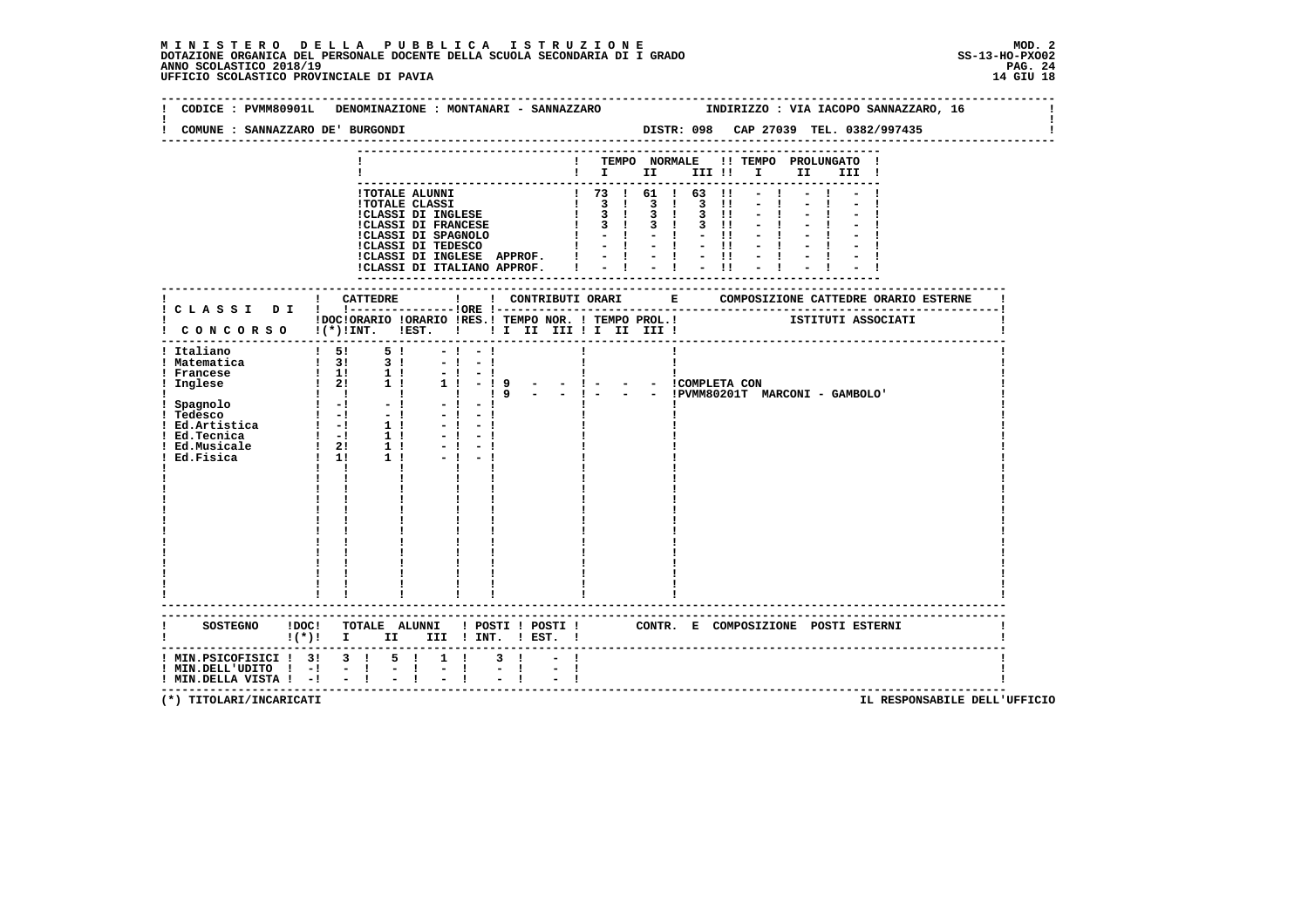## **M I N I S T E R O D E L L A P U B B L I C A I S T R U Z I O N E MOD. 2**DOTAZIONE ORGANICA DEL PERSONALE DOCENTE DELLA SCUOLA SECONDARIA DI I GRADO **SCOLASTICO SS-13-HO-PXO02**<br>PAGO SCOLASTICO 2018/19<br>14 GIU 18 PERSONASTICO PROVINCIALE DI PAVIA

|                                                                                           | CODICE : PVMM81001R DENOMINAZIONE : P. FERRARI - VARZI                                                                                                                                                                                  |                     |                                                                                                                            |                 |          |                                                           |                                       |                                      | INDIRIZZO : VIA CIRCONVALLAZIONE, 3 |  |
|-------------------------------------------------------------------------------------------|-----------------------------------------------------------------------------------------------------------------------------------------------------------------------------------------------------------------------------------------|---------------------|----------------------------------------------------------------------------------------------------------------------------|-----------------|----------|-----------------------------------------------------------|---------------------------------------|--------------------------------------|-------------------------------------|--|
| COMUNE : VARZI                                                                            |                                                                                                                                                                                                                                         |                     |                                                                                                                            |                 |          |                                                           |                                       | DISTR: 100 CAP 27057 TEL. 0383/52140 |                                     |  |
|                                                                                           |                                                                                                                                                                                                                                         |                     | $\mathbf{I}$ is the set of $\mathbf{I}$                                                                                    | ! TEMPO NORMALE |          | III !!                                                    | $\mathbf{I}$ and $\mathbf{I}$<br>II a | !! TEMPO PROLUNGATO !<br>III !       |                                     |  |
|                                                                                           | !TOTALE ALUNNI<br><b>!TOTALE CLASSI</b><br>!CLASSI DI INGLESE<br><b>!CLASSI DI FRANCESE</b><br>!CLASSI DI SPAGNOLO<br>!CLASSI DI TEDESCO<br>ICLASSI DI INGLESE APPROF. $1 - 1 - 1 - 11$<br>ICLASSI DI ITALIANO APPROF. $1 - 1 - 1 - 11$ |                     | ! 22 ! 23 ! 30<br>1 1 1 1 1 2<br>$1 \quad 1 \quad 1$<br>$1 \quad 1 \quad 1 \quad 1 \quad 1$<br>$1 - 1 - 1$<br>$\mathbf{I}$ | $-1 - 1 - 1$    | 1 ! 2 !! | $\blacksquare$<br>$\blacksquare$<br>$2 \quad 11$<br>$-11$ |                                       |                                      |                                     |  |
|                                                                                           |                                                                                                                                                                                                                                         |                     |                                                                                                                            |                 |          |                                                           |                                       |                                      |                                     |  |
|                                                                                           | !DOC!ORARIO !ORARIO !RES.! TEMPO NOR. ! TEMPO PROL.! [STITUTI ASSOCIATI<br>! CONCORSO !(*)!INT. !EST. ! ! I II III ! I III III !<br>------------------------------------                                                                |                     |                                                                                                                            |                 |          |                                                           |                                       |                                      |                                     |  |
| ! Italiano<br>! Matematica                                                                | $\begin{array}{cccc} 1 & 41 & 51 \\ 1 & 21 & 31 \end{array}$<br>$-1$<br>$-1$<br>$-1$<br>$-1$<br>$-1$<br>$-1$<br>$-1$<br>91<br>$-1$<br>- 1<br>$-1$<br>$\mathbf{I}$ $\mathbf{I}$                                                          |                     |                                                                                                                            |                 |          |                                                           |                                       |                                      |                                     |  |
|                                                                                           | SOSTEGNO ! DOC! TOTALE ALUNNI ! POSTI ! POSTI ! CONTR. E COMPOSIZIONE POSTI ESTERNI<br>$\mathbf{I}(\star)\mathbf{I}$ I<br>II D                                                                                                          | III ! INT. ! EST. ! |                                                                                                                            |                 |          |                                                           |                                       |                                      |                                     |  |
| ! MIN.PSICOFISICI ! 1! 1 ! - !<br>$!$ MIN.DELL'UDITO $!$ -! - !<br>! MIN.DELLA VISTA ! -! | -------------------------------------<br>$2 \quad 1$<br>$\mathbb{Z} \times \mathbb{R}$<br>$\frac{1}{2}$ $\frac{1}{1}$<br>$-1$                                                                                                           | $2 \cdot 1$<br>$-1$ | -1                                                                                                                         |                 |          |                                                           |                                       |                                      |                                     |  |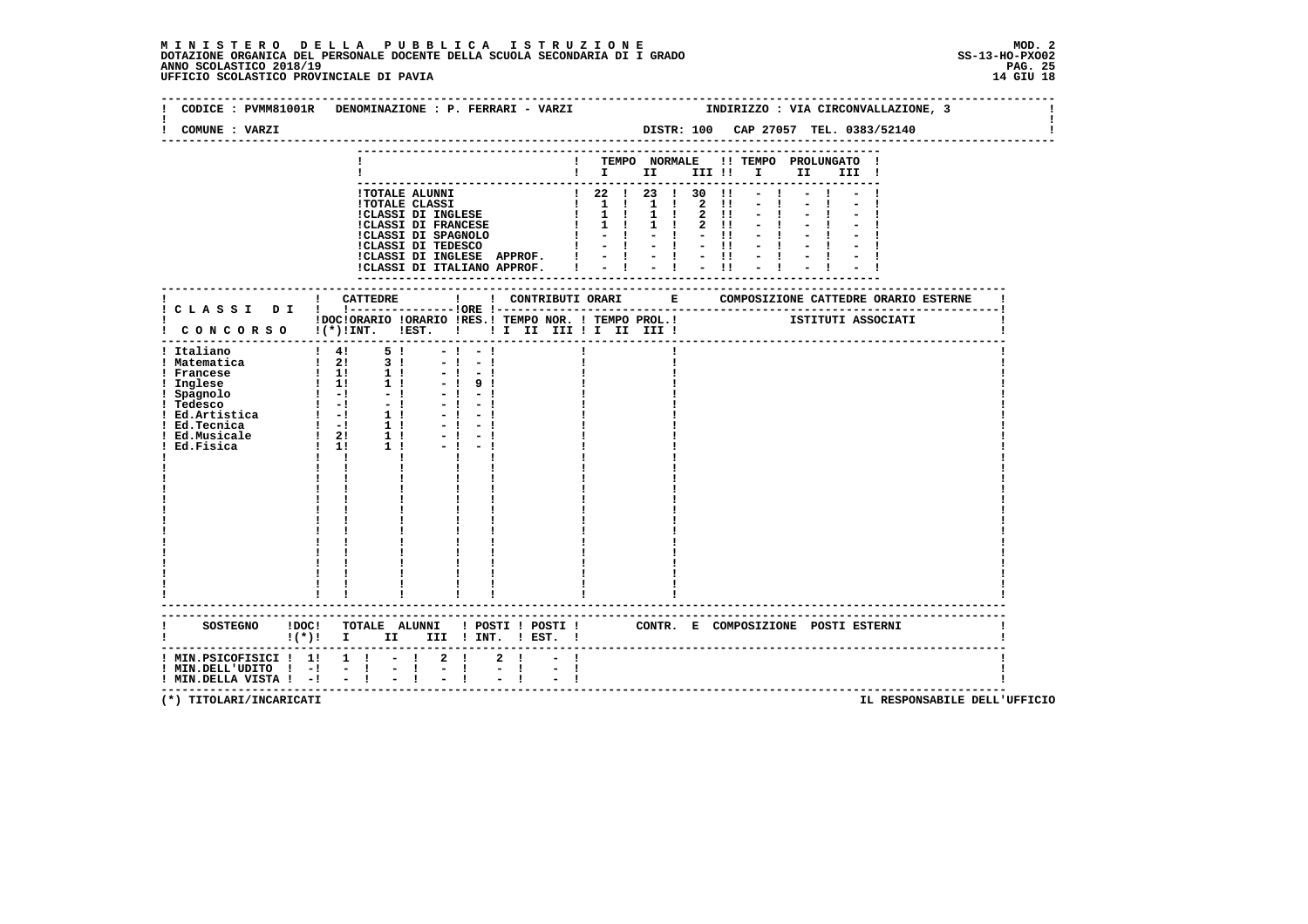#### **M I N I S T E R O D E L L A P U B B L I C A I S T R U Z I O N E MOD. 2 DOTAZIONE ORGANICA DEL PERSONALE DOCENTE DELLA SCUOLA SECONDARIA DI I GRADO ANNO SCOLASTICO 2018/19** UFFICIO SCOLASTICO PROVINCIALE DI PAVIA

| CODICE: PVMM81003V   | DENOMINAZIONE : PONTE NIZZA                                |                          |       |                                    |                |                          |     | INDIRIZZO : VIA ALLE SCUOLE, 6                       |                                                      |                                                      |  |  |  |
|----------------------|------------------------------------------------------------|--------------------------|-------|------------------------------------|----------------|--------------------------|-----|------------------------------------------------------|------------------------------------------------------|------------------------------------------------------|--|--|--|
| COMUNE : PONTE NIZZA |                                                            |                          |       |                                    |                | DISTR: 100               |     | CAP 27050 TEL. 0383/59190                            |                                                      |                                                      |  |  |  |
|                      |                                                            |                          | TEMPO | II                                 | <b>NORMALE</b> | III !!                   |     | !! TEMPO<br>$\mathbf{I}$                             | II                                                   | PROLUNGATO<br>III                                    |  |  |  |
|                      | <b>!TOTALE ALUNNI</b>                                      | 10                       |       | 9                                  |                | 14                       | -11 |                                                      |                                                      |                                                      |  |  |  |
|                      | <b>!TOTALE CLASSI</b><br>ICLASSI DI INGLESE                |                          |       |                                    |                |                          |     | $\sim$<br>$\overline{\phantom{0}}$                   | $\overline{\phantom{0}}$<br>$\overline{\phantom{0}}$ | $\overline{\phantom{0}}$<br>$\overline{\phantom{0}}$ |  |  |  |
|                      | <b>!CLASSI DI FRANCESE</b><br>!CLASSI DI SPAGNOLO          |                          |       |                                    |                | $\blacksquare$           |     | $\overline{\phantom{0}}$<br>-                        | -<br>$\blacksquare$                                  | $\overline{\phantom{0}}$<br>-                        |  |  |  |
|                      | ICLASSI DI TEDESCO<br><b>!CLASSI DI INGLESE</b><br>APPROF. | $\sim$ $\sim$            |       | $\sim$<br>$\overline{\phantom{0}}$ |                | $\overline{\phantom{0}}$ | -11 | $\overline{\phantom{0}}$<br>$\overline{\phantom{0}}$ | $\overline{\phantom{0}}$<br>$\overline{\phantom{0}}$ | $\overline{\phantom{a}}$<br>$\overline{\phantom{0}}$ |  |  |  |
|                      | !CLASSI DI ITALIANO APPROF.                                | $\overline{\phantom{0}}$ |       | $\overline{\phantom{a}}$           |                | $\overline{\phantom{0}}$ | -11 | $\overline{\phantom{0}}$                             | $\sim$                                               | $\overline{\phantom{0}}$                             |  |  |  |

 **---------------------------------------------------------------------------**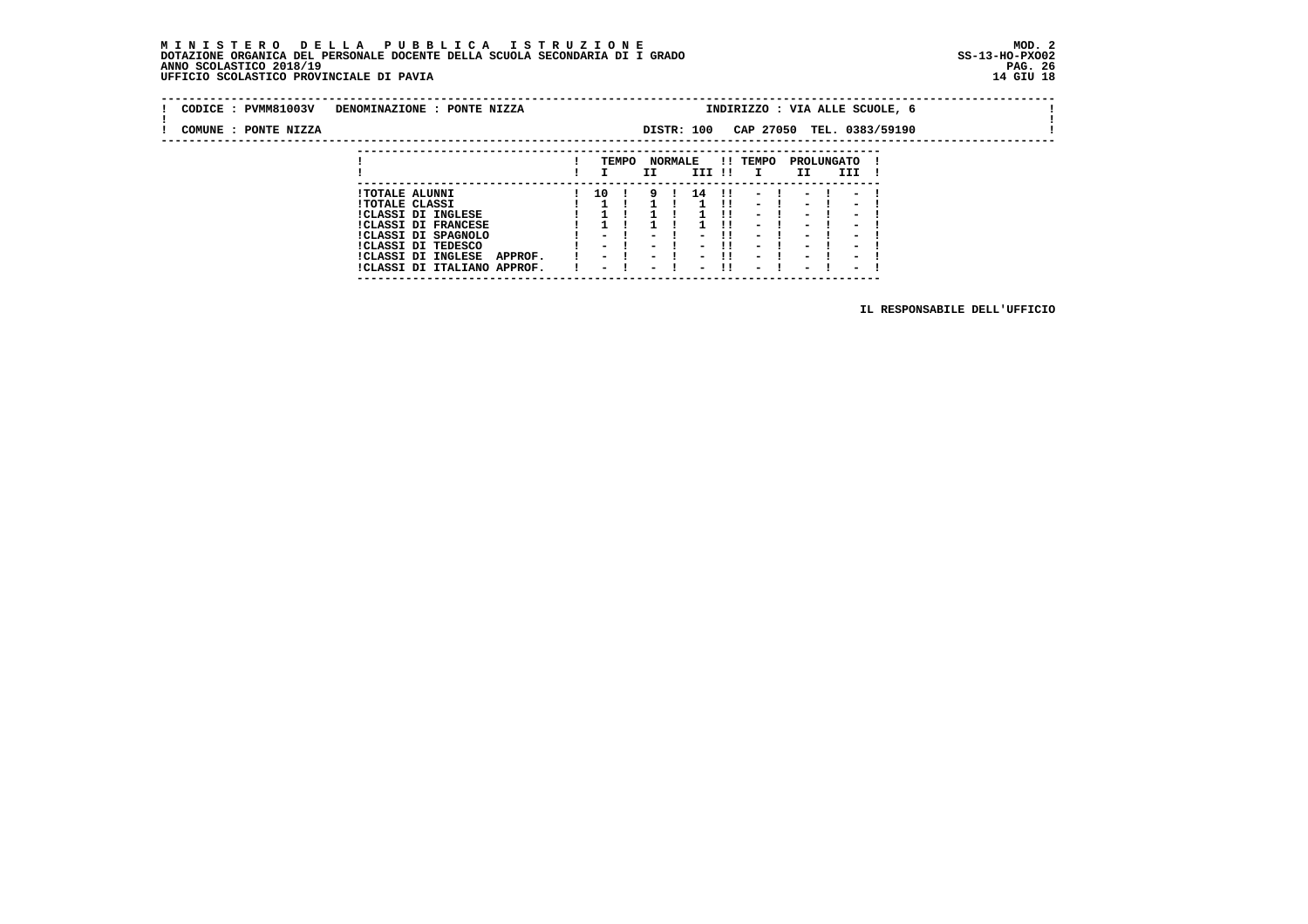**---------------------------------------------------------------------------**

| CODICE: PVMM810051<br>COMUNE : ZAVATTARELLO | DENOMINAZIONE : ZAVATTARELLO                                                                                                                                                                                          |                                          |       |                                                              |                | DISTR: 100   |      | CAP 27059                                                                                                                                                                              |                                                                                                                                                                    | TEL. 0383/589276                                                                           | INDIRIZZO : VIA VITTORIO EMANUELE, 20 |  |  |
|---------------------------------------------|-----------------------------------------------------------------------------------------------------------------------------------------------------------------------------------------------------------------------|------------------------------------------|-------|--------------------------------------------------------------|----------------|--------------|------|----------------------------------------------------------------------------------------------------------------------------------------------------------------------------------------|--------------------------------------------------------------------------------------------------------------------------------------------------------------------|--------------------------------------------------------------------------------------------|---------------------------------------|--|--|
|                                             |                                                                                                                                                                                                                       |                                          | TEMPO | II                                                           | <b>NORMALE</b> | III !!       |      | !! TEMPO<br>$\mathbf{I}$                                                                                                                                                               | II.                                                                                                                                                                | PROLUNGATO<br>III                                                                          |                                       |  |  |
|                                             | <b>!TOTALE ALUNNI</b><br><b>!TOTALE CLASSI</b><br><b>!CLASSI DI INGLESE</b><br><b>!CLASSI DI FRANCESE</b><br>!CLASSI DI SPAGNOLO<br>CLASSI DI TEDESCO<br>ICLASSI DI INGLESE<br>APPROF.<br>!CLASSI DI ITALIANO APPROF. | 10<br>$\overline{\phantom{0}}$<br>$\sim$ |       | $-1$<br>$\overline{\phantom{a}}$<br>$\overline{\phantom{0}}$ |                | 10<br>$\sim$ | - 11 | $\sim$<br>$\overline{\phantom{0}}$<br>$\blacksquare$<br>$\overline{\phantom{0}}$<br>$\overline{\phantom{0}}$<br>$\overline{\phantom{0}}$<br>$\overline{\phantom{0}}$<br>$\blacksquare$ | $\overline{\phantom{0}}$<br>$\blacksquare$<br>$\overline{\phantom{0}}$<br>$\blacksquare$<br>$\blacksquare$<br>$\overline{\phantom{0}}$<br>$\overline{\phantom{0}}$ | $\overline{\phantom{0}}$<br>$\overline{\phantom{0}}$<br>$\overline{\phantom{0}}$<br>-<br>- |                                       |  |  |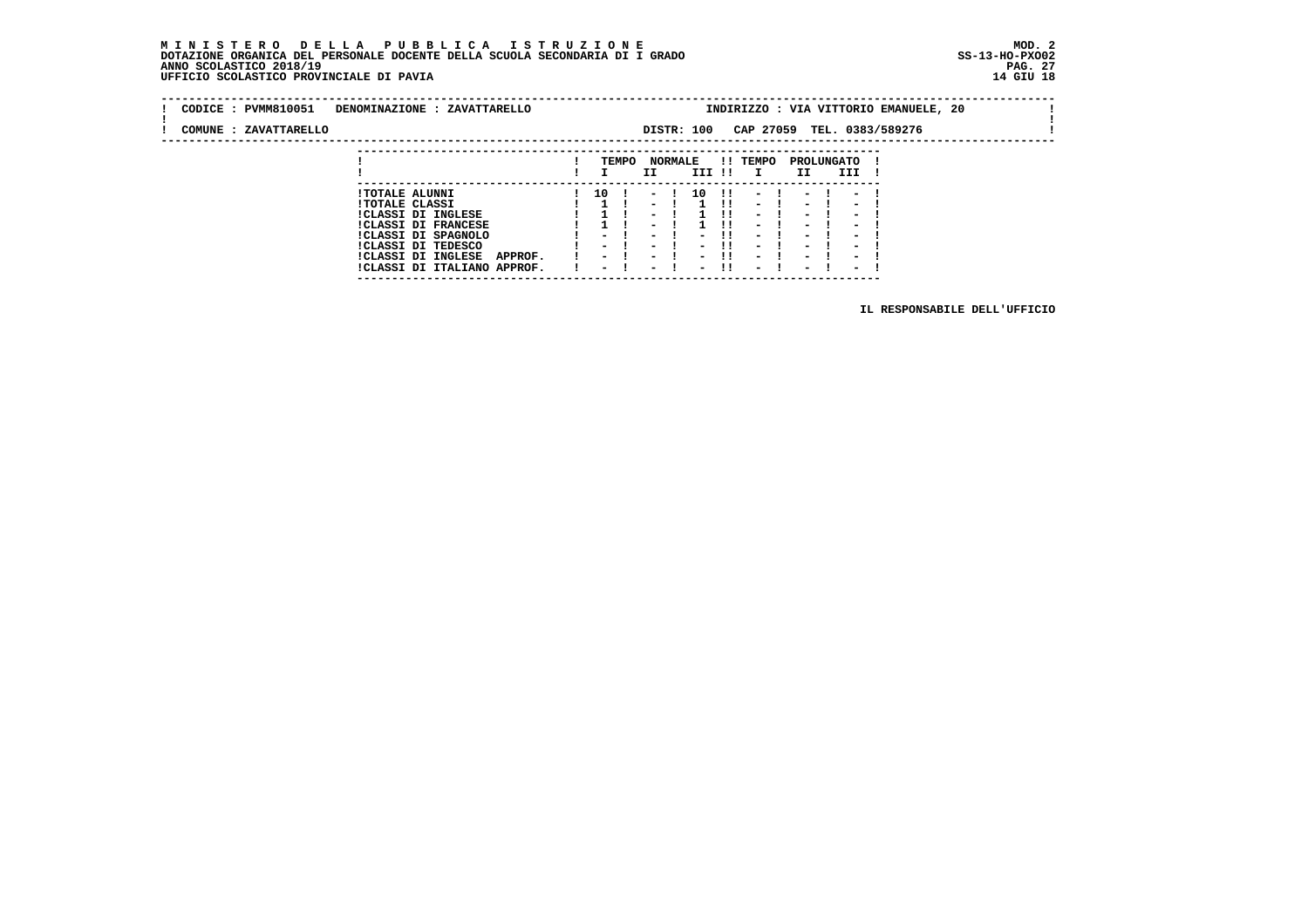| COMUNE : RIVANAZZANO TERME | CODICE: PVMM81101L DENOMINAZIONE: BRUGNATELLI - RIVANAZZANO          INDIRIZZO: VIA DE AMICIS, 3 |
|----------------------------|--------------------------------------------------------------------------------------------------|
|                            | DISTR: 100 CAP 27055 TEL. 0383/944611                                                            |
|                            | ! TEMPO NORMALE !! TEMPO PROLUNGATO !                                                            |
|                            | $\mathbf{I}$ is the set of $\mathbf{I}$<br>III !!!!!<br>II I<br>III !                            |
|                            |                                                                                                  |
|                            |                                                                                                  |
|                            |                                                                                                  |
|                            |                                                                                                  |
|                            |                                                                                                  |
|                            |                                                                                                  |
|                            |                                                                                                  |
|                            | ! CATTEDRE                                                                                       |
|                            | ! CLASSI DI ! !----------------!ORE !---                                                         |
|                            |                                                                                                  |
|                            | CONCORSO !(*)!INT. !EST. !! I II III !I III III !<br>--------------------------------------      |
| ! Italiano                 | ! 5! 5! 1! - !10 - - ! - - - ICOMPLETA CON                                                       |
|                            |                                                                                                  |
|                            |                                                                                                  |
|                            |                                                                                                  |
|                            |                                                                                                  |
|                            |                                                                                                  |
|                            |                                                                                                  |
|                            |                                                                                                  |
|                            |                                                                                                  |
|                            |                                                                                                  |
|                            | $\mathbf{I}$ $\mathbf{I}$                                                                        |
|                            |                                                                                                  |
|                            |                                                                                                  |
|                            |                                                                                                  |
|                            |                                                                                                  |
|                            |                                                                                                  |
|                            |                                                                                                  |
|                            |                                                                                                  |
|                            |                                                                                                  |
|                            |                                                                                                  |
|                            | SOSTEGNO !DOC! TOTALE ALUNNI ! POSTI ! POSTI ! CONTR. E COMPOSIZIONE POSTI ESTERNI               |
|                            | $!(*)!$ I II III ! INT. ! EST. !                                                                 |
|                            | ! MIN.PSICOFISICI ! 3! 3 ! 3 ! 8 !<br>5 <sub>1</sub>                                             |
| ! MIN.DELL'UDITO ! -!      | $-1$                                                                                             |
| ! MIN.DELLA VISTA ! -! - ! |                                                                                                  |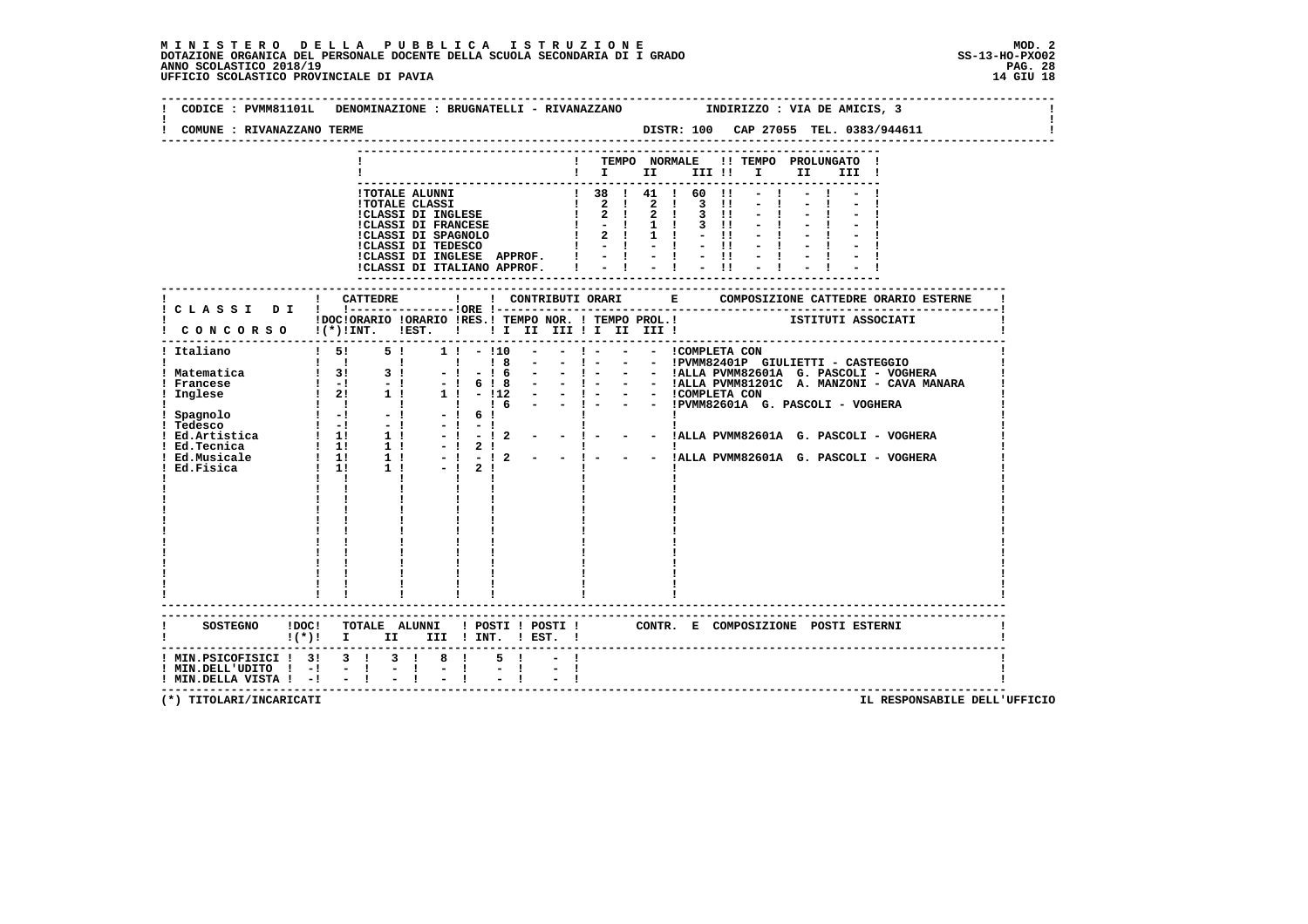# **M I N I S T E R O D E L L A P U B B L I C A I S T R U Z I O N E MOD. 2**DOTAZIONE ORGANICA DEL PERSONALE DOCENTE DELLA SCUOLA SECONDARIA DI I GRADO **SCOLASTICO SS-13-HO-PXO02**<br>PAGO SCOLASTICO 2018/19<br>14 GIU 18 PERSONASTICO PROVINCIALE DI PAVIA

|  |                                | CODICE : PVMM81102N DENOMINAZIONE : MARCONI - GODIASCO |     |       |    |                          |     |          |      |                                              | INDIRIZZO : PIAZZA B. ALESINA, 1 |  |
|--|--------------------------------|--------------------------------------------------------|-----|-------|----|--------------------------|-----|----------|------|----------------------------------------------|----------------------------------|--|
|  | COMUNE : GODIASCO SALICE TERME |                                                        |     |       |    | DISTR: 100               |     |          |      |                                              | CAP 27052 TEL. 0383/940986       |  |
|  |                                |                                                        |     | TEMPO | II | <b>NORMALE</b><br>III !! |     | !! TEMPO | II I | PROLUNGATO<br><b>III</b>                     |                                  |  |
|  |                                | <b>!TOTALE ALUNNI</b><br><b>!TOTALE CLASSI</b>         | -21 |       | 25 | 25                       | -11 | $-1$     |      | $11 - 1 - 1 - 1$<br>$\overline{\phantom{0}}$ |                                  |  |

 **---------------------------------------------------------------------------**

| ITOTALE CLASSI |                             |               |  |  |  | 1 1 1 1 1 1 1 1 - 1 - 1 - 1    |           |  |      |  |
|----------------|-----------------------------|---------------|--|--|--|--------------------------------|-----------|--|------|--|
|                | !CLASSI DI INGLESE          |               |  |  |  | $1 \t1 \t1 \t1 \t-1 \t-1 \t-1$ |           |  |      |  |
|                | <b>!CLASSI DI FRANCESE</b>  |               |  |  |  | 1 1 1 1 1 1 1 1 - 1 - 1 - 1    |           |  |      |  |
|                | !CLASSI DI SPAGNOLO         |               |  |  |  | $-1$ $-1$ $-11$ $-1$ $-1$ $-1$ |           |  |      |  |
|                | CLASSI DI TEDESCO           |               |  |  |  | $-1$ $-1$ $-11$ $-1$ $-1$ $-1$ |           |  |      |  |
|                | <b>!CLASSI DI INGLESE</b>   | <b>APPROF</b> |  |  |  | 1 - 1 - 1 - 11 - 1 - 1 - 1     |           |  |      |  |
|                | !CLASSI DI ITALIANO APPROF. |               |  |  |  | $-1$ $-1$ $-11$                | $-1$ $-1$ |  | $-1$ |  |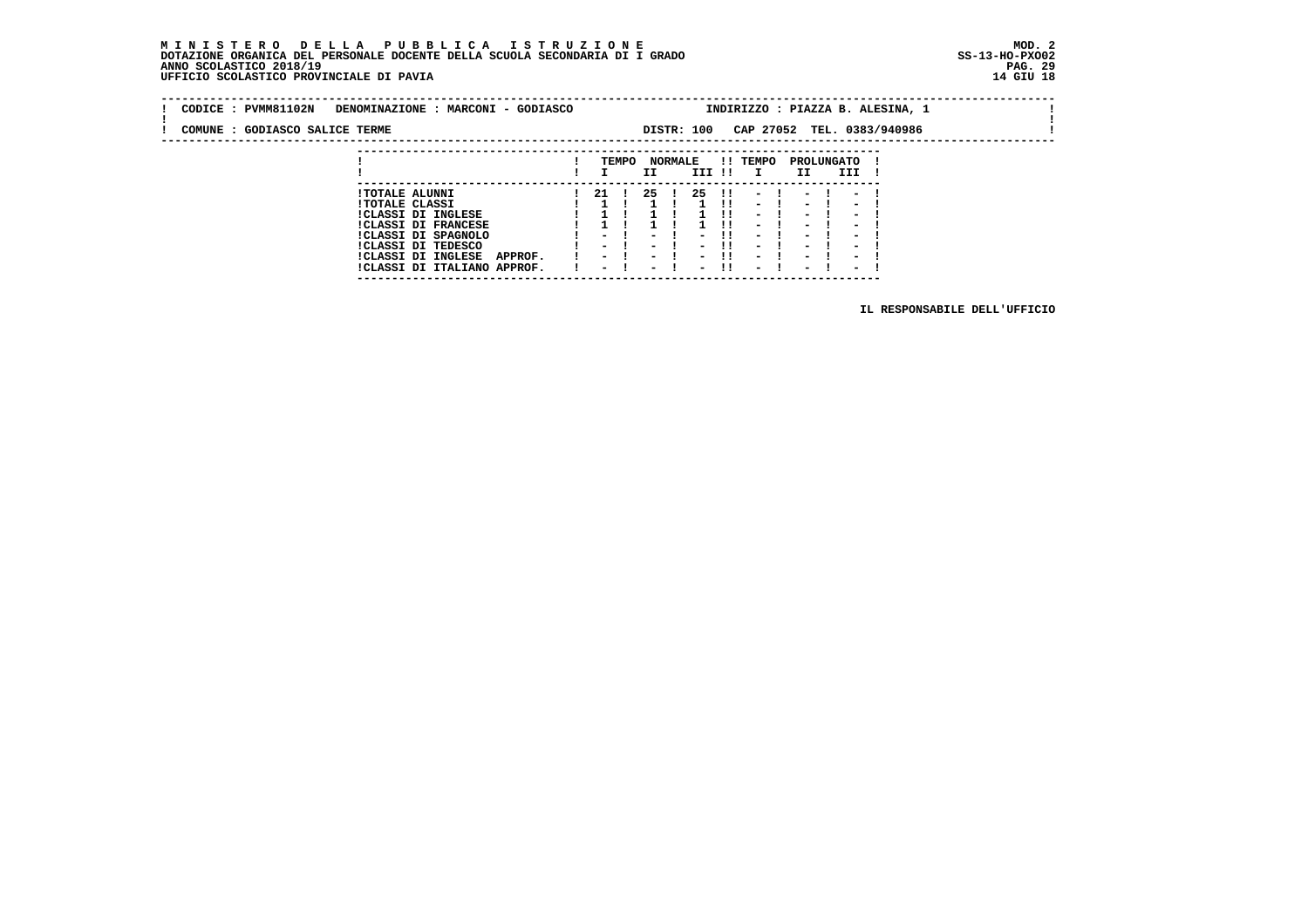### **M I N I S T E R O D E L L A P U B B L I C A I S T R U Z I O N E MOD. 2**DOTAZIONE ORGANICA DEL PERSONALE DOCENTE DELLA SCUOLA SECONDARIA DI I GRADO **SCOLASTICO SS-13-HO-PXO02**<br>PAGO SCOLASTICO 2018/19<br>14 GIU 18 PERSONASTICO PROVINCIALE DI PAVIA

| COMUNE : CAVA MANARA                                             | DISTR: 095 CAP 27051 TEL. 0382/554332                                                                                                             |
|------------------------------------------------------------------|---------------------------------------------------------------------------------------------------------------------------------------------------|
|                                                                  | ! TEMPO NORMALE !! TEMPO PROLUNGATO !<br>$\mathbf{I}$ is the set of $\mathbf{I}$<br>III !!!!!<br>II<br>III !                                      |
|                                                                  |                                                                                                                                                   |
|                                                                  | ! CONCORSO !(*)!INT. !EST. ! ! I II III ! I III !                                                                                                 |
|                                                                  |                                                                                                                                                   |
|                                                                  | -------------------------------------<br>SOSTEGNO !DOC! TOTALE ALUNNI ! POSTI ! POSTI ! CONTR. E COMPOSIZIONE POSTI ESTERNI                       |
| $!$ MIN.DELL'UDITO $!$ - $!$ - $!$<br>! MIN.DELLA VISTA ! -! - ! | $!(*)!$ I II III ! INT. ! EST. !<br>! MIN.PSICOFISICI ! 7! 3 ! 3 ! 8 !<br>7 !<br>$\sigma=1$ .<br>$\sigma = 1$ .<br>$\mathbb{Z} \times \mathbb{R}$ |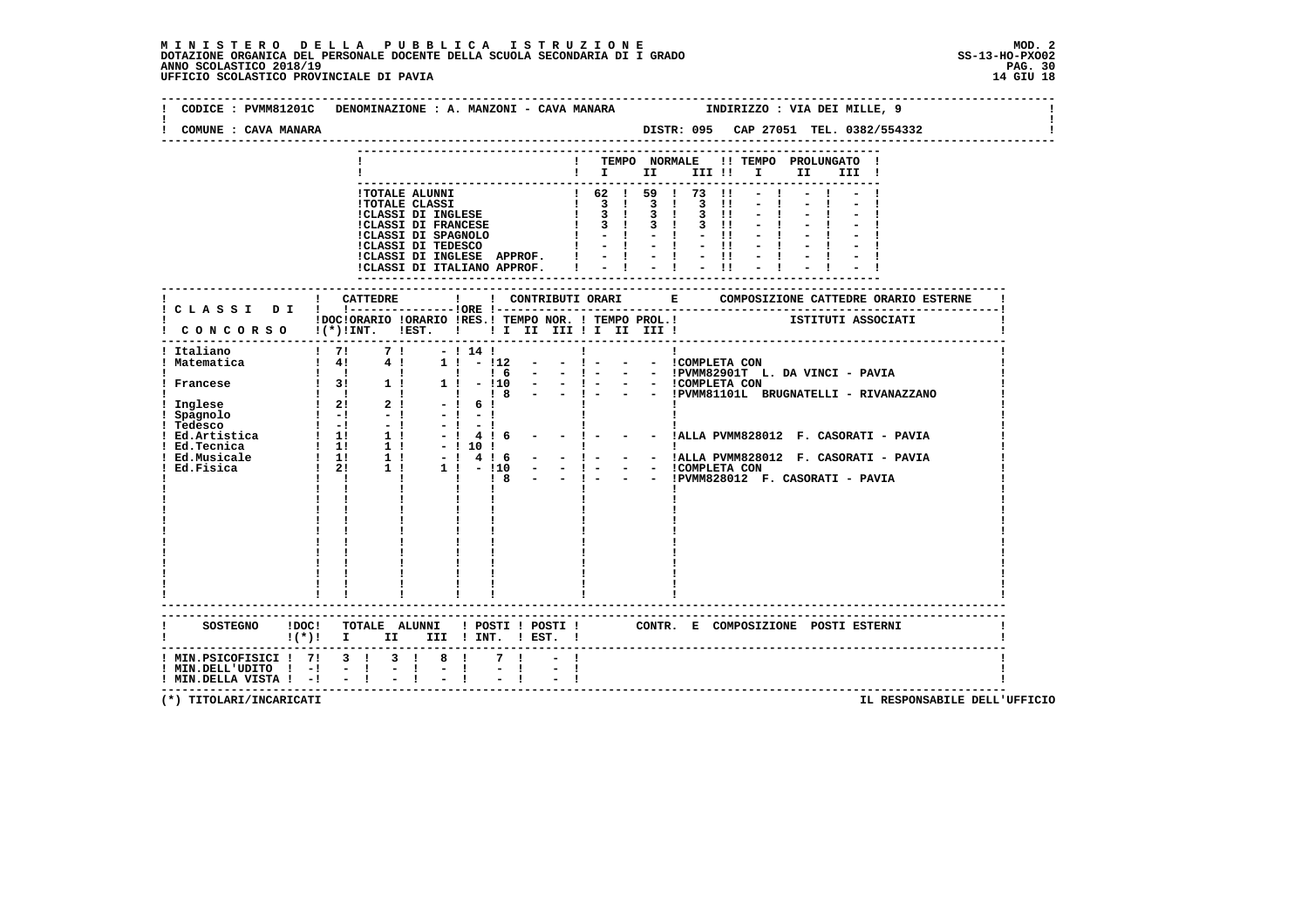#### **M I N I S T E R O D E L L A P U B B L I C A I S T R U Z I O N E MOD. 2 DOTAZIONE ORGANICA DEL PERSONALE DOCENTE DELLA SCUOLA SECONDARIA DI I GRADO ANNO SCOLASTICO 2018/19** UFFICIO SCOLASTICO PROVINCIALE DI PAVIA

| CODICE : PVMM81202D | DENOMINAZIONE : ZINASCO                                                                                   |    |       |    |                |            |                            |                                  |                  |              |                                                                | INDIRIZZO : VIA CADUTI DI NASSIRIYA |  |
|---------------------|-----------------------------------------------------------------------------------------------------------|----|-------|----|----------------|------------|----------------------------|----------------------------------|------------------|--------------|----------------------------------------------------------------|-------------------------------------|--|
| COMUNE : ZINASCO    |                                                                                                           |    |       |    |                | DISTR: 095 |                            |                                  |                  |              |                                                                | CAP 27030 TEL. 0382/91117           |  |
|                     |                                                                                                           |    | TEMPO | II | <b>NORMALE</b> | III !!     |                            | !! TEMPO<br>$\mathbf{I}$         | PROLUNGATO<br>II |              | III                                                            |                                     |  |
|                     | <b>!TOTALE ALUNNI</b><br><b>!TOTALE CLASSI</b><br><b>!CLASSI DI INGLESE</b><br><b>!CLASSI DI FRANCESE</b> | 28 |       | 43 |                | 44         | $\mathbf{H}$<br>-11<br>-11 | $-1$<br>$-1$<br>$\sim$<br>$\sim$ | $\sim$<br>$\sim$ | $-1$<br>$-1$ | $\overline{\phantom{0}}$<br>$\overline{\phantom{0}}$<br>$\sim$ | $-1$                                |  |

 **!CLASSI DI SPAGNOLO ! - ! - ! - !! - ! - ! - ! !CLASSI DI TEDESCO ! - ! - ! - !! - ! - ! - ! !CLASSI DI INGLESE APPROF. ! - ! - ! - !! - ! - ! - ! !CLASSI DI ITALIANO APPROF. ! - ! - ! - !! - ! - ! - ! ---------------------------------------------------------------------------**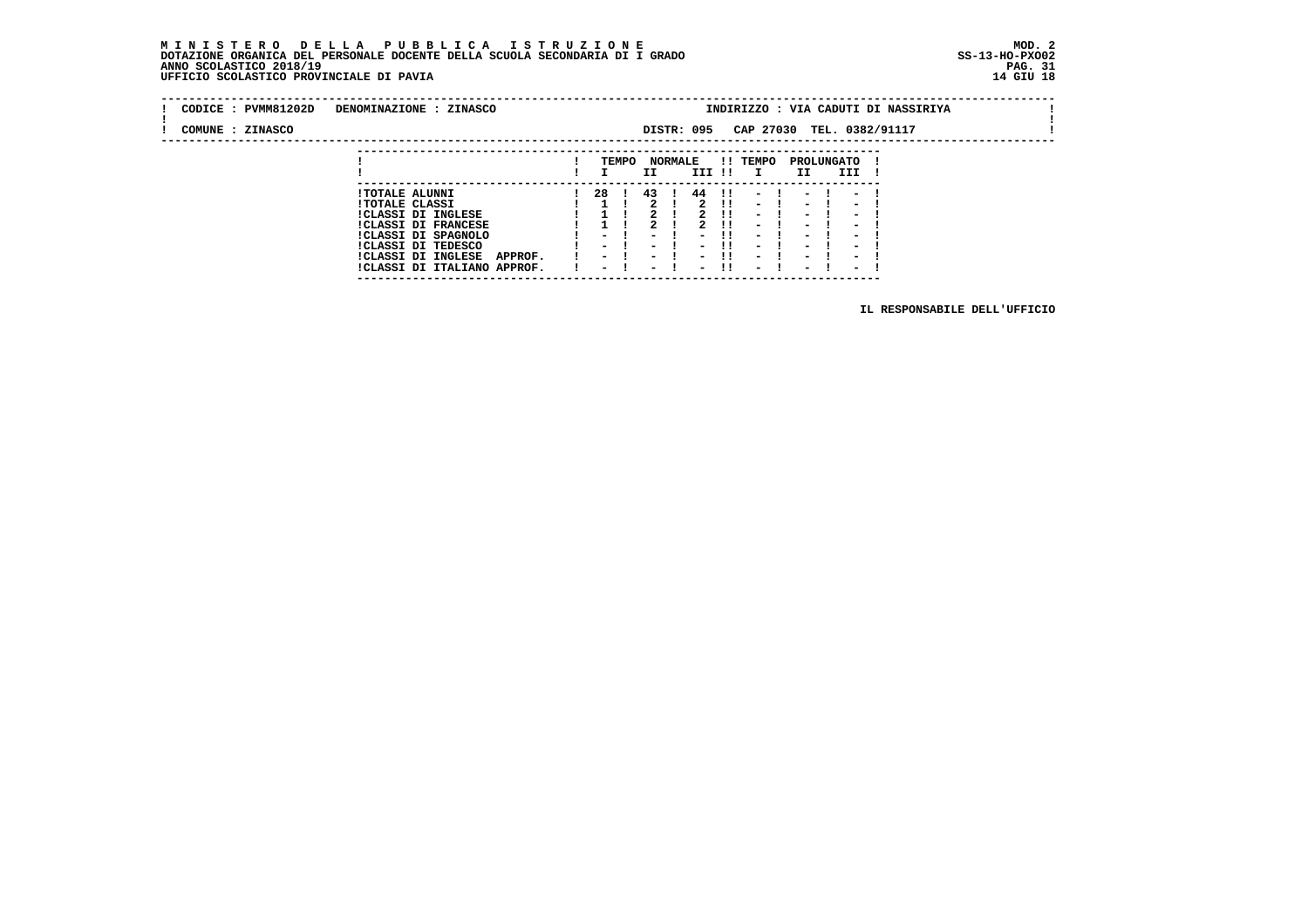### **M I N I S T E R O D E L L A P U B B L I C A I S T R U Z I O N E MOD. 2**DOTAZIONE ORGANICA DEL PERSONALE DOCENTE DELLA SCUOLA SECONDARIA DI I GRADO **SCOLASTICO SS-13-HO-PXO02**<br>PAGO SCOLASTICO 2018/19<br>14 GIU 18 PERSONASTICO PROVINCIALE DI PAVIA

|                                                                           | CODICE: PVMM813018 DENOMINAZIONE: ADDOBBATI - VILLANTERIO TRIDIRIZZO: VIA NOVARIA, 2                                                |
|---------------------------------------------------------------------------|-------------------------------------------------------------------------------------------------------------------------------------|
| COMUNE : VILLANTERIO                                                      | DISTR: 096 CAP 27019 TEL. 0382/967141<br>--------------------------------                                                           |
|                                                                           | ! TEMPO NORMALE !! TEMPO PROLUNGATO !<br>$\blacksquare$ $\blacksquare$ $\blacksquare$ $\blacksquare$<br>III !                       |
|                                                                           |                                                                                                                                     |
|                                                                           | IDOCIORARIO IORARIO IRES.I TEMPO NOR. I TEMPO PROL.I<br>I CONCORSO I(*)INT. IEST. I II II III II III III IIIII                      |
| ! Italiano                                                                | - $\cdot$  <br>- $\cdot$  <br>- $\cdot$  <br>ALLA PVMM81801B G. MARCONI - LANDRIANO<br>$\mathbf{I}$ $\mathbf{I}$                    |
|                                                                           | SOSTEGNO !DOC! TOTALE ALUNNI ! POSTI ! POSTI ! CONTR. E COMPOSIZIONE POSTI ESTERNI<br>!(*)! I II III !INT. ! EST. !                 |
| $!$ MIN.DELL'UDITO $!$ - $!$ - $!$<br>$!$ MIN.DELLA VISTA $!$ - $!$ - $!$ | ! MIN.PSICOFISICI ! 2! 4 ! 3 ! 5 !<br>7 <sub>1</sub><br>$\frac{1}{2}$ $\frac{1}{4}$<br>$\frac{1}{2}$ $\frac{1}{2}$<br>$\frac{1}{2}$ |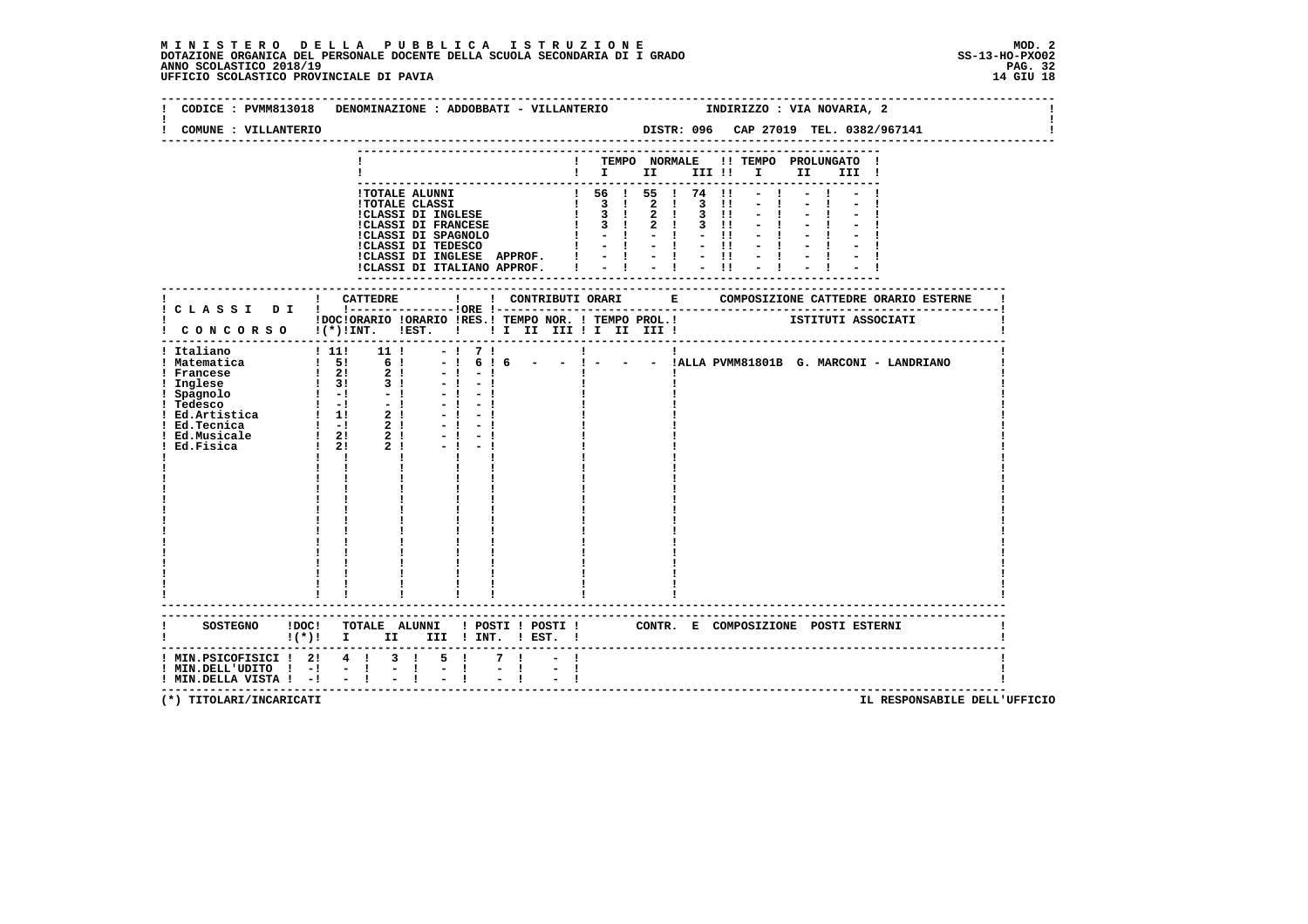### **M I N I S T E R O D E L L A P U B B L I C A I S T R U Z I O N E MOD. 2 DOTAZIONE ORGANICA DEL PERSONALE DOCENTE DELLA SCUOLA SECONDARIA DI I GRADO ANNO SCOLASTICO 2018/19 UFFICIO SCOLASTICO PROVINCIALE DI PAVIA 14 GIU 18**

 **---------------------------------------------------------------------------**

| CODICE : PVMM813029<br>DENOMINAZIONE : E. FERMI - MAGHERNO |                                      |  |                          |       |                          |                | INDIRIZZO : PIAZZA PAPA GIOVANNI XXIII, SNC |              |                          |  |                          |                          |  |                            |  |  |  |
|------------------------------------------------------------|--------------------------------------|--|--------------------------|-------|--------------------------|----------------|---------------------------------------------|--------------|--------------------------|--|--------------------------|--------------------------|--|----------------------------|--|--|--|
| COMUNE : MAGHERNO                                          |                                      |  |                          |       |                          |                | DISTR: 096                                  |              |                          |  |                          |                          |  | CAP 27010 TEL. 0382/966590 |  |  |  |
|                                                            |                                      |  |                          |       |                          |                |                                             |              |                          |  |                          |                          |  |                            |  |  |  |
|                                                            |                                      |  |                          | TEMPO |                          | <b>NORMALE</b> |                                             |              | !! TEMPO                 |  |                          | PROLUNGATO               |  |                            |  |  |  |
|                                                            |                                      |  |                          |       | II.                      |                | III !!                                      |              | $\mathbf{I}$             |  | II                       | III                      |  |                            |  |  |  |
|                                                            |                                      |  |                          |       |                          |                |                                             |              |                          |  |                          |                          |  |                            |  |  |  |
|                                                            | <b>!TOTALE ALUNNI</b>                |  | 28                       |       | 53                       |                | 37                                          | $\mathbf{H}$ | $\sim$ $-$               |  | $\sim$                   | $\sim$ 100 $\mu$         |  |                            |  |  |  |
|                                                            | <b>!TOTALE CLASSI</b>                |  |                          |       |                          |                |                                             | .            | $\sim$                   |  | $\sim$                   | $\overline{\phantom{0}}$ |  |                            |  |  |  |
|                                                            | !CLASSI DI INGLESE                   |  |                          |       | $\mathbf{r}$             |                | $\overline{2}$                              | -11          | $\sim$                   |  | $\overline{\phantom{0}}$ | $\overline{\phantom{0}}$ |  |                            |  |  |  |
|                                                            | <b>!CLASSI DI FRANCESE</b>           |  |                          |       |                          |                |                                             | -11          | $\overline{\phantom{0}}$ |  | ۰.                       | $\overline{\phantom{0}}$ |  |                            |  |  |  |
|                                                            | !CLASSI DI SPAGNOLO                  |  | $\overline{\phantom{0}}$ |       | $\overline{\phantom{0}}$ |                | $\overline{\phantom{0}}$                    |              | $\overline{\phantom{0}}$ |  | $\overline{\phantom{0}}$ | $\overline{\phantom{0}}$ |  |                            |  |  |  |
|                                                            | CLASSI DI TEDESCO                    |  | $\overline{\phantom{0}}$ |       | $\,$                     |                | $\overline{\phantom{0}}$                    |              | $\overline{\phantom{0}}$ |  | $\overline{\phantom{0}}$ | $\overline{\phantom{0}}$ |  |                            |  |  |  |
|                                                            | <b>!CLASSI DI INGLESE</b><br>APPROF. |  | $\sim$                   |       | $\overline{\phantom{0}}$ |                |                                             | -11          | $\overline{\phantom{0}}$ |  | $\overline{\phantom{0}}$ | $\overline{\phantom{0}}$ |  |                            |  |  |  |
|                                                            | !CLASSI DI ITALIANO APPROF.          |  | $\overline{\phantom{0}}$ |       | $\overline{\phantom{0}}$ |                | $\overline{\phantom{0}}$                    | -11          | $\sim$                   |  | $\overline{\phantom{0}}$ | $\overline{\phantom{0}}$ |  |                            |  |  |  |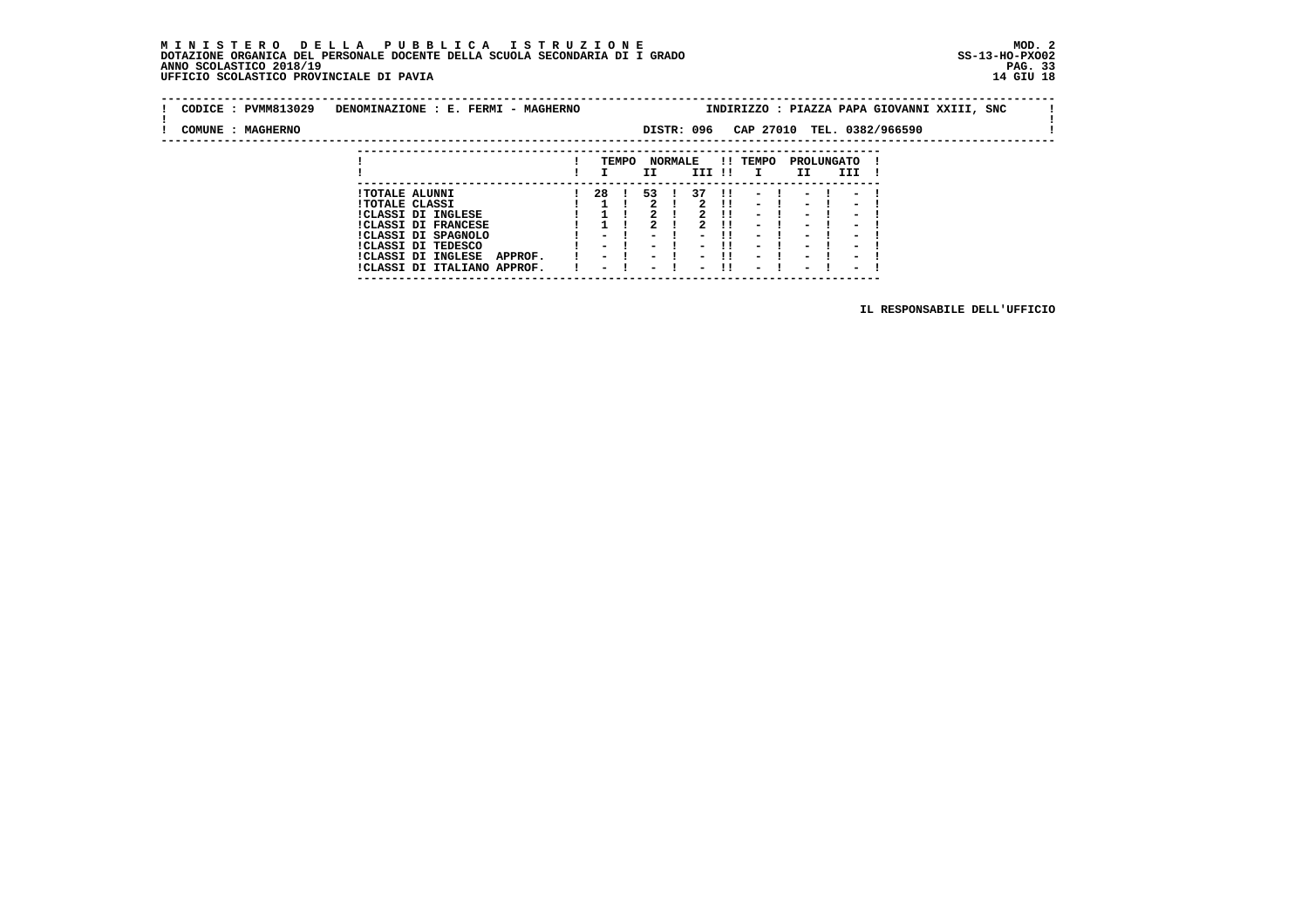### **M I N I S T E R O D E L L A P U B B L I C A I S T R U Z I O N E MOD. 2 DOTAZIONE ORGANICA DEL PERSONALE DOCENTE DELLA SCUOLA SECONDARIA DI I GRADO ANNO SCOLASTICO 2018/19** UFFICIO SCOLASTICO PROVINCIALE DI PAVIA

 **---------------------------------------------------------------------------**

| CODICE: PVMM81303A      | DENOMINAZIONE : MICHELANGELO - MIRADOLO TERME |                  |                |            |       |              |                |            |      | INDIRIZZO : PIAZZA DEL COMUNE, 2/A |  |
|-------------------------|-----------------------------------------------|------------------|----------------|------------|-------|--------------|----------------|------------|------|------------------------------------|--|
| COMUNE : MIRADOLO TERME |                                               |                  |                | DISTR: 096 |       |              |                |            |      | CAP 27010 TEL. 0382/77124          |  |
|                         |                                               |                  |                |            |       |              |                |            |      |                                    |  |
|                         |                                               | TEMPO            | <b>NORMALE</b> |            |       | !! TEMPO     |                | PROLUNGATO |      |                                    |  |
|                         |                                               |                  | ΙI             | III !!     |       | $\mathbf{I}$ | II             |            | III  |                                    |  |
|                         | <b>!TOTALE ALUNNI</b>                         | $-1$             | $-1$           |            |       |              | - !! 42 ! 26 ! |            | 35 ! |                                    |  |
|                         | <b>!TOTALE CLASSI</b>                         | $\sim$ 100 $\mu$ | $\sim$ $\sim$  | $\sim$     | -11   |              |                |            |      |                                    |  |
|                         | <b>!CLASSI DI INGLESE</b>                     | - 1              | - 1            |            | $-11$ |              |                |            |      |                                    |  |
|                         | ICLASSI DI FRANCESE                           | - !              | $\sim$ $\sim$  | $\sim$     |       |              |                |            |      |                                    |  |
|                         | 17737777777777777                             |                  |                |            |       |              |                |            |      |                                    |  |

 **!CLASSI DI SPAGNOLO ! - ! - ! - !! - ! - ! - ! !CLASSI DI TEDESCO ! - ! - ! - !! - ! - ! - ! !CLASSI DI INGLESE APPROF. ! - ! - ! - !! - ! - ! - ! !CLASSI DI ITALIANO APPROF. ! - ! - ! - !! - ! - ! - !**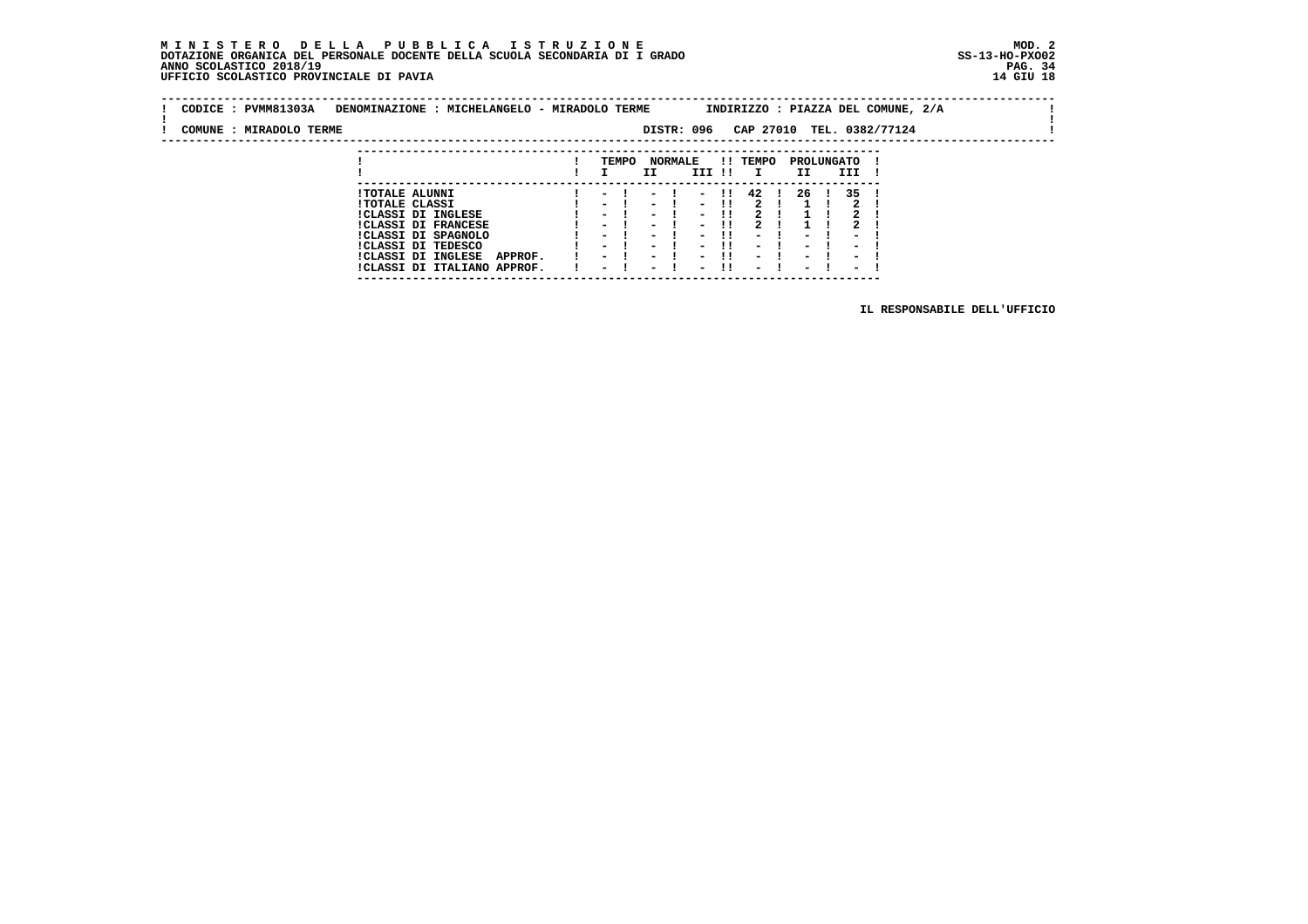# **M I N I S T E R O D E L L A P U B B L I C A I S T R U Z I O N E MOD. 2**DOTAZIONE ORGANICA DEL PERSONALE DOCENTE DELLA SCUOLA SECONDARIA DI I GRADO **SCOLASTICO SS-13-HO-PXOO2**<br>PAGO SCOLASTICO 2018/19<br>14 GIU 18 PERSONASTICO PROVINCIALE DI PAVIA

| CODICE : PVMM814014<br>COMUNE : BELGIOIOSO | DENOMINAZIONE : A. NEGRI - BELGIOIOSO                           |                                                                                                                                                                                                                                                |                                                                                                          |      | INDIRIZZO : VIA FRATELLI CERVI, 4<br>DISTR: 096 CAP 27011 TEL. 0382/969143 |  |
|--------------------------------------------|-----------------------------------------------------------------|------------------------------------------------------------------------------------------------------------------------------------------------------------------------------------------------------------------------------------------------|----------------------------------------------------------------------------------------------------------|------|----------------------------------------------------------------------------|--|
|                                            |                                                                 |                                                                                                                                                                                                                                                |                                                                                                          |      |                                                                            |  |
|                                            |                                                                 |                                                                                                                                                                                                                                                |                                                                                                          |      |                                                                            |  |
|                                            |                                                                 |                                                                                                                                                                                                                                                | ! TEMPO NORMALE !! TEMPO PROLUNGATO !                                                                    |      |                                                                            |  |
|                                            |                                                                 |                                                                                                                                                                                                                                                | $\blacksquare$ $\blacksquare$ $\blacksquare$ $\blacksquare$ $\blacksquare$ $\blacksquare$ $\blacksquare$ |      | II III !                                                                   |  |
|                                            |                                                                 |                                                                                                                                                                                                                                                |                                                                                                          |      |                                                                            |  |
|                                            |                                                                 | ! TOTALE ALUNNI<br>! TOTALE CLASSI<br>! 122   112   102   !<br>! 122   112   102   !<br>! 5 ! 5 ! 5 !!<br>! CLASSI DI FRANCESE<br>! 5 ! 5 ! 5 !!<br>! CLASSI DI SPAGNOLO   5 ! 5 !!<br>! CLASSI DI SPAGNOLO   5 ! 5 !!<br>! CLASSI DI SPAGNOLO |                                                                                                          |      |                                                                            |  |
|                                            |                                                                 |                                                                                                                                                                                                                                                |                                                                                                          | 5 11 |                                                                            |  |
|                                            |                                                                 |                                                                                                                                                                                                                                                |                                                                                                          |      |                                                                            |  |
|                                            |                                                                 |                                                                                                                                                                                                                                                |                                                                                                          |      |                                                                            |  |
|                                            |                                                                 |                                                                                                                                                                                                                                                |                                                                                                          |      |                                                                            |  |
|                                            |                                                                 |                                                                                                                                                                                                                                                |                                                                                                          |      |                                                                            |  |
|                                            |                                                                 |                                                                                                                                                                                                                                                |                                                                                                          |      |                                                                            |  |
|                                            |                                                                 |                                                                                                                                                                                                                                                |                                                                                                          |      |                                                                            |  |
|                                            |                                                                 |                                                                                                                                                                                                                                                | -----------------                                                                                        |      |                                                                            |  |
|                                            |                                                                 |                                                                                                                                                                                                                                                |                                                                                                          |      |                                                                            |  |
|                                            |                                                                 |                                                                                                                                                                                                                                                |                                                                                                          |      |                                                                            |  |
|                                            | ! CONCORSO !(*)!INT. !EST. !!! II III !I III III !              |                                                                                                                                                                                                                                                |                                                                                                          |      |                                                                            |  |
|                                            |                                                                 |                                                                                                                                                                                                                                                |                                                                                                          |      |                                                                            |  |
| ! Italiano                                 | 1 10! 10!                                                       | $-1$<br>$-1$                                                                                                                                                                                                                                   |                                                                                                          |      |                                                                            |  |
| ! Matematica                               | $1 \t5! \t6!$                                                   | $-1 - 1$                                                                                                                                                                                                                                       |                                                                                                          |      |                                                                            |  |
|                                            |                                                                 | $-1$<br>$-1$                                                                                                                                                                                                                                   |                                                                                                          |      |                                                                            |  |
|                                            | $-1$                                                            |                                                                                                                                                                                                                                                |                                                                                                          |      |                                                                            |  |
|                                            | $-1$                                                            |                                                                                                                                                                                                                                                |                                                                                                          |      |                                                                            |  |
|                                            | - !                                                             |                                                                                                                                                                                                                                                |                                                                                                          |      |                                                                            |  |
|                                            |                                                                 | $-1$                                                                                                                                                                                                                                           |                                                                                                          |      |                                                                            |  |
|                                            | $-1$                                                            |                                                                                                                                                                                                                                                |                                                                                                          |      |                                                                            |  |
|                                            |                                                                 |                                                                                                                                                                                                                                                |                                                                                                          |      |                                                                            |  |
|                                            | $1 \quad 1$                                                     |                                                                                                                                                                                                                                                |                                                                                                          |      |                                                                            |  |
|                                            |                                                                 |                                                                                                                                                                                                                                                |                                                                                                          |      |                                                                            |  |
|                                            |                                                                 |                                                                                                                                                                                                                                                |                                                                                                          |      |                                                                            |  |
|                                            |                                                                 |                                                                                                                                                                                                                                                |                                                                                                          |      |                                                                            |  |
|                                            |                                                                 |                                                                                                                                                                                                                                                |                                                                                                          |      |                                                                            |  |
|                                            |                                                                 |                                                                                                                                                                                                                                                |                                                                                                          |      |                                                                            |  |
|                                            |                                                                 |                                                                                                                                                                                                                                                |                                                                                                          |      |                                                                            |  |
|                                            |                                                                 |                                                                                                                                                                                                                                                |                                                                                                          |      |                                                                            |  |
|                                            |                                                                 |                                                                                                                                                                                                                                                |                                                                                                          |      |                                                                            |  |
|                                            |                                                                 |                                                                                                                                                                                                                                                |                                                                                                          |      |                                                                            |  |
|                                            |                                                                 |                                                                                                                                                                                                                                                |                                                                                                          |      |                                                                            |  |
|                                            |                                                                 |                                                                                                                                                                                                                                                |                                                                                                          |      |                                                                            |  |
|                                            |                                                                 |                                                                                                                                                                                                                                                |                                                                                                          |      |                                                                            |  |
|                                            |                                                                 |                                                                                                                                                                                                                                                |                                                                                                          |      |                                                                            |  |
|                                            |                                                                 |                                                                                                                                                                                                                                                |                                                                                                          |      |                                                                            |  |
|                                            |                                                                 |                                                                                                                                                                                                                                                |                                                                                                          |      |                                                                            |  |
|                                            | $!(*)!$ I II                                                    | III ! INT. ! EST. !                                                                                                                                                                                                                            |                                                                                                          |      |                                                                            |  |
|                                            | $!$ MIN.PSICOFISICI $!$ 2! 6 ! 8 !                              | $8 \quad 1$<br>$8 \quad 1$                                                                                                                                                                                                                     |                                                                                                          |      |                                                                            |  |
|                                            |                                                                 | $-1$ $-1$                                                                                                                                                                                                                                      | $-1$                                                                                                     |      |                                                                            |  |
| ! MIN.DELLA VISTA ! -! - !                 | ! MIN.DELL'UDITO ! -! - ! - !<br>! MIN.DELLA VISTA ! -! - ! - ! | $\frac{1}{2}$ $\frac{1}{1}$                                                                                                                                                                                                                    |                                                                                                          |      |                                                                            |  |
|                                            |                                                                 |                                                                                                                                                                                                                                                |                                                                                                          |      |                                                                            |  |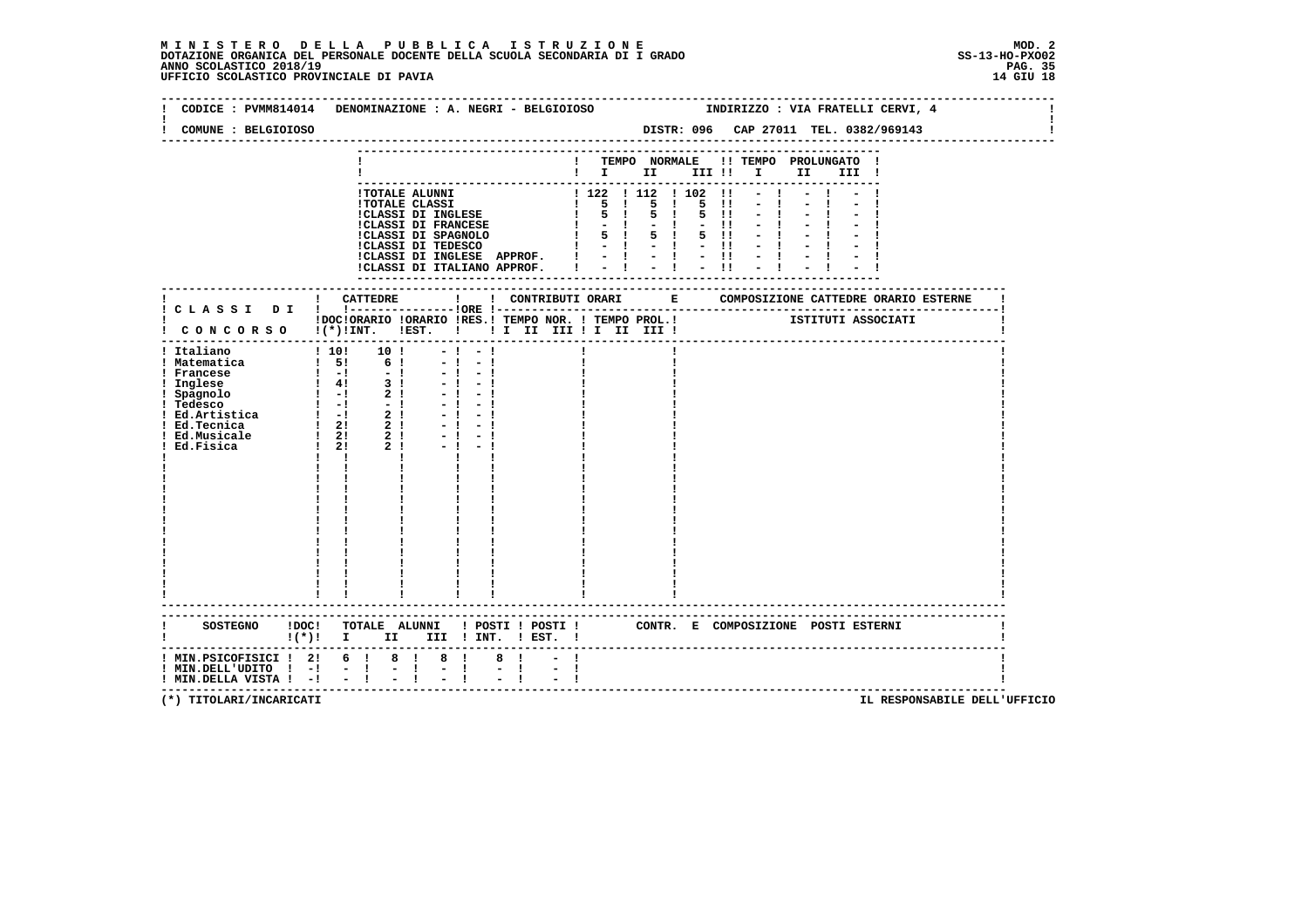### **M I N I S T E R O D E L L A P U B B L I C A I S T R U Z I O N E MOD. 2 DOTAZIONE ORGANICA DEL PERSONALE DOCENTE DELLA SCUOLA SECONDARIA DI I GRADO ANNO SCOLASTICO 2018/19** UFFICIO SCOLASTICO PROVINCIALE DI PAVIA

 **---------------------------------------------------------------------------**

| CODICE : PVMM814025 | DENOMINAZIONE : LINAROLO             | INDIRIZZO : PIAZZA DANTE, SNC<br>CAP 27010 TEL. 0382/569112<br>DISTR: 096 |                          |       |                          |                |                          |               |                          |  |                          |                          |  |  |  |  |
|---------------------|--------------------------------------|---------------------------------------------------------------------------|--------------------------|-------|--------------------------|----------------|--------------------------|---------------|--------------------------|--|--------------------------|--------------------------|--|--|--|--|
| COMUNE : LINAROLO   |                                      |                                                                           |                          |       |                          |                |                          |               |                          |  |                          |                          |  |  |  |  |
|                     |                                      |                                                                           |                          |       |                          |                |                          |               |                          |  |                          |                          |  |  |  |  |
|                     |                                      |                                                                           |                          | TEMPO |                          | <b>NORMALE</b> |                          |               | !! TEMPO                 |  |                          | PROLUNGATO               |  |  |  |  |
|                     |                                      |                                                                           |                          |       | II                       |                | III !!                   |               | $\mathbf{I}$             |  | II                       | III                      |  |  |  |  |
|                     | <b>!TOTALE ALUNNI</b>                |                                                                           | 26 !                     |       | -20                      |                | -22                      | $\mathbf{11}$ |                          |  |                          |                          |  |  |  |  |
|                     | <b>!TOTALE CLASSI</b>                |                                                                           |                          |       |                          |                |                          |               | $\sim$                   |  | $\overline{\phantom{0}}$ | $\overline{\phantom{0}}$ |  |  |  |  |
|                     | ICLASSI DI INGLESE                   |                                                                           |                          |       |                          |                |                          |               | $\overline{\phantom{0}}$ |  | $\overline{\phantom{0}}$ | $\overline{\phantom{0}}$ |  |  |  |  |
|                     | <b>!CLASSI DI FRANCESE</b>           |                                                                           |                          |       |                          |                |                          | -11           | $\sim$                   |  | -                        | $\overline{\phantom{0}}$ |  |  |  |  |
|                     | !CLASSI DI SPAGNOLO                  |                                                                           |                          |       |                          |                |                          |               | -                        |  | $\blacksquare$           |                          |  |  |  |  |
|                     | ICLASSI DI TEDESCO                   |                                                                           | $\sim$ $\sim$            |       | $\overline{\phantom{0}}$ |                | $\overline{\phantom{0}}$ | -11           | $\overline{\phantom{0}}$ |  | $\overline{\phantom{0}}$ | $\overline{\phantom{a}}$ |  |  |  |  |
|                     | <b>!CLASSI DI INGLESE</b><br>APPROF. |                                                                           | $\overline{\phantom{0}}$ |       | $\overline{\phantom{0}}$ |                |                          | -11           | $\overline{\phantom{0}}$ |  | $\overline{\phantom{0}}$ | $\overline{\phantom{0}}$ |  |  |  |  |
|                     | !CLASSI DI ITALIANO APPROF.          |                                                                           | $\overline{\phantom{0}}$ |       | $\overline{\phantom{a}}$ |                | $\overline{\phantom{0}}$ | -11           | $\overline{\phantom{0}}$ |  | $\overline{\phantom{0}}$ | $\overline{\phantom{0}}$ |  |  |  |  |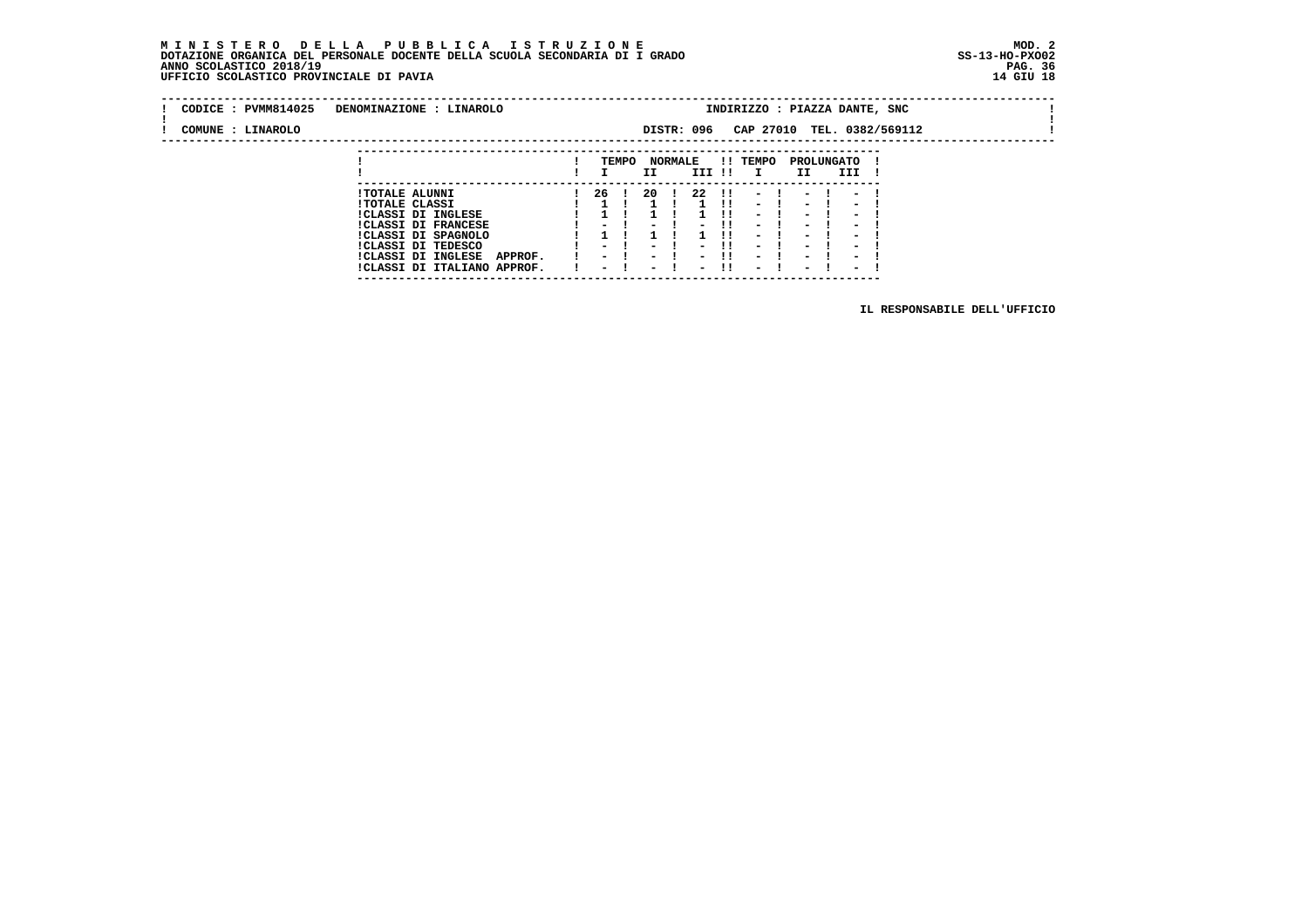| COMUNE : SIZIANO                                                                                   |                                                                 |             | DISTR: 095 CAP 27010 TEL. 0382/617348                                                                                                                                                    |
|----------------------------------------------------------------------------------------------------|-----------------------------------------------------------------|-------------|------------------------------------------------------------------------------------------------------------------------------------------------------------------------------------------|
|                                                                                                    |                                                                 |             | ! TEMPO NORMALE !! TEMPO PROLUNGATO !<br>$\blacksquare$ $\blacksquare$ $\blacksquare$ $\blacksquare$ $\blacksquare$ $\blacksquare$ $\blacksquare$ $\blacksquare$ $\blacksquare$<br>III ! |
|                                                                                                    |                                                                 |             |                                                                                                                                                                                          |
|                                                                                                    |                                                                 |             |                                                                                                                                                                                          |
| CONCORSO I(*)INT. IEST. ! ! I II III II III III                                                    |                                                                 |             | : .------------<br>!DOC!ORARIO !ORARIO !RES.! TEMPO NOR. ! TEMPO PROL.! ISTITUTI ASSOCIATI                                                                                               |
|                                                                                                    | $\mathbf{I}$ $\mathbf{I}$                                       |             | - ! - - - !PVMM819017 PAPA GIOVANNI XXIII - VIDIGULFO                                                                                                                                    |
|                                                                                                    | $!(*)!$ I II III ! INT. ! EST. !                                |             | SOSTEGNO !DOC! TOTALE ALUNNI ! POSTI ! POSTI ! CONTR. E COMPOSIZIONE POSTI ESTERNI                                                                                                       |
| ! MIN.PSICOFISICI ! 3! 2 ! 4 ! 4 !<br>! MIN.DELL'UDITO ! -!<br>$!$ MIN.DELLA VISTA $!$ - $!$ - $!$ | $-1$<br>$\frac{1}{2}$ $\frac{1}{2}$ $\frac{1}{2}$ $\frac{1}{2}$ | $3 \quad 1$ |                                                                                                                                                                                          |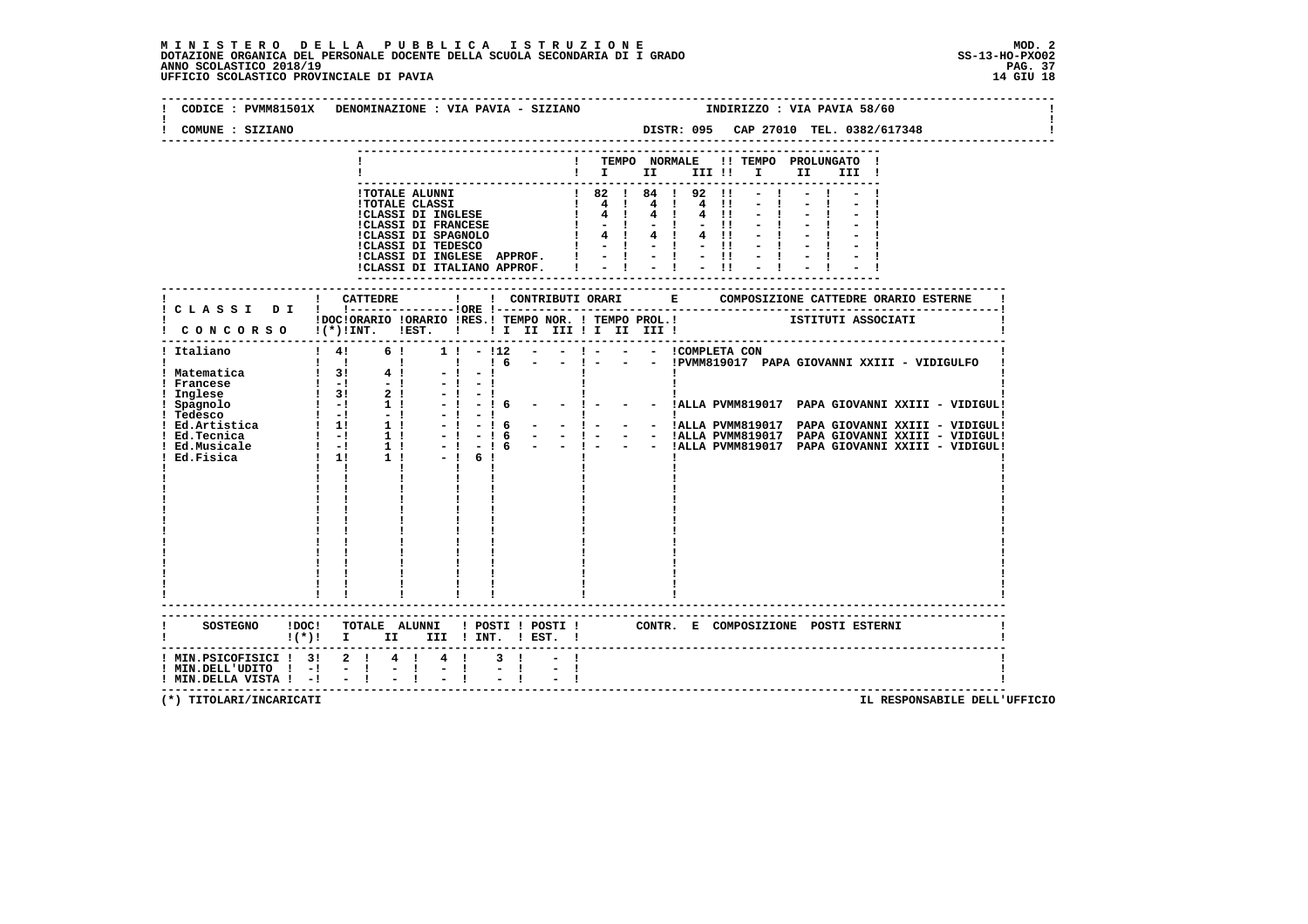|                                                                      | CODICE : PVMM81601Q DENOMINAZIONE : SAN MARTINO SICCOMARIO             INDIRIZZO : VIA LOMBARDIA 6                                                                                                      |
|----------------------------------------------------------------------|---------------------------------------------------------------------------------------------------------------------------------------------------------------------------------------------------------|
| COMUNE : SAN MARTINO SICCOMARIO                                      |                                                                                                                                                                                                         |
|                                                                      | ! TEMPO NORMALE !! TEMPO PROLUNGATO !<br>$\blacksquare$ $\blacksquare$ $\blacksquare$ $\blacksquare$ $\blacksquare$ $\blacksquare$ $\blacksquare$ $\blacksquare$ $\blacksquare$ $\blacksquare$<br>III ! |
|                                                                      |                                                                                                                                                                                                         |
|                                                                      |                                                                                                                                                                                                         |
|                                                                      | IDOCIORARIO IORARIO IRES.I TEMPO NOR. I TEMPO PROL.I TETITUTI ASSOCIATI<br>CONCORSO I(*)IINT. IEST. I II II III II III III I                                                                            |
|                                                                      |                                                                                                                                                                                                         |
|                                                                      |                                                                                                                                                                                                         |
|                                                                      | - - !ALLA PVMM81801B G. MARCONI - LANDRIANO<br>- - !ALLA PVMM81801B G. MARCONI - LANDRIANO<br>$\mathbf{1}$ $\mathbf{1}$                                                                                 |
|                                                                      |                                                                                                                                                                                                         |
|                                                                      |                                                                                                                                                                                                         |
|                                                                      |                                                                                                                                                                                                         |
|                                                                      | $!(*)!$ I II III ! INT. ! EST. !                                                                                                                                                                        |
| $!$ MIN.DELL'UDITO $!$ -! - !<br>$!$ MIN.DELLA VISTA $!$ - $!$ - $!$ | ! MIN. PSICOFISICI ! 4! 3 ! 1 ! 5 !<br>$4 \quad 1$<br>$\mathbb{Z} \times \mathbb{R}$<br>$\frac{1}{2}$                                                                                                   |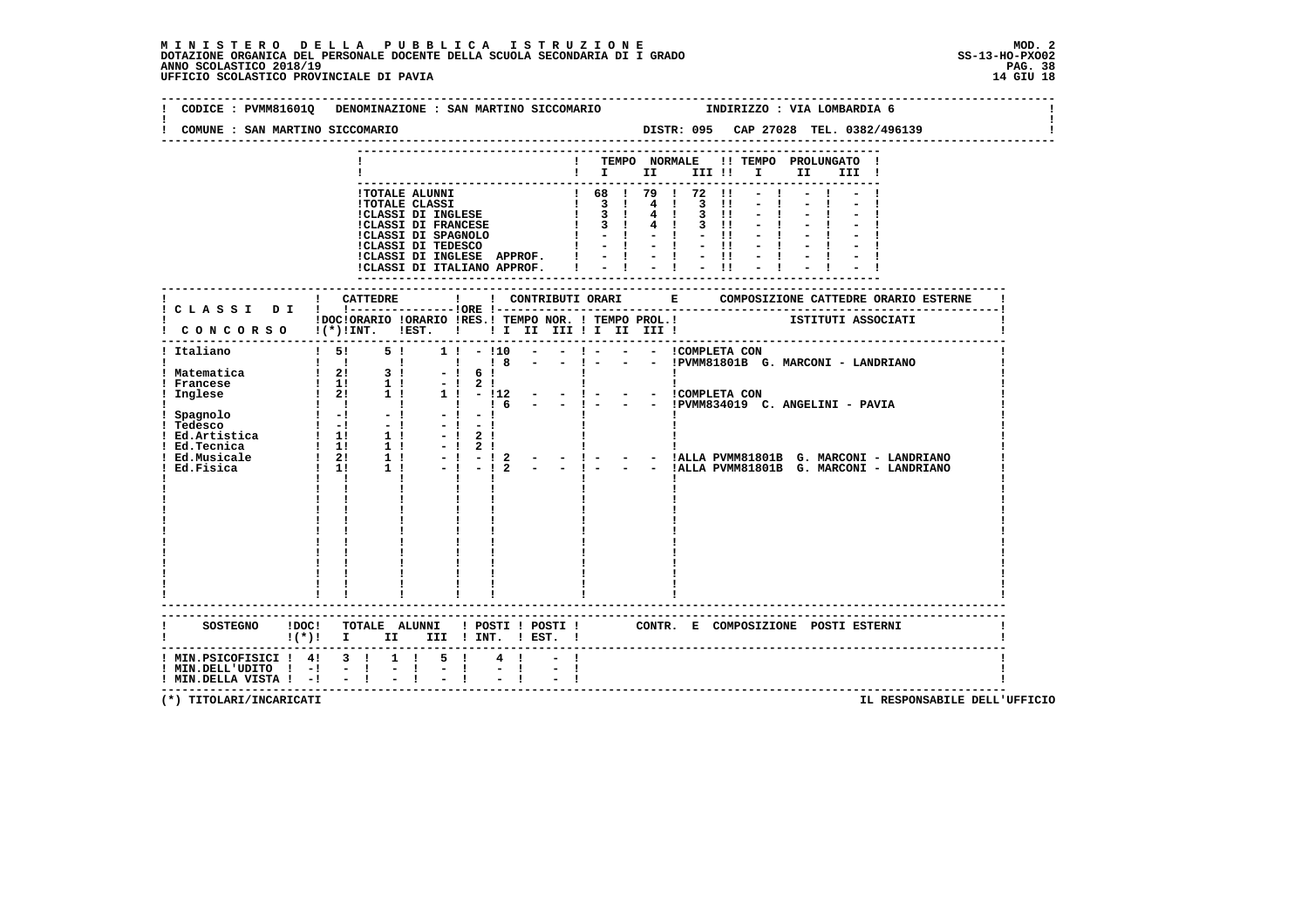| CODICE : PVMM81701G DENOMINAZIONE : JOSTI-TRAVELLI - MORTARA<br>COMUNE : MORTARA |     |                                                |                |  |  |  |                                                                                                                                                                                     | INDIRIZZO : VIALE DANTE, 1                     |  |
|----------------------------------------------------------------------------------|-----|------------------------------------------------|----------------|--|--|--|-------------------------------------------------------------------------------------------------------------------------------------------------------------------------------------|------------------------------------------------|--|
|                                                                                  |     |                                                |                |  |  |  | $\blacksquare$ $\blacksquare$ $\blacksquare$ $\blacksquare$ $\blacksquare$ $\blacksquare$ $\blacksquare$ $\blacksquare$ $\blacksquare$ $\blacksquare$ $\blacksquare$ $\blacksquare$ | ! TEMPO NORMALE !! TEMPO PROLUNGATO !<br>III ! |  |
|                                                                                  |     |                                                |                |  |  |  |                                                                                                                                                                                     |                                                |  |
|                                                                                  |     |                                                |                |  |  |  |                                                                                                                                                                                     |                                                |  |
|                                                                                  |     |                                                |                |  |  |  |                                                                                                                                                                                     |                                                |  |
|                                                                                  |     |                                                |                |  |  |  |                                                                                                                                                                                     |                                                |  |
|                                                                                  |     |                                                |                |  |  |  |                                                                                                                                                                                     |                                                |  |
|                                                                                  |     |                                                |                |  |  |  |                                                                                                                                                                                     |                                                |  |
|                                                                                  |     |                                                |                |  |  |  |                                                                                                                                                                                     |                                                |  |
|                                                                                  |     |                                                |                |  |  |  |                                                                                                                                                                                     |                                                |  |
|                                                                                  |     |                                                |                |  |  |  |                                                                                                                                                                                     |                                                |  |
|                                                                                  |     |                                                |                |  |  |  |                                                                                                                                                                                     |                                                |  |
|                                                                                  |     |                                                |                |  |  |  |                                                                                                                                                                                     |                                                |  |
|                                                                                  |     |                                                |                |  |  |  |                                                                                                                                                                                     |                                                |  |
|                                                                                  |     |                                                |                |  |  |  |                                                                                                                                                                                     |                                                |  |
|                                                                                  |     |                                                |                |  |  |  |                                                                                                                                                                                     |                                                |  |
|                                                                                  |     |                                                |                |  |  |  |                                                                                                                                                                                     |                                                |  |
|                                                                                  |     |                                                |                |  |  |  |                                                                                                                                                                                     |                                                |  |
|                                                                                  |     |                                                |                |  |  |  |                                                                                                                                                                                     |                                                |  |
|                                                                                  |     |                                                |                |  |  |  |                                                                                                                                                                                     |                                                |  |
|                                                                                  |     |                                                |                |  |  |  |                                                                                                                                                                                     |                                                |  |
|                                                                                  |     |                                                |                |  |  |  |                                                                                                                                                                                     |                                                |  |
|                                                                                  |     |                                                |                |  |  |  |                                                                                                                                                                                     |                                                |  |
|                                                                                  |     |                                                |                |  |  |  |                                                                                                                                                                                     |                                                |  |
|                                                                                  |     |                                                |                |  |  |  |                                                                                                                                                                                     |                                                |  |
|                                                                                  |     |                                                |                |  |  |  |                                                                                                                                                                                     |                                                |  |
|                                                                                  |     |                                                |                |  |  |  |                                                                                                                                                                                     |                                                |  |
|                                                                                  |     |                                                |                |  |  |  |                                                                                                                                                                                     |                                                |  |
|                                                                                  | . . | $\mathbf{1}$ and $\mathbf{1}$ and $\mathbf{1}$ |                |  |  |  |                                                                                                                                                                                     |                                                |  |
|                                                                                  |     |                                                |                |  |  |  |                                                                                                                                                                                     |                                                |  |
|                                                                                  |     |                                                |                |  |  |  |                                                                                                                                                                                     |                                                |  |
|                                                                                  |     |                                                |                |  |  |  |                                                                                                                                                                                     |                                                |  |
|                                                                                  |     |                                                |                |  |  |  |                                                                                                                                                                                     |                                                |  |
|                                                                                  |     |                                                |                |  |  |  |                                                                                                                                                                                     |                                                |  |
|                                                                                  |     |                                                |                |  |  |  |                                                                                                                                                                                     |                                                |  |
|                                                                                  |     |                                                |                |  |  |  |                                                                                                                                                                                     |                                                |  |
|                                                                                  |     |                                                |                |  |  |  |                                                                                                                                                                                     |                                                |  |
|                                                                                  |     |                                                |                |  |  |  |                                                                                                                                                                                     |                                                |  |
|                                                                                  |     |                                                |                |  |  |  |                                                                                                                                                                                     |                                                |  |
|                                                                                  |     |                                                |                |  |  |  |                                                                                                                                                                                     |                                                |  |
|                                                                                  |     |                                                |                |  |  |  |                                                                                                                                                                                     |                                                |  |
| $!(*)!$ I II III ! INT. ! EST. !                                                 |     |                                                |                |  |  |  |                                                                                                                                                                                     |                                                |  |
|                                                                                  |     |                                                |                |  |  |  |                                                                                                                                                                                     |                                                |  |
| ! MIN.PSICOFISICI ! 2! 7 ! 11 ! 8 !                                              |     |                                                | 8 <sub>1</sub> |  |  |  |                                                                                                                                                                                     |                                                |  |
| ! MIN.DELL'UDITO ! -! - ! - !                                                    |     |                                                | $\frac{1}{2}$  |  |  |  |                                                                                                                                                                                     |                                                |  |
| $!$ MIN.DELLA VISTA $!$ - $!$ - $!$                                              |     |                                                |                |  |  |  |                                                                                                                                                                                     |                                                |  |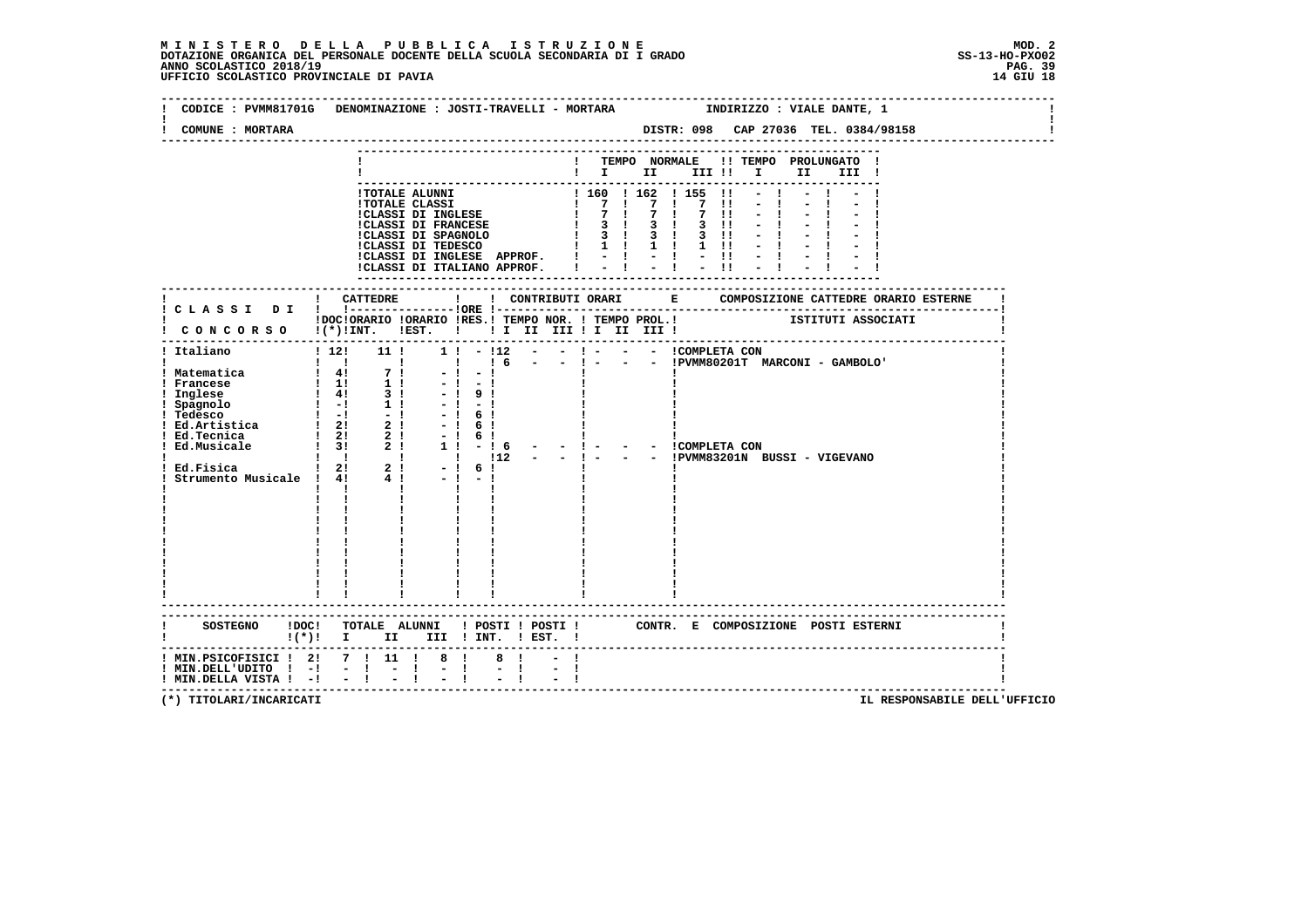#### **M I N I S T E R O D E L L A P U B B L I C A I S T R U Z I O N E MOD. 2 DOTAZIONE ORGANICA DEL PERSONALE DOCENTE DELLA SCUOLA SECONDARIA DI I GRADO ANNO SCOLASTICO 2018/19 PAG. 40**UFFICIO SCOLASTICO PROVINCIALE DI PAVIA

 $\mathbf{I}$ 

÷i

| PVMM81701G<br>CODTCE<br>DENOMINAZIONE : JOSTI-TRAVELLI - MORTARA<br>INDIRIZZO : VIALE DANTE, 1<br>DISTR: 098<br>TEL. 0384/98158<br>CAP 27036<br>COMUNE<br><b>MORTARA</b> |  |  |  |  |  |  |
|--------------------------------------------------------------------------------------------------------------------------------------------------------------------------|--|--|--|--|--|--|
|                                                                                                                                                                          |  |  |  |  |  |  |
|                                                                                                                                                                          |  |  |  |  |  |  |

 **NUMERO DI CORSI ATTIVATI SULLA SCUOLA: 1**

|                                 | POSTI                                                                                   | !CONTRIBUTI ORARI E COMPOSIZIONE POSTI ORARIO ESTERNI |
|---------------------------------|-----------------------------------------------------------------------------------------|-------------------------------------------------------|
| IS T R U M E N T I<br>IMUSICALI | ! ORE<br>DOC!<br>$\mathbf{I}$<br>( * ) !<br>$lRES.$ !<br>ORE<br>! INT. !EST. !<br>UTIL. | ISTITUTI ASSOCIATI                                    |
| ! ARPA                          | - 1<br>- 1<br>- 1<br>$-1$                                                               |                                                       |
| ! CHITARRA                      | 11<br>11<br>$-1$<br>- 1                                                                 |                                                       |
| ! CLARINETTO                    | - !<br>- 1<br>- 1<br>- 1                                                                |                                                       |
| ! CORNO                         | - !<br>- 1<br>- !<br>- 1                                                                |                                                       |
| ! FAGOTTO                       | - !<br>- 1<br>- 1<br>- 1                                                                |                                                       |
| <b>!FISARMONICA</b>             | - 1<br>- 1<br>- 1<br>- 1                                                                |                                                       |
| ! FLAUTO                        | - !<br>- 1<br>- 1<br>- 1                                                                |                                                       |
| ! OBOE                          | - 1<br>- 1<br>- 1<br>- 1                                                                |                                                       |
| <b>!PERCUSSIONI</b>             | 1!<br>11<br>- 1<br>- 1                                                                  |                                                       |
| <b>!PIANOFORTE</b>              | 1!<br>11<br>- 1<br>- 1                                                                  |                                                       |
| ! SAXOFONO                      | - !<br>- 1<br>- 1<br>- 1                                                                |                                                       |
| ! TROMBA                        | - !<br>- 1<br>- 1<br>- 1                                                                |                                                       |
| ! VIOLINO                       | 1!<br>11<br>- 1<br>- 1                                                                  |                                                       |
| ! VIOLONCELLO                   | - 1<br>- 1<br>- 1<br>- 1                                                                |                                                       |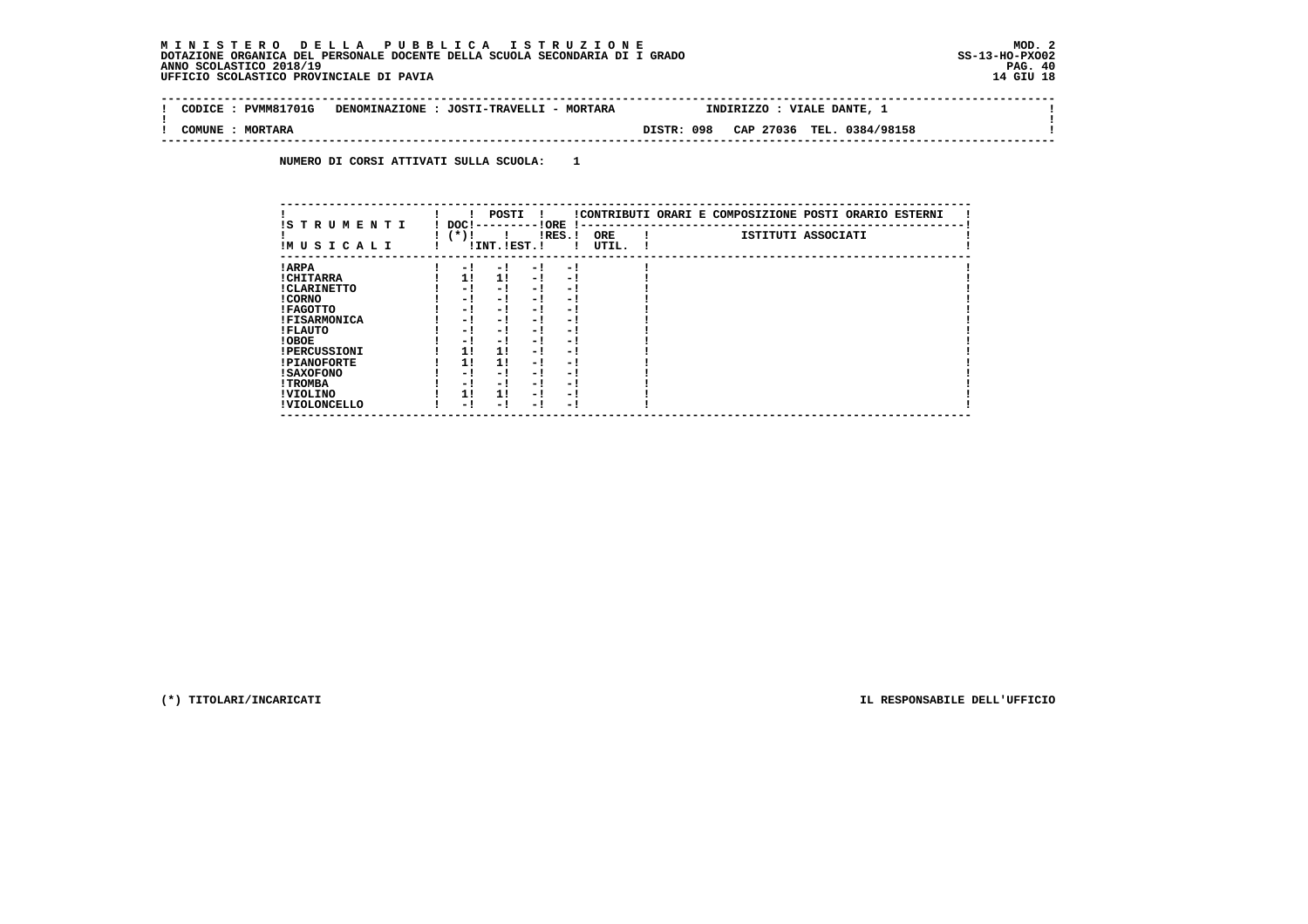| COMUNE : LANDRIANO                                                                                                                                                                                                           |                                                         |  |  |                                                             |  | DISTR: 095 CAP 27015 TEL. 0382/615753 |  |                   |  |       |  |  |
|------------------------------------------------------------------------------------------------------------------------------------------------------------------------------------------------------------------------------|---------------------------------------------------------|--|--|-------------------------------------------------------------|--|---------------------------------------|--|-------------------|--|-------|--|--|
|                                                                                                                                                                                                                              |                                                         |  |  | $\blacksquare$ $\blacksquare$ $\blacksquare$ $\blacksquare$ |  | ! TEMPO NORMALE !! TEMPO PROLUNGATO ! |  | III !! I II       |  | III ! |  |  |
|                                                                                                                                                                                                                              |                                                         |  |  |                                                             |  |                                       |  |                   |  |       |  |  |
|                                                                                                                                                                                                                              |                                                         |  |  |                                                             |  |                                       |  |                   |  |       |  |  |
|                                                                                                                                                                                                                              |                                                         |  |  |                                                             |  |                                       |  |                   |  |       |  |  |
|                                                                                                                                                                                                                              |                                                         |  |  |                                                             |  |                                       |  |                   |  |       |  |  |
|                                                                                                                                                                                                                              |                                                         |  |  |                                                             |  |                                       |  |                   |  |       |  |  |
|                                                                                                                                                                                                                              |                                                         |  |  |                                                             |  |                                       |  |                   |  |       |  |  |
|                                                                                                                                                                                                                              |                                                         |  |  |                                                             |  |                                       |  |                   |  |       |  |  |
|                                                                                                                                                                                                                              |                                                         |  |  |                                                             |  |                                       |  |                   |  |       |  |  |
|                                                                                                                                                                                                                              |                                                         |  |  |                                                             |  |                                       |  |                   |  |       |  |  |
| IDOCIORARIO IORARIO IRES.I TEMPO NOR. I TEMPO PROL.I<br>CONCORSO I(*)INT. IEST. I II II III II III III I                                                                                                                     |                                                         |  |  |                                                             |  |                                       |  |                   |  |       |  |  |
|                                                                                                                                                                                                                              |                                                         |  |  |                                                             |  |                                       |  | ----------------- |  |       |  |  |
|                                                                                                                                                                                                                              |                                                         |  |  |                                                             |  |                                       |  |                   |  |       |  |  |
|                                                                                                                                                                                                                              |                                                         |  |  |                                                             |  |                                       |  |                   |  |       |  |  |
| IMatematica   1  9  -1-18 - -1- - -  ALLA PVMM81601Q SAN MARTINO SICCOMA<br>  Matematica   6  5  1  -112 - -   - - -   - - -   - -   - -   - -   - -   - -   - -   - -   - -   - -   - -   - -   - -   - -   - -   - -   - - |                                                         |  |  |                                                             |  |                                       |  |                   |  |       |  |  |
|                                                                                                                                                                                                                              |                                                         |  |  |                                                             |  |                                       |  |                   |  |       |  |  |
|                                                                                                                                                                                                                              |                                                         |  |  |                                                             |  |                                       |  |                   |  |       |  |  |
|                                                                                                                                                                                                                              |                                                         |  |  |                                                             |  |                                       |  |                   |  |       |  |  |
|                                                                                                                                                                                                                              |                                                         |  |  |                                                             |  |                                       |  |                   |  |       |  |  |
|                                                                                                                                                                                                                              |                                                         |  |  |                                                             |  |                                       |  |                   |  |       |  |  |
|                                                                                                                                                                                                                              |                                                         |  |  |                                                             |  |                                       |  |                   |  |       |  |  |
|                                                                                                                                                                                                                              |                                                         |  |  |                                                             |  |                                       |  |                   |  |       |  |  |
|                                                                                                                                                                                                                              |                                                         |  |  |                                                             |  |                                       |  |                   |  |       |  |  |
|                                                                                                                                                                                                                              |                                                         |  |  |                                                             |  |                                       |  |                   |  |       |  |  |
|                                                                                                                                                                                                                              |                                                         |  |  |                                                             |  |                                       |  |                   |  |       |  |  |
|                                                                                                                                                                                                                              |                                                         |  |  |                                                             |  |                                       |  |                   |  |       |  |  |
|                                                                                                                                                                                                                              |                                                         |  |  |                                                             |  |                                       |  |                   |  |       |  |  |
|                                                                                                                                                                                                                              |                                                         |  |  |                                                             |  |                                       |  |                   |  |       |  |  |
|                                                                                                                                                                                                                              |                                                         |  |  |                                                             |  |                                       |  |                   |  |       |  |  |
|                                                                                                                                                                                                                              |                                                         |  |  |                                                             |  |                                       |  |                   |  |       |  |  |
|                                                                                                                                                                                                                              |                                                         |  |  |                                                             |  |                                       |  |                   |  |       |  |  |
|                                                                                                                                                                                                                              |                                                         |  |  |                                                             |  |                                       |  |                   |  |       |  |  |
| SOSTEGNO IDOC! TOTALE ALUNNI ! POSTI ! POSTI ! CONTR. E COMPOSIZIONE POSTI ESTERNI ! (*) ! [*) I III ! INT. ! EST. !                                                                                                         |                                                         |  |  |                                                             |  |                                       |  |                   |  |       |  |  |
| ! MIN.PSICOFISICI ! 2! 3 ! 5 ! 1 !                                                                                                                                                                                           |                                                         |  |  |                                                             |  |                                       |  |                   |  |       |  |  |
| ! MIN.DELL'UDITO ! -! - !<br>! MIN.DELLA VISTA ! -! - !                                                                                                                                                                      | $\frac{1}{2}$ $\frac{1}{2}$ $\frac{1}{2}$ $\frac{1}{2}$ |  |  |                                                             |  |                                       |  |                   |  |       |  |  |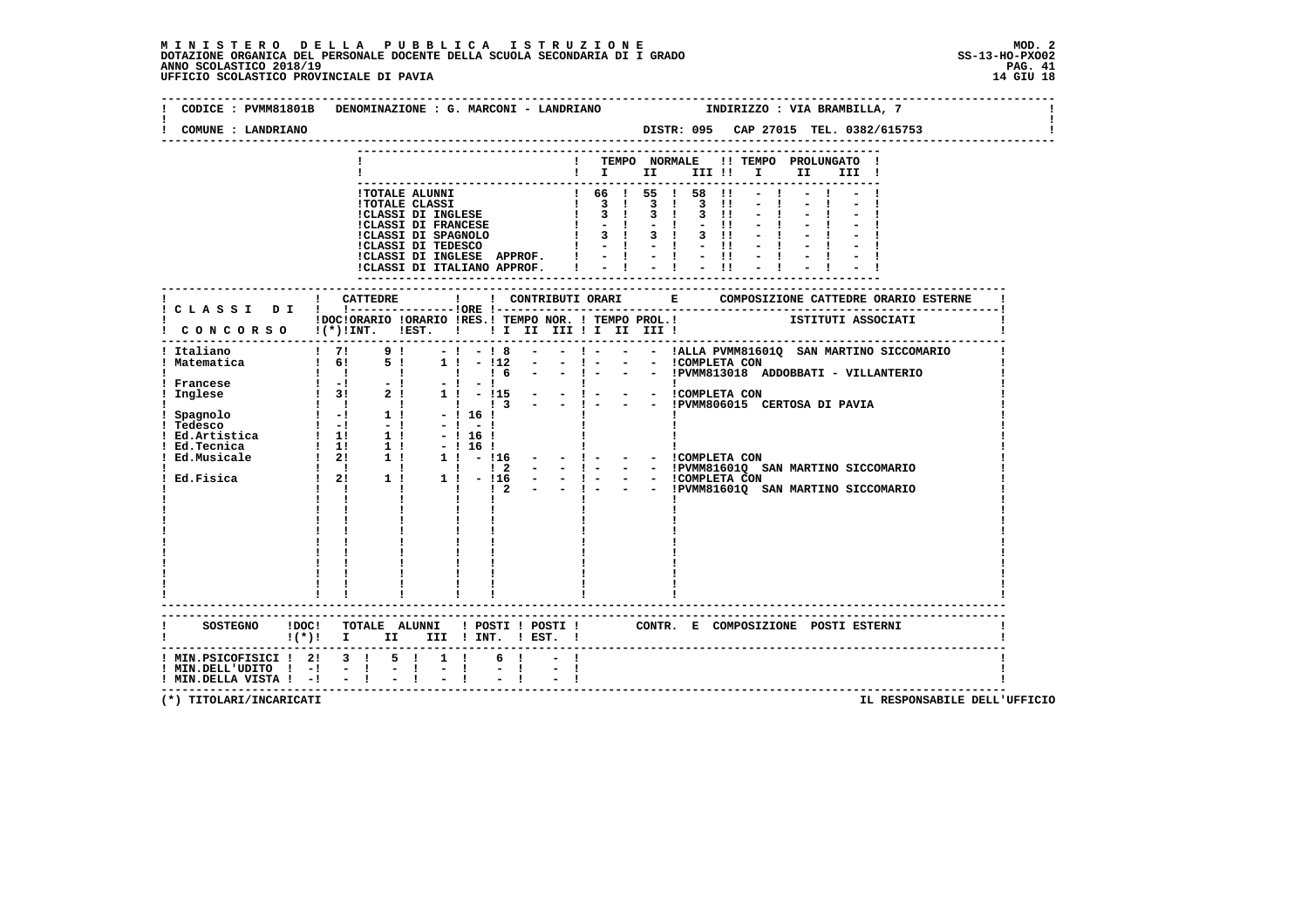#### **M I N I S T E R O D E L L A P U B B L I C A I S T R U Z I O N E MOD. 2 DOTAZIONE ORGANICA DEL PERSONALE DOCENTE DELLA SCUOLA SECONDARIA DI I GRADO ANNO SCOLASTICO 2018/19** UFFICIO SCOLASTICO PROVINCIALE DI PAVIA

 **---------------------------------------------------------------------------**

| CODICE : PVMM81802C       | DENOMINAZIONE : TORREVECCHIA PIA |      |       |               |                |              | INDIRIZZO : VIA ROMA, 1  |                          |      |                          |                            |  |
|---------------------------|----------------------------------|------|-------|---------------|----------------|--------------|--------------------------|--------------------------|------|--------------------------|----------------------------|--|
| COMUNE : TORREVECCHIA PIA |                                  |      |       |               | DISTR: 095     |              |                          |                          |      |                          | CAP 27010 TEL. 0382/614960 |  |
|                           |                                  |      |       |               |                |              |                          |                          |      |                          |                            |  |
|                           |                                  |      | TEMPO |               | <b>NORMALE</b> |              | !! TEMPO                 | PROLUNGATO               |      |                          |                            |  |
|                           |                                  |      |       | ΙI            | III !!         |              |                          | II.                      |      | III                      |                            |  |
|                           | <b>!TOTALE ALUNNI</b>            | 45 ! |       | 61 !          | 77             | $\mathbf{H}$ | $-1$                     |                          | $-1$ | $\overline{\phantom{a}}$ |                            |  |
|                           | <b>!TOTALE CLASSI</b>            |      |       |               |                | - 11         | $\overline{\phantom{0}}$ | $\overline{\phantom{0}}$ |      | $\overline{\phantom{a}}$ |                            |  |
|                           | <b>!CLASSI DI INGLESE</b>        |      |       |               |                |              | $\overline{\phantom{a}}$ | $\overline{\phantom{a}}$ |      | $\overline{\phantom{a}}$ |                            |  |
|                           | ICLASST DT FRANCESE              | -    |       | $\sim$ $\sim$ | $\sim$ $\sim$  |              | $\overline{\phantom{a}}$ | -                        |      | $\overline{\phantom{a}}$ |                            |  |

 **!CLASSI DI FRANCESE ! - ! - ! - !! - ! - ! - ! !CLASSI DI SPAGNOLO ! 2 ! 3 ! 3 !! - ! - ! - ! !CLASSI DI TEDESCO ! - ! - ! - !! - ! - ! - ! !CLASSI DI INGLESE APPROF. ! - ! - ! - !! - ! - ! - ! !CLASSI DI ITALIANO APPROF. ! - ! - ! - !! - ! - ! - !**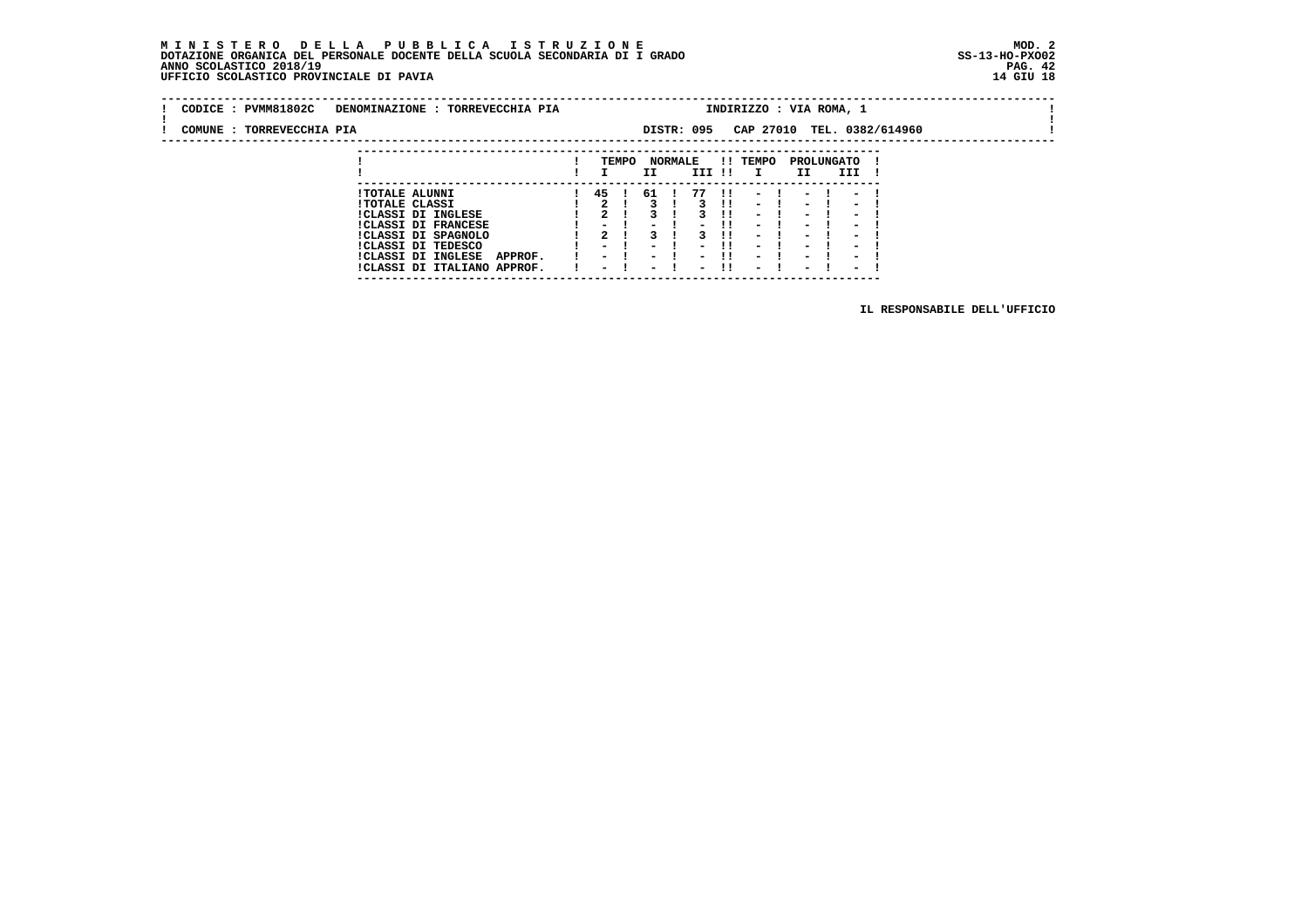| COMUNE : VIDIGULFO                                                                                                             |                                                                                                                                                                                                                   |                                                |                           |                    |                                      |                                                                                  |  |  |                                     |      |       |  |  |  |
|--------------------------------------------------------------------------------------------------------------------------------|-------------------------------------------------------------------------------------------------------------------------------------------------------------------------------------------------------------------|------------------------------------------------|---------------------------|--------------------|--------------------------------------|----------------------------------------------------------------------------------|--|--|-------------------------------------|------|-------|--|--|--|
|                                                                                                                                |                                                                                                                                                                                                                   |                                                |                           |                    |                                      | ! TEMPO NORMALE !! TEMPO PROLUNGATO !<br>$\mathbf{I}$ is the set of $\mathbf{I}$ |  |  | III !!!!!                           | II — | III ! |  |  |  |
|                                                                                                                                |                                                                                                                                                                                                                   |                                                |                           |                    |                                      |                                                                                  |  |  |                                     |      |       |  |  |  |
|                                                                                                                                | ! CATTEDRE                                                                                                                                                                                                        |                                                | $\mathbf{I}$              |                    |                                      |                                                                                  |  |  |                                     |      |       |  |  |  |
| IDOCIORARIO IORARIO IRES.I TEMPO NOR. I TEMPO PROL.I ISTITUTI ASSOCIATI I CONCORSO I(*)IINT. IEST. I II II III II III III IIII |                                                                                                                                                                                                                   |                                                |                           |                    |                                      |                                                                                  |  |  |                                     |      |       |  |  |  |
| ! Italiano<br>! Tedesco                                                                                                        | $1\quad 5! \quad 8! \quad -1 \quad -1 \quad 6 \quad - \quad - \quad 1 \quad - \quad - \quad 1$ ALLA PVMM81501X VIA PAVIA - SIZIANO<br>$\mathbf{I}$ $\mathbf{I}$<br>$\mathbf{I}$ and $\mathbf{I}$ and $\mathbf{I}$ | $\mathbf{I}$<br>$\blacksquare$<br>$\mathbf{I}$ |                           | 16<br>$\mathbf{I}$ | $1! - 12 - - 1 - - - 1$ COMPLETA CON |                                                                                  |  |  | - - !PVMM81501X VIA PAVIA - SIZIANO |      |       |  |  |  |
|                                                                                                                                |                                                                                                                                                                                                                   |                                                |                           |                    |                                      |                                                                                  |  |  |                                     |      |       |  |  |  |
| SOSTEGNO !DOC! TOTALE ALUNNI ! POSTI ! POSTI ! CONTR. E COMPOSIZIONE POSTI ESTERNI<br>$!(*)!$ I II III ! INT. ! EST. !         |                                                                                                                                                                                                                   |                                                |                           |                    |                                      |                                                                                  |  |  |                                     |      |       |  |  |  |
| ! MIN.PSICOFISICI ! 5! 5 ! 7 ! 4 !<br>! MIN.DELL'UDITO ! -!<br>! MIN.DELLA VISTA ! -! - !                                      | $-1$                                                                                                                                                                                                              | $=$ $\frac{1}{1}$                              | $\mathbf{E} = \mathbf{I}$ | 9 <sub>1</sub>     |                                      |                                                                                  |  |  |                                     |      |       |  |  |  |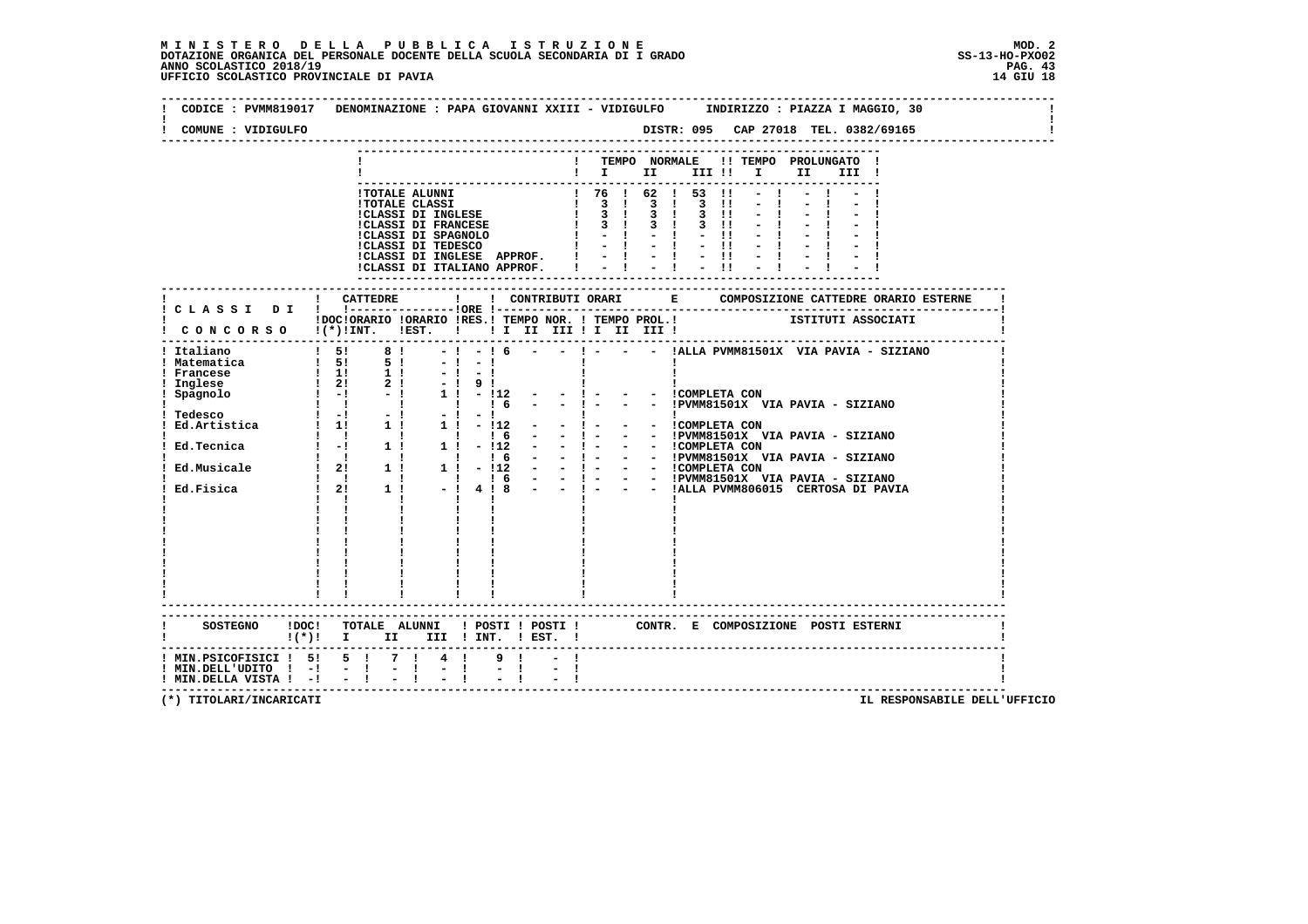**---------------------------------------------------------------------------**

| CODICE : PVMM819028 | DENOMINAZIONE : LARDIRAGO                                  |                                    |       |                                                      |                |                          |                        |                                                      |                                                      |                                                      | INDIRIZZO : VIA VITTORIO EMANUELE, SNC |  |  |
|---------------------|------------------------------------------------------------|------------------------------------|-------|------------------------------------------------------|----------------|--------------------------|------------------------|------------------------------------------------------|------------------------------------------------------|------------------------------------------------------|----------------------------------------|--|--|
| COMUNE : LARDIRAGO  |                                                            |                                    |       |                                                      |                | DISTR: 095               |                        | CAP 27016 TEL. 0382/94364                            |                                                      |                                                      |                                        |  |  |
|                     |                                                            |                                    | TEMPO |                                                      | <b>NORMALE</b> |                          |                        | !! TEMPO                                             |                                                      | PROLUNGATO                                           |                                        |  |  |
|                     |                                                            |                                    |       | II                                                   |                | III !!                   |                        | $\mathbf{I}$                                         | II                                                   | III                                                  |                                        |  |  |
|                     | <b>!TOTALE ALUNNI</b>                                      | 53                                 |       | 45                                                   |                | 45                       | $\mathbf{1}\mathbf{1}$ |                                                      |                                                      |                                                      |                                        |  |  |
|                     | <b>!TOTALE CLASSI</b><br>!CLASSI DI INGLESE                |                                    |       |                                                      |                |                          | -11                    | $\sim$<br>$\overline{\phantom{0}}$                   | $\overline{\phantom{0}}$<br>$\overline{\phantom{0}}$ | $\overline{\phantom{0}}$<br>$\overline{\phantom{0}}$ |                                        |  |  |
|                     | <b>!CLASSI DI FRANCESE</b><br>!CLASSI DI SPAGNOLO          | $\overline{\phantom{0}}$           |       |                                                      |                |                          | -11<br>.               | $\sim$<br>$\overline{\phantom{0}}$                   | -<br>$\blacksquare$                                  | $\overline{\phantom{0}}$<br>$\overline{\phantom{0}}$ |                                        |  |  |
|                     | ICLASSI DI TEDESCO<br><b>!CLASSI DI INGLESE</b><br>APPROF. | $\sim$<br>$\overline{\phantom{0}}$ |       | $\overline{\phantom{0}}$<br>$\overline{\phantom{0}}$ |                | $\overline{\phantom{0}}$ | -11                    | $\overline{\phantom{0}}$<br>$\overline{\phantom{0}}$ | $\overline{\phantom{0}}$<br>$\overline{\phantom{0}}$ | $\overline{\phantom{a}}$<br>$\overline{\phantom{0}}$ |                                        |  |  |
|                     | !CLASSI DI ITALIANO APPROF.                                | $\overline{\phantom{0}}$           |       | $\overline{\phantom{0}}$                             |                | $\overline{\phantom{0}}$ | -11                    | $\overline{\phantom{0}}$                             | $\sim$                                               | $\overline{\phantom{0}}$                             |                                        |  |  |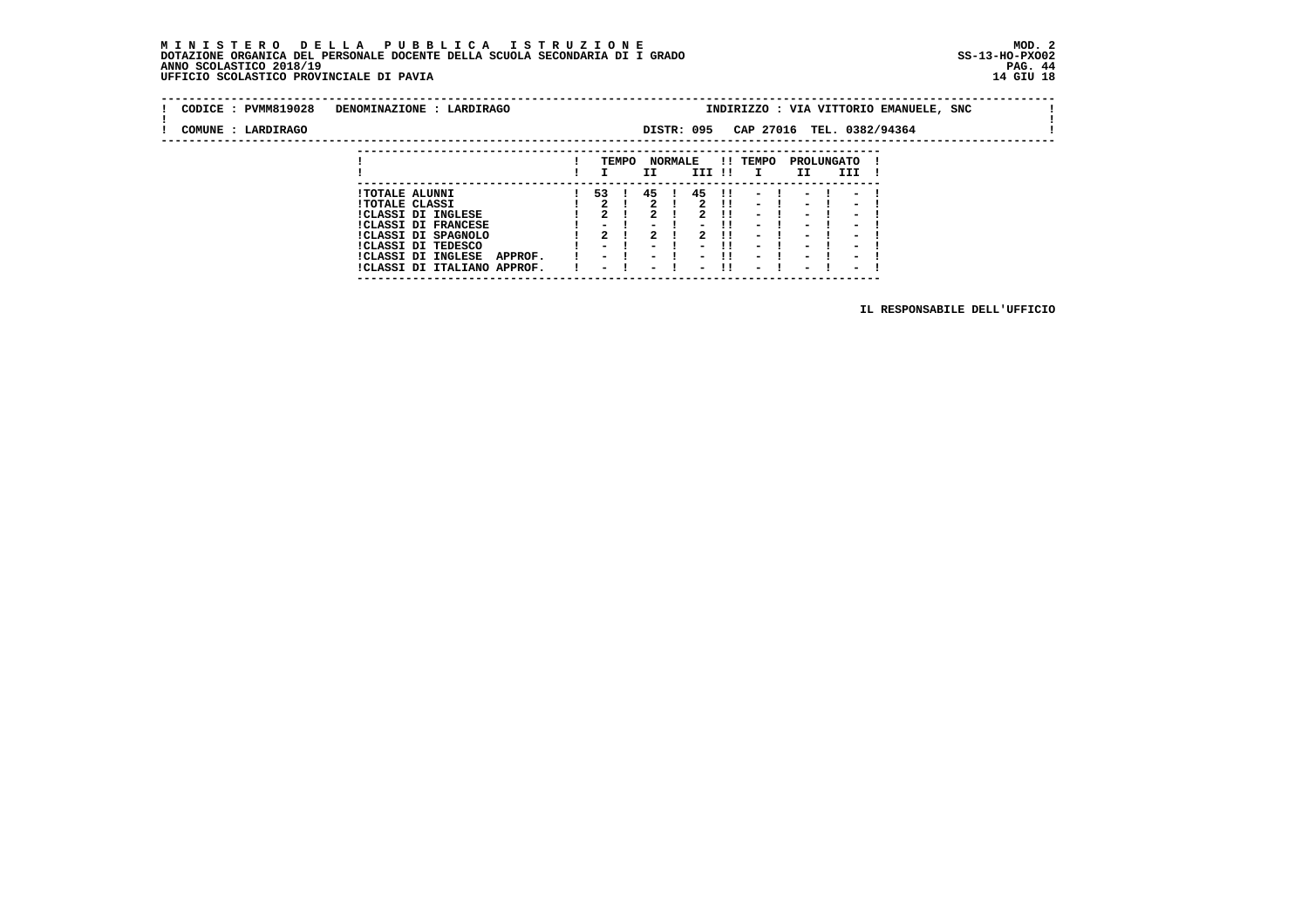$\mathbf{I}$ 

 $\blacksquare$ 

 $\mathbf{I}$ 

| CODICE : PVMM82001B DENOMINAZIONE : BEREGUARDO                                                             |                                                                       |      | INDIRIZZO : VIA ADA NEGRI, 1                                                                                      |
|------------------------------------------------------------------------------------------------------------|-----------------------------------------------------------------------|------|-------------------------------------------------------------------------------------------------------------------|
| COMUNE : BEREGUARDO                                                                                        |                                                                       |      |                                                                                                                   |
|                                                                                                            |                                                                       |      | TEMPO NORMALE !! TEMPO PROLUNGATO !<br>$\mathbf{I}$<br>$\mathbf{i} \quad \mathbf{r}$<br>III !!!!<br>II D<br>III ! |
|                                                                                                            |                                                                       |      |                                                                                                                   |
|                                                                                                            |                                                                       |      | IDOCIORARIO IORARIO IRES.I TEMPO NOR. I TEMPO PROL.I<br>CONCORSO I(*)INT. IEST. I II II III II III III I          |
|                                                                                                            |                                                                       |      |                                                                                                                   |
|                                                                                                            |                                                                       |      |                                                                                                                   |
|                                                                                                            |                                                                       |      |                                                                                                                   |
|                                                                                                            |                                                                       |      |                                                                                                                   |
|                                                                                                            |                                                                       |      |                                                                                                                   |
|                                                                                                            |                                                                       |      |                                                                                                                   |
|                                                                                                            | $!(*)!$ I II III ! INT. ! EST. !                                      |      | CONTR. E COMPOSIZIONE POSTI_ESTERNI                                                                               |
| ! MIN.PSICOFISICI ! 3! 2 ! 1 ! 2 !<br>$!$ MIN.DELL'UDITO $!$ -! - !<br>$!$ MIN.DELLA VISTA $!$ - $!$ - $!$ | $\frac{1}{2}$ $\frac{1}{2}$ $\frac{2}{3}$ $\frac{1}{4}$ $\frac{1}{2}$ | $-1$ |                                                                                                                   |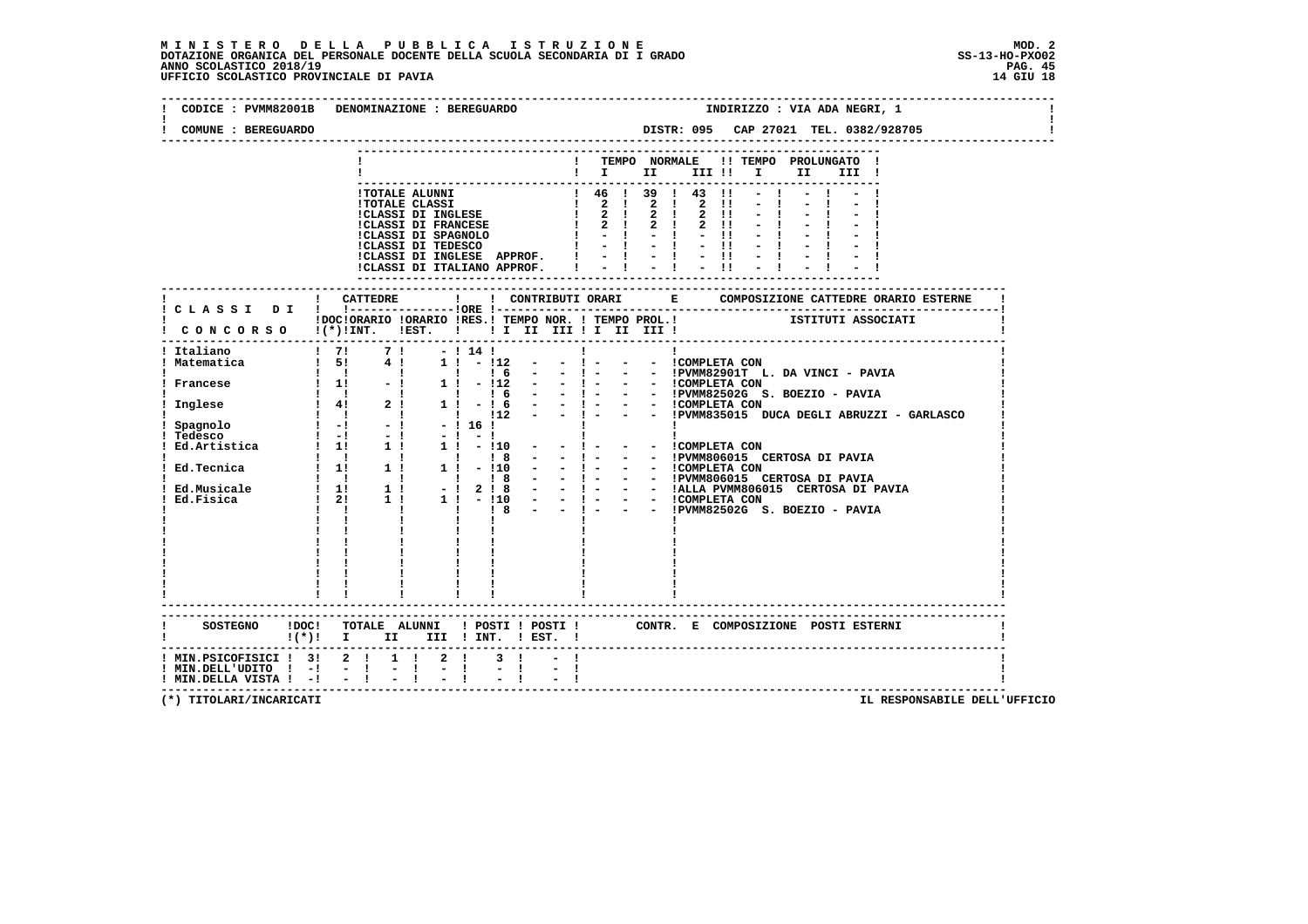#### **M I N I S T E R O D E L L A P U B B L I C A I S T R U Z I O N E MOD. 2 DOTAZIONE ORGANICA DEL PERSONALE DOCENTE DELLA SCUOLA SECONDARIA DI I GRADO ANNO SCOLASTICO 2018/19** UFFICIO SCOLASTICO PROVINCIALE DI PAVIA

 **---------------------------------------------------------------------------**

|  | CODICE: PVMM82002C  | DENOMINAZIONE : MARCIGNAGO           |                          |       |                          |                |                          |               | INDIRIZZO : PIAZZA ROVIDA, SNC |                          |                          |  |  |
|--|---------------------|--------------------------------------|--------------------------|-------|--------------------------|----------------|--------------------------|---------------|--------------------------------|--------------------------|--------------------------|--|--|
|  | COMUNE : MARCIGNAGO |                                      |                          |       |                          |                | DISTR: 095               |               | CAP 27020 TEL. 0382/929303     |                          |                          |  |  |
|  |                     |                                      |                          |       |                          |                |                          |               |                                |                          |                          |  |  |
|  |                     |                                      |                          | TEMPO |                          | <b>NORMALE</b> |                          |               | !! TEMPO                       |                          | PROLUNGATO               |  |  |
|  |                     |                                      |                          |       | II                       |                | III !!                   |               | $\mathbf{I}$                   | II                       | III                      |  |  |
|  |                     | <b>!TOTALE ALUNNI</b>                | 54 !                     |       | 62                       |                | 62                       | $\mathbf{11}$ |                                |                          |                          |  |  |
|  |                     | <b>!TOTALE CLASSI</b>                |                          |       |                          |                |                          | -11           | $\sim$                         | $\overline{\phantom{0}}$ | $\overline{\phantom{0}}$ |  |  |
|  |                     | ICLASSI DI INGLESE                   |                          |       |                          |                |                          |               | $\overline{\phantom{0}}$       | $\overline{\phantom{0}}$ | $\overline{\phantom{0}}$ |  |  |
|  |                     | <b>!CLASSI DI FRANCESE</b>           |                          |       |                          |                |                          | -11           | $\sim$                         | -                        | $\overline{\phantom{0}}$ |  |  |
|  |                     | !CLASSI DI SPAGNOLO                  |                          |       |                          |                |                          |               | $\overline{\phantom{0}}$       | $\blacksquare$           | $\overline{\phantom{0}}$ |  |  |
|  |                     | ICLASSI DI TEDESCO                   | $ -$                     |       | $\overline{\phantom{0}}$ |                | $\overline{\phantom{0}}$ |               | $\overline{\phantom{0}}$       | $\overline{\phantom{0}}$ | $\overline{\phantom{a}}$ |  |  |
|  |                     | <b>!CLASSI DI INGLESE</b><br>APPROF. | $\overline{\phantom{0}}$ |       | $\overline{\phantom{0}}$ |                |                          |               | $\overline{\phantom{0}}$       | $\overline{\phantom{0}}$ | $\overline{\phantom{0}}$ |  |  |
|  |                     | !CLASSI DI ITALIANO APPROF.          | $\overline{\phantom{0}}$ |       | $\overline{\phantom{0}}$ |                | $\overline{\phantom{0}}$ | -11           | $\overline{\phantom{0}}$       | $\overline{\phantom{0}}$ | $\overline{\phantom{0}}$ |  |  |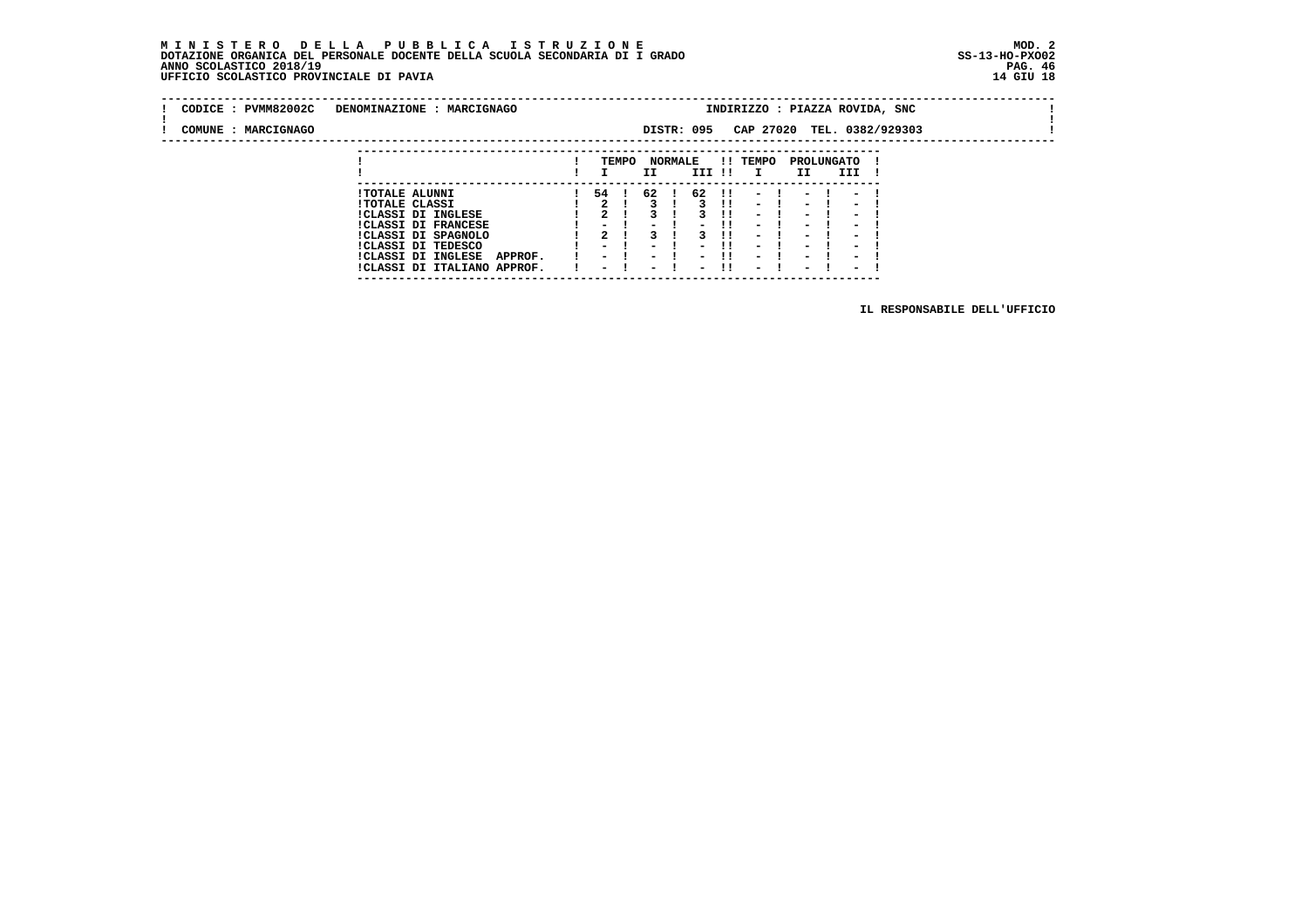|                                                     | CODICE : PVMM821017 DENOMINAZIONE : FERRINI - BRONI                                                                           |                                                                       |                                                                                                                                                       | INDIRIZZO : VIALE GRAMSCI, SNC                          |  |
|-----------------------------------------------------|-------------------------------------------------------------------------------------------------------------------------------|-----------------------------------------------------------------------|-------------------------------------------------------------------------------------------------------------------------------------------------------|---------------------------------------------------------|--|
| COMUNE : BRONI                                      |                                                                                                                               |                                                                       |                                                                                                                                                       | DISTR: 099 CAP 27043 TEL. 0385/54290                    |  |
|                                                     |                                                                                                                               |                                                                       | $\blacksquare$ $\blacksquare$ $\blacksquare$ $\blacksquare$ $\blacksquare$ $\blacksquare$ $\blacksquare$ $\blacksquare$ $\blacksquare$ $\blacksquare$ | ! TEMPO NORMALE !! TEMPO PROLUNGATO !<br>III !          |  |
|                                                     |                                                                                                                               |                                                                       |                                                                                                                                                       |                                                         |  |
|                                                     |                                                                                                                               |                                                                       |                                                                                                                                                       |                                                         |  |
|                                                     | IDOCIORARIO IORARIO IRES.I TEMPO NOR. I TEMPO PROL.I CONTENTI ASSOCIATI<br>I CONCORSO I(*)INT. IEST. I I I III III II III III |                                                                       |                                                                                                                                                       |                                                         |  |
| ! Italiano                                          | $1 \t71 \t101$<br>$-1 - 1$<br>$-1 - 1$<br>$-!$ $-!$ 8<br>$-1 - 1$<br>$-1101$<br>$-1$<br>$-1$<br>$-1$<br>$-1$<br>$\mathbf{I}$  | <b>Contract Contract</b><br>$\sim$ $\sim$ $\frac{1}{1}$ $\sim$ $\sim$ | п.                                                                                                                                                    | - - $\frac{1}{1}$ . IALLA PVMM827016 G. PLANA - VOGHERA |  |
|                                                     | SOSTEGNO !DOC! TOTALE ALUNNI ! POSTI ! POSTI ! CONTR. E COMPOSIZIONE POSTI ESTERNI<br>$!(*)!$ I II III ! INT. ! EST. !        |                                                                       |                                                                                                                                                       |                                                         |  |
| ! MIN.DELL'UDITO ! -!<br>! MIN.DELLA VISTA ! -! - ! | ! MIN.PSICOFISICI ! 3! 7 ! 9 ! 8 ! 11 !<br>$-1 - 1 - 1$<br>$-1$                                                               |                                                                       |                                                                                                                                                       | -----------------------------                           |  |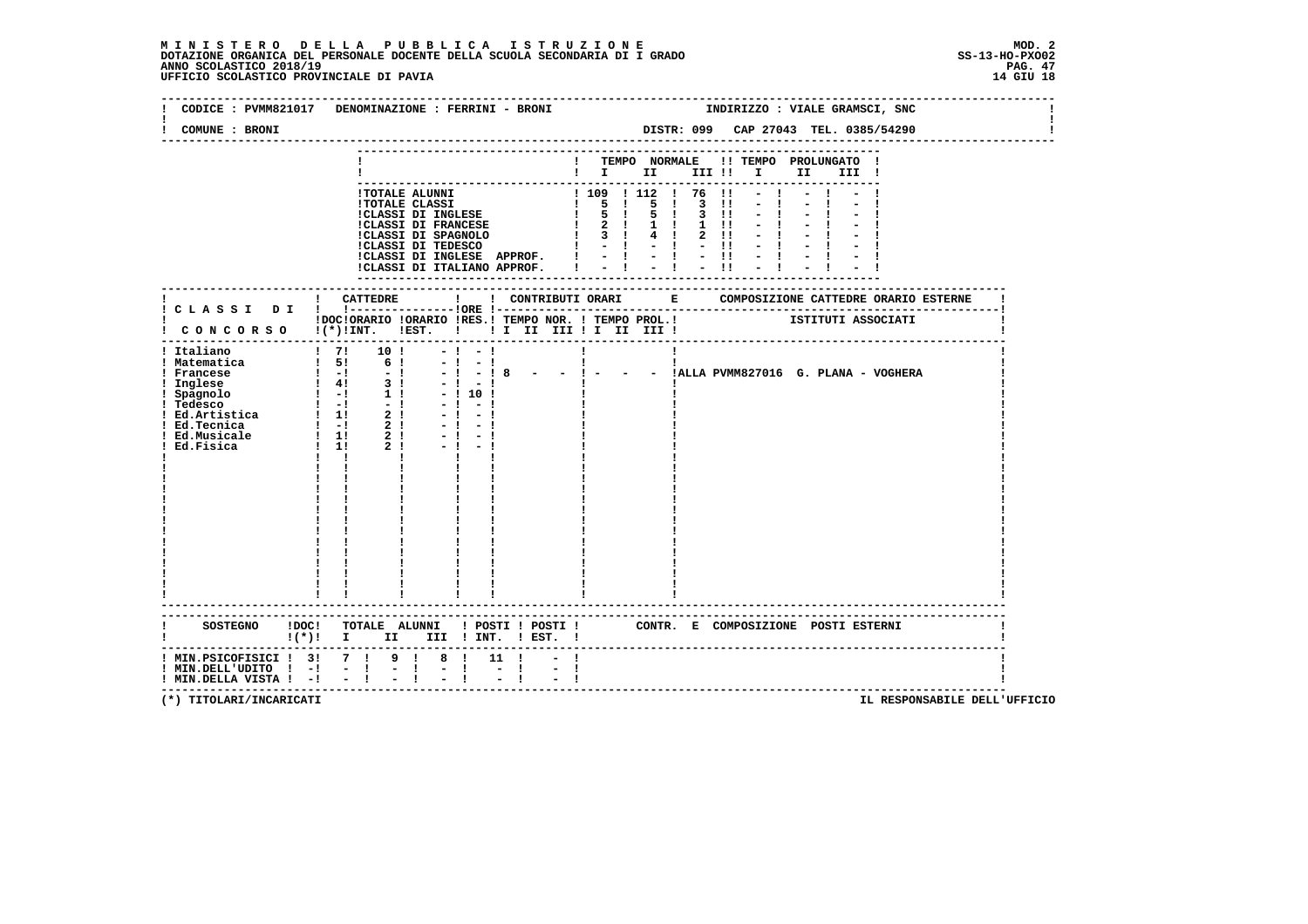#### **M I N I S T E R O D E L L A P U B B L I C A I S T R U Z I O N E MOD. 2DOTAZIONE ORGANICA DEL PERSONALE DOCENTE DELLA SCUOLA SECONDARIA DI I GRADO ANNO SCOLASTICO 2018/19** UFFICIO SCOLASTICO PROVINCIALE DI PAVIA

 **---------------------------------------------------------------------------**

| CODICE: PVMM821028      | DENOMINAZIONE : FERMI - SANTA GIULETTA         |       | INDIRIZZO : VIA MARCONI, 30                                                 |  |
|-------------------------|------------------------------------------------|-------|-----------------------------------------------------------------------------|--|
| COMUNE : SANTA GIULETTA |                                                |       | CAP 27046 TEL. 0383/899457<br>DISTR: 099                                    |  |
|                         |                                                |       |                                                                             |  |
|                         |                                                | TEMPO | <b>NORMALE</b><br>!! TEMPO<br>PROLUNGATO                                    |  |
|                         |                                                |       | III !!<br>III<br>ΙI<br>$\mathbf{I}$<br>II                                   |  |
|                         |                                                |       | 39<br>27                                                                    |  |
|                         | <b>!TOTALE ALUNNI</b><br><b>!TOTALE CLASSI</b> | -35   | $\mathbf{11}$<br>$-1$<br>$-1$ $-1$<br>$-1$<br>$\blacksquare$<br>2<br>$\sim$ |  |
|                         |                                                |       | $-1$                                                                        |  |
|                         | !CLASSI DI INGLESE                             |       | $\sim$<br>$\sim$<br>$\sim$                                                  |  |
|                         | ICLASST DI FRANCESE                            |       | - 11<br>$\sim$<br>$\sim$<br>$\sim$<br>$\sim$                                |  |

 **!CLASSI DI FRANCESE ! - ! - ! - !! - ! - ! - ! !CLASSI DI SPAGNOLO ! 2 ! 1 ! 2 !! - ! - ! - ! !CLASSI DI TEDESCO ! - ! - ! - !! - ! - ! - ! !CLASSI DI INGLESE APPROF. ! - ! - ! - !! - ! - ! - ! !CLASSI DI ITALIANO APPROF. ! - ! - ! - !! - ! - ! - !**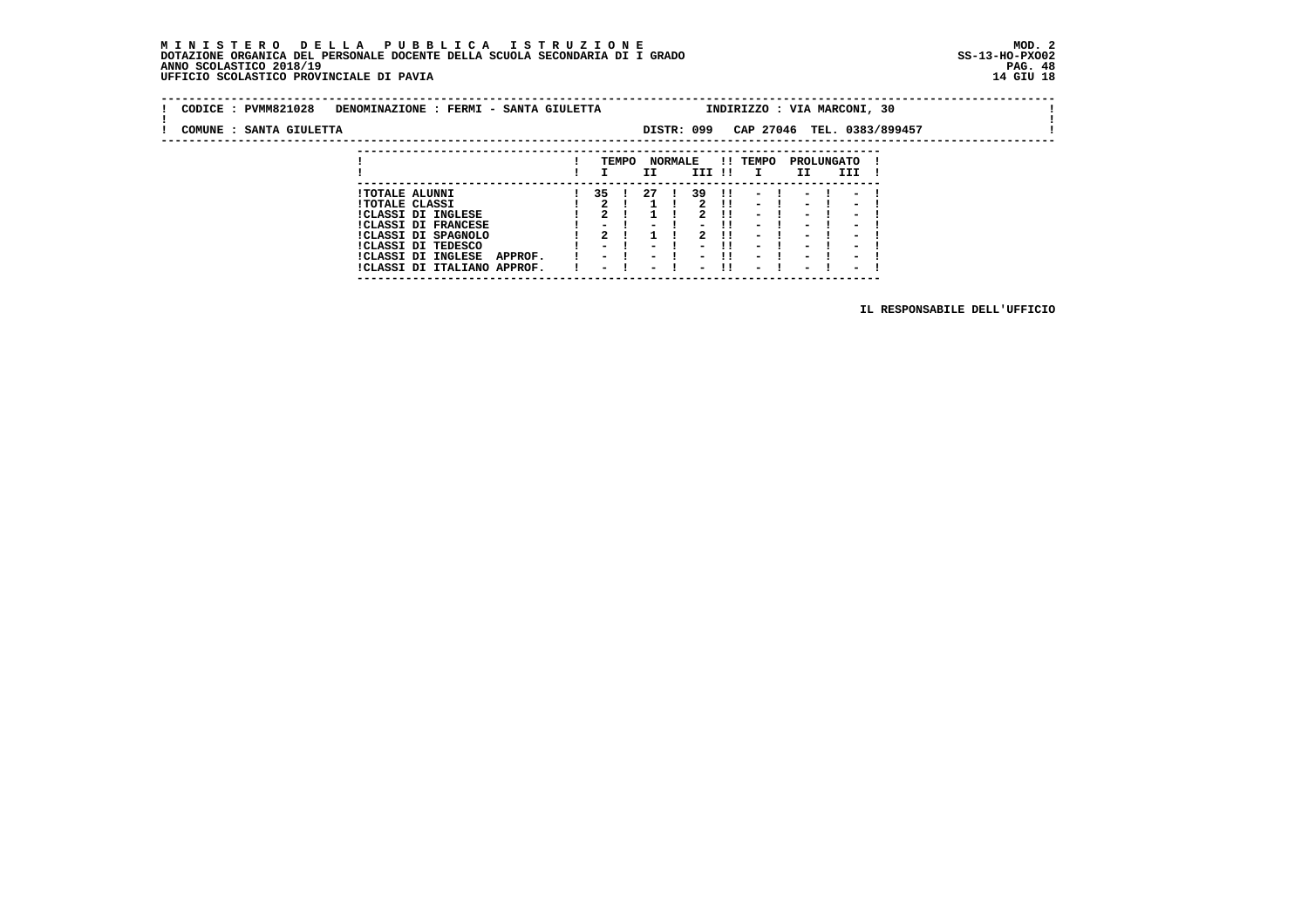| CODICE : PVMM822013 DENOMINAZIONE : DEPRETIS - STRADELLA                                                                                                                                                                                                           |                   |            |                                                         |              |  |           |                                         |                                         |          |  |     |  |       | INDIRIZZO : VIA REPUBBLICA, 48 |  |  |
|--------------------------------------------------------------------------------------------------------------------------------------------------------------------------------------------------------------------------------------------------------------------|-------------------|------------|---------------------------------------------------------|--------------|--|-----------|-----------------------------------------|-----------------------------------------|----------|--|-----|--|-------|--------------------------------|--|--|
| COMUNE : STRADELLA                                                                                                                                                                                                                                                 |                   |            |                                                         |              |  |           |                                         |                                         |          |  |     |  |       |                                |  |  |
|                                                                                                                                                                                                                                                                    |                   |            |                                                         |              |  |           | ! TEMPO NORMALE !! TEMPO PROLUNGATO !   |                                         |          |  |     |  |       |                                |  |  |
|                                                                                                                                                                                                                                                                    |                   |            |                                                         |              |  |           | $\mathbf{I}$ is the set of $\mathbf{I}$ |                                         | III !! I |  | II. |  | III ! |                                |  |  |
|                                                                                                                                                                                                                                                                    |                   |            |                                                         |              |  |           |                                         |                                         |          |  |     |  |       |                                |  |  |
|                                                                                                                                                                                                                                                                    |                   |            |                                                         |              |  |           |                                         |                                         |          |  |     |  |       |                                |  |  |
|                                                                                                                                                                                                                                                                    |                   |            |                                                         |              |  |           |                                         |                                         |          |  |     |  |       |                                |  |  |
|                                                                                                                                                                                                                                                                    |                   |            |                                                         |              |  |           |                                         |                                         |          |  |     |  |       |                                |  |  |
|                                                                                                                                                                                                                                                                    |                   |            |                                                         |              |  |           |                                         |                                         |          |  |     |  |       |                                |  |  |
|                                                                                                                                                                                                                                                                    |                   |            |                                                         |              |  |           |                                         |                                         |          |  |     |  |       |                                |  |  |
|                                                                                                                                                                                                                                                                    |                   | ! CATTEDRE |                                                         | $\mathbf{I}$ |  |           |                                         |                                         |          |  |     |  |       |                                |  |  |
| ! CLASSI DI ! !---------------!ORE !--                                                                                                                                                                                                                             |                   |            |                                                         |              |  |           |                                         |                                         |          |  |     |  |       |                                |  |  |
| ! DOCIORARIO IORARIO IRES.I TEMPO NOR. ! TEMPO PROL.! ISTITUTI ASSOCIATI<br>! CONCORSO !(*)!INT. !EST. ! ! I II III ! II III !!                                                                                                                                    |                   |            |                                                         |              |  |           |                                         |                                         |          |  |     |  |       |                                |  |  |
| Italiano<br>  Italiano<br>  Italiano<br>  Italiano<br>  Italiano<br>  Italiano<br>  Italiano<br>  Italiano<br>  Italiano<br>  Italiano<br>  Italiano<br>  Italiano<br>  Italiano<br>  Italiano<br>  Italiano<br>  Italiano<br>  Italiano<br>  Italiano<br>  Italia |                   |            |                                                         |              |  |           |                                         |                                         |          |  |     |  |       |                                |  |  |
|                                                                                                                                                                                                                                                                    |                   |            |                                                         |              |  |           |                                         |                                         |          |  |     |  |       |                                |  |  |
|                                                                                                                                                                                                                                                                    |                   |            |                                                         |              |  |           |                                         |                                         |          |  |     |  |       |                                |  |  |
|                                                                                                                                                                                                                                                                    |                   |            |                                                         |              |  |           |                                         |                                         |          |  |     |  |       |                                |  |  |
|                                                                                                                                                                                                                                                                    |                   |            |                                                         |              |  |           |                                         |                                         |          |  |     |  |       |                                |  |  |
|                                                                                                                                                                                                                                                                    |                   |            |                                                         |              |  |           |                                         |                                         |          |  |     |  |       |                                |  |  |
|                                                                                                                                                                                                                                                                    |                   |            |                                                         |              |  |           |                                         |                                         |          |  |     |  |       |                                |  |  |
|                                                                                                                                                                                                                                                                    |                   |            |                                                         |              |  |           |                                         |                                         |          |  |     |  |       |                                |  |  |
|                                                                                                                                                                                                                                                                    |                   |            |                                                         |              |  |           |                                         |                                         |          |  |     |  |       |                                |  |  |
|                                                                                                                                                                                                                                                                    |                   |            |                                                         |              |  |           |                                         |                                         |          |  |     |  |       |                                |  |  |
|                                                                                                                                                                                                                                                                    |                   |            |                                                         |              |  |           |                                         |                                         |          |  |     |  |       |                                |  |  |
|                                                                                                                                                                                                                                                                    | $1 \quad 1 \quad$ |            | $\frac{1}{1}$ $\frac{1}{1}$ $\frac{1}{1}$ $\frac{1}{6}$ |              |  | $  1$ $-$ |                                         | - - !PVMM800016 SANTA MARIA DELLA VERSA |          |  |     |  |       |                                |  |  |
|                                                                                                                                                                                                                                                                    |                   |            |                                                         |              |  |           |                                         |                                         |          |  |     |  |       |                                |  |  |
|                                                                                                                                                                                                                                                                    |                   |            |                                                         |              |  |           |                                         |                                         |          |  |     |  |       |                                |  |  |
|                                                                                                                                                                                                                                                                    |                   |            |                                                         |              |  |           |                                         |                                         |          |  |     |  |       |                                |  |  |
|                                                                                                                                                                                                                                                                    |                   |            |                                                         |              |  |           |                                         |                                         |          |  |     |  |       |                                |  |  |
|                                                                                                                                                                                                                                                                    |                   |            |                                                         |              |  |           |                                         |                                         |          |  |     |  |       |                                |  |  |
|                                                                                                                                                                                                                                                                    |                   |            |                                                         |              |  |           |                                         |                                         |          |  |     |  |       |                                |  |  |
| SOSTEGNO !DOC! TOTALE ALUNNI ! POSTI ! POSTI ! CONTR. E COMPOSIZIONE POSTI ESTERNI                                                                                                                                                                                 |                   |            |                                                         |              |  |           |                                         |                                         |          |  |     |  |       |                                |  |  |
| $!(*)!$ I II III ! INT. ! EST. !                                                                                                                                                                                                                                   |                   |            |                                                         |              |  |           |                                         |                                         |          |  |     |  |       |                                |  |  |
| ! MIN.PSICOFISICI ! 3! 2 ! 2 ! 6 !                                                                                                                                                                                                                                 |                   |            |                                                         |              |  |           |                                         |                                         |          |  |     |  |       |                                |  |  |
| $!$ MIN.DELL'UDITO $!$ - $!$ - $!$<br>$!$ MIN.DELLA VISTA $!$ - $!$ - $!$                                                                                                                                                                                          |                   |            | $= 1 - 1$                                               |              |  |           |                                         |                                         |          |  |     |  |       |                                |  |  |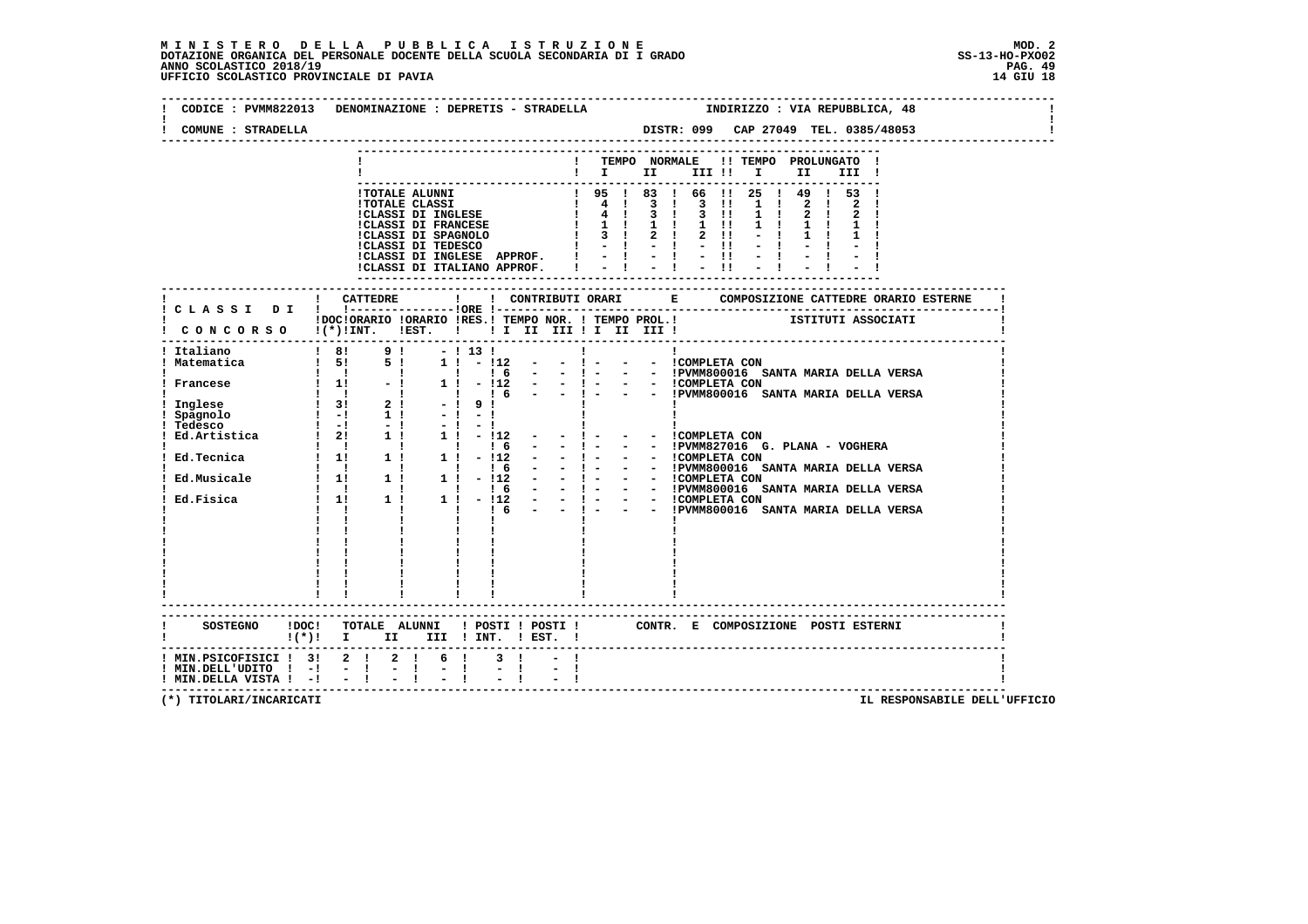#### **M I N I S T E R O D E L L A P U B B L I C A I S T R U Z I O N E MOD. 2 DOTAZIONE ORGANICA DEL PERSONALE DOCENTE DELLA SCUOLA SECONDARIA DI I GRADO ANNO SCOLASTICO 2018/19 PAG. 50 UFFICIO SCOLASTICO PROVINCIALE DI PAVIA 14 GIU 18**

 **---------------------------------------------------------------------------**

| CODICE: PVMM82301V | DENOMINAZIONE : BATTISTI - VERRUA PO |                          |       |                          |                                 |              |                          |                          |            |                          | INDIRIZZO : VIA CESARE BATTISTI, 59 |  |
|--------------------|--------------------------------------|--------------------------|-------|--------------------------|---------------------------------|--------------|--------------------------|--------------------------|------------|--------------------------|-------------------------------------|--|
| COMUNE : VERRUA PO |                                      |                          |       | DISTR: 099               |                                 | CAP 27040    |                          |                          |            |                          | TEL. 0385/96196                     |  |
|                    |                                      |                          |       |                          |                                 |              |                          |                          |            |                          |                                     |  |
|                    |                                      |                          | TEMPO | <b>NORMALE</b>           |                                 | !! TEMPO     |                          |                          | PROLUNGATO |                          |                                     |  |
|                    |                                      |                          |       | II.                      | III !!                          | $\mathbf{I}$ |                          | II.                      | III        |                          |                                     |  |
|                    | <b>!TOTALE ALUNNI</b>                | $1 \quad 19 \quad 1$     |       | 22 !                     | 25 !!                           |              | $\blacksquare$           | $\overline{\phantom{a}}$ |            | $\overline{\phantom{a}}$ |                                     |  |
|                    | <b>!TOTALE CLASSI</b>                |                          |       |                          |                                 |              | $\sim$ 100 $\mu$         | $\overline{\phantom{a}}$ |            | $\overline{\phantom{a}}$ |                                     |  |
|                    | !CLASSI DI INGLESE                   |                          |       |                          |                                 |              | $\sim$                   | -                        |            | $\blacksquare$           |                                     |  |
|                    | <b>!CLASSI DI FRANCESE</b>           | $\sim$ $\sim$            |       | $\overline{\phantom{0}}$ | -11<br>-                        |              | $\overline{\phantom{a}}$ | $\overline{\phantom{a}}$ |            | -                        |                                     |  |
|                    | !CLASSI DI SPAGNOLO                  |                          |       |                          |                                 |              | $\overline{\phantom{a}}$ | $\overline{\phantom{a}}$ |            | $\overline{\phantom{a}}$ |                                     |  |
|                    | CLASSI DI TEDESCO                    | $\sim$ $\sim$            |       | $\overline{\phantom{0}}$ | -11<br>-                        |              | $\overline{\phantom{a}}$ | $\overline{\phantom{a}}$ |            | $\blacksquare$           |                                     |  |
|                    | !CLASSI DI INGLESE<br>APPROF.        | $ -$                     |       | $ -$                     | -11<br>$ -$                     |              | $\blacksquare$           | $\overline{\phantom{0}}$ |            | $\overline{\phantom{0}}$ |                                     |  |
|                    | !CLASSI DI ITALIANO APPROF.          | $\overline{\phantom{0}}$ |       | $ -$                     | -11<br>$\overline{\phantom{0}}$ |              | $\overline{\phantom{0}}$ | $\overline{\phantom{0}}$ |            | $\overline{\phantom{0}}$ |                                     |  |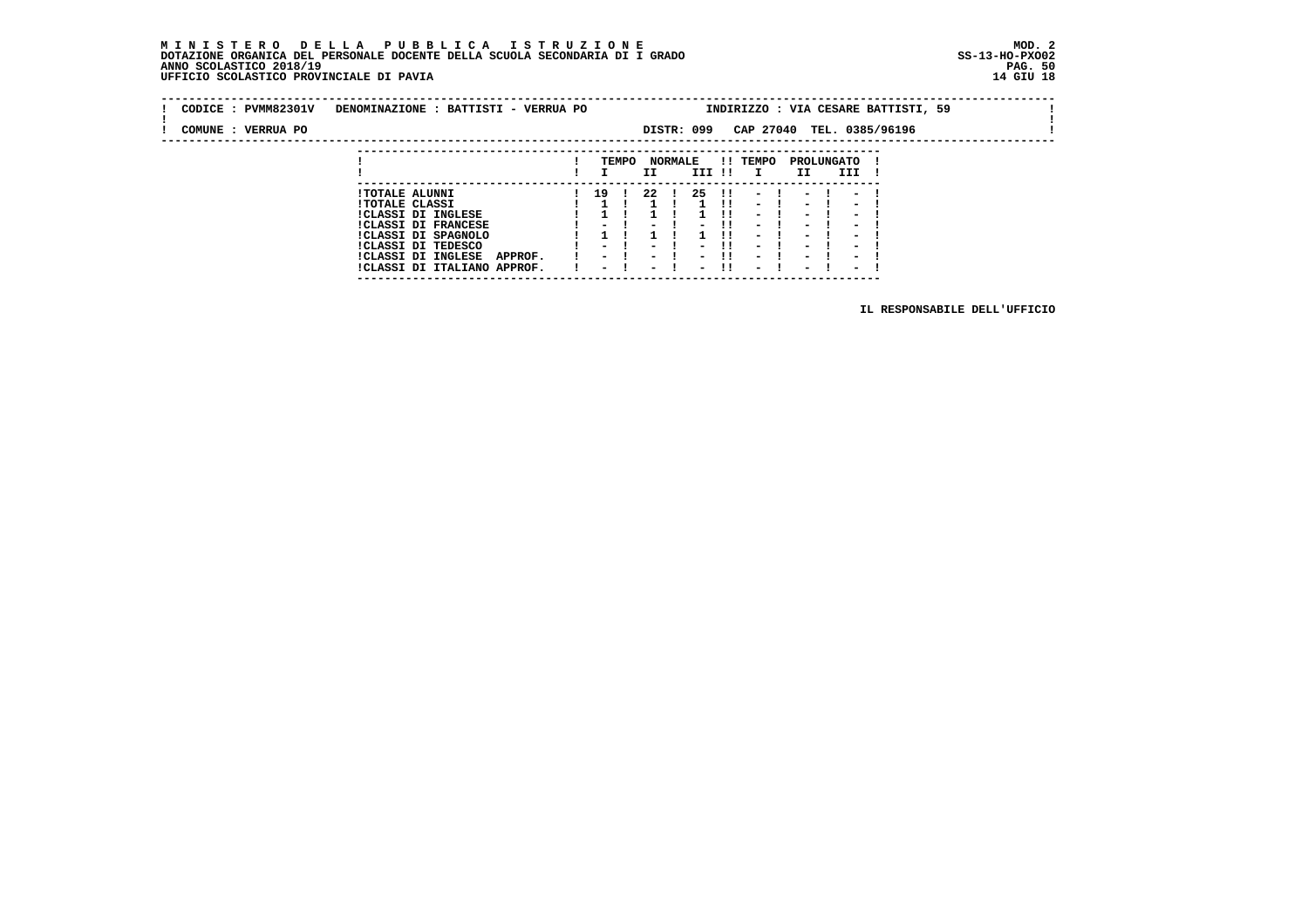| COMUNE : BRESSANA BOTTARONE                                                                |                                                                                                                                                                                                                                                  |                                            |                                                         |                                        |       |  |                                                                                                                                                                                  |
|--------------------------------------------------------------------------------------------|--------------------------------------------------------------------------------------------------------------------------------------------------------------------------------------------------------------------------------------------------|--------------------------------------------|---------------------------------------------------------|----------------------------------------|-------|--|----------------------------------------------------------------------------------------------------------------------------------------------------------------------------------|
|                                                                                            |                                                                                                                                                                                                                                                  |                                            | ! TEMPO NORMALE !! TEMPO PROLUNGATO !<br>$\blacksquare$ |                                        |       |  |                                                                                                                                                                                  |
|                                                                                            | ! TOTALE ALUNNI<br>! TOTALE CLASSI<br>! 1 0 1 36 1 42 1!<br>! CLASSI DI INGLESE<br>! 1 1 2 ! 2 !!<br>! CLASSI DI FRANCESE<br>! 1 1 2 ! 2 !!<br>! CLASSI DI SPAGNOLO   1   2 ! 2 !!<br>! CLASSI DI SPAGNOLO   1   2 ! 2 !!<br>! CLASSI DI TEDESCO |                                            |                                                         |                                        |       |  |                                                                                                                                                                                  |
|                                                                                            | !CLASSI DI INGLESE APPROF. ! - ! - ! - !!<br>!CLASSI DI ITALIANO APPROF.   - !                                                                                                                                                                   |                                            | ------------------------                                |                                        | $-11$ |  |                                                                                                                                                                                  |
|                                                                                            |                                                                                                                                                                                                                                                  |                                            |                                                         |                                        |       |  |                                                                                                                                                                                  |
|                                                                                            | !DOC!ORARIO !ORARIO !RES.! TEMPO NOR. ! TEMPO PROL.! ISTITUTI ASSOCIATI<br>! CONCORSO !(*)!INT. !EST. !!! II III !I III III !                                                                                                                    |                                            |                                                         |                                        |       |  |                                                                                                                                                                                  |
| ! Italiano<br>! Matematica                                                                 | $\begin{array}{cccccccc} 1 & 91 & & 91 & & -1 & 81 \\ 1 & 51 & & 51 & & -1121 \end{array}$<br><b>Contract Contract</b><br>$\mathbf{I}$                                                                                                           | $\begin{array}{ccc} 1 & 2 & - \end{array}$ | $-1$ $-$                                                | - - ICOMPLETA CON<br>- - ICOMPLETA CON |       |  | - - !PVMM82401P GIULIETTI - CASTEGGIO<br>- ! - - - !ALLA PVMM82401P GIULIETTI - CASTEGGIO<br>- - !ALLA PVMM82401P GIULIETTI - CASTEGGIO<br>- - !PVMM82401P GIULIETTI - CASTEGGIO |
|                                                                                            | SOSTEGNO !DOC! TOTALE ALUNNI ! POSTI ! POSTI ! CONTR. E COMPOSIZIONE POSTI ESTERNI<br>$!(*)!$ I II III ! INT. ! EST. !                                                                                                                           |                                            |                                                         |                                        |       |  |                                                                                                                                                                                  |
| ! MIN.PSICOFISICI ! 3! 1 !<br>! MIN.DELL'UDITO ! -!<br>$!$ MIN.DELLA VISTA $!$ - $!$ - $!$ | $-1$ 3 1<br>$-1$<br>$\blacksquare$                                                                                                                                                                                                               | $4 \quad 1$                                |                                                         |                                        |       |  |                                                                                                                                                                                  |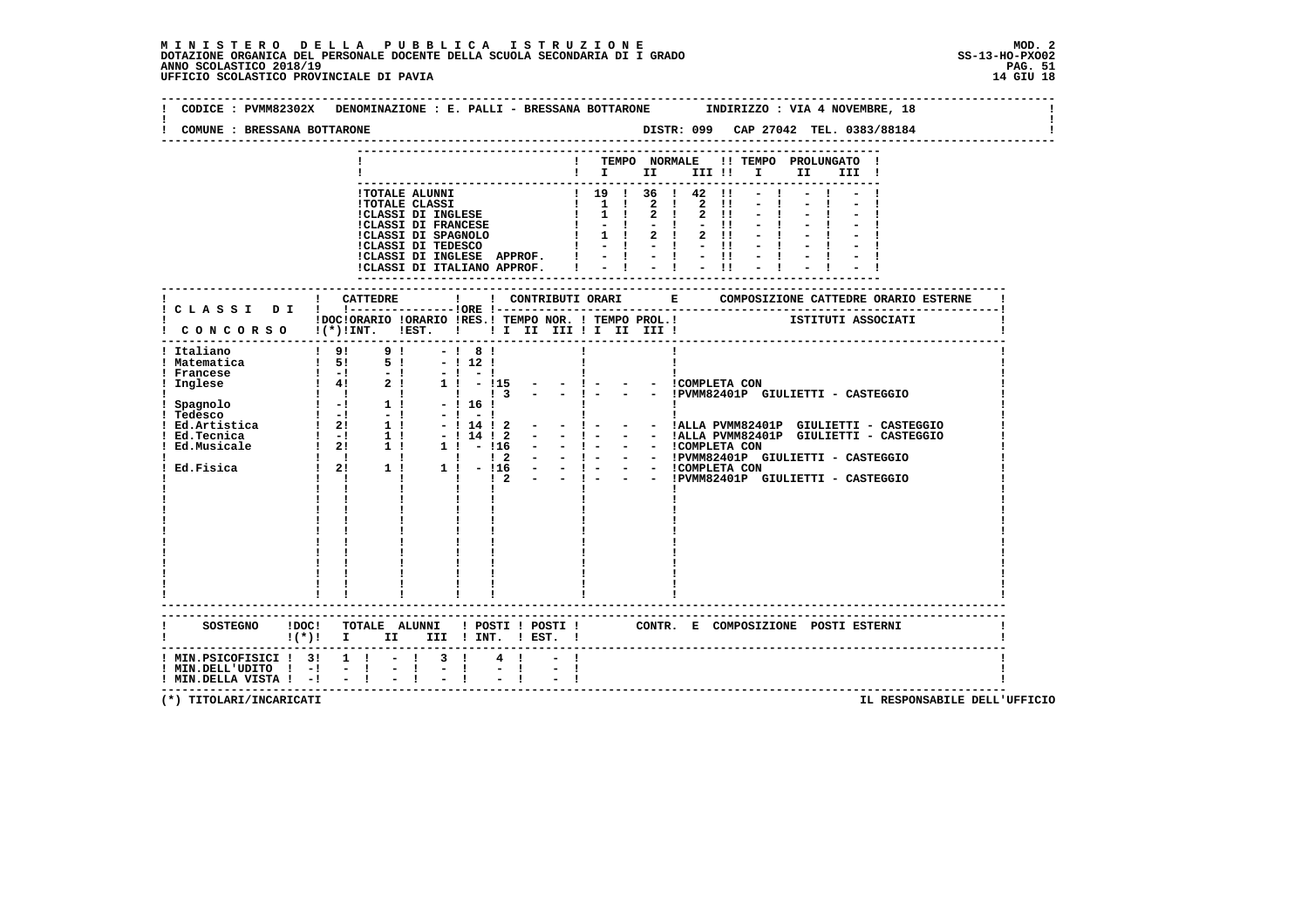#### **M I N I S T E R O D E L L A P U B B L I C A I S T R U Z I O N E MOD. 2 DOTAZIONE ORGANICA DEL PERSONALE DOCENTE DELLA SCUOLA SECONDARIA DI I GRADO ANNO SCOLASTICO 2018/19 UFFICIO SCOLASTICO PROVINCIALE DI PAVIA 14 GIU 18**

 **---------------------------------------------------------------------------**

| CODICE : PVMM823031  | DENOMINAZIONE : DEPRETIS - PINAROLO PO                       |                                  |       |                  |                |                                                      |      |                                                      | INDIRIZZO : VIA DEPRETIS, 8                          |                                                      |                            |  |  |
|----------------------|--------------------------------------------------------------|----------------------------------|-------|------------------|----------------|------------------------------------------------------|------|------------------------------------------------------|------------------------------------------------------|------------------------------------------------------|----------------------------|--|--|
| COMUNE : PINAROLO PO |                                                              |                                  |       |                  |                | DISTR: 099                                           |      |                                                      |                                                      |                                                      | CAP 27040 TEL. 0383/878132 |  |  |
|                      |                                                              |                                  |       |                  |                |                                                      |      |                                                      |                                                      |                                                      |                            |  |  |
|                      |                                                              |                                  | TEMPO | II               | <b>NORMALE</b> | III !!                                               |      | !! TEMPO<br>$\mathbf{I}$                             | II                                                   | PROLUNGATO<br>III                                    |                            |  |  |
|                      | <b>!TOTALE ALUNNI</b>                                        | 24 !                             |       | -28              |                | -23                                                  | - 11 | $\sim$                                               | $\blacksquare$                                       | $\overline{\phantom{a}}$                             |                            |  |  |
|                      | <b>!TOTALE CLASSI</b><br><b>!CLASSI DI INGLESE</b>           |                                  |       |                  |                |                                                      |      | $\sim$ $\sim$<br>$\overline{\phantom{0}}$            | $\sim$<br>$\overline{\phantom{0}}$                   | $\overline{\phantom{0}}$<br>$\overline{\phantom{0}}$ |                            |  |  |
|                      | <b>!CLASSI DI FRANCESE</b>                                   | - '                              |       |                  |                | - 1                                                  |      | $\sim$<br>$\overline{\phantom{0}}$                   | $\overline{\phantom{0}}$                             | $\overline{\phantom{0}}$                             |                            |  |  |
|                      | !CLASSI DI SPAGNOLO<br>ICLASSI DI TEDESCO                    | $ -$                             |       | $\sim$           |                | -                                                    |      | $\overline{\phantom{a}}$                             | $\overline{\phantom{a}}$<br>$\overline{\phantom{a}}$ | $\overline{\phantom{0}}$<br>$\overline{\phantom{0}}$ |                            |  |  |
|                      | !CLASSI DI INGLESE<br>APPROF.<br>!CLASSI DI ITALIANO APPROF. | $ -$<br>$\overline{\phantom{0}}$ |       | $\sim$<br>$\sim$ |                | $\overline{\phantom{0}}$<br>$\overline{\phantom{0}}$ |      | $\overline{\phantom{0}}$<br>$\overline{\phantom{0}}$ | $\overline{\phantom{0}}$<br>$\overline{\phantom{0}}$ | $\overline{\phantom{0}}$<br>$\overline{\phantom{0}}$ |                            |  |  |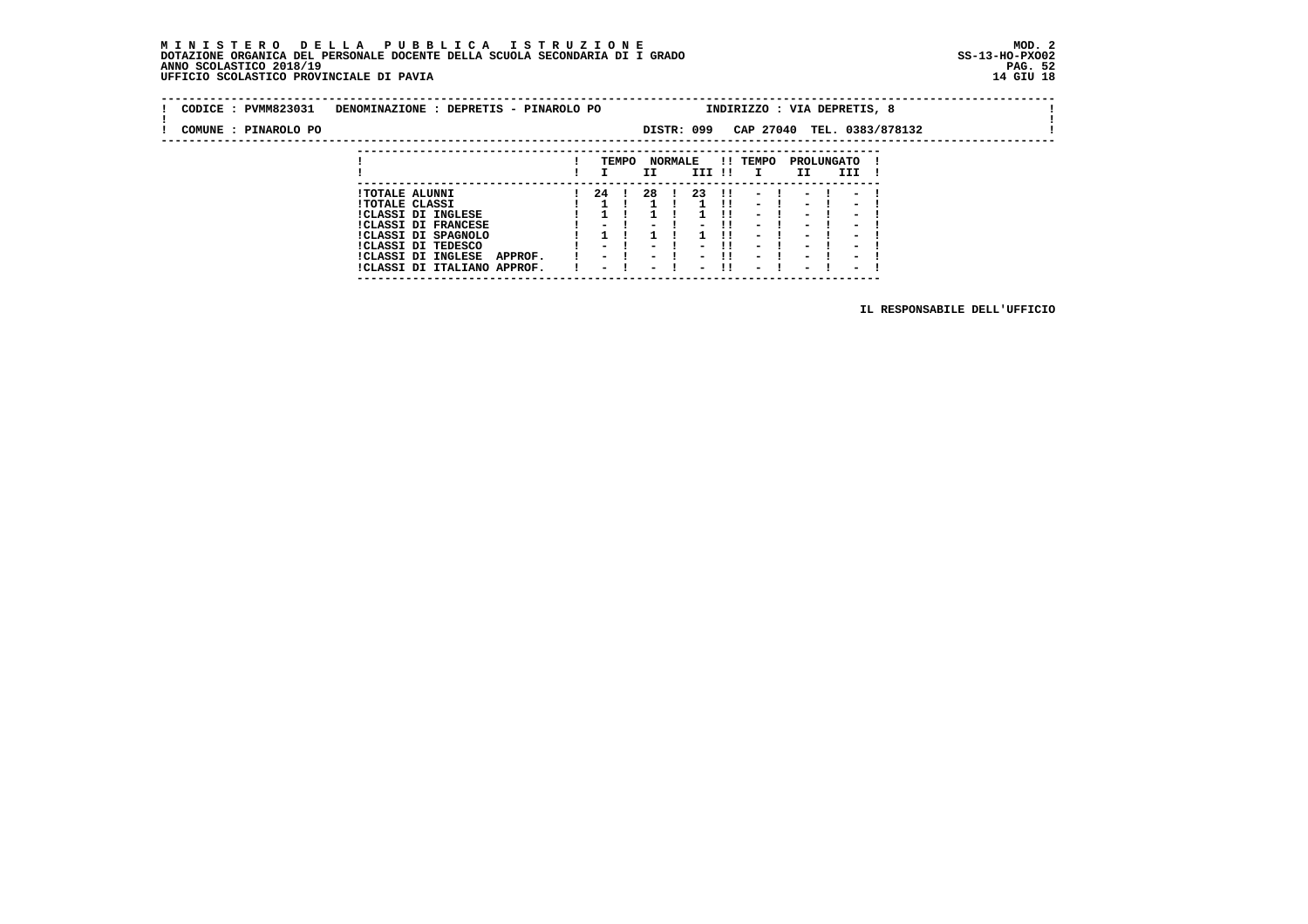#### **M I N I S T E R O D E L L A P U B B L I C A I S T R U Z I O N E MOD. 2 DOTAZIONE ORGANICA DEL PERSONALE DOCENTE DELLA SCUOLA SECONDARIA DI I GRADO ANNO SCOLASTICO 2018/19 UFFICIO SCOLASTICO PROVINCIALE DI PAVIA**

 **---------------------------------------------------------------------------**

| CODICE: PVMM823042  | DENOMINAZIONE : CAMPANINI - LUNGAVILLA                       |                                  |                                    |                                                      |      |                                                      |                                                      |                                                      | INDIRIZZO : VIA MASSAZZA, 57/A |  |
|---------------------|--------------------------------------------------------------|----------------------------------|------------------------------------|------------------------------------------------------|------|------------------------------------------------------|------------------------------------------------------|------------------------------------------------------|--------------------------------|--|
| COMUNE : LUNGAVILLA |                                                              |                                  | DISTR: 100                         |                                                      |      | CAP 27053                                            |                                                      |                                                      | TEL. 0383/76254                |  |
|                     |                                                              |                                  |                                    |                                                      |      |                                                      |                                                      |                                                      |                                |  |
|                     |                                                              | TEMPO                            | <b>NORMALE</b><br>II.              | III !!                                               |      | !! TEMPO<br>$\mathbf{I}$                             | II.                                                  | PROLUNGATO<br>III                                    |                                |  |
|                     | <b>!TOTALE ALUNNI</b>                                        | 39 I                             | 42 !                               | 36                                                   | - 11 | $\overline{\phantom{a}}$                             | $\overline{\phantom{0}}$                             | $\overline{\phantom{0}}$                             |                                |  |
|                     | <b>!TOTALE CLASSI</b><br><b>!CLASSI DI INGLESE</b>           |                                  |                                    |                                                      | - 11 | $-1$<br>$\overline{\phantom{a}}$                     | $\sim$ $-$<br>$\overline{\phantom{a}}$               | $\overline{\phantom{a}}$<br>$\blacksquare$           |                                |  |
|                     | <b>!CLASSI DI FRANCESE</b><br>!CLASSI DI SPAGNOLO            | - 1<br>$2 \frac{1}{2}$           | $\overline{\phantom{0}}$           | $\overline{\phantom{0}}$                             |      | $\overline{\phantom{a}}$<br>$\overline{\phantom{a}}$ | $\overline{\phantom{a}}$<br>$\overline{\phantom{a}}$ | $\overline{\phantom{0}}$<br>$\blacksquare$           |                                |  |
|                     | ICLASSI DI TEDESCO                                           | - '                              | $ -$                               | $\overline{\phantom{0}}$                             |      | $\overline{\phantom{a}}$                             | $\overline{\phantom{a}}$                             | $\overline{\phantom{0}}$                             |                                |  |
|                     | !CLASSI DI INGLESE<br>APPROF.<br>!CLASSI DI ITALIANO APPROF. | $ -$<br>$\overline{\phantom{0}}$ | $\sim$<br>$\overline{\phantom{0}}$ | $\overline{\phantom{0}}$<br>$\overline{\phantom{0}}$ |      | $\overline{\phantom{0}}$<br>$\overline{\phantom{0}}$ | $\overline{\phantom{0}}$<br>$\overline{\phantom{0}}$ | $\overline{\phantom{0}}$<br>$\overline{\phantom{0}}$ |                                |  |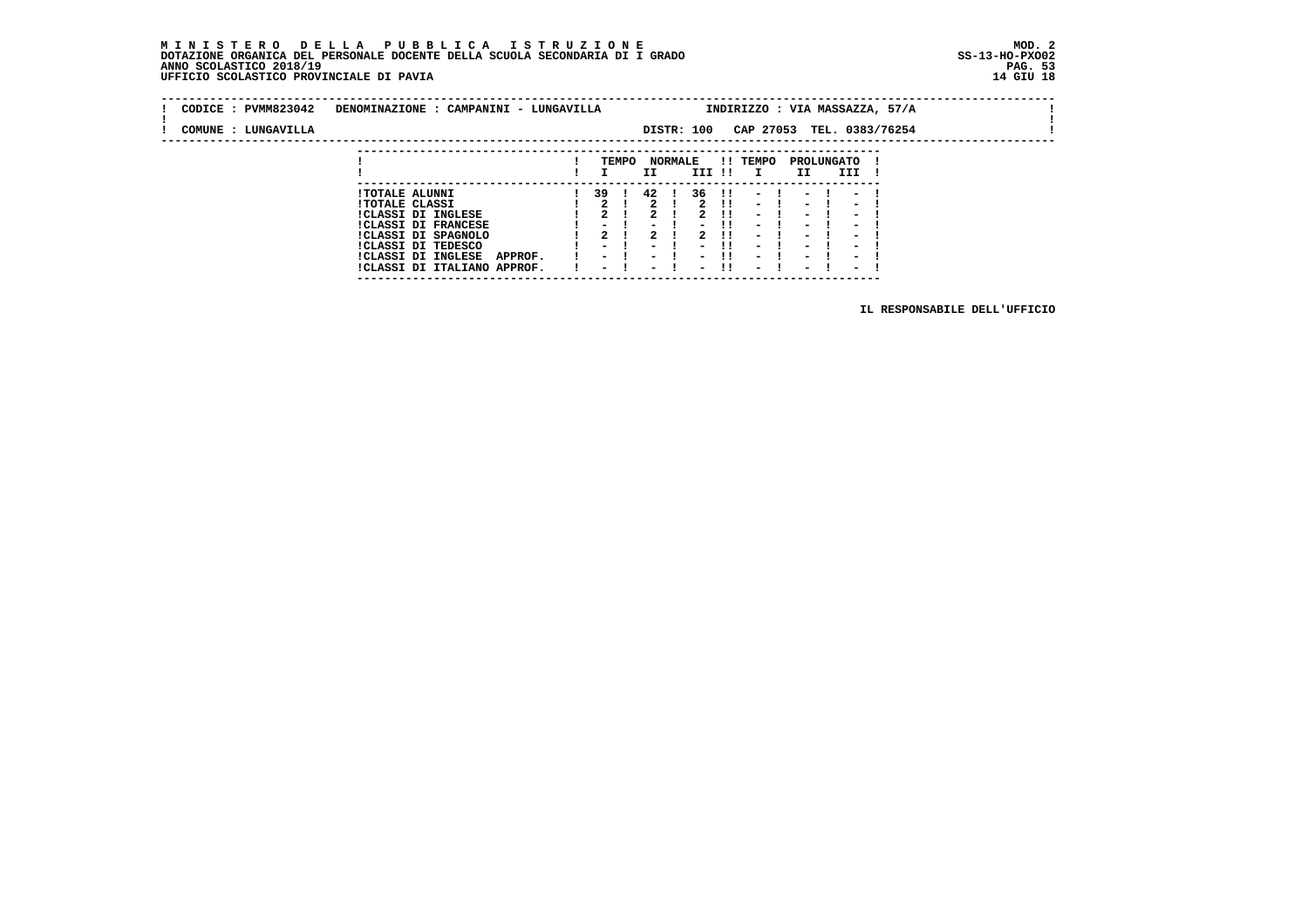| COMUNE : CASTEGGIO                                                       |                           |           |                | CODICE : PVMM82401P DENOMINAZIONE : GIULIETTI - CASTEGGIO           INDIRIZZO : VIA DABUSTI, 24                                |       |
|--------------------------------------------------------------------------|---------------------------|-----------|----------------|--------------------------------------------------------------------------------------------------------------------------------|-------|
|                                                                          |                           |           |                | ! TEMPO NORMALE !! TEMPO PROLUNGATO !<br>II —                                                                                  | III ! |
|                                                                          |                           |           |                |                                                                                                                                |       |
|                                                                          |                           |           |                |                                                                                                                                |       |
|                                                                          |                           |           |                |                                                                                                                                |       |
|                                                                          |                           |           |                |                                                                                                                                |       |
|                                                                          |                           |           |                |                                                                                                                                |       |
|                                                                          |                           |           |                |                                                                                                                                |       |
|                                                                          |                           |           |                |                                                                                                                                |       |
|                                                                          |                           |           |                |                                                                                                                                |       |
|                                                                          |                           |           |                |                                                                                                                                |       |
|                                                                          |                           |           |                |                                                                                                                                |       |
|                                                                          |                           |           |                |                                                                                                                                |       |
|                                                                          |                           |           |                | IDOCIORARIO IORARIO IRES.I TEMPO NOR. I TEMPO PROL.I ISTITUTI ASSOCIATI<br>I CONCORSO I(*)IINT. IEST. I II II III II III III I |       |
|                                                                          |                           |           |                |                                                                                                                                |       |
|                                                                          |                           |           |                |                                                                                                                                |       |
|                                                                          |                           |           |                |                                                                                                                                |       |
|                                                                          |                           |           |                |                                                                                                                                |       |
|                                                                          |                           |           |                |                                                                                                                                |       |
|                                                                          |                           |           |                |                                                                                                                                |       |
|                                                                          |                           |           |                |                                                                                                                                |       |
|                                                                          |                           |           |                |                                                                                                                                |       |
|                                                                          |                           |           |                |                                                                                                                                |       |
|                                                                          |                           |           |                |                                                                                                                                |       |
|                                                                          |                           |           |                |                                                                                                                                |       |
|                                                                          |                           |           |                |                                                                                                                                |       |
|                                                                          | $\mathbf{I}$ $\mathbf{I}$ |           |                |                                                                                                                                |       |
|                                                                          |                           |           |                |                                                                                                                                |       |
|                                                                          |                           |           |                |                                                                                                                                |       |
|                                                                          |                           |           |                |                                                                                                                                |       |
|                                                                          |                           |           |                |                                                                                                                                |       |
|                                                                          |                           |           |                |                                                                                                                                |       |
|                                                                          |                           |           |                |                                                                                                                                |       |
|                                                                          |                           |           |                |                                                                                                                                |       |
|                                                                          |                           |           |                |                                                                                                                                |       |
| $!(*)!$ I II III ! INT. ! EST. !                                         |                           |           |                | SOSTEGNO !DOC! TOTALE ALUNNI ! POSTI ! POSTI ! CONTR. E COMPOSIZIONE POSTI ESTERNI                                             |       |
|                                                                          |                           |           |                |                                                                                                                                |       |
| ! MIN.PSICOFISICI ! 6! 3 ! 8 ! 6 !<br>$!$ MIN.DELL'UDITO $!$ - $!$ - $!$ |                           |           | 8 <sub>1</sub> |                                                                                                                                |       |
|                                                                          |                           | $-1 - -1$ |                |                                                                                                                                |       |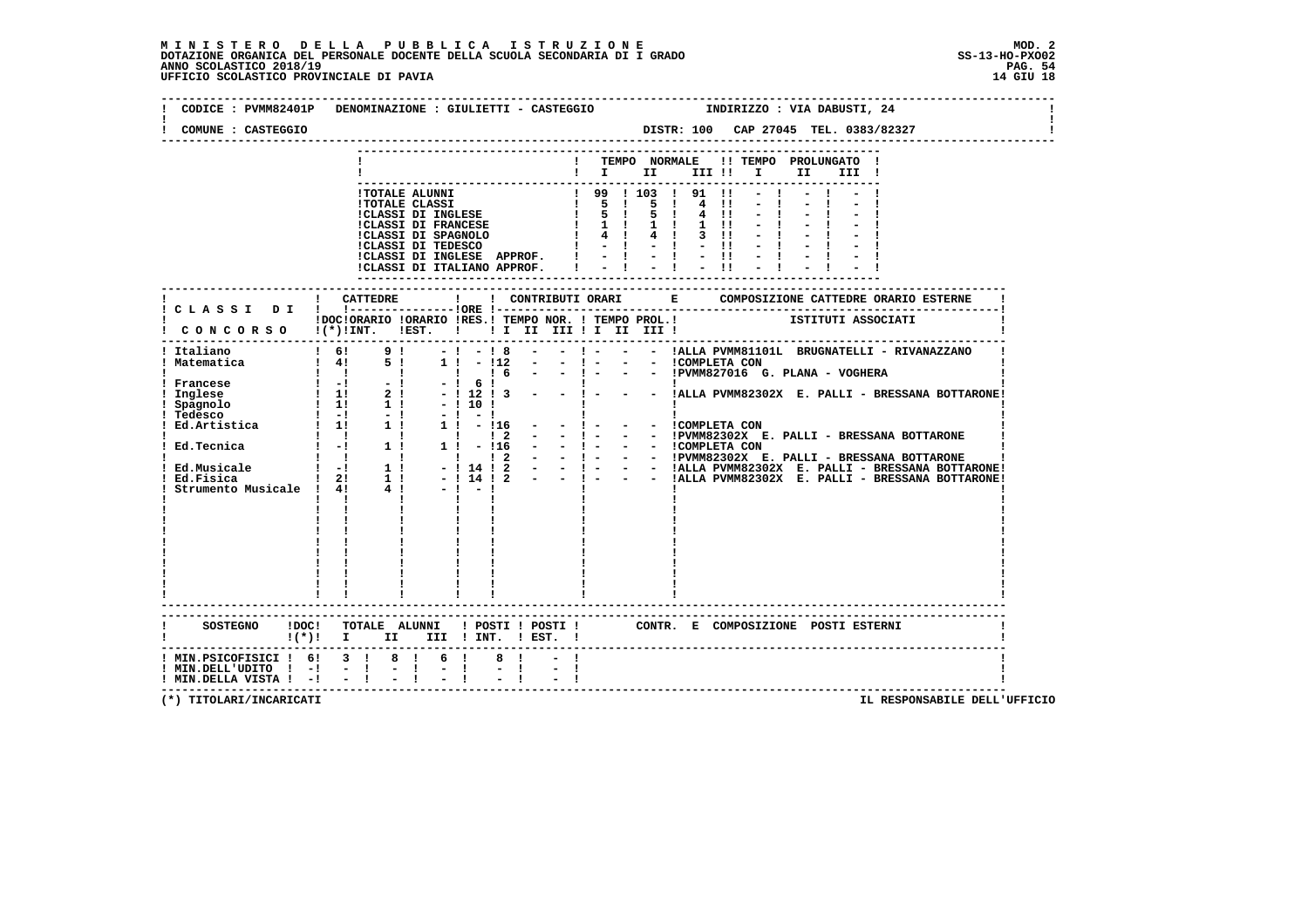| <b>PVMM82401P</b><br><b>CODTCE</b> | DENOMINAZIONE : GIULIETTI - CASTEGGIO | INDIRIZZO : VIA DABUSTI, 24                       |  |
|------------------------------------|---------------------------------------|---------------------------------------------------|--|
| COMUNE<br>CASTEGGIO                |                                       | CAP 27045<br><b>DISTR: 100</b><br>TEL. 0383/82327 |  |
|                                    |                                       |                                                   |  |

 **NUMERO DI CORSI ATTIVATI SULLA SCUOLA: 1**

| IS T R U M E N T I  | DOC !  | POSTI         |                          | ! ORE     | $\mathbf{I}$ – – | !CONTRIBUTI ORARI E COMPOSIZIONE POSTI ORARIO ESTERNI |                    |  |
|---------------------|--------|---------------|--------------------------|-----------|------------------|-------------------------------------------------------|--------------------|--|
| IM U S I C A L I    | $(*)!$ | !INT. !EST. ! |                          | $lRES.$ ! | ORE<br>UTIL.     |                                                       | ISTITUTI ASSOCIATI |  |
| ! ARPA              | - 1    | - 1           | - !                      | - 1       |                  |                                                       |                    |  |
| ! CHITARRA          | 11     | 11            | - 1                      | - 1       |                  |                                                       |                    |  |
| ! CLARINETTO        | 1!     | 11            | - !                      | - 1       |                  |                                                       |                    |  |
| ! CORNO             | - 1    | - !           | - 1                      | $-1$      |                  |                                                       |                    |  |
| ! FAGOTTO           | - 1    | $-1$          | - 1                      | $-1$      |                  |                                                       |                    |  |
| <b>!FISARMONICA</b> | - !    | - 1           | - 1                      | - 1       |                  |                                                       |                    |  |
| ! FLAUTO            | 1!     | 11            | - 1                      | - 1       |                  |                                                       |                    |  |
| ! OBOE              | - 1    | - !           | - 1                      | $-1$      |                  |                                                       |                    |  |
| <b>!PERCUSSIONI</b> | - 1    | - 1           | - 1                      | - 1       |                  |                                                       |                    |  |
| <b>!PIANOFORTE</b>  | 1!     | 11            | - !                      | - !       |                  |                                                       |                    |  |
| <b>! SAXOFONO</b>   | - !    | - 1           | - 1                      | - !       |                  |                                                       |                    |  |
| ! TROMBA            | - 1    | - 1           | $\overline{\phantom{0}}$ | - !       |                  |                                                       |                    |  |
| ! VIOLINO           | - 1    | $-1$          | - 1                      | - 1       |                  |                                                       |                    |  |
| ! VIOLONCELLO       | - 1    | - 1           | $\overline{\phantom{0}}$ | - 1       |                  |                                                       |                    |  |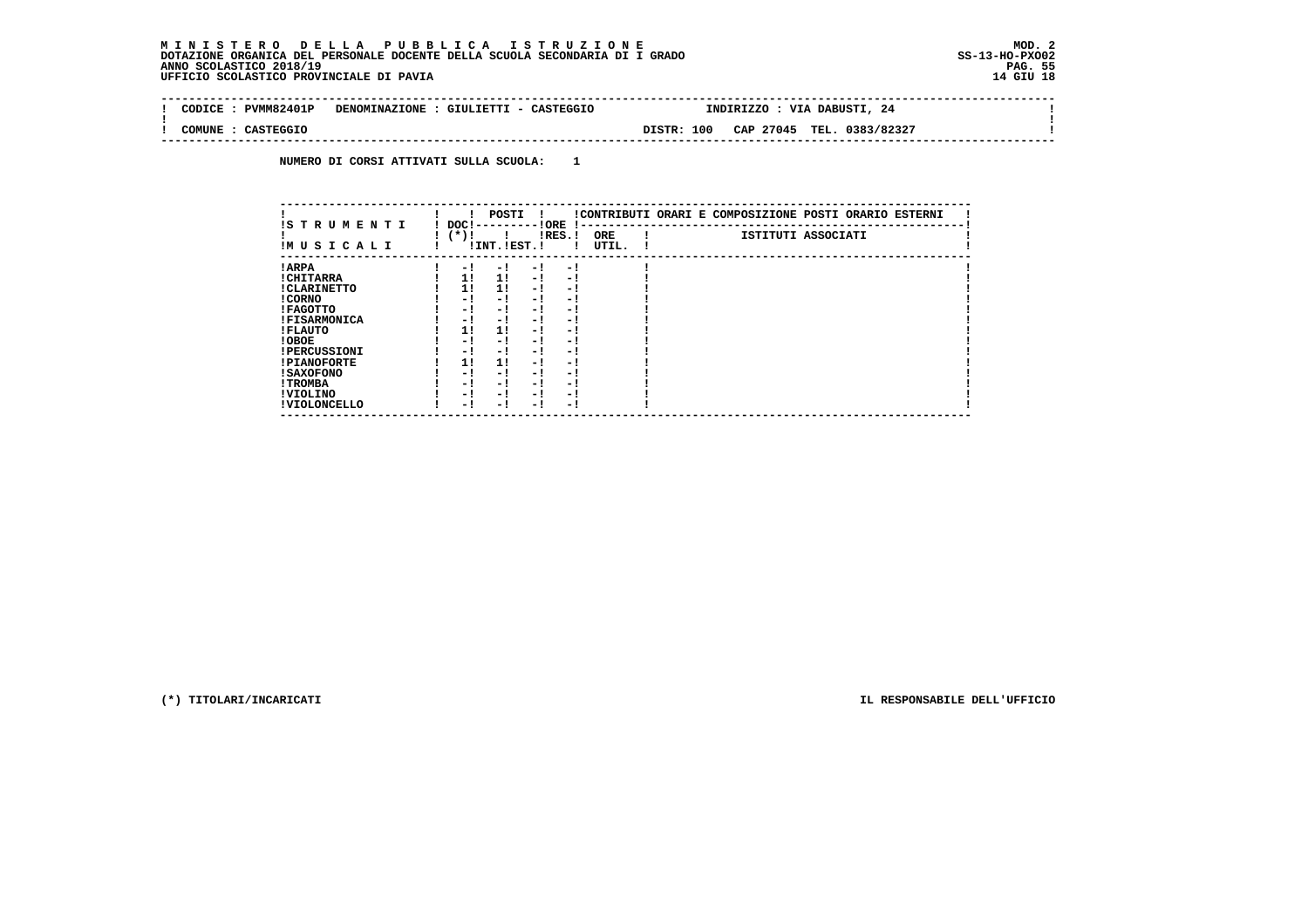**---------------------------------------------------------------------------**

| CODICE : PVMM82402Q<br>DENOMINAZIONE : TORRAZZA COSTE |      |              |      |                          | INDIRIZZO : VIA ROMA, 63/A |    |      |                          |                           |  |  |
|-------------------------------------------------------|------|--------------|------|--------------------------|----------------------------|----|------|--------------------------|---------------------------|--|--|
| COMUNE : TORRAZZA COSTE                               |      |              |      | DISTR: 100               |                            |    |      |                          | CAP 27050 TEL. 0383/77411 |  |  |
|                                                       |      | TEMPO        | II   | <b>NORMALE</b><br>III !! | !! TEMPO<br>$\mathbf{I}$   | II |      | PROLUNGATO<br>III        |                           |  |  |
| <b>!TOTALE ALUNNI</b><br><b>!TOTALE CLASSI</b>        | - 20 | $\mathbf{r}$ | 24 ! | $1 \quad 11$             | 28 !! - ! - ! - !<br>$-1$  |    | $-1$ | $\sim$                   |                           |  |  |
| <b>!CLASSI DI INGLESE</b><br>$1/17.007$ DT EDAMARCE   |      |              |      |                          | $-1$                       |    | $-1$ | $\overline{\phantom{0}}$ |                           |  |  |

 **!CLASSI DI FRANCESE ! - ! - ! - !! - ! - ! - ! !CLASSI DI SPAGNOLO ! 1 ! 1 ! 1 !! - ! - ! - ! !CLASSI DI TEDESCO ! - ! - ! - !! - ! - ! - ! !CLASSI DI INGLESE APPROF. ! - ! - ! - !! - ! - ! - ! !CLASSI DI ITALIANO APPROF. ! - ! - ! - !! - ! - ! - !**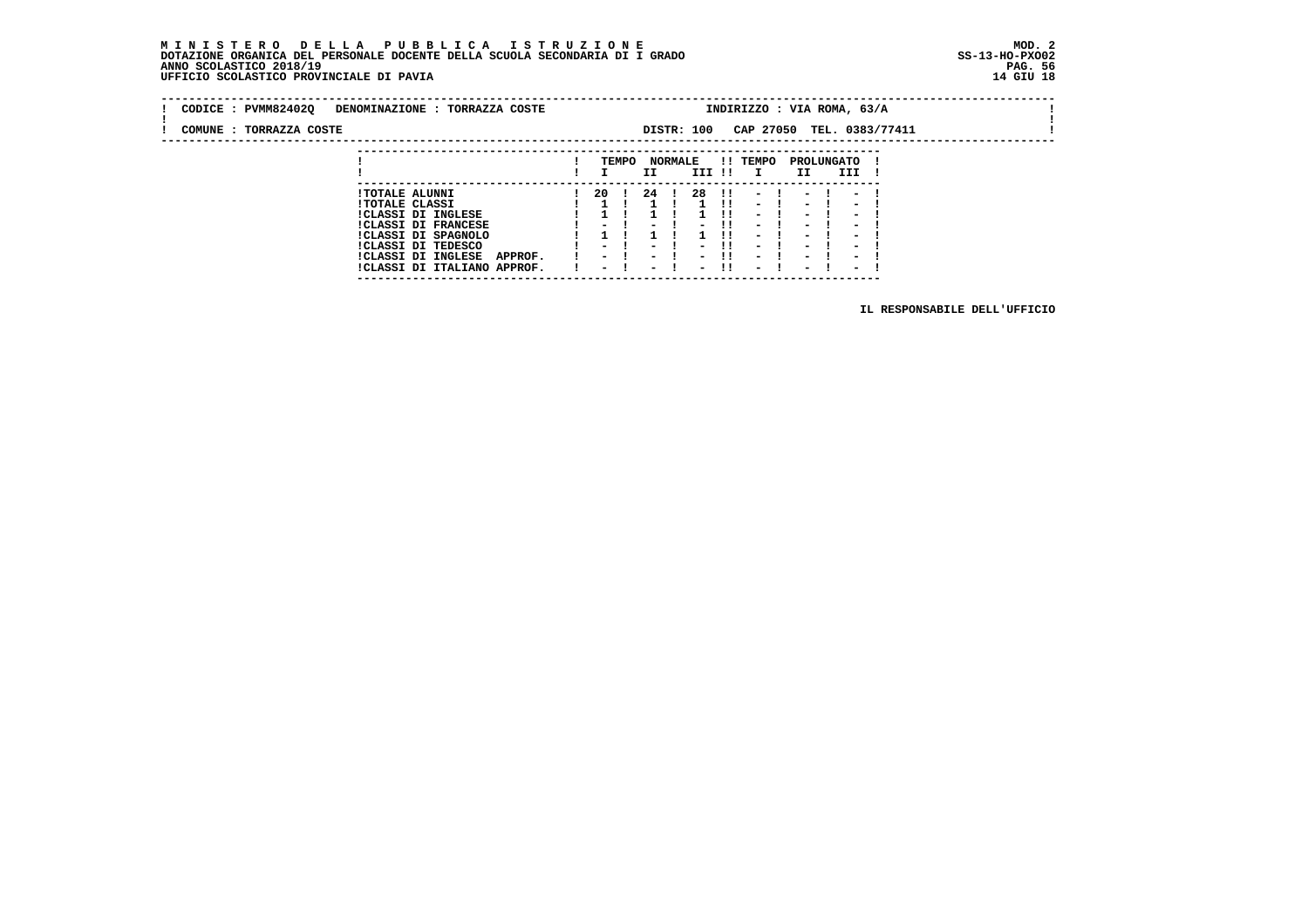# MINISTERO DELLA PUBBLICA ISTRUZIONE<br>DOTAZIONE ORGANICA DEL PERSONALE DOCENTE DELLA SCUOLA SECONDARIA DI IGRADO<br>ANNO SCOLASTICO 2018/19<br>UFFICIO SCOLASTICO PROVINCIALE DI PAVIA

| CODICE: PVMM82501E            | DENOMINAZIONE : C.A. DALLA CHIESA - SAN GENESIO |         |       |            |                |        |              |                |                   |      |                                    | INDIRIZZO : VIA INDIPENDENZA, 15 |  |
|-------------------------------|-------------------------------------------------|---------|-------|------------|----------------|--------|--------------|----------------|-------------------|------|------------------------------------|----------------------------------|--|
| COMUNE : SAN GENESIO ED UNITI |                                                 |         |       | DISTR: 095 |                |        |              |                |                   |      |                                    | CAP 27010 TEL. 0382/586978       |  |
|                               |                                                 |         |       |            |                |        |              |                |                   |      |                                    |                                  |  |
|                               |                                                 |         | TEMPO | ΙI         | <b>NORMALE</b> | III !! |              | !! TEMPO       | PROLUNGATO<br>II. | III  |                                    |                                  |  |
|                               | <b>!TOTALE ALUNNI</b><br><b>!TOTALE CLASSI</b>  | 68 ! 97 |       |            |                | 70     | $\mathbf{H}$ | $-1$<br>$\sim$ | $-1$              | $-1$ | $\sim$<br>$\overline{\phantom{a}}$ |                                  |  |

 **---------------------------------------------------------------------------**

| . TATTE ATTACT             |                             |  |  |  | .                               |  |  |  |
|----------------------------|-----------------------------|--|--|--|---------------------------------|--|--|--|
| !CLASSI DI INGLESE         |                             |  |  |  | 1 3 1 4 1 3 11 - 1 - 1 - 1      |  |  |  |
| <b>!CLASSI DI FRANCESE</b> |                             |  |  |  | 1 - 1 - 1 - 11 - 1 - 1 - 1      |  |  |  |
| !CLASSI DI SPAGNOLO        |                             |  |  |  | 1 3 1 4 1 3 11 - 1 - 1 - 1      |  |  |  |
| ICLASSI DI TEDESCO         |                             |  |  |  | $1 - 1 - 1 - 1 - 1 - 1 - 1 - 1$ |  |  |  |
| !CLASSI DI INGLESE         | APPROF.                     |  |  |  | 1 - 1 - 1 - 11 - 1 - 1 - 1      |  |  |  |
|                            | !CLASSI DI ITALIANO APPROF. |  |  |  | 1 – 1 – 1 – 11 – 1 – 1 – 1      |  |  |  |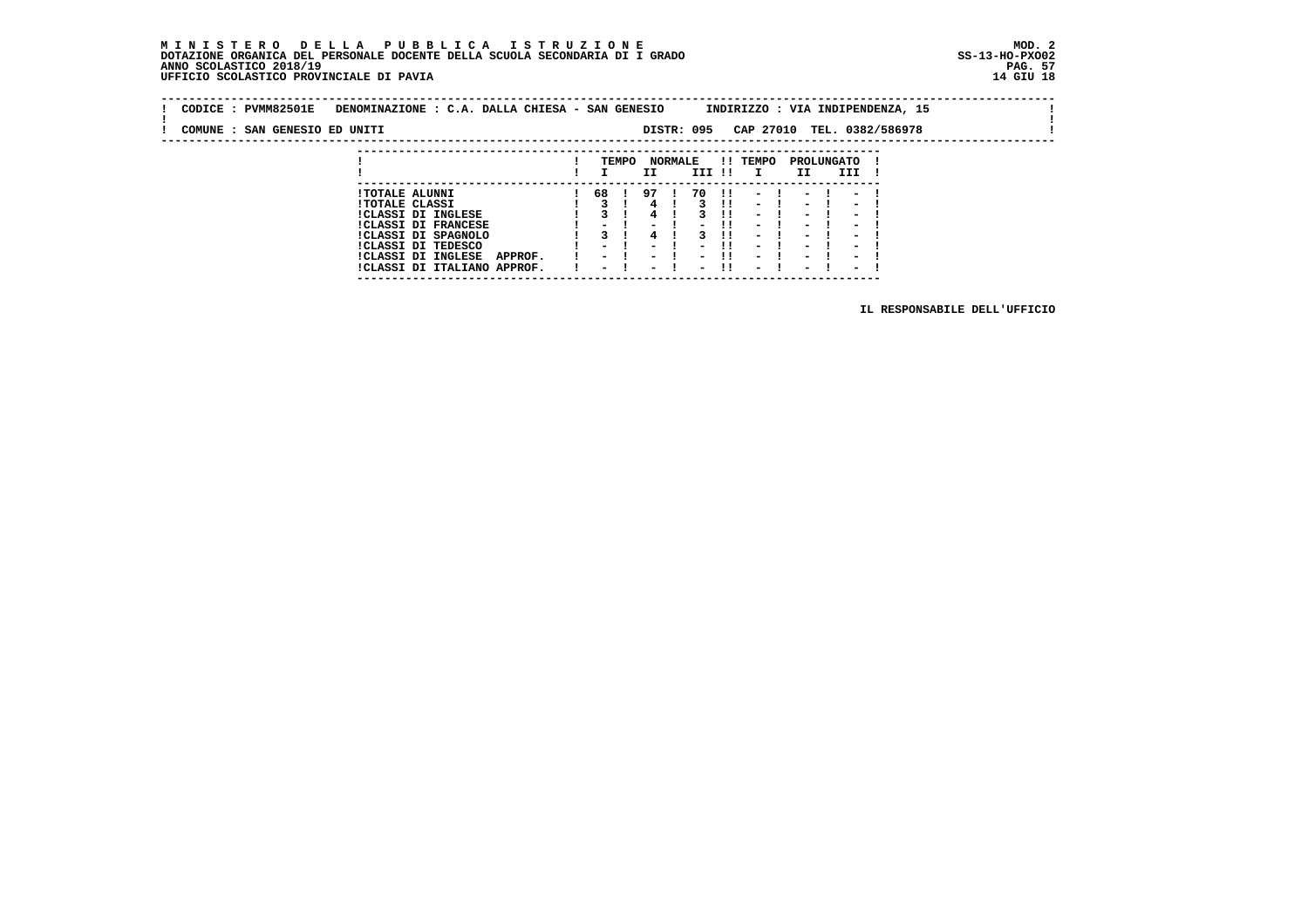| COMUNE : PAVIA                      |                                                                                                                                |
|-------------------------------------|--------------------------------------------------------------------------------------------------------------------------------|
|                                     |                                                                                                                                |
|                                     | ! TEMPO NORMALE !! TEMPO PROLUNGATO !                                                                                          |
|                                     | $\mathbf{I}$ is the set of $\mathbf{I}$<br>III !! I<br>II <b>I</b><br>III !                                                    |
|                                     |                                                                                                                                |
|                                     |                                                                                                                                |
|                                     |                                                                                                                                |
|                                     |                                                                                                                                |
|                                     |                                                                                                                                |
|                                     |                                                                                                                                |
|                                     |                                                                                                                                |
|                                     |                                                                                                                                |
|                                     | ! CATTEDRE<br>$\mathbf{I}$                                                                                                     |
|                                     | ! C L A S S I D I ! !----------------!ORE !--                                                                                  |
|                                     | ! DOCIORARIO IORARIO IRES.I TEMPO NOR. ! TEMPO PROL.! ISTITUTI ASSOCIATI<br>! CONCORSO !(*)!INT. !EST. ! ! I II III ! II III ! |
|                                     |                                                                                                                                |
|                                     | ! Italiano 1999   13! 13! - 1999   16!<br>the contract of the contract of the<br>$\mathbf{I}$                                  |
|                                     | - - ! - - - !ALLA PVMM806015 CERTOSA DI PAVIA                                                                                  |
|                                     |                                                                                                                                |
|                                     | 3 !  <br>- ! 8 - - ! - - - !ALLA PVMM806015 CERTOSA DI PAVIA                                                                   |
|                                     |                                                                                                                                |
|                                     |                                                                                                                                |
|                                     |                                                                                                                                |
|                                     |                                                                                                                                |
|                                     |                                                                                                                                |
|                                     |                                                                                                                                |
|                                     |                                                                                                                                |
|                                     | $\mathbf{I}$ and $\mathbf{I}$ and $\mathbf{I}$                                                                                 |
|                                     |                                                                                                                                |
|                                     |                                                                                                                                |
|                                     |                                                                                                                                |
|                                     |                                                                                                                                |
|                                     |                                                                                                                                |
|                                     |                                                                                                                                |
|                                     |                                                                                                                                |
|                                     |                                                                                                                                |
|                                     |                                                                                                                                |
|                                     |                                                                                                                                |
|                                     | SOSTEGNO !DOC! TOTALE ALUNNI ! POSTI ! POSTI ! CONTR. E COMPOSIZIONE POSTI ESTERNI                                             |
|                                     | $!(*)!$ I II III ! INT. ! EST. !                                                                                               |
|                                     | ! MIN.PSICOFISICI ! 9! 10 ! 4 ! 8 !<br>9 <sub>1</sub>                                                                          |
| $!$ MIN.DELL'UDITO $!$ - $!$ - $!$  | $\frac{1}{2}$ and $\frac{1}{2}$ . In the $\frac{1}{2}$<br>$\frac{1}{2}$ $\frac{1}{1}$<br>$-1$                                  |
| $!$ MIN.DELLA VISTA $!$ - $!$ - $!$ |                                                                                                                                |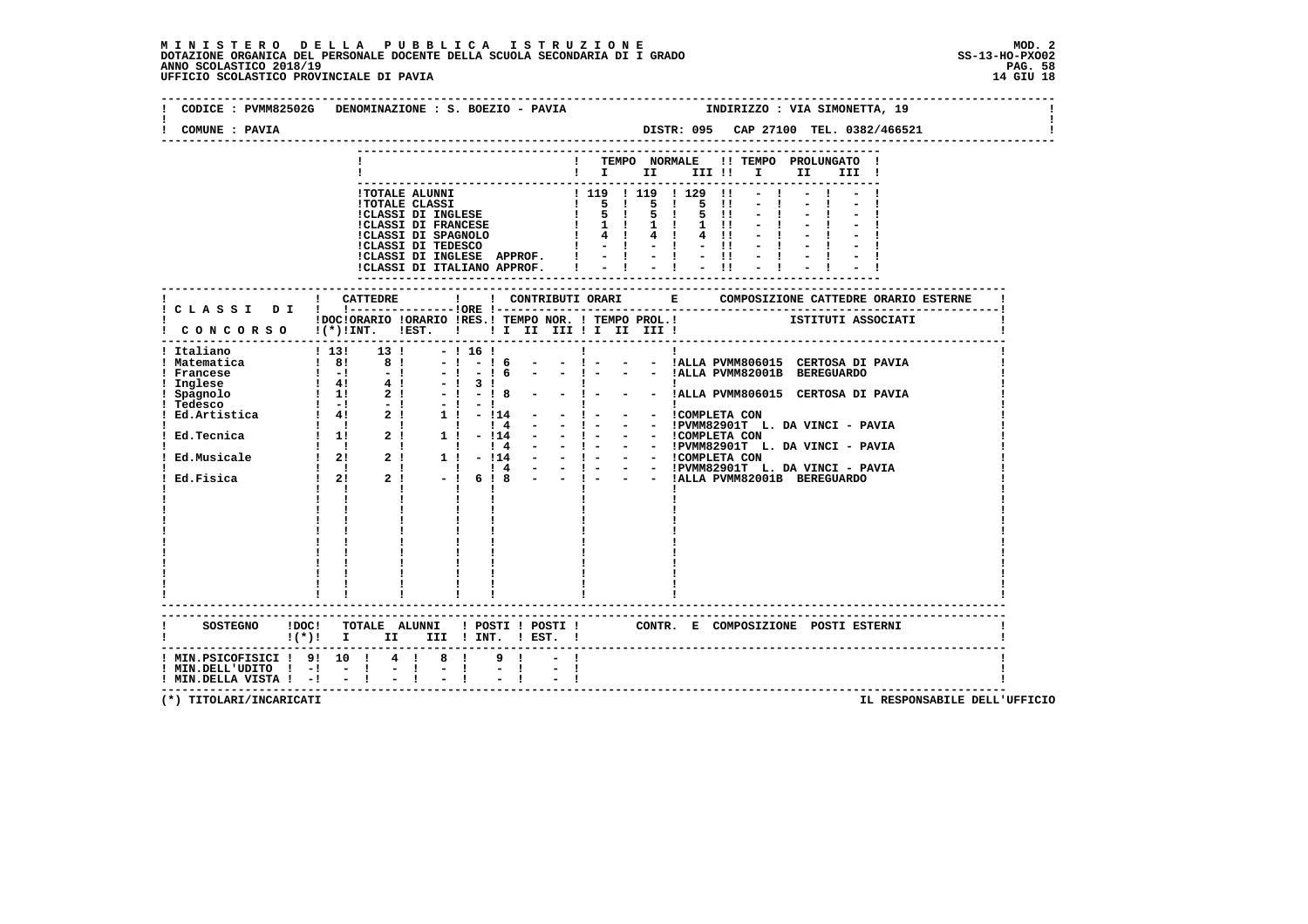| COMUNE : VOGHERA | DISTR: 100 CAP 27058 TEL. 0383/41371                                                                                                                                                                                                                                                 |
|------------------|--------------------------------------------------------------------------------------------------------------------------------------------------------------------------------------------------------------------------------------------------------------------------------------|
|                  | ! TEMPO NORMALE !! TEMPO PROLUNGATO !<br>$\mathbf{I}$ is the set of $\mathbf{I}$<br>III !                                                                                                                                                                                            |
|                  | ---------------------------------<br>$ICLASI DI ITALIANO APPROF.$ $! - 1 - 1 - 1!$                                                                                                                                                                                                   |
|                  | ! CONCORSO !(*)!INT. !EST. ! ! I II III II III III !                                                                                                                                                                                                                                 |
|                  | Italiano (1990)<br>1990)<br>Matematica (1990)<br>Prancese (2000)<br>1990)<br>1990)<br>1990)<br>1990)<br>1990)<br>1990)<br>1990)<br>1990)<br>1990)<br>1990)<br>1990)<br>1990)<br>1990)<br>1990)<br>1990)<br>1990)<br>1990)<br>1990)<br>1990)<br>1990)<br>1990)<br>1990)<br>1990)<br>1 |
|                  |                                                                                                                                                                                                                                                                                      |
|                  |                                                                                                                                                                                                                                                                                      |
|                  | SOSTEGNO !DOC! TOTALE ALUNNI ! POSTI ! POSTI ! CONTR. E COMPOSIZIONE POSTI ESTERNI<br>1(*)! I II III ! INT. ! EST. !                                                                                                                                                                 |
|                  | ! MIN.PSICOFISICI ! 6! 5 ! 14 ! 19 ! 14 !<br>! MIN.DELL'UDITO ! -! - ! - ! - !<br>! MIN.DELLA VISTA ! -! - ! - ! - !                                                                                                                                                                 |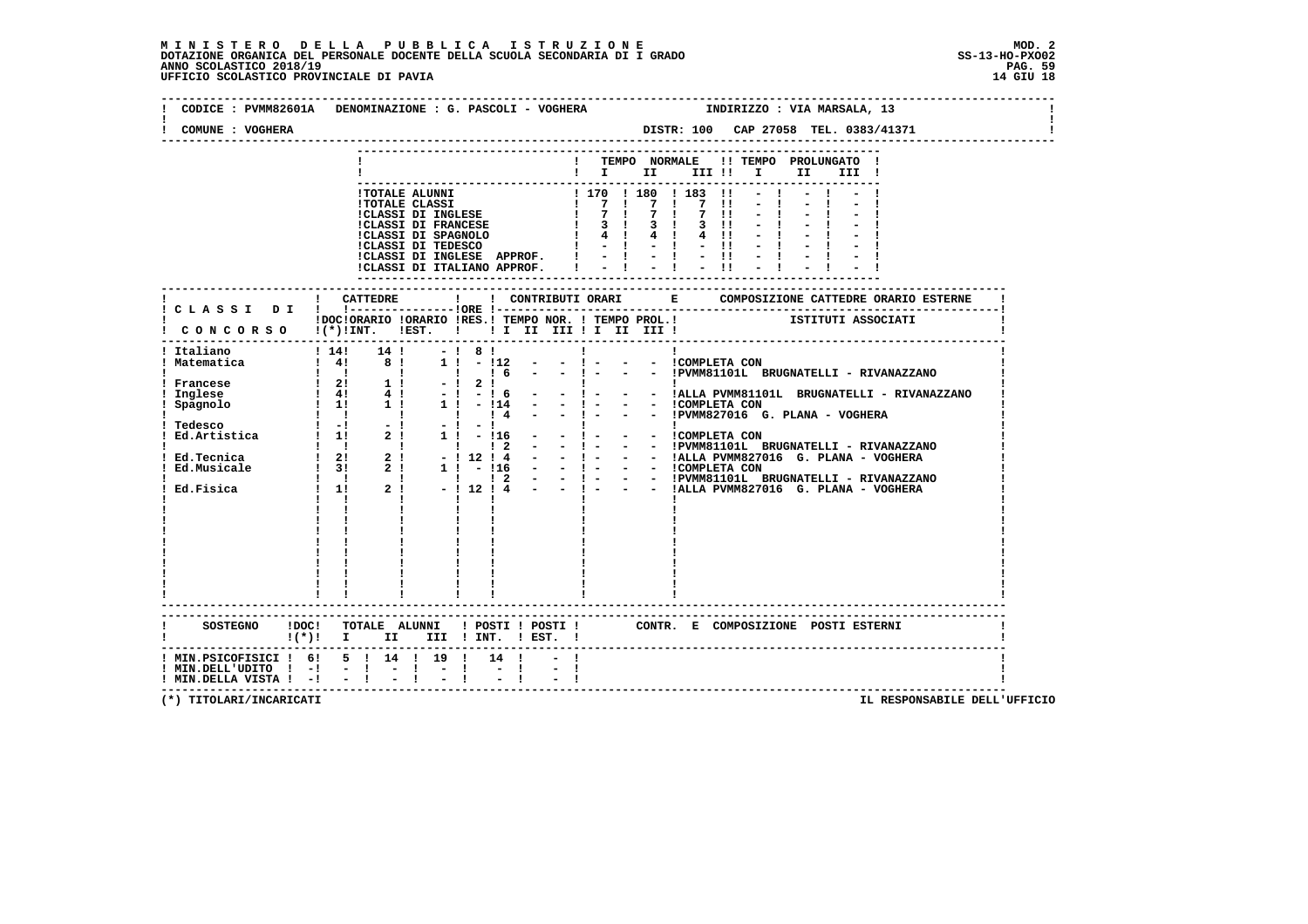#### **M I N I S T E R O D E L L A P U B B L I C A I S T R U Z I O N E MOD. 2 DOTAZIONE ORGANICA DEL PERSONALE DOCENTE DELLA SCUOLA SECONDARIA DI I GRADO ANNO SCOLASTICO 2018/19 PAG. 60 UFFICIO SCOLASTICO PROVINCIALE DI PAVIA 14 GIU 18**

 **---------------------------------------------------------------------------**

|  | CODICE: PVMM82602B    | DENOMINAZIONE : A. MANZONI - CASEI GEROLA |         |               |       |        |                |                          |              | INDIRIZZO : VIA DEGLI SPALTI, 18 |                          |                          |  |  |  |
|--|-----------------------|-------------------------------------------|---------|---------------|-------|--------|----------------|--------------------------|--------------|----------------------------------|--------------------------|--------------------------|--|--|--|
|  | COMUNE : CASEI GEROLA |                                           |         |               |       |        |                | DISTR: 100               |              | CAP 27050 TEL. 0383/61369        |                          |                          |  |  |  |
|  |                       |                                           |         |               |       |        |                |                          |              |                                  |                          |                          |  |  |  |
|  |                       |                                           |         |               | TEMPO | II     | <b>NORMALE</b> | III !!                   |              | <b>!! TEMPO</b><br>$\mathbf{I}$  | II                       | PROLUNGATO<br>III        |  |  |  |
|  |                       |                                           |         |               |       |        |                |                          |              |                                  |                          |                          |  |  |  |
|  |                       | <b>!TOTALE ALUNNI</b>                     |         | 32 I          |       | -25    |                | 35                       | $\mathbf{H}$ | $\overline{\phantom{0}}$         |                          |                          |  |  |  |
|  |                       | <b>!TOTALE CLASSI</b>                     |         | $\mathbf{2}$  |       |        |                |                          | - 11         | $\sim$                           | $\overline{\phantom{0}}$ | $\overline{\phantom{0}}$ |  |  |  |
|  |                       | <b>!CLASSI DI INGLESE</b>                 |         | 2             |       |        |                |                          |              | $\overline{\phantom{0}}$         | $\overline{\phantom{0}}$ |                          |  |  |  |
|  |                       | <b>!CLASSI DI FRANCESE</b>                |         |               |       |        |                |                          |              | $\overline{\phantom{0}}$         | $\overline{\phantom{0}}$ |                          |  |  |  |
|  |                       | !CLASSI DI SPAGNOLO                       |         | 2             |       |        |                |                          |              | $\overline{\phantom{0}}$         | $\blacksquare$           |                          |  |  |  |
|  |                       | ICLASSI DI TEDESCO                        |         | $\sim$ $\sim$ |       |        |                |                          |              | $\overline{\phantom{0}}$         | $\overline{\phantom{0}}$ | $\overline{\phantom{0}}$ |  |  |  |
|  |                       | <b>!CLASSI DI INGLESE</b>                 | APPROF. | $\sim$        |       | $ -$   |                |                          |              | $\overline{\phantom{0}}$         | $\overline{\phantom{0}}$ | $\overline{\phantom{0}}$ |  |  |  |
|  |                       | !CLASSI DI ITALIANO APPROF.               |         |               |       | $\sim$ |                | $\overline{\phantom{0}}$ |              | $\overline{\phantom{0}}$         | $\overline{\phantom{0}}$ | $\overline{\phantom{0}}$ |  |  |  |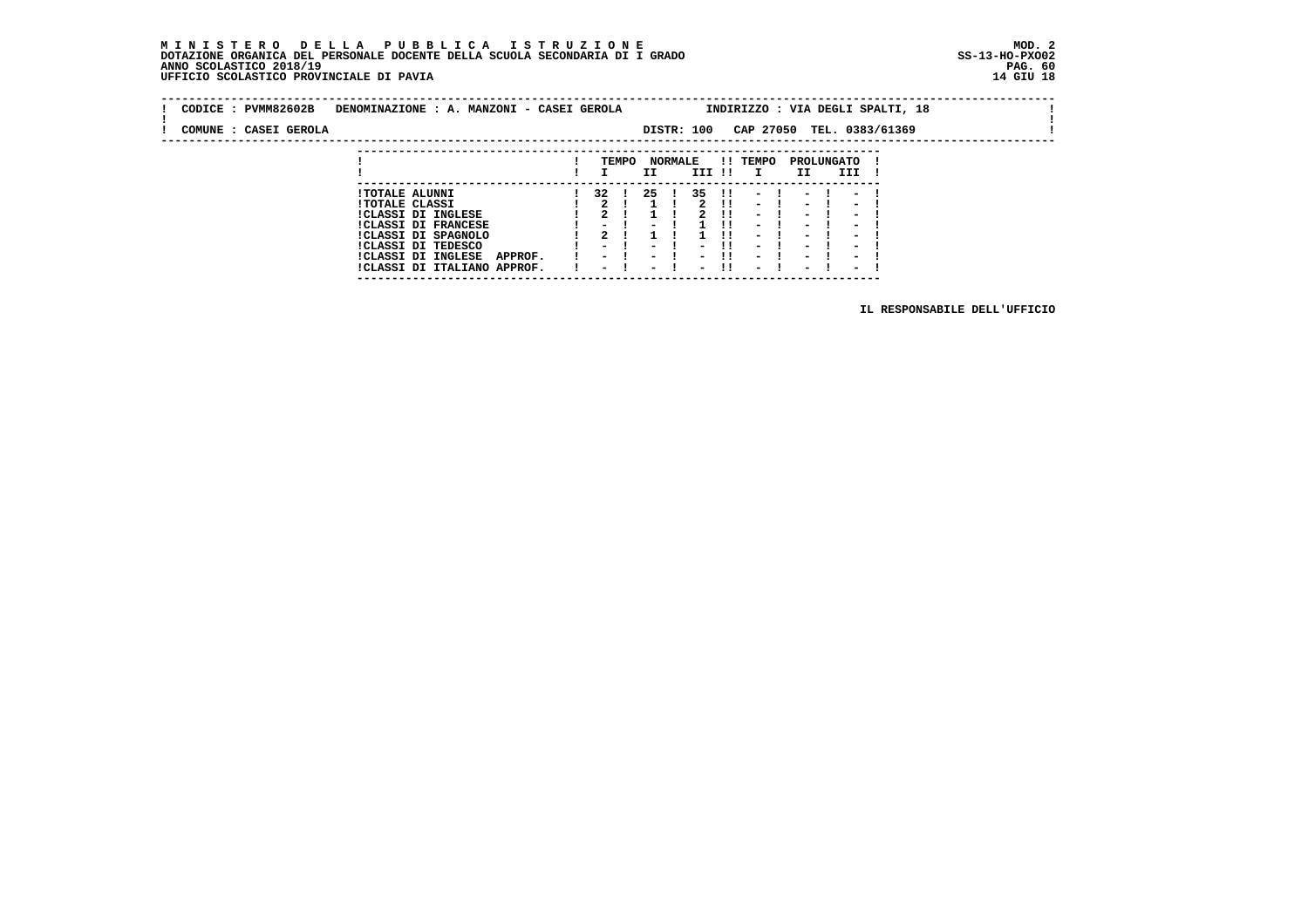| COMUNE : VOGHERA                                                                                                      | CODICE : PVMM827016 DENOMINAZIONE : G. PLANA - VOGHERA |      | INDIRIZZO : VIA DANTE, 3                                                                                                                                           |
|-----------------------------------------------------------------------------------------------------------------------|--------------------------------------------------------|------|--------------------------------------------------------------------------------------------------------------------------------------------------------------------|
|                                                                                                                       |                                                        |      | ! TEMPO NORMALE !! TEMPO PROLUNGATO !<br>$\blacksquare$ $\blacksquare$ $\blacksquare$ $\blacksquare$ $\blacksquare$ $\blacksquare$ $\blacksquare$<br>II a<br>III ! |
|                                                                                                                       | I CONCORSO I (*) INT. IEST. I II II III II III III II  |      | IDOCIORARIO IORARIO IRES.I TEMPO NOR. I TEMPO PROL.I SITITUTI ASSOCIATI                                                                                            |
|                                                                                                                       |                                                        |      |                                                                                                                                                                    |
|                                                                                                                       |                                                        |      |                                                                                                                                                                    |
|                                                                                                                       | !! ! ! ! Strumento Musicale ! 6! 8 ! - ! - !           |      |                                                                                                                                                                    |
|                                                                                                                       |                                                        |      |                                                                                                                                                                    |
|                                                                                                                       |                                                        |      |                                                                                                                                                                    |
|                                                                                                                       | $!(*)!$ I II III ! INT. ! EST. !                       |      | SOSTEGNO !DOC! TOTALE ALUNNI ! POSTI ! POSTI ! CONTR. E COMPOSIZIONE POSTI ESTERNI                                                                                 |
| ! MIN.PSICOFISICI ! 3! 11 ! 12 ! 9 ! 10 !<br>$!$ MIN.DELL'UDITO $!$ -! - ! - !<br>$!$ MIN.DELLA VISTA $!$ - $!$ - $!$ |                                                        | $-1$ |                                                                                                                                                                    |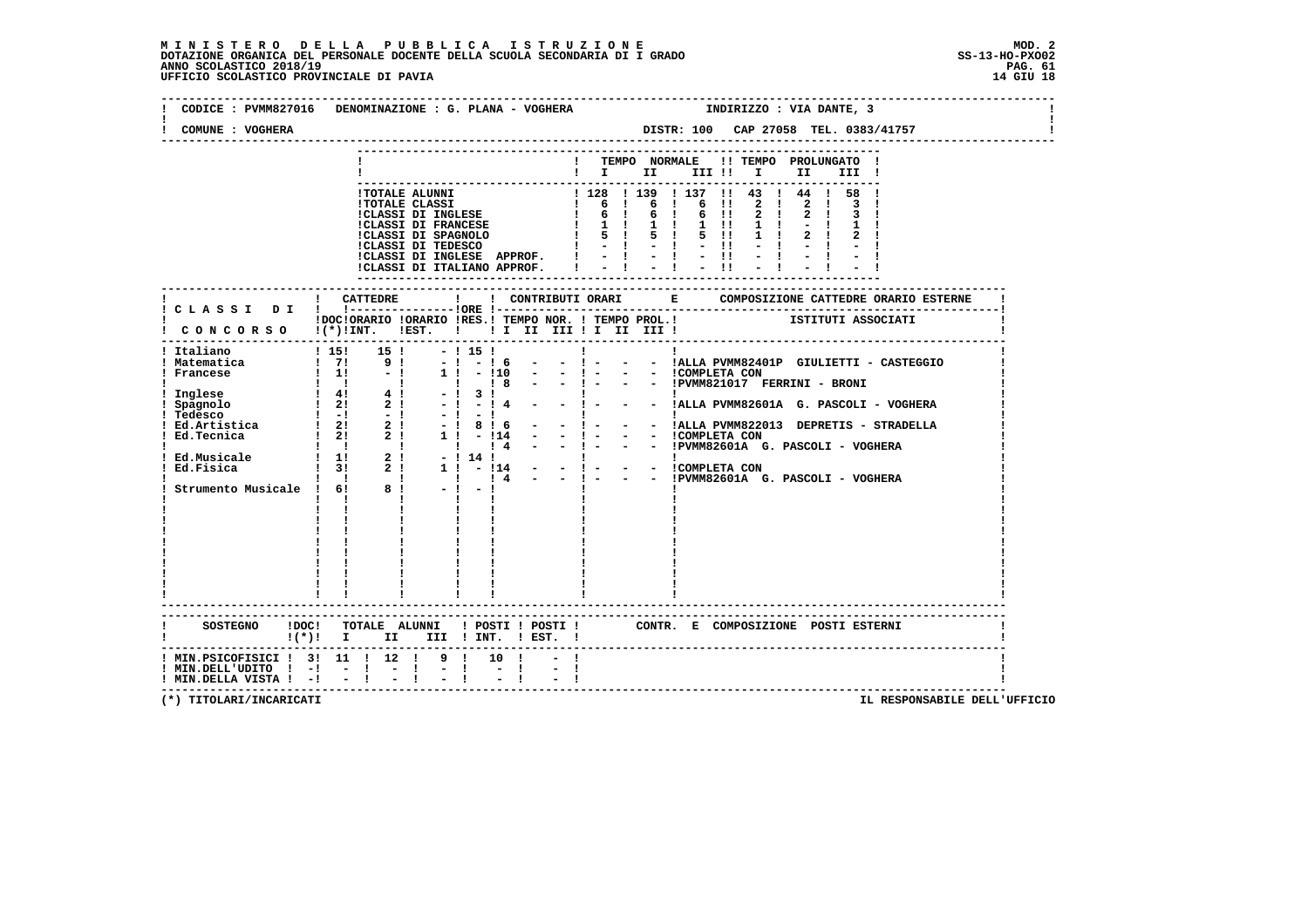| -------------------------------------<br>PVMM827016<br>CODTCE | VOGHERA<br>DENOMINAZIONE<br><b>PLANA</b><br>$\sim$ | <b>VIA</b><br>DANTE,<br><b>INDIRIZZO</b>         |  |
|---------------------------------------------------------------|----------------------------------------------------|--------------------------------------------------|--|
| COMUNE<br><b>VOGHERA</b><br>----                              |                                                    | 100<br>CAP 27058<br>TEL.<br>0383/41757<br>DISTR: |  |

 **NUMERO DI CORSI ATTIVATI SULLA SCUOLA: 2**

| IS T R U M E N T I  | DOC!   | POSTI          | ! ORE                    |           |                     | !CONTRIBUTI ORARI E COMPOSIZIONE POSTI ORARIO ESTERNI |  |  |
|---------------------|--------|----------------|--------------------------|-----------|---------------------|-------------------------------------------------------|--|--|
| IMUSICALI           | $(*)!$ | ! INT. !EST. ! |                          | $lRES.$ ! | <b>ORE</b><br>UTIL. | ISTITUTI ASSOCIATI                                    |  |  |
| ! ARPA              | $-1$   | - 1            | - 1                      | $-1$      |                     |                                                       |  |  |
| ! CHITARRA          | 2!     | 2!             | $-1$                     | - 1       |                     |                                                       |  |  |
| ! CLARINETTO        | - 1    | 11             | $-1$                     | - 1       |                     |                                                       |  |  |
| ! CORNO             | - !    | - !            | - 1                      | - 1       |                     |                                                       |  |  |
| ! FAGOTTO           | - 1    | - !            | - 1                      | - 1       |                     |                                                       |  |  |
| <b>!FISARMONICA</b> | - 1    | - 1            | - 1                      | $-1$      |                     |                                                       |  |  |
| ! FLAUTO            | 11     | 2!             | - 1                      | - 1       |                     |                                                       |  |  |
| ! OBOE              | - 1    | - 1            | - 1                      | - 1       |                     |                                                       |  |  |
| <b>!PERCUSSIONI</b> | 11     | 11             | - 1                      | - 1       |                     |                                                       |  |  |
| <b>!PIANOFORTE</b>  | 11     | 11             | - 1                      | - 1       |                     |                                                       |  |  |
| <b>! SAXOFONO</b>   | 11     | 11             | - 1                      | - 1       |                     |                                                       |  |  |
| ! TROMBA            | - !    | - !            | - 1                      | - 1       |                     |                                                       |  |  |
| ! VIOLINO           | - 1    | - !            | - 1                      | - 1       |                     |                                                       |  |  |
| ! VIOLONCELLO       | - 1    | - 1            | $\overline{\phantom{0}}$ | - 1       |                     |                                                       |  |  |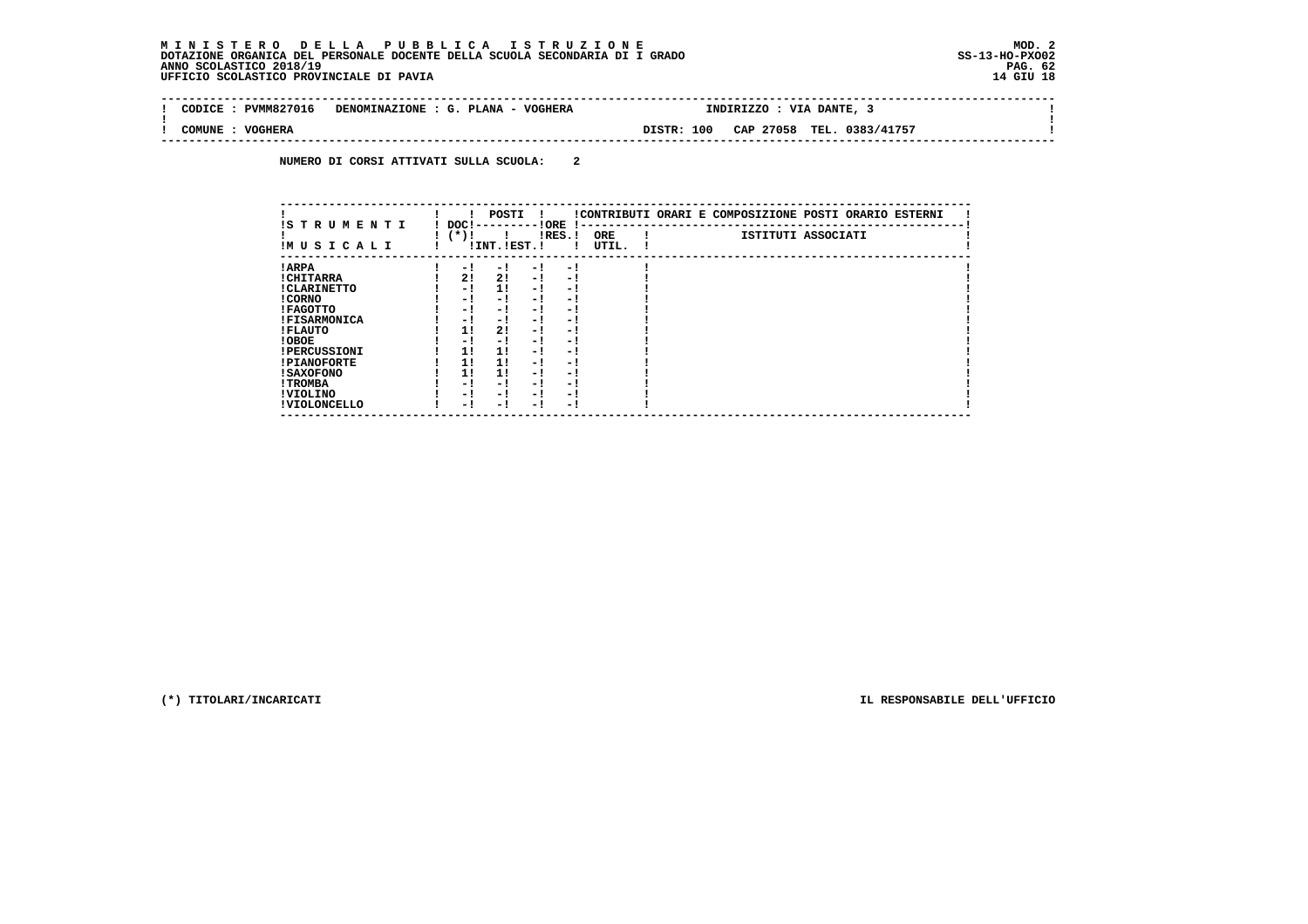| ! TEMPO NORMALE !! TEMPO PROLUNGATO !<br>$\blacksquare$ $\blacksquare$ $\blacksquare$ $\blacksquare$ $\blacksquare$ $\blacksquare$ $\blacksquare$ $\blacksquare$ $\blacksquare$<br>III !<br>----------------------------<br>$-!$ - $16$ - - $!$ - - IALLA PVMM805019 E. DI SAVOIA - CASORATE PRIMO!<br>$12!$ 13 !<br>$\begin{bmatrix} 1 & 2 & 1 & 1 & 3 & 1 \\ 1 & 7 & 1 & 8 & 1 \\ 1 & 1 & 1 & 1 & 1 \\ 1 & 4 & 1 & 1 & 1 \\ 1 & -1 & 1 & 1 & 1 \\ 1 & -1 & 1 & 1 & 1 \\ 1 & 1 & 1 & 1 & 1 \\ 1 & 1 & 1 & 1 & 1 \\ 1 & 1 & 1 & 1 & 1 \\ 1 & 1 & 1 & 1 & 1 \\ 1 & 1 & 1 & 1 & 1 \\ 1 & 1 & 1 & 1 & 1 \\ 1 & 1 & 1 & 1 & 1 \\ 1 & 1 & 1 & 1 & 1 \\ $<br>$-1 - 1$<br>--------------------------------<br>SOSTEGNO !DOC! TOTALE ALUNNI ! POSTI ! POSTI ! CONTR. E COMPOSIZIONE POSTI ESTERNI | COMUNE : PAVIA                                                                                              |      |      |             |  |  |  |  |  |  |  |  |
|-------------------------------------------------------------------------------------------------------------------------------------------------------------------------------------------------------------------------------------------------------------------------------------------------------------------------------------------------------------------------------------------------------------------------------------------------------------------------------------------------------------------------------------------------------------------------------------------------------------------------------------------------------------------------------------------------------------------------------------------------------------------------------------------|-------------------------------------------------------------------------------------------------------------|------|------|-------------|--|--|--|--|--|--|--|--|
|                                                                                                                                                                                                                                                                                                                                                                                                                                                                                                                                                                                                                                                                                                                                                                                           |                                                                                                             |      |      |             |  |  |  |  |  |  |  |  |
| ! DOCIORARIO IORARIO IRES.I TEMPO NOR. ! TEMPO PROL.! ISTITUTI ASSOCIATI<br>! CONCORSO !(*)!INT. !EST. ! ! I II III ! II III !!                                                                                                                                                                                                                                                                                                                                                                                                                                                                                                                                                                                                                                                           |                                                                                                             |      |      |             |  |  |  |  |  |  |  |  |
|                                                                                                                                                                                                                                                                                                                                                                                                                                                                                                                                                                                                                                                                                                                                                                                           |                                                                                                             |      |      |             |  |  |  |  |  |  |  |  |
| ! Italiano<br>! Matematica                                                                                                                                                                                                                                                                                                                                                                                                                                                                                                                                                                                                                                                                                                                                                                |                                                                                                             |      |      |             |  |  |  |  |  |  |  |  |
|                                                                                                                                                                                                                                                                                                                                                                                                                                                                                                                                                                                                                                                                                                                                                                                           |                                                                                                             |      |      |             |  |  |  |  |  |  |  |  |
|                                                                                                                                                                                                                                                                                                                                                                                                                                                                                                                                                                                                                                                                                                                                                                                           |                                                                                                             |      |      |             |  |  |  |  |  |  |  |  |
|                                                                                                                                                                                                                                                                                                                                                                                                                                                                                                                                                                                                                                                                                                                                                                                           | ! MIN.PSICOFISICI ! 8! 10 ! 6 ! 5 !<br>$!$ MIN.DELL'UDITO $!$ -! - !<br>$!$ MIN.DELLA VISTA $!$ - $!$ - $!$ | $-1$ | $-1$ | $8 \quad 1$ |  |  |  |  |  |  |  |  |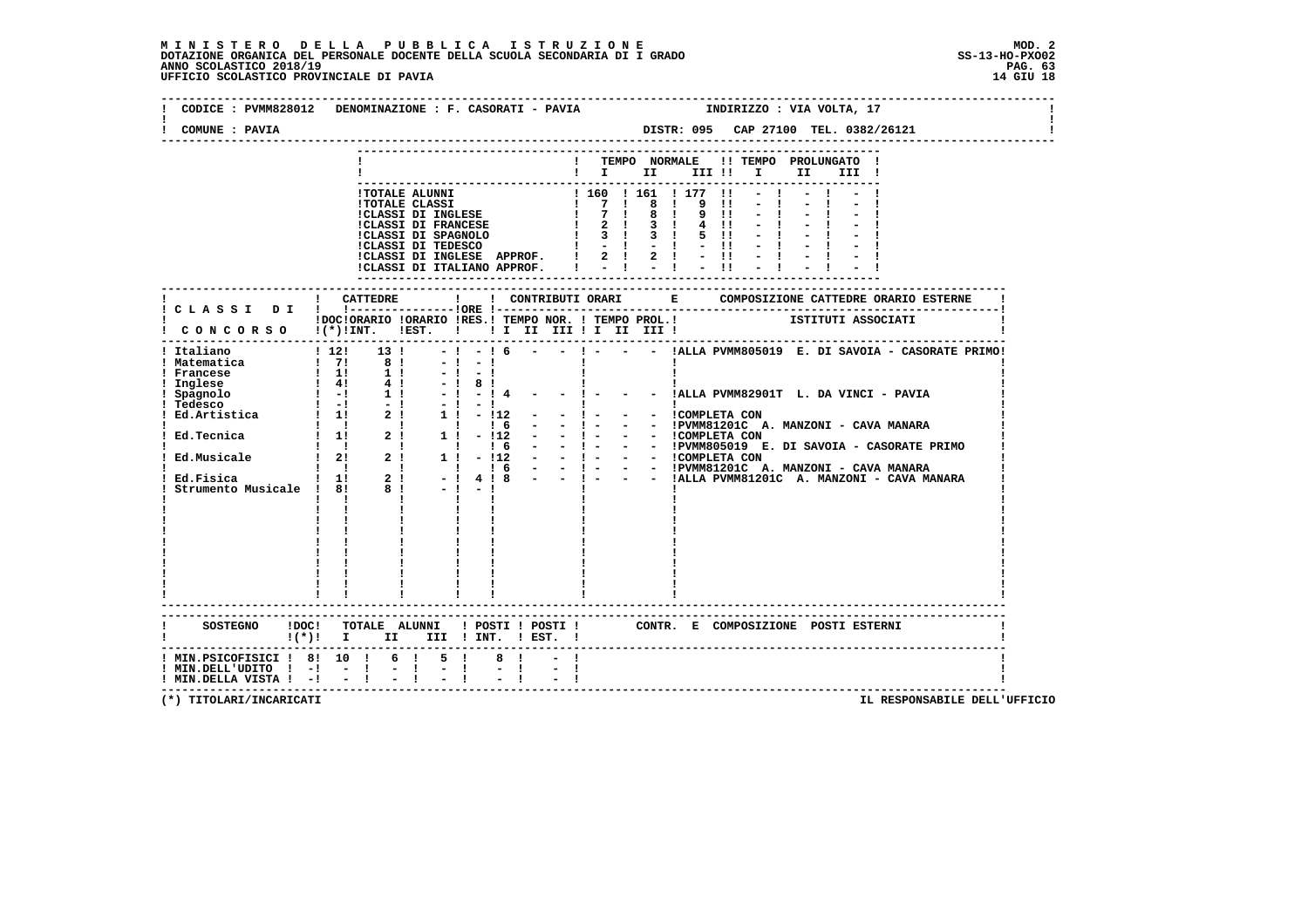| : PVMM828012<br>CODICE | DENOMINAZIONE : F. CASORATI - PAVIA |            | INDIRIZZO : VIA VOLTA, 17 |  |
|------------------------|-------------------------------------|------------|---------------------------|--|
| COMUNE : PAVIA         |                                     | DISTR: 095 | CAP 27100 TEL. 0382/26121 |  |

 **NUMERO DI CORSI ATTIVATI SULLA SCUOLA: 2**

| IS T R U M E N T I  | DOC !  | POSTI         |     | ! ORE     | $\mathbf{I}$ – – | !CONTRIBUTI ORARI E COMPOSIZIONE POSTI ORARIO ESTERNI |                    |  |
|---------------------|--------|---------------|-----|-----------|------------------|-------------------------------------------------------|--------------------|--|
| IM U S I C A L I    | $(*)!$ | !INT. !EST. ! |     | $lRES.$ ! | ORE<br>UTIL.     |                                                       | ISTITUTI ASSOCIATI |  |
| ! ARPA              | $-1$   | - 1           | - ! | - 1       |                  |                                                       |                    |  |
| ! CHITARRA          | 2!     | 2!            | - 1 | - 1       |                  |                                                       |                    |  |
| ! CLARINETTO        | 1!     | 11            | - 1 | - 1       |                  |                                                       |                    |  |
| ! CORNO             | - 1    | - !           | - 1 | $-1$      |                  |                                                       |                    |  |
| ! FAGOTTO           | - 1    | $-1$          | - 1 | $-1$      |                  |                                                       |                    |  |
| <b>!FISARMONICA</b> | - !    | - 1           | - 1 | - 1       |                  |                                                       |                    |  |
| ! FLAUTO            | 1!     | 11            | - 1 | - 1       |                  |                                                       |                    |  |
| ! OBOE              | - !    | - !           | - 1 | $-1$      |                  |                                                       |                    |  |
| <b>!PERCUSSIONI</b> | - 1    | - !           | - 1 | - 1       |                  |                                                       |                    |  |
| <b>!PIANOFORTE</b>  | 3!     | 2!            | - 1 | - !       |                  |                                                       |                    |  |
| <b>! SAXOFONO</b>   | - 1    | - !           | - 1 | - !       |                  |                                                       |                    |  |
| ! TROMBA            | - 1    | - !           | - 1 | - !       |                  |                                                       |                    |  |
| ! VIOLINO           | 11     | 11            | - 1 | - 1       |                  |                                                       |                    |  |
| ! VIOLONCELLO       | - 1    | 11            | - 1 | - 1       |                  |                                                       |                    |  |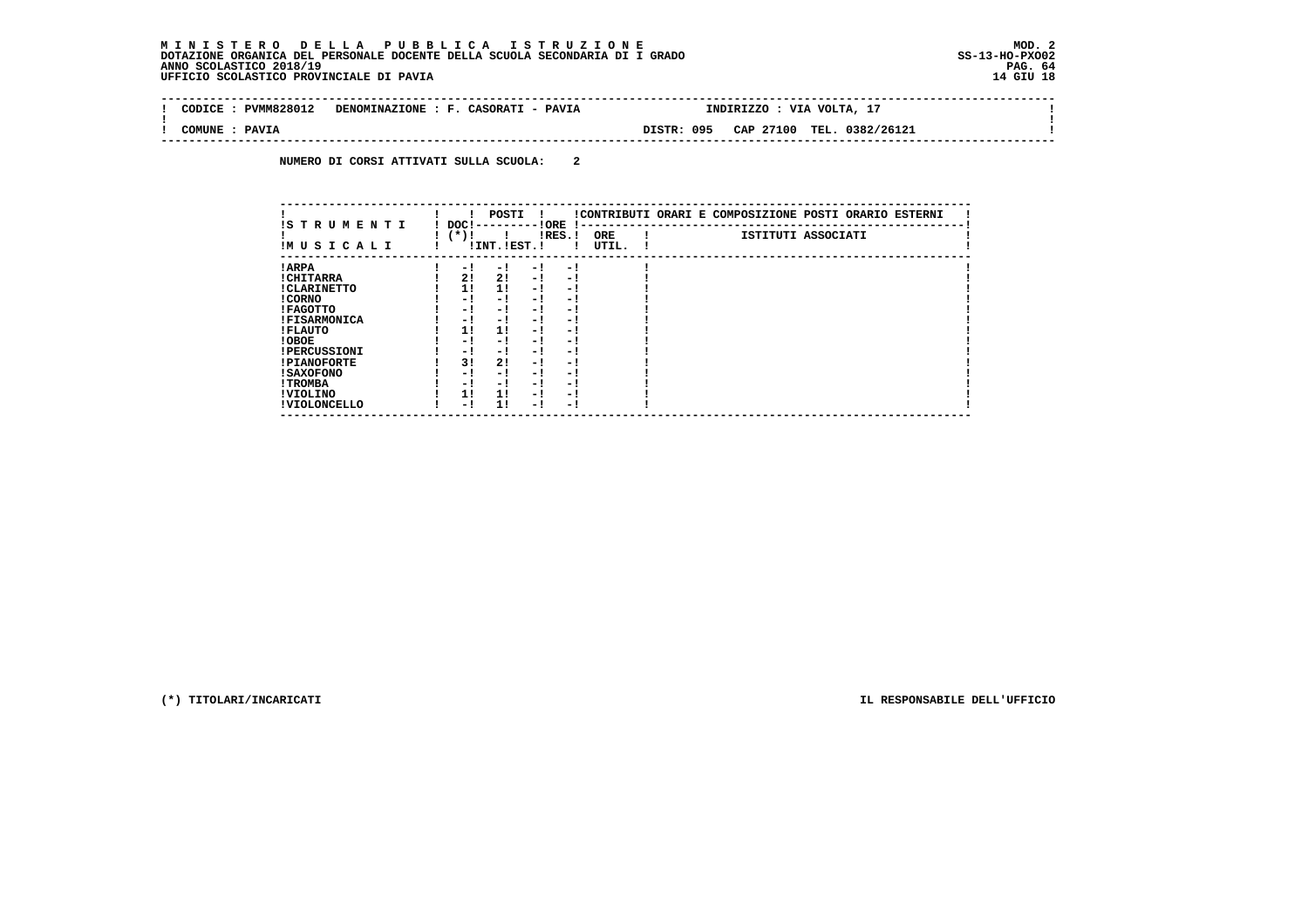| COMUNE : PAVIA                                                  |                                                                                                                                   |
|-----------------------------------------------------------------|-----------------------------------------------------------------------------------------------------------------------------------|
|                                                                 | ! TEMPO NORMALE !! TEMPO PROLUNGATO !<br>$\blacksquare$ $\blacksquare$ $\blacksquare$ $\blacksquare$<br>III !! I<br>II a<br>III ! |
|                                                                 |                                                                                                                                   |
|                                                                 | ! CATTEDRE<br>! CLASSI DI ! !--------------------ORE !---                                                                         |
|                                                                 | IDOCIORARIO IORARIO IRES.I TEMPO NOR. I TEMPO PROL.I SITITUTI ASSOCIATI<br>! CONCORSO !(*)!INT. !EST. !!! II III !I III III!      |
|                                                                 | $      1$ ALLA PVMM81201C A. MANZONI - CAVA MANARA<br>$\mathbf{I}$ $\mathbf{I}$                                                   |
|                                                                 |                                                                                                                                   |
|                                                                 | SOSTEGNO !DOC! TOTALE ALUNNI ! POSTI ! POSTI ! CONTR. E COMPOSIZIONE POSTI ESTERNI<br>$!(*)!$ I II III ! INT. ! EST. !            |
| ! MIN.DELL'UDITO ! -! - ! - !<br>! MIN.DELLA VISTA ! -! - ! - ! | ! MIN.PSICOFISICI ! 5! 2 ! 12 ! 8 !<br>7 <sub>1</sub>                                                                             |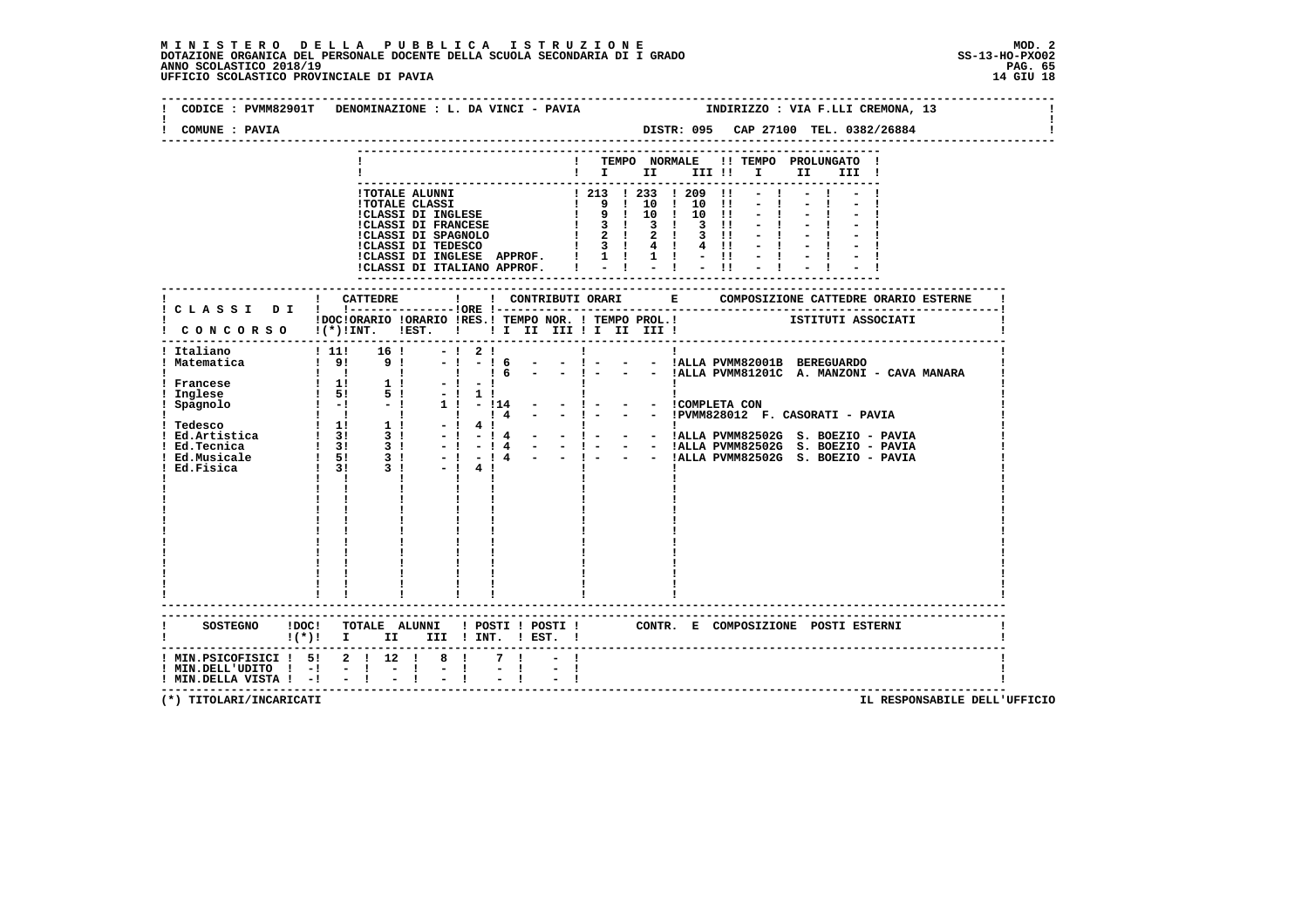| COMUNE : VIGEVANO                                                                                              |                                  |                                   | ------------------------------ | DISTR: 097 CAP 27029 TEL. 0381/75513                                                                                          |  |
|----------------------------------------------------------------------------------------------------------------|----------------------------------|-----------------------------------|--------------------------------|-------------------------------------------------------------------------------------------------------------------------------|--|
|                                                                                                                |                                  |                                   |                                | ! TEMPO NORMALE !! TEMPO PROLUNGATO !<br>$\blacksquare$                                                                       |  |
|                                                                                                                |                                  | !CLASSI DI ITALIANO APPROF.   - ! |                                | $-1 - 1 - 1$<br>!CLASSI DI INGLESE APPROF. $\vert 1 \vert 1 \vert 1 \vert - \vert 1 \vert - \vert 1$<br>$-11$<br>$-1$         |  |
|                                                                                                                |                                  |                                   |                                |                                                                                                                               |  |
|                                                                                                                |                                  |                                   |                                | IDOCIORARIO IORARIO IRES.I TEMPO NOR. I TEMPO PROL.I ISTITUTI ASSOCIATI I CONCORSO I(*)INT. IEST. I II II III II III III IIII |  |
|                                                                                                                |                                  | $\mathbf{I}$                      |                                | 4 ! 8 - - ! - - - !ALLA PVMM835015 DUCA DEGLI ABRUZZI - GARLASCO!                                                             |  |
|                                                                                                                |                                  |                                   |                                |                                                                                                                               |  |
|                                                                                                                | $!(*)!$ I II III ! INT. ! EST. ! |                                   |                                | SOSTEGNO !DOC! TOTALE ALUNNI ! POSTI ! POSTI ! CONTR. E COMPOSIZIONE POSTI ESTERNI                                            |  |
| ! MIN.PSICOFISICI ! 11! 9 ! 13 ! 12 ! 11 !<br>! MIN.DELL'UDITO ! -! - !<br>$!$ MIN.DELLA VISTA $!$ - $!$ - $!$ |                                  | $\sim$ $-$                        |                                |                                                                                                                               |  |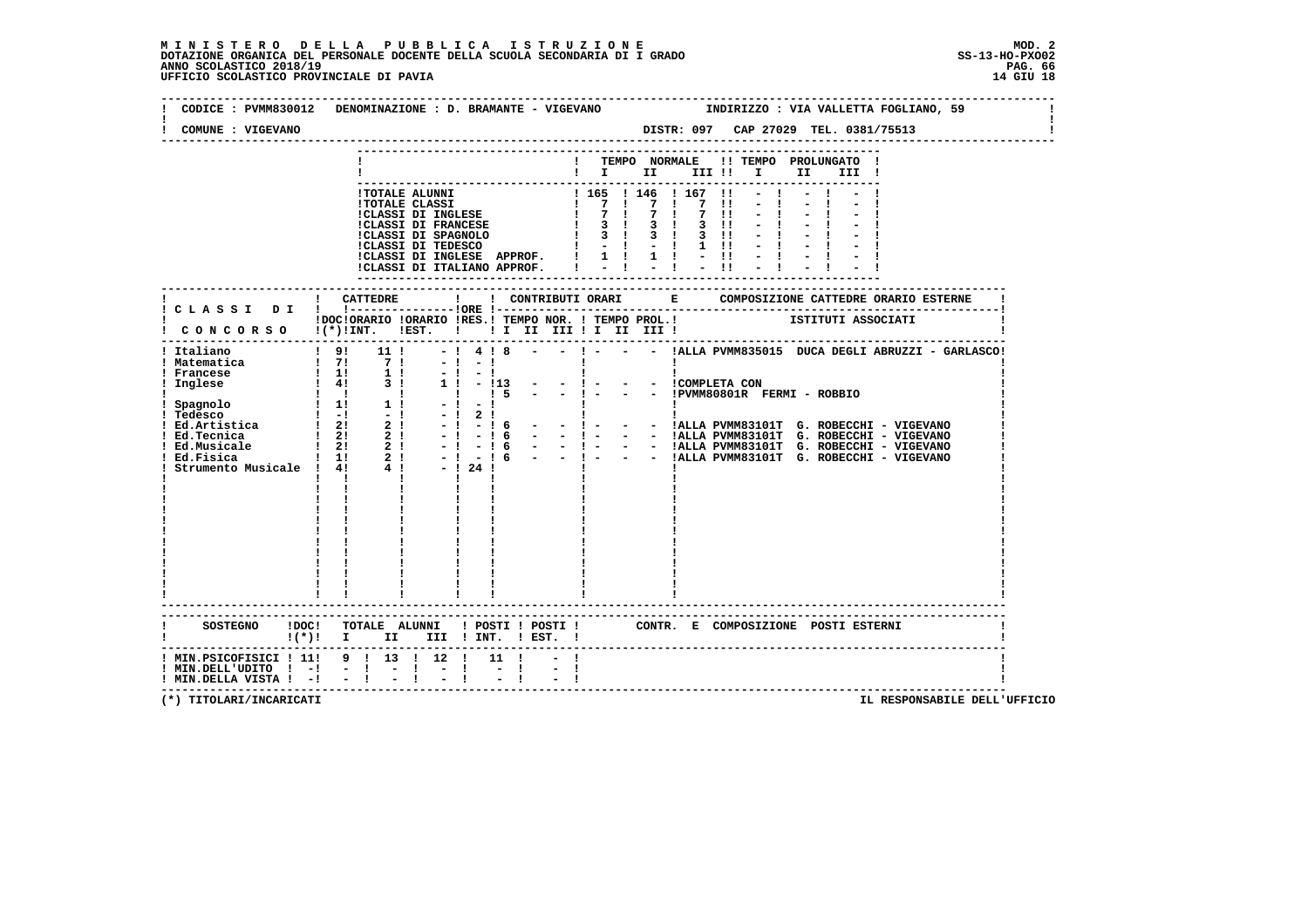| CODICE: PVMM830012                                             | DENOMINAZIONE : D. BRAMANTE - VIGEVANO | INDIRIZZO : VIA VALLETTA FOGLIANO, 59   |  |
|----------------------------------------------------------------|----------------------------------------|-----------------------------------------|--|
| : VIGEVANO<br>COMUNE<br>-------------------------------------- |                                        | DISTR: 097<br>CAP 27029 TEL. 0381/75513 |  |

 **NUMERO DI CORSI ATTIVATI SULLA SCUOLA: 1**

| IS T R U M E N T I  | DOC!   | POSTI          | ! ORE |           |                     | !CONTRIBUTI ORARI E COMPOSIZIONE POSTI ORARIO ESTERNI |  |  |
|---------------------|--------|----------------|-------|-----------|---------------------|-------------------------------------------------------|--|--|
| IMUSICALI           | $(*)!$ | ! INT. !EST. ! |       | $lRES.$ ! | <b>ORE</b><br>UTIL. | ISTITUTI ASSOCIATI                                    |  |  |
| ! ARPA              | $-1$   | - 1            | $-1$  | $-1$      |                     |                                                       |  |  |
| ! CHITARRA          | 11     | 11             | $-1$  | 6!        |                     |                                                       |  |  |
| ! CLARINETTO        | - 1    | - !            | - 1   | $-1$      |                     |                                                       |  |  |
| ! CORNO             | - !    | - !            | - 1   | - 1       |                     |                                                       |  |  |
| ! FAGOTTO           | - 1    | - !            | - 1   | - 1       |                     |                                                       |  |  |
| <b>!FISARMONICA</b> | - 1    | - 1            | - 1   | - 1       |                     |                                                       |  |  |
| ! FLAUTO            | 11     | 11             | $-1$  | 6!        |                     |                                                       |  |  |
| ! OBOE              | - 1    | - !            | - 1   | - 1       |                     |                                                       |  |  |
| <b>!PERCUSSIONI</b> | - 1    | - 1            | - 1   | - 1       |                     |                                                       |  |  |
| <b>!PIANOFORTE</b>  | 11     | 11             | $-1$  | 6!        |                     |                                                       |  |  |
| <b>! SAXOFONO</b>   | - 1    | - 1            | - 1   | - 1       |                     |                                                       |  |  |
| ! TROMBA            | - 1    | - !            | - 1   | - 1       |                     |                                                       |  |  |
| ! VIOLINO           | 1!     | 11             | - 1   | 6!        |                     |                                                       |  |  |
| ! VIOLONCELLO       | - 1    | - 1            | - 1   | - 1       |                     |                                                       |  |  |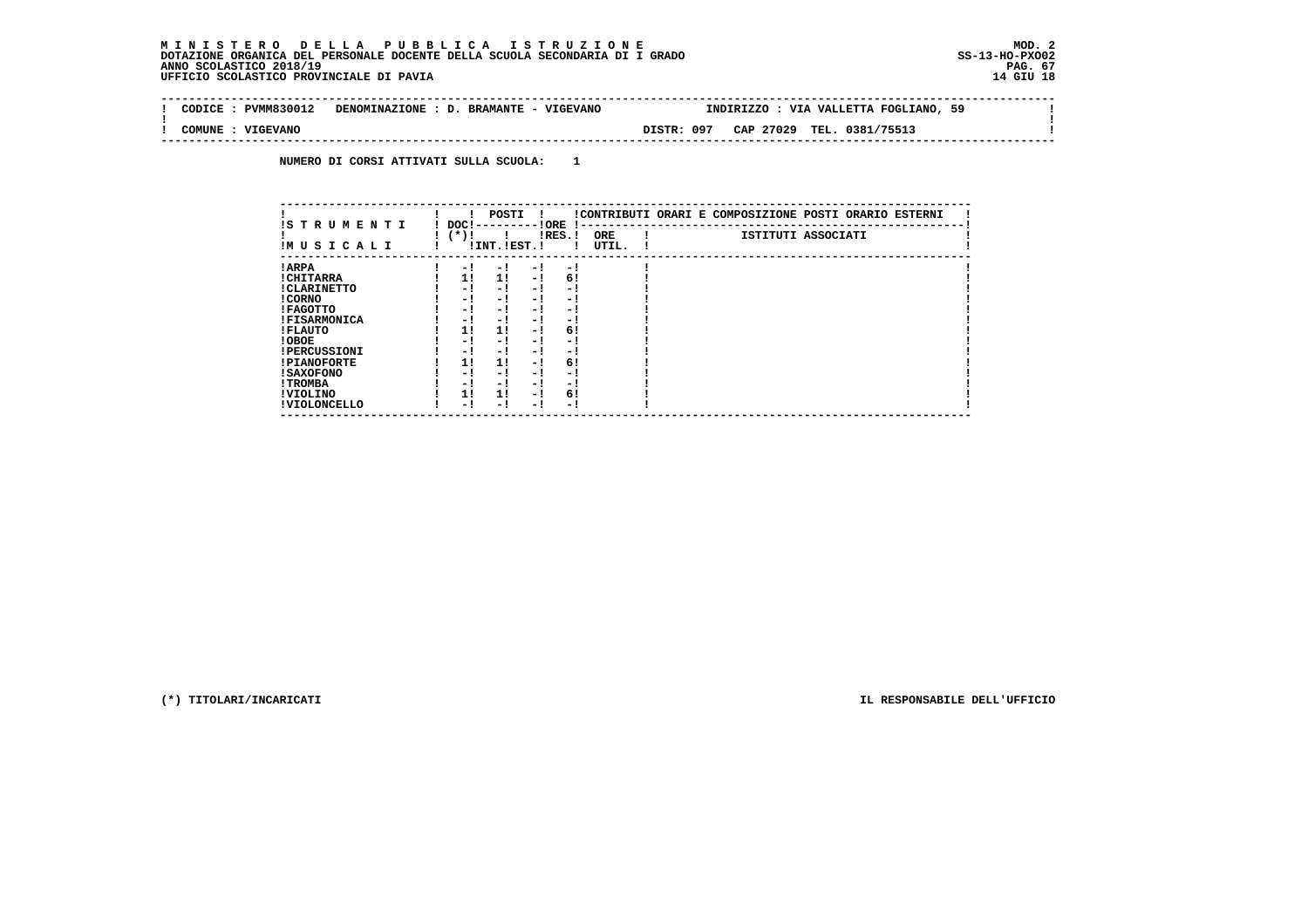| COMUNE : VIGEVANO                                                                                                      |                                                   |                                                |                                                                                  |  |          |  |     | DISTR: 097 CAP 27029 TEL. 0381/42464 |  |  |
|------------------------------------------------------------------------------------------------------------------------|---------------------------------------------------|------------------------------------------------|----------------------------------------------------------------------------------|--|----------|--|-----|--------------------------------------|--|--|
|                                                                                                                        |                                                   |                                                | ! TEMPO NORMALE !! TEMPO PROLUNGATO !<br>$\mathbf{I}$ is the set of $\mathbf{I}$ |  | III !! I |  | II. | III !                                |  |  |
|                                                                                                                        |                                                   | ----------------------------------             |                                                                                  |  |          |  |     |                                      |  |  |
| ! CONCORSO !(*)!INT. !EST. !!! II III II III III                                                                       |                                                   |                                                |                                                                                  |  |          |  |     |                                      |  |  |
|                                                                                                                        |                                                   |                                                |                                                                                  |  |          |  |     |                                      |  |  |
|                                                                                                                        |                                                   |                                                |                                                                                  |  |          |  |     |                                      |  |  |
|                                                                                                                        |                                                   |                                                |                                                                                  |  |          |  |     |                                      |  |  |
|                                                                                                                        |                                                   |                                                |                                                                                  |  |          |  |     |                                      |  |  |
|                                                                                                                        |                                                   |                                                |                                                                                  |  |          |  |     |                                      |  |  |
| SOSTEGNO !DOC! TOTALE ALUNNI ! POSTI ! POSTI ! CONTR. E COMPOSIZIONE POSTI ESTERNI<br>$!(*)!$ I II III ! INT. ! EST. ! |                                                   |                                                |                                                                                  |  |          |  |     |                                      |  |  |
| ! MIN.PSICOFISICI ! 2! 2 ! 6 ! 4 !<br>$!$ MIN.DELL'UDITO $!$ -! - !<br>$!$ MIN. DELLA VISTA $!$ - $!$ - $!$            | $\mathbb{E}[\mathbf{1}] = \mathbb{E}[\mathbf{1}]$ | $3 \quad 1$<br>$\frac{1}{\pi}$ $\frac{1}{\pi}$ |                                                                                  |  |          |  |     |                                      |  |  |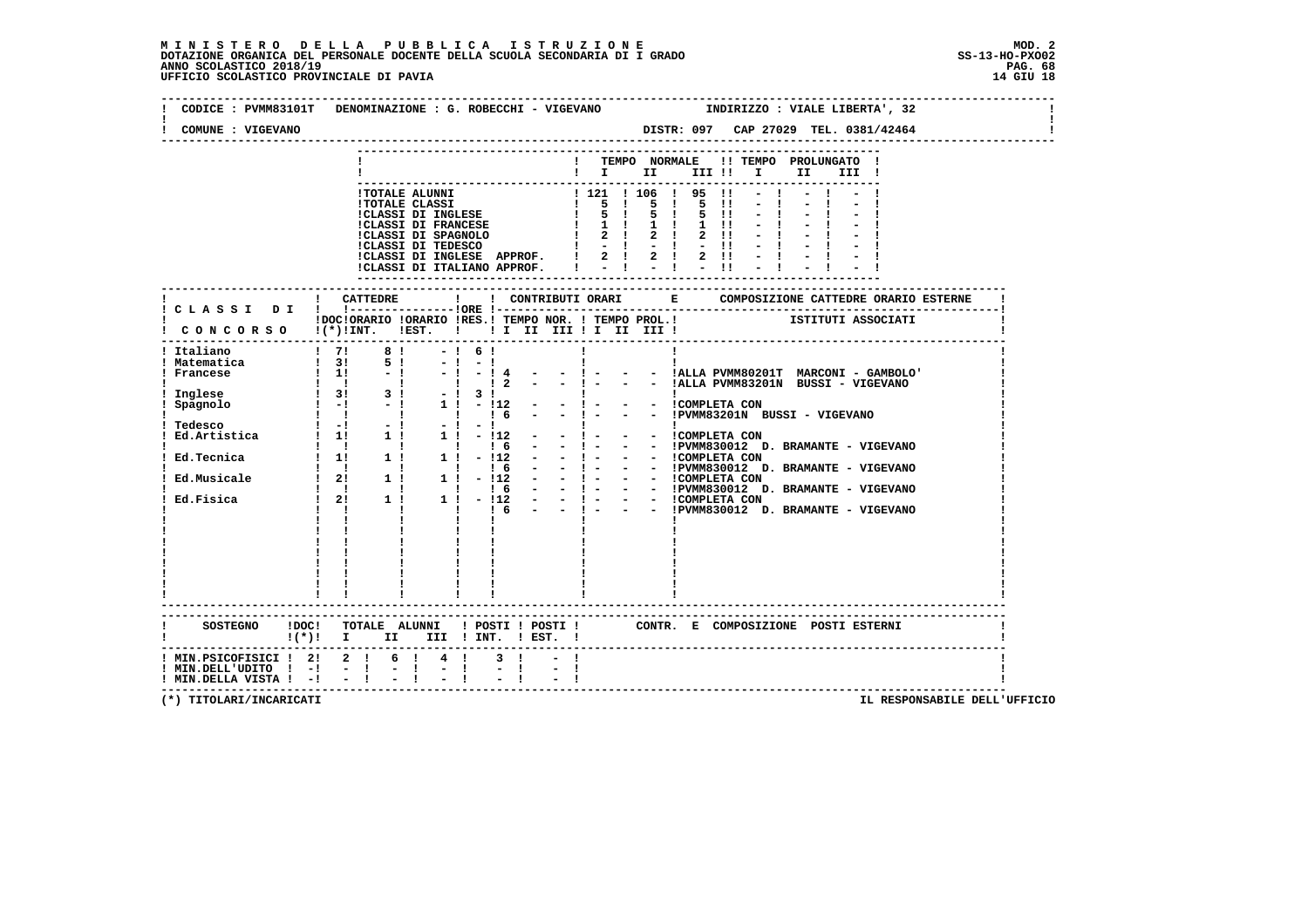| COMUNE : VIGEVANO                                                                                           | CODICE : PVMM83201N DENOMINAZIONE : BUSSI - VIGEVANO |              | INDIRIZZO : VIA DECEMBRIO, 14                                                                                                                                                                                                         |
|-------------------------------------------------------------------------------------------------------------|------------------------------------------------------|--------------|---------------------------------------------------------------------------------------------------------------------------------------------------------------------------------------------------------------------------------------|
|                                                                                                             |                                                      |              |                                                                                                                                                                                                                                       |
|                                                                                                             |                                                      |              | ! TEMPO NORMALE !! TEMPO PROLUNGATO !<br>$\mathbf{I}$ $\mathbf{I}$ $\mathbf{I}$<br>III !! I<br>II <b>I</b><br>III !                                                                                                                   |
|                                                                                                             |                                                      |              | - HOTALE ALUNNI<br>- ITOTALE ALUNNI<br>- ITOTALE CLASSI DI REMCESE   5   6   6   1   -   -   -  <br>- ICLASSI DI REMCESE   5   6   6   -   -   -   -  <br>- ICLASSI DI REMCESE   2   3   3   1   -   -   -   -  <br>-   -   -   -   - |
|                                                                                                             | ! CATTEDRE                                           | $\mathbf{I}$ |                                                                                                                                                                                                                                       |
|                                                                                                             |                                                      |              | IDOCIORARIO IORARIO IRES.I TEMPO NOR. I TEMPO PROL.I [1] ISTITUTI ASSOCIATI<br>CONCORSO 1(*)INT. IEST. I II II III II III III I                                                                                                       |
|                                                                                                             |                                                      |              |                                                                                                                                                                                                                                       |
|                                                                                                             |                                                      |              |                                                                                                                                                                                                                                       |
|                                                                                                             |                                                      |              |                                                                                                                                                                                                                                       |
|                                                                                                             |                                                      |              |                                                                                                                                                                                                                                       |
|                                                                                                             |                                                      |              |                                                                                                                                                                                                                                       |
|                                                                                                             |                                                      |              |                                                                                                                                                                                                                                       |
|                                                                                                             |                                                      |              |                                                                                                                                                                                                                                       |
|                                                                                                             |                                                      |              |                                                                                                                                                                                                                                       |
|                                                                                                             | $!(*)!$ I II III ! INT. ! EST. !                     |              |                                                                                                                                                                                                                                       |
| ! MIN.PSICOFISICI ! 2! 6 ! 3 ! 8 !<br>$!$ MIN.DELL'UDITO $!$ -! - !<br>$!$ MIN. DELLA VISTA $!$ - $!$ - $!$ | $= 1 - 1$                                            | $5 \quad 1$  |                                                                                                                                                                                                                                       |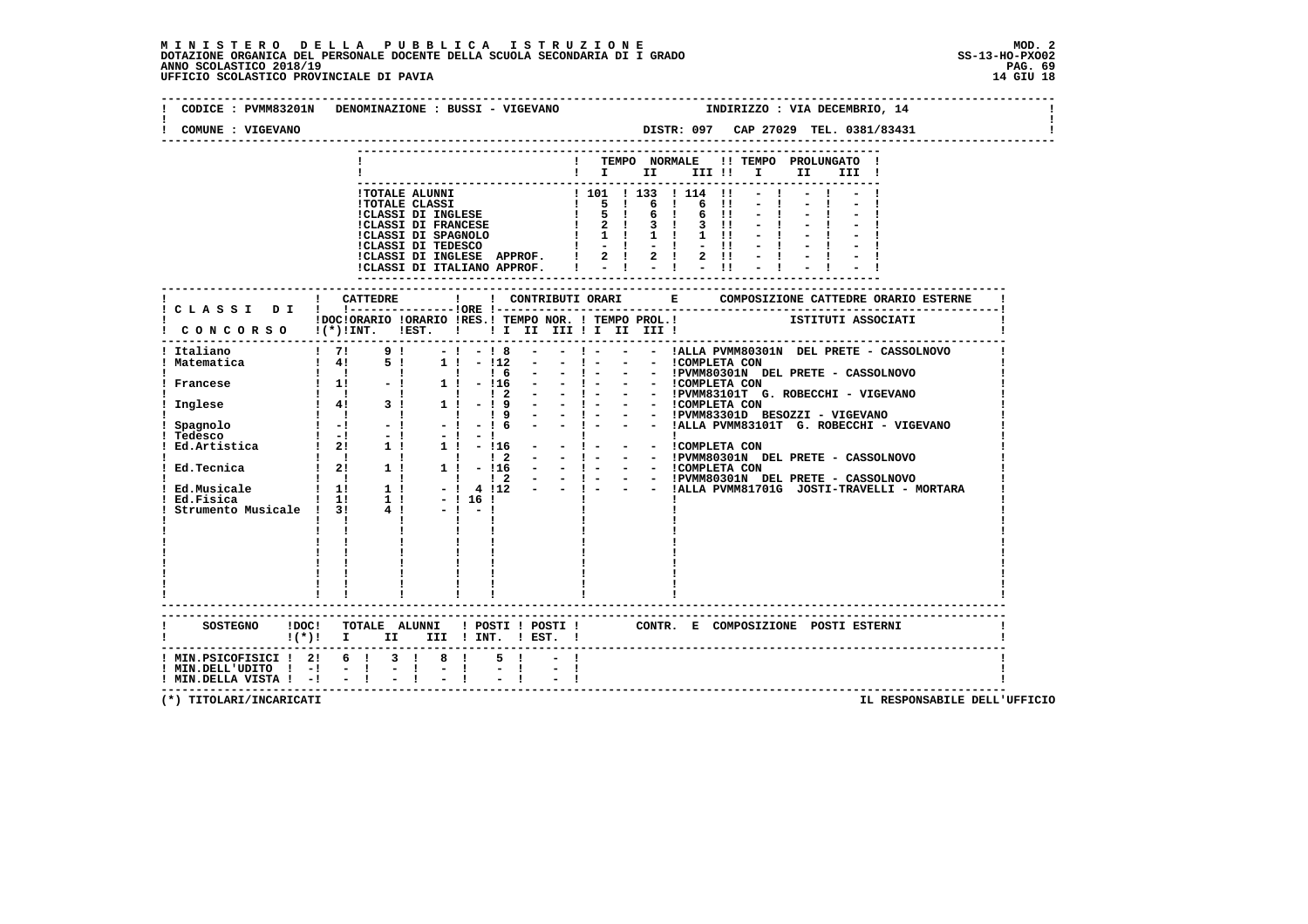| <b>PVMM83201N</b><br>CODICE. | DENOMINAZIONE : BUSSI - VIGEVANO |            | INDIRIZZO | : VIA DECEMBRIO, 14       |  |
|------------------------------|----------------------------------|------------|-----------|---------------------------|--|
| : VIGEVANO<br>COMUNE         |                                  | DISTR: 097 |           | CAP 27029 TEL. 0381/83431 |  |

 **NUMERO DI CORSI ATTIVATI SULLA SCUOLA: 1**

| IS T R U M E N T I  | DOC!   | POSTI          | ! ORE                    |           |                     | !CONTRIBUTI ORARI E COMPOSIZIONE POSTI ORARIO ESTERNI |
|---------------------|--------|----------------|--------------------------|-----------|---------------------|-------------------------------------------------------|
| IMUSICALI           | $(*)!$ | ! INT. !EST. ! |                          | $lRES.$ ! | <b>ORE</b><br>UTIL. | ISTITUTI ASSOCIATI                                    |
| ! ARPA              | $-1$   | - 1            | - 1                      | $-1$      |                     |                                                       |
| ! CHITARRA          | 11     | 11             | $-1$                     | - 1       |                     |                                                       |
| ! CLARINETTO        | 11     | 11             | $-1$                     | - 1       |                     |                                                       |
| ! CORNO             | - !    | - !            | - 1                      | - 1       |                     |                                                       |
| ! FAGOTTO           | - 1    | - !            | - 1                      | - 1       |                     |                                                       |
| <b>!FISARMONICA</b> | - 1    | - 1            | - 1                      | - 1       |                     |                                                       |
| ! FLAUTO            | - !    | - !            | - 1                      | - 1       |                     |                                                       |
| ! OBOE              | - 1    | - 1            | - !                      | - 1       |                     |                                                       |
| <b>!PERCUSSIONI</b> | - 1    | 11             | - 1                      | - 1       |                     |                                                       |
| <b>!PIANOFORTE</b>  | 11     | 11             | - 1                      | - 1       |                     |                                                       |
| <b>! SAXOFONO</b>   | - 1    | - 1            | - 1                      | - 1       |                     |                                                       |
| ! TROMBA            | - !    | - 1            | - 1                      | - 1       |                     |                                                       |
| ! VIOLINO           | - 1    | - !            | - 1                      | - 1       |                     |                                                       |
| ! VIOLONCELLO       | - 1    | - 1            | $\overline{\phantom{0}}$ | - 1       |                     |                                                       |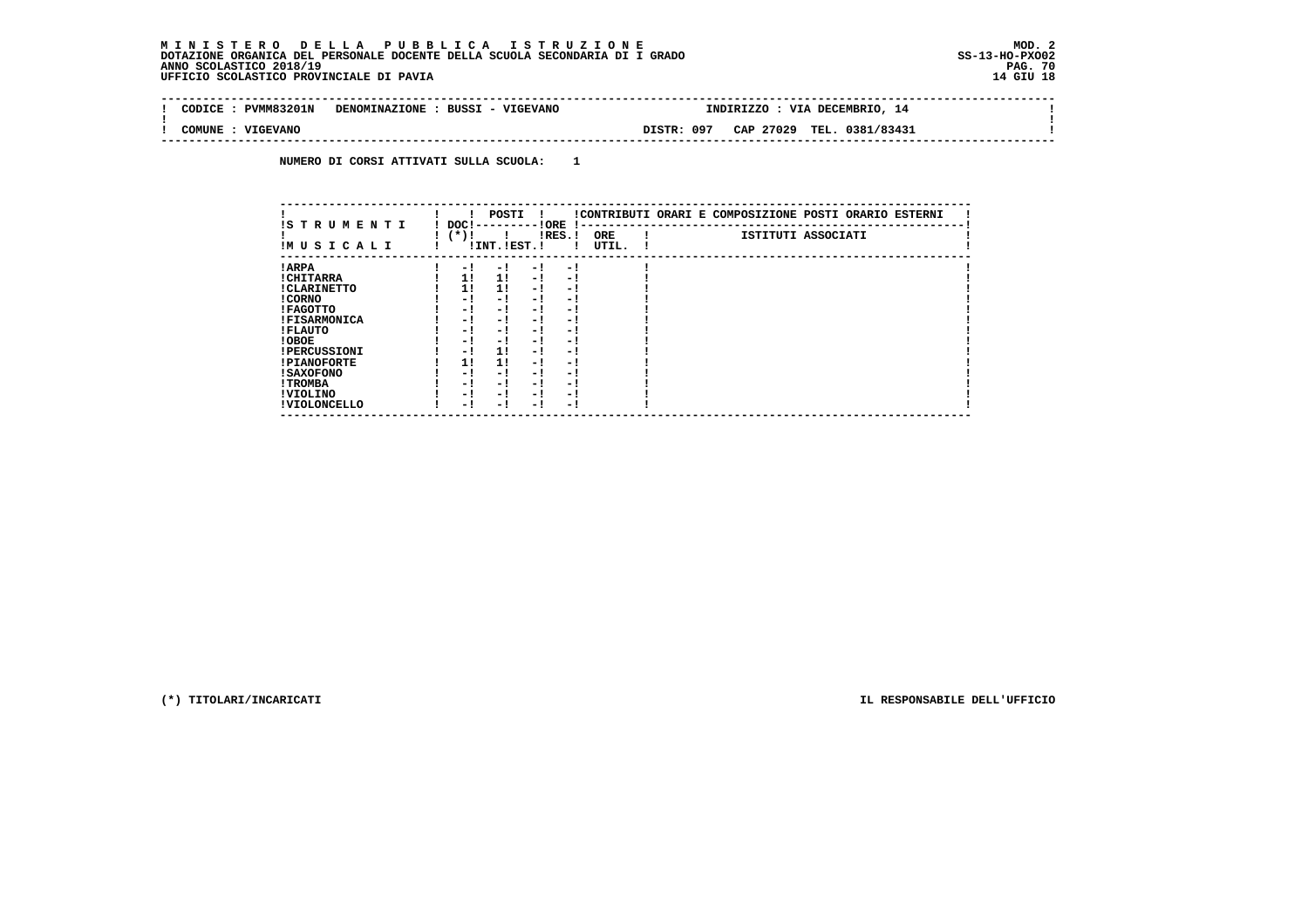| CODICE : PVMM83301D DENOMINAZIONE : BESOZZI - VIGEVANO<br>COMUNE : VIGEVANO                                                                                                                                                                                                                       |                                                                         |                                                                                                                                                                                                                                                      |                                       |                           |  |              | INDIRIZZO : VIA GIUSTO 3<br>DISTR: 097 CAP 27029 TEL. 7856/299750 |  |  |
|---------------------------------------------------------------------------------------------------------------------------------------------------------------------------------------------------------------------------------------------------------------------------------------------------|-------------------------------------------------------------------------|------------------------------------------------------------------------------------------------------------------------------------------------------------------------------------------------------------------------------------------------------|---------------------------------------|---------------------------|--|--------------|-------------------------------------------------------------------|--|--|
|                                                                                                                                                                                                                                                                                                   |                                                                         |                                                                                                                                                                                                                                                      |                                       |                           |  |              | ! TEMPO NORMALE !! TEMPO PROLUNGATO !<br>$\blacksquare$           |  |  |
|                                                                                                                                                                                                                                                                                                   |                                                                         | - ITOTALE ALUNNI<br>ITOTALE ALUNNI<br>ITOTALE CLASSI<br>ITOTALE CLASSI<br>ITOTALE CLASSI<br>ITOTALE CLASSI<br>ITOTALE CLASSI<br>ITOTALE CLASSI<br>ITOTALE IS RESERNOIS (199181)<br>ITOLASSI<br>ITOLASSI DI FRANCESE<br>ITOLASSI DI SPAGNOLO (199181) |                                       | ------------------------- |  | $-1$<br>$-1$ |                                                                   |  |  |
|                                                                                                                                                                                                                                                                                                   | IDOCIORARIO IORARIO IRES.I TEMPO NOR. I TEMPO PROL.I SITITUTI ASSOCIATI |                                                                                                                                                                                                                                                      |                                       |                           |  |              |                                                                   |  |  |
| I CONCORSO I(*) !INT. !EST. ! ! I II III ! I III III !<br>! Italiano<br>  Italiano   111   15  <br>  Matematica   8   9   1<br>  Francese   -   -   -  <br>  Inglese       5   1<br>  Spagnolo   11   1   1<br>  Ed.Artistica   4   3    <br>  Ed.Tecnica   2   3     1   3     Ed.Fisica   1   3 | $111!$ 15 !<br>$\mathbf{I}$ $\mathbf{I}$                                | $-1 - 1$<br>$-1 - 1$<br>$\mathbf{I}$<br>$-1$ 2 1<br>$-1 - 1$<br>$-1 - 1$<br>$-1 - 1$<br>$-1 - 1$                                                                                                                                                     | $1! - 116 - - 1 - - - 1$ COMPLETA CON | $\mathbf{I}$              |  |              |                                                                   |  |  |
| SOSTEGNO !DOC! TOTALE ALUNNI ! POSTI ! POSTI ! CONTR. E COMPOSIZIONE POSTI ESTERNI<br>!(*)! I II III !INT. !EST. !                                                                                                                                                                                |                                                                         |                                                                                                                                                                                                                                                      |                                       |                           |  |              |                                                                   |  |  |
| ! MIN.PSICOFISICI ! 4! 11 ! 10 ! 8 !<br>! MIN.DELL'UDITO ! -!<br>! MIN.DELLA VISTA ! -!                                                                                                                                                                                                           | $-1$<br>$-1$                                                            | $-1$<br>-1                                                                                                                                                                                                                                           | 91                                    |                           |  |              |                                                                   |  |  |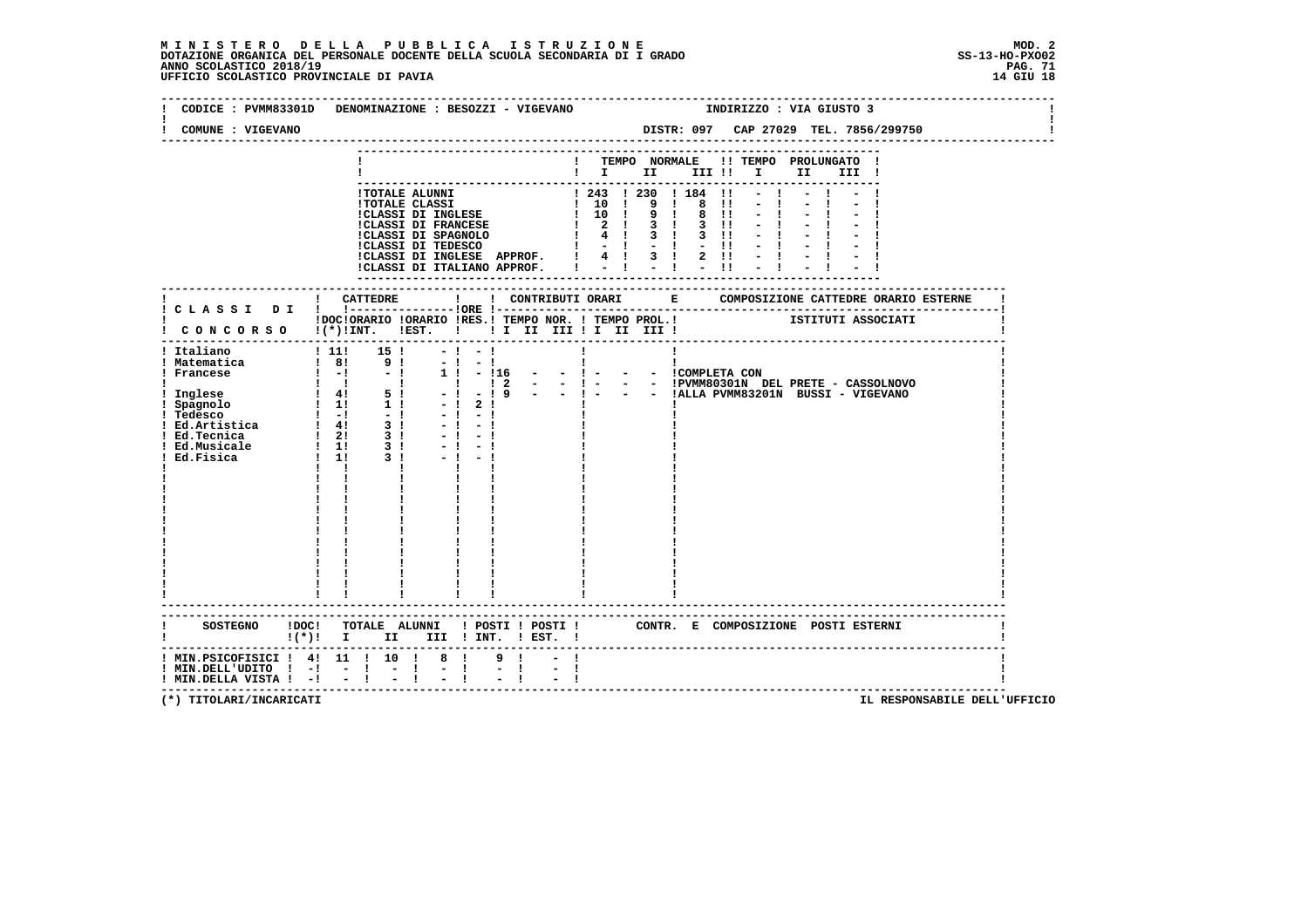| COMUNE : PAVIA                                               | CODICE : PVMM834019 DENOMINAZIONE : C. ANGELINI - PAVIA                             |                                                                                                   |                                                                                                                                                                  | DISTR: 095 CAP 27100 TEL. 0382/463374 | INDIRIZZO : VIA ANGELINI, 9 |      |       |                                                   |
|--------------------------------------------------------------|-------------------------------------------------------------------------------------|---------------------------------------------------------------------------------------------------|------------------------------------------------------------------------------------------------------------------------------------------------------------------|---------------------------------------|-----------------------------|------|-------|---------------------------------------------------|
|                                                              |                                                                                     |                                                                                                   | ! TEMPO NORMALE !! TEMPO PROLUNGATO !<br>$\blacksquare$ $\blacksquare$ $\blacksquare$ $\blacksquare$ $\blacksquare$ $\blacksquare$ $\blacksquare$ $\blacksquare$ |                                       |                             | II D | III ! |                                                   |
|                                                              |                                                                                     |                                                                                                   |                                                                                                                                                                  |                                       |                             |      |       |                                                   |
|                                                              |                                                                                     |                                                                                                   |                                                                                                                                                                  |                                       |                             |      |       |                                                   |
|                                                              | ! CONCORSO !(*)!INT. !EST. ! ! I II III ! I III III !                               |                                                                                                   |                                                                                                                                                                  |                                       |                             |      |       |                                                   |
| ! Italiano                                                   | 1 8! 10!<br>$-1$<br>$-1$<br>$\mathbf{I}$                                            | $-1 - 1$<br>$-1 - 1$<br>$-! 6!$<br>$-!$ $-!$ 6<br>$-1$<br>61<br>$-1 = -1$<br>$-1 - 1$<br>$-1 - 1$ |                                                                                                                                                                  |                                       |                             |      |       | - ! - - - !ALLA PVMM81601Q SAN MARTINO SICCOMARIO |
|                                                              | SOSTEGNO ! DOC! TOTALE ALUNNI ! POSTI ! POSTI ! CONTR. E COMPOSIZIONE POSTI ESTERNI |                                                                                                   |                                                                                                                                                                  |                                       |                             |      |       |                                                   |
| ! MIN.DELL'UDITO ! -!<br>$!$ MIN.DELLA VISTA $!$ - $!$ - $!$ | $!(*)!$ I II III ! INT. ! EST. !<br>! MIN.PSICOFISICI ! 8! 6 ! 14 ! 7 !<br>$-1$     | 8!                                                                                                |                                                                                                                                                                  |                                       |                             |      |       |                                                   |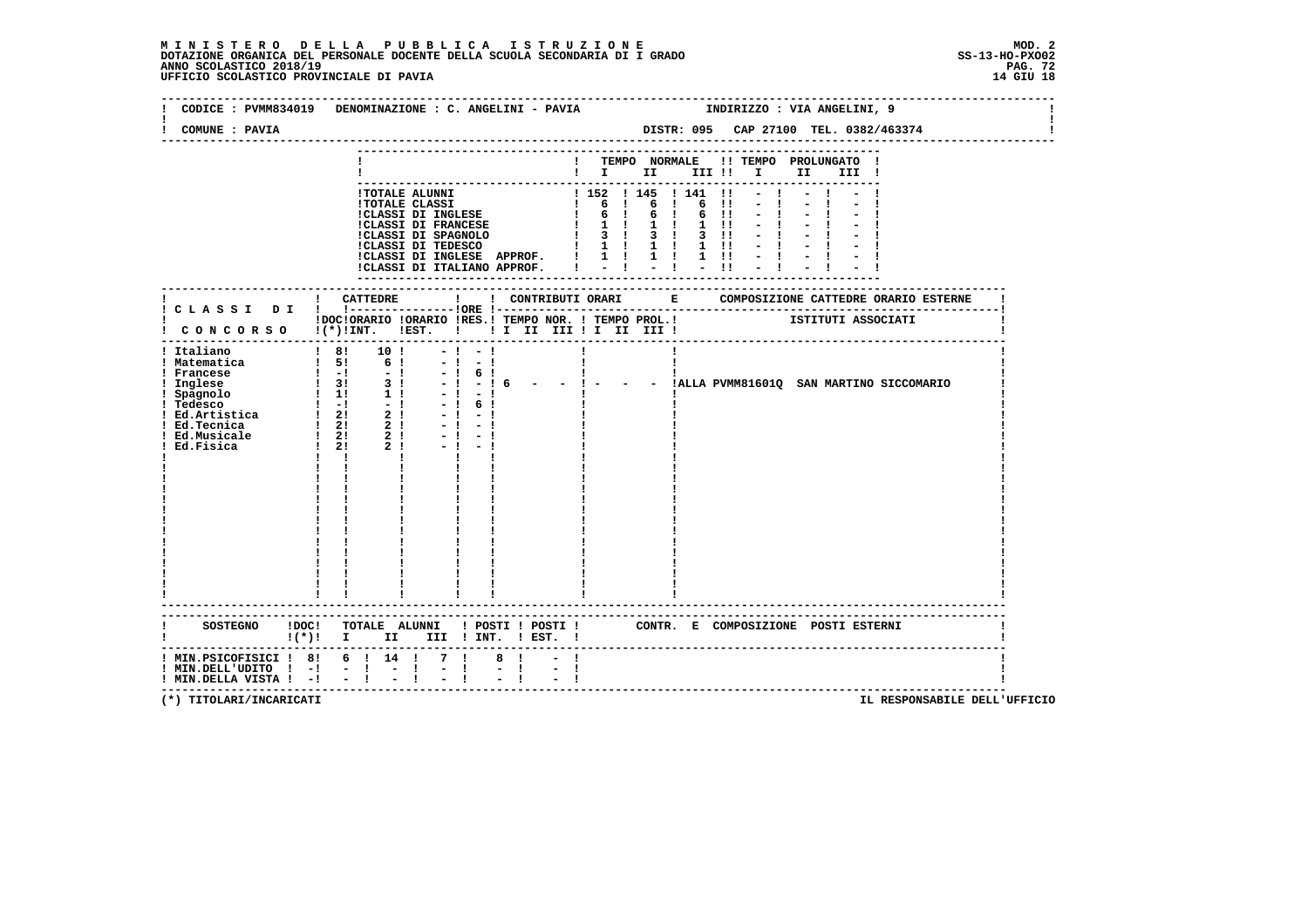| CODICE: PVMM83402A DENOMINAZIONE: SEZ.OSPEDALIERA SM ANGELINI                                                                                                                                                                                                                                                                 |                                                                                                                                                                                                                                                                        |                                                                                                  |                     |                                                                                                                                                                                                |              |                                                    | INDIRIZZO : VIA ANGELINI 9 |      |       |          |  |
|-------------------------------------------------------------------------------------------------------------------------------------------------------------------------------------------------------------------------------------------------------------------------------------------------------------------------------|------------------------------------------------------------------------------------------------------------------------------------------------------------------------------------------------------------------------------------------------------------------------|--------------------------------------------------------------------------------------------------|---------------------|------------------------------------------------------------------------------------------------------------------------------------------------------------------------------------------------|--------------|----------------------------------------------------|----------------------------|------|-------|----------|--|
| COMUNE : PAVIA                                                                                                                                                                                                                                                                                                                |                                                                                                                                                                                                                                                                        |                                                                                                  |                     |                                                                                                                                                                                                |              |                                                    |                            |      |       | $\prime$ |  |
|                                                                                                                                                                                                                                                                                                                               |                                                                                                                                                                                                                                                                        |                                                                                                  |                     | ! TEMPO NORMALE !! TEMPO PROLUNGATO !<br>$\blacksquare$ $\blacksquare$ $\blacksquare$ $\blacksquare$ $\blacksquare$ $\blacksquare$ $\blacksquare$ $\blacksquare$ $\blacksquare$ $\blacksquare$ |              |                                                    |                            | II a | III ! |          |  |
|                                                                                                                                                                                                                                                                                                                               | !TOTALE ALUNNI<br><b>!TOTALE CLASSI</b><br>!CLASSI DI INGLESE<br><b>!CLASSI DI FRANCESE</b><br>!CLASSI DI SPAGNOLO<br>!CLASSI DI TEDESCO<br>!CLASSI DI INGLESE APPROF. $! \t - \t - \t - \t !\t - \t !\t$<br>!CLASSI DI ITALIANO APPROF. $! \t - \t - \t !\t - \t !\t$ |                                                                                                  |                     | $\frac{1}{2}$ $\frac{1}{2}$ $\frac{1}{2}$<br>$\mathbf{1}$ $\mathbf{-1}$<br>$\mathbf{I}$ $\mathbf{I}$ $\mathbf{I}$<br>$1 - 1 - 1$<br>$1 - 1 - 1$<br>$1 - -1$                                    | $-1$<br>$-1$ | $-11$<br>$-11$<br>$-11$<br>$-11$<br>$-11$<br>$-11$ | $-1$<br>$-1$               |      |       |          |  |
|                                                                                                                                                                                                                                                                                                                               |                                                                                                                                                                                                                                                                        |                                                                                                  |                     |                                                                                                                                                                                                |              |                                                    |                            |      |       |          |  |
| I CONCORSO I(*) INT. IEST. ! ! I II III II III III !<br>! Italiano<br>! Matematica<br>: matematica<br>! Francese<br>! Inglese<br>! Inglese<br>! Spagnolo<br>! Tedesco<br>! -! -! -!<br>! Ed.Artistica ! -! -!<br>! Ed.Tecnica ! -! -! -!<br>! Ed.Tecnica ! -! -! -!<br>! Ed.Tecnica ! -! -! -!<br>! Ed.Fisica ! -! -! -!<br>! | $\begin{array}{ccccccccc} & 1 & 1 & & & 1 & & & \\ & & 1 & 1 & & & 1 & & \\ & & 1 & 1 & & & 1 & & \end{array}$                                                                                                                                                         | $-1 - 1$<br>$-1$<br>$-1$<br>$-1 - 1$<br>$-1 - 1$<br>$-1 - 1$<br>$-1$<br>$-1$ 9 1<br>$-1$<br>$-1$ |                     |                                                                                                                                                                                                |              |                                                    |                            |      |       |          |  |
|                                                                                                                                                                                                                                                                                                                               | п.<br>SOSTEGNO !DOC! TOTALE ALUNNI ! POSTI ! POSTI ! CONTR. E COMPOSIZIONE POSTI ESTERNI<br>!(*)! I II III !INT. !EST. !                                                                                                                                               |                                                                                                  |                     |                                                                                                                                                                                                |              |                                                    |                            |      |       |          |  |
| $!$ MIN.PSICOFISICI $!$ - $!$ - $!$<br>! MIN.DELL'UDITO ! -!<br>! MIN.DELLA VISTA ! -!                                                                                                                                                                                                                                        | $-1$<br>$\mathbb{Z}^+$<br>$-1$<br>$\mathbf{I}$<br>$-1$                                                                                                                                                                                                                 | $\mathbf{I}$<br>$\mathbb{Z}^{\mathbb{Z}}$<br>$\mathbf{I}$                                        | $\frac{1}{2}$<br>Ι. |                                                                                                                                                                                                |              |                                                    |                            |      |       |          |  |

 **(\*) TITOLARI/INCARICATI IL RESPONSABILE DELL'UFFICIO**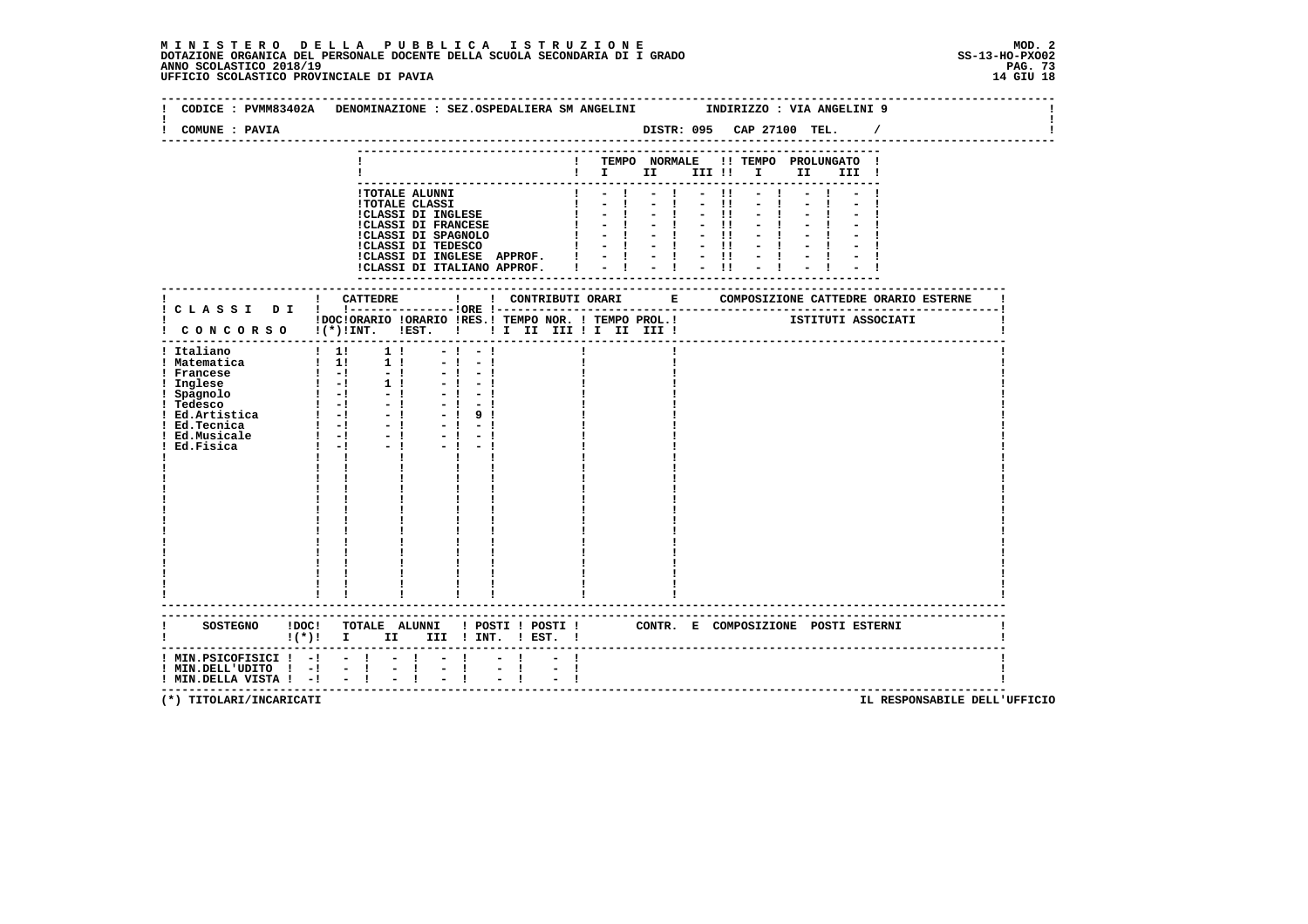## **M I N I S T E R O D E L L A P U B B L I C A I S T R U Z I O N E MOD. 2**DOTAZIONE ORGANICA DEL PERSONALE DOCENTE DELLA SCUOLA SECONDARIA DI I GRADO **SCOLASTICO SS-13-HO-PXOO2**<br>PAGO SCOLASTICO 2018/19<br>14 GIU 18 PERSONASTICO PROVINCIALE DI PAVIA

| CODICE : PVMM835015 DENOMINAZIONE : DUCA DEGLI ABRUZZI - GARLASCO INDIRIZZO : VIA BOZZOLA, 32<br>COMUNE : GARLASCO             |                                     |  |                                                                                                                   |                             |                             |  |  |  |  |                                                                                                                                                       |  |           |  |  |
|--------------------------------------------------------------------------------------------------------------------------------|-------------------------------------|--|-------------------------------------------------------------------------------------------------------------------|-----------------------------|-----------------------------|--|--|--|--|-------------------------------------------------------------------------------------------------------------------------------------------------------|--|-----------|--|--|
|                                                                                                                                |                                     |  |                                                                                                                   |                             |                             |  |  |  |  | ! TEMPO NORMALE !! TEMPO PROLUNGATO !                                                                                                                 |  |           |  |  |
|                                                                                                                                |                                     |  |                                                                                                                   |                             |                             |  |  |  |  | $\blacksquare$ $\blacksquare$ $\blacksquare$ $\blacksquare$ $\blacksquare$ $\blacksquare$ $\blacksquare$ $\blacksquare$ $\blacksquare$ $\blacksquare$ |  | III !     |  |  |
|                                                                                                                                |                                     |  |                                                                                                                   |                             |                             |  |  |  |  |                                                                                                                                                       |  |           |  |  |
|                                                                                                                                |                                     |  |                                                                                                                   |                             |                             |  |  |  |  |                                                                                                                                                       |  | $-1$ $-1$ |  |  |
|                                                                                                                                |                                     |  |                                                                                                                   |                             |                             |  |  |  |  |                                                                                                                                                       |  |           |  |  |
|                                                                                                                                |                                     |  |                                                                                                                   |                             |                             |  |  |  |  |                                                                                                                                                       |  |           |  |  |
|                                                                                                                                |                                     |  |                                                                                                                   |                             |                             |  |  |  |  |                                                                                                                                                       |  |           |  |  |
|                                                                                                                                |                                     |  |                                                                                                                   |                             |                             |  |  |  |  |                                                                                                                                                       |  |           |  |  |
|                                                                                                                                |                                     |  |                                                                                                                   |                             |                             |  |  |  |  |                                                                                                                                                       |  |           |  |  |
|                                                                                                                                |                                     |  |                                                                                                                   |                             |                             |  |  |  |  |                                                                                                                                                       |  |           |  |  |
|                                                                                                                                |                                     |  |                                                                                                                   |                             |                             |  |  |  |  |                                                                                                                                                       |  |           |  |  |
|                                                                                                                                |                                     |  |                                                                                                                   |                             |                             |  |  |  |  |                                                                                                                                                       |  |           |  |  |
|                                                                                                                                |                                     |  |                                                                                                                   |                             |                             |  |  |  |  |                                                                                                                                                       |  |           |  |  |
|                                                                                                                                |                                     |  |                                                                                                                   |                             |                             |  |  |  |  |                                                                                                                                                       |  |           |  |  |
| IDOCIORARIO IORARIO IRES.I TEMPO NOR. I TEMPO PROL.I ISTITUTI ASSOCIATI<br>I CONCORSO I(*)IINT. IEST. I II II III II III III I |                                     |  |                                                                                                                   |                             |                             |  |  |  |  |                                                                                                                                                       |  |           |  |  |
|                                                                                                                                |                                     |  |                                                                                                                   |                             |                             |  |  |  |  |                                                                                                                                                       |  |           |  |  |
| ! Italiano                                                                                                                     |                                     |  | ! 14! 15 ! 1 ! - ! 10 - - ! - - - - ICOMPLETA CON<br>! ! ! ! ! ! 8 - - ! - - - IPVMM830012 D. BRAMANTE - VIGEVANO |                             |                             |  |  |  |  |                                                                                                                                                       |  |           |  |  |
|                                                                                                                                |                                     |  |                                                                                                                   |                             |                             |  |  |  |  |                                                                                                                                                       |  |           |  |  |
|                                                                                                                                |                                     |  |                                                                                                                   | $-! 6!$                     |                             |  |  |  |  |                                                                                                                                                       |  |           |  |  |
|                                                                                                                                |                                     |  |                                                                                                                   |                             |                             |  |  |  |  | - ! 6 !<br>- ! - !<br>- ! - !12 - - ! - - - !ALLA PVMM82001B BEREGUARDO                                                                               |  |           |  |  |
|                                                                                                                                |                                     |  |                                                                                                                   |                             |                             |  |  |  |  |                                                                                                                                                       |  |           |  |  |
|                                                                                                                                |                                     |  |                                                                                                                   | $-1$ 2 1                    |                             |  |  |  |  |                                                                                                                                                       |  |           |  |  |
|                                                                                                                                |                                     |  |                                                                                                                   |                             |                             |  |  |  |  |                                                                                                                                                       |  |           |  |  |
|                                                                                                                                |                                     |  |                                                                                                                   |                             |                             |  |  |  |  |                                                                                                                                                       |  |           |  |  |
| ! Ed.Musicale                                                                                                                  |                                     |  |                                                                                                                   | $-1$ 2 1                    |                             |  |  |  |  |                                                                                                                                                       |  |           |  |  |
| ! Ed.Fisica                                                                                                                    |                                     |  |                                                                                                                   | $-1$ 2 1                    |                             |  |  |  |  |                                                                                                                                                       |  |           |  |  |
| Ed.Musicale 1 31 31<br>Ed.Fisica 1 31 31<br>Strumento Musicale 1 41 4 1                                                        |                                     |  |                                                                                                                   |                             |                             |  |  |  |  |                                                                                                                                                       |  |           |  |  |
|                                                                                                                                |                                     |  |                                                                                                                   |                             |                             |  |  |  |  |                                                                                                                                                       |  |           |  |  |
|                                                                                                                                |                                     |  |                                                                                                                   |                             |                             |  |  |  |  |                                                                                                                                                       |  |           |  |  |
|                                                                                                                                |                                     |  |                                                                                                                   |                             |                             |  |  |  |  |                                                                                                                                                       |  |           |  |  |
|                                                                                                                                |                                     |  |                                                                                                                   |                             |                             |  |  |  |  |                                                                                                                                                       |  |           |  |  |
|                                                                                                                                |                                     |  |                                                                                                                   |                             |                             |  |  |  |  |                                                                                                                                                       |  |           |  |  |
|                                                                                                                                |                                     |  |                                                                                                                   |                             |                             |  |  |  |  |                                                                                                                                                       |  |           |  |  |
|                                                                                                                                |                                     |  |                                                                                                                   |                             |                             |  |  |  |  |                                                                                                                                                       |  |           |  |  |
|                                                                                                                                |                                     |  |                                                                                                                   |                             |                             |  |  |  |  |                                                                                                                                                       |  |           |  |  |
|                                                                                                                                |                                     |  |                                                                                                                   |                             |                             |  |  |  |  |                                                                                                                                                       |  |           |  |  |
|                                                                                                                                |                                     |  |                                                                                                                   |                             |                             |  |  |  |  |                                                                                                                                                       |  |           |  |  |
|                                                                                                                                |                                     |  |                                                                                                                   |                             |                             |  |  |  |  |                                                                                                                                                       |  |           |  |  |
|                                                                                                                                |                                     |  |                                                                                                                   |                             |                             |  |  |  |  |                                                                                                                                                       |  |           |  |  |
|                                                                                                                                |                                     |  |                                                                                                                   |                             |                             |  |  |  |  |                                                                                                                                                       |  |           |  |  |
| SOSTEGNO !DOC! TOTALE ALUNNI ! POSTI ! POSTI ! CONTR. E COMPOSIZIONE POSTI ESTERNI                                             |                                     |  |                                                                                                                   |                             |                             |  |  |  |  |                                                                                                                                                       |  |           |  |  |
| !(*)! I II III !INT. !EST. !                                                                                                   |                                     |  |                                                                                                                   |                             |                             |  |  |  |  |                                                                                                                                                       |  |           |  |  |
| ! MIN.PSICOFISICI ! 7! 1 ! 10 ! 3 !                                                                                            |                                     |  |                                                                                                                   |                             | 9!                          |  |  |  |  |                                                                                                                                                       |  |           |  |  |
| : NINTEDELLUDITO : -! - ! -<br>! MIN.DELLUDITO ! -! - ! -<br>! MIN DELLA UTSTA ! -! - ! -                                      |                                     |  | $\mathbf{I}$                                                                                                      | $\frac{1}{2}$ $\frac{1}{1}$ | $\frac{1}{2}$ $\frac{1}{1}$ |  |  |  |  |                                                                                                                                                       |  |           |  |  |
|                                                                                                                                | $!$ MIN.DELLA VISTA $!$ - $!$ - $!$ |  |                                                                                                                   |                             |                             |  |  |  |  |                                                                                                                                                       |  |           |  |  |

 **(\*) TITOLARI/INCARICATI IL RESPONSABILE DELL'UFFICIO**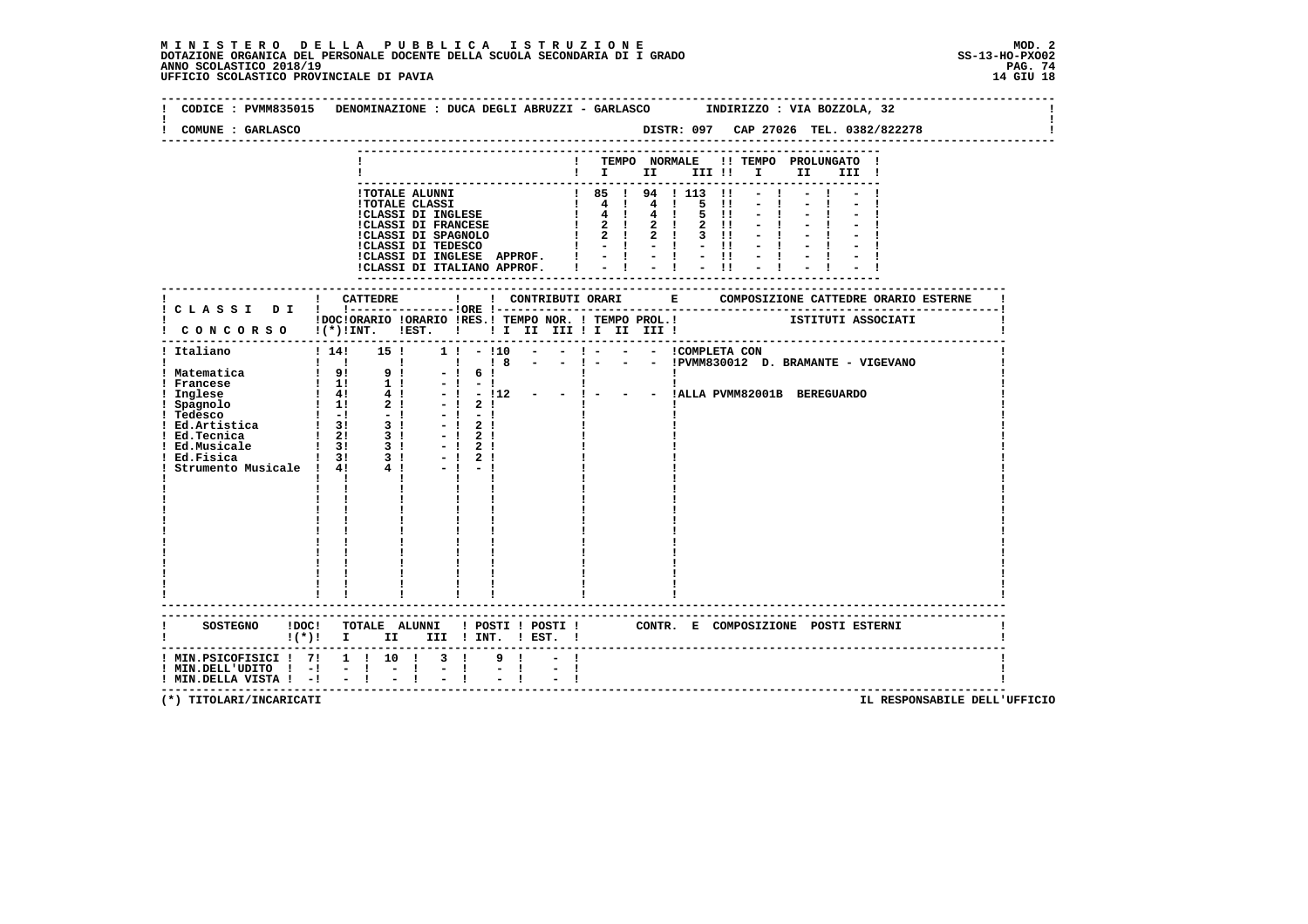## **M I N I S T E R O D E L L A P U B B L I C A I S T R U Z I O N E MOD. 2DOTAZIONE ORGANICA DEL PERSONALE DOCENTE DELLA SCUOLA SECONDARIA DI I GRADO ANNO SCOLASTICO 2018/19** UFFICIO SCOLASTICO PROVINCIALE DI PAVIA

 $\sim$  1

 $\mathbf{I}$ 

 $\mathbf{I}$ 

 **-------------------------------------------------------------------------------------------------------------------------------- ! CODICE : PVMM835015 DENOMINAZIONE : DUCA DEGLI ABRUZZI - GARLASCO INDIRIZZO : VIA BOZZOLA, 32 ! ! ! ! COMUNE : GARLASCO DISTR: 097 CAP 27026 TEL. 0382/822278 ! --------------------------------------------------------------------------------------------------------------------------------**

 **NUMERO DI CORSI ATTIVATI SULLA SCUOLA: 1**

| IS TRUMENTI         | DOC !       | POSTI          |     | ! ORE     | $\mathbf{I}$        |  | !CONTRIBUTI ORARI E COMPOSIZIONE POSTI ORARIO ESTERNI |
|---------------------|-------------|----------------|-----|-----------|---------------------|--|-------------------------------------------------------|
| IMUSICALI           | $(\star)$ ! | ! INT. !EST. ! |     | $lRES.$ ! | <b>ORE</b><br>UTIL. |  | ISTITUTI ASSOCIATI                                    |
| ! ARPA              | - 1         | - 1            | - ! | - 1       |                     |  |                                                       |
| ! CHITARRA          | 11          | 11             | - 1 | - 1       |                     |  |                                                       |
| ! CLARINETTO        | - 1         | - !            | - 1 | $-1$      |                     |  |                                                       |
| ! CORNO             | - 1         | $-1$           | - 1 | - !       |                     |  |                                                       |
| ! FAGOTTO           | - 1         | - 1            | - 1 | - 1       |                     |  |                                                       |
| <b>!FISARMONICA</b> | - 1         | - !            | - 1 | - 1       |                     |  |                                                       |
| ! FLAUTO            | 11          | 11             | - 1 | - 1       |                     |  |                                                       |
| ! OBOE              | - 1         | - !            | - 1 | - 1       |                     |  |                                                       |
| <b>!PERCUSSIONI</b> | - 1         | - 1            | - 1 | - 1       |                     |  |                                                       |
| <b>!PIANOFORTE</b>  | 11          | 11             | - 1 | - 1       |                     |  |                                                       |
| <b>! SAXOFONO</b>   | - 1         | - !            | - 1 | - 1       |                     |  |                                                       |
| ! TROMBA            | - 1         | - !            | - 1 | - 1       |                     |  |                                                       |
| ! VIOLINO           | 11          | 11             | - 1 | - 1       |                     |  |                                                       |
| ! VIOLONCELLO       | - 1         | - 1            | - 1 | - 1       |                     |  |                                                       |

 **(\*) TITOLARI/INCARICATI IL RESPONSABILE DELL'UFFICIO**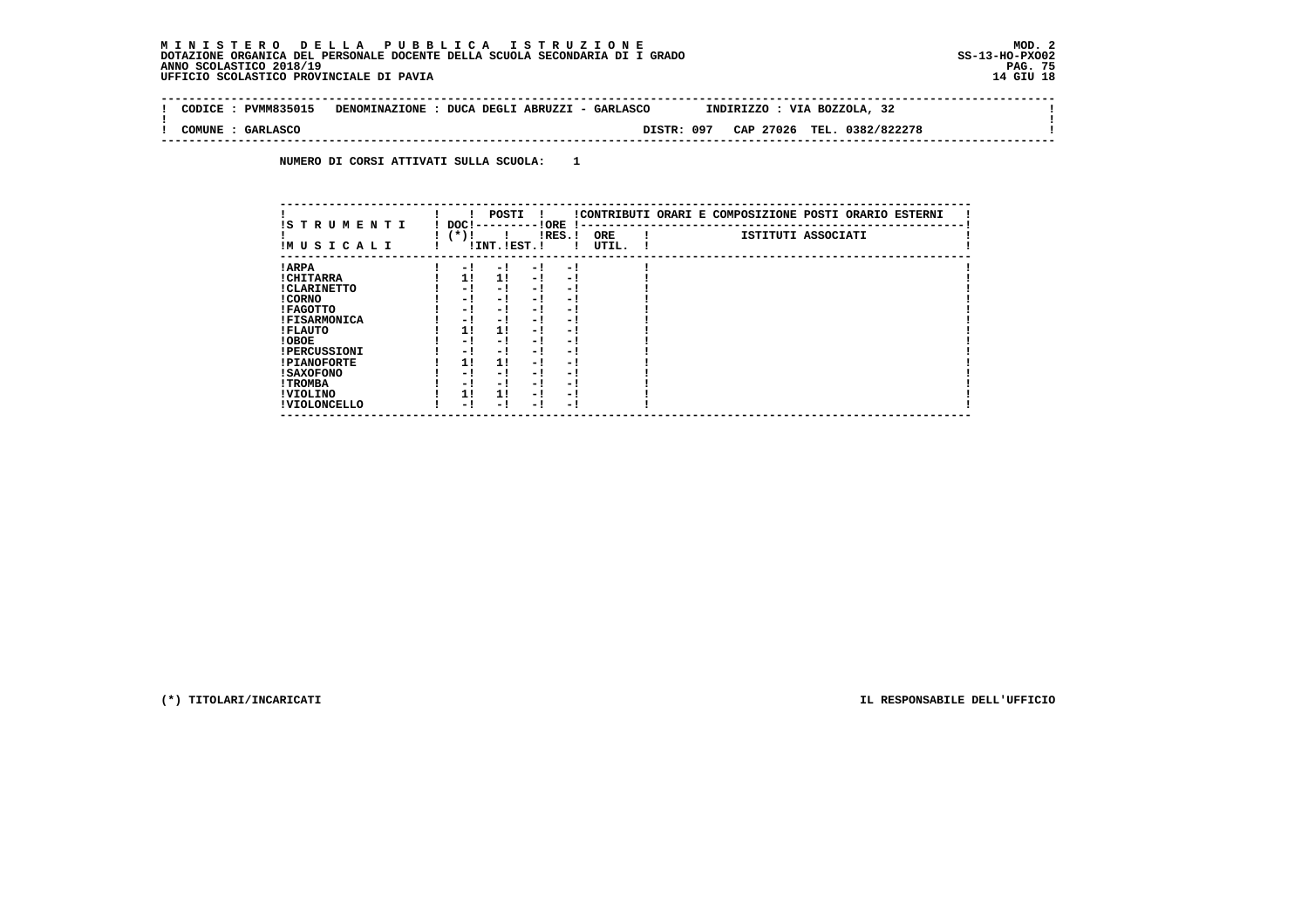## **M I N I S T E R O D E L L A P U B B L I C A I S T R U Z I O N E MOD. 2 DOTAZIONE ORGANICA DEL PERSONALE DOCENTE DELLA SCUOLA SECONDARIA DI I GRADO ANNO SCOLASTICO 2018/19 UFFICIO SCOLASTICO PROVINCIALE DI PAVIA**

 **---------------------------------------------------------------------------**

| CODICE: PVMM835026 | DENOMINAZIONE : L. DI SAVOIA - DORNO                                | INDIRIZZO : VIA STRADA NUOVA, 1                      |       |                                                      |                |                                                      |                                  |                                    |  |                                                      |                               |  |  |  |
|--------------------|---------------------------------------------------------------------|------------------------------------------------------|-------|------------------------------------------------------|----------------|------------------------------------------------------|----------------------------------|------------------------------------|--|------------------------------------------------------|-------------------------------|--|--|--|
| COMUNE : DORNO     |                                                                     |                                                      |       |                                                      |                | DISTR: 097                                           |                                  |                                    |  |                                                      | CAP 27020 TEL. 0382/84055     |  |  |  |
|                    |                                                                     |                                                      | TEMPO | II                                                   | <b>NORMALE</b> | III !!                                               |                                  | !! TEMPO                           |  | II                                                   | <b>PROLUNGATO</b><br>III      |  |  |  |
|                    | <b>!TOTALE ALUNNI</b><br><b>!TOTALE CLASSI</b>                      | 36 I<br>2 <sub>1</sub>                               |       | 45<br>2                                              |                | 41<br>2                                              | $\blacksquare$<br>$\blacksquare$ | $\sim$<br>- 1                      |  | $\sim$                                               | $\overline{\phantom{0}}$      |  |  |  |
|                    | !CLASSI DI INGLESE<br><b>!CLASSI DI FRANCESE</b>                    | $\mathbf{r}$<br>-                                    |       | 2<br>$\overline{\phantom{a}}$                        |                | 2<br>$\blacksquare$                                  | - 11<br>-11                      | $\overline{\phantom{0}}$<br>$\sim$ |  | $\overline{\phantom{0}}$<br>$\overline{\phantom{0}}$ | -<br>-                        |  |  |  |
|                    | !CLASSI DI SPAGNOLO<br>ICLASSI DI TEDESCO                           | 2<br>$\,$                                            |       | 2<br>$\overline{\phantom{a}}$                        |                | 2<br>$\overline{\phantom{0}}$                        | - 11<br>. .                      | $\overline{\phantom{0}}$<br>-      |  | $\blacksquare$<br>$\blacksquare$                     | -<br>$\overline{\phantom{0}}$ |  |  |  |
|                    | <b>!CLASSI DI INGLESE</b><br>APPROF.<br>!CLASSI DI ITALIANO APPROF. | $\overline{\phantom{0}}$<br>$\overline{\phantom{0}}$ |       | $\overline{\phantom{0}}$<br>$\overline{\phantom{0}}$ |                | $\overline{\phantom{0}}$<br>$\overline{\phantom{0}}$ | . .<br>-11                       | $\sim$<br>$\overline{\phantom{0}}$ |  | $\overline{\phantom{0}}$<br>$\overline{\phantom{0}}$ | -<br>-                        |  |  |  |

 **IL RESPONSABILE DELL'UFFICIO**